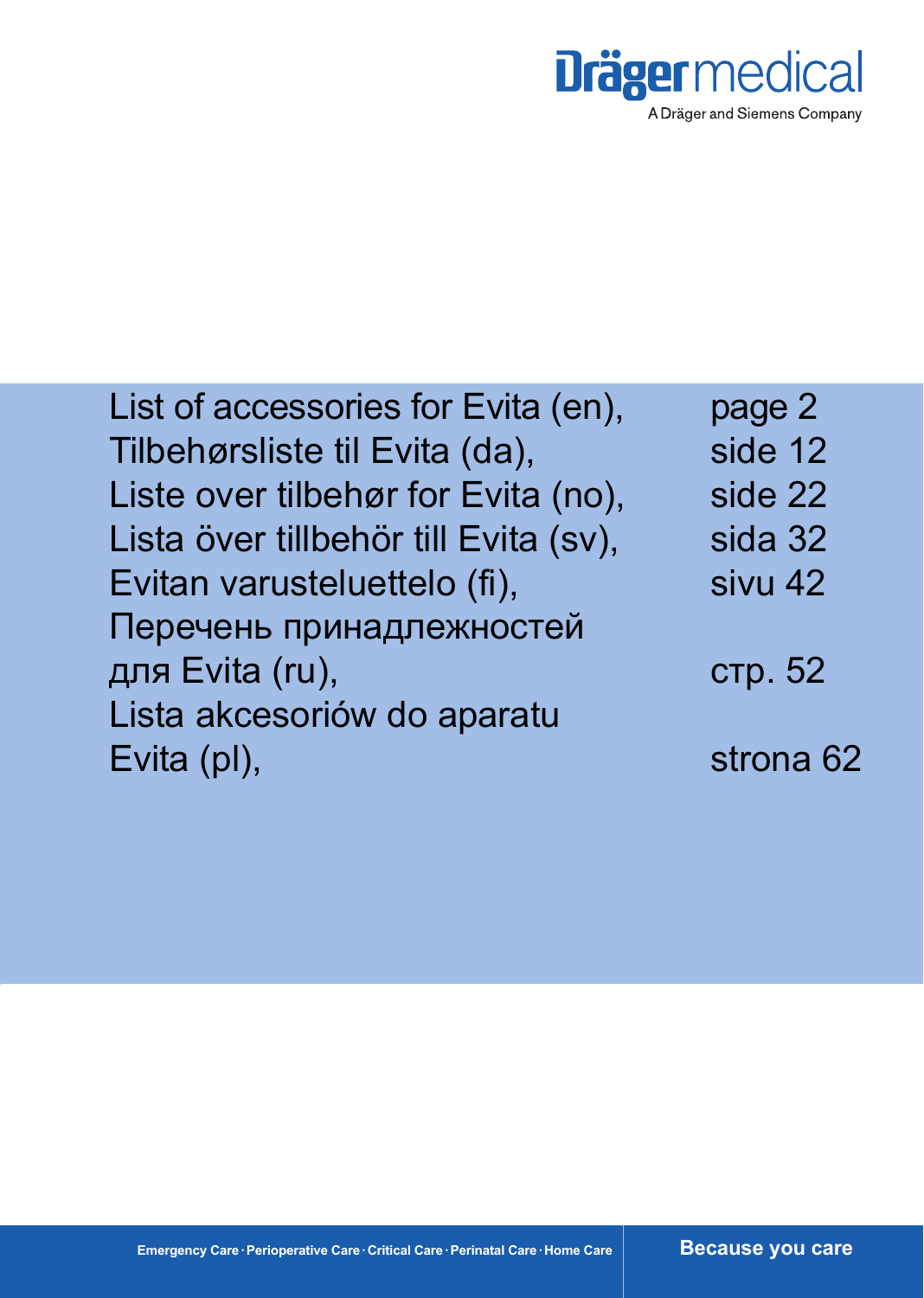# List of accessories

**for »EvitaXL« (Part No.: 84 14 999),**

**for »Evita 4« (Part No.: 84 13 454),**

**for »Evita 2 dura« (Part No.: 84 13 452),**

**for »EvitaXL Neo« (Part No.: 84 16 999); for USA only.**

### **Status: June 2005**

As certification is country-specific, not all articles are available world-wide! Technical documentation available on request.

# **Retrofit options**

### **Evita-family kits**

for retrofitting

| Order number for the kits listed below |                                                                | 84 14 240 |
|----------------------------------------|----------------------------------------------------------------|-----------|
|                                        | CapnoPlus kit                                                  | 84 13 780 |
|                                        | Nurse call kit                                                 | 84 14 476 |
|                                        | Evita Remote kit                                               | 84 14 472 |
|                                        | Communication / EvitaLink kit                                  | 84 11 735 |
|                                        | NeoFlow kit                                                    | 84 13 563 |
|                                        | Mask ventilation (NIV) kit                                     | 84 14 474 |
| EvitaXL                                | 5.10 Evita XL software kit                                     | 84 15 700 |
|                                        | 6.0 Evita XL software kit                                      | 84 15 939 |
|                                        | SmartCare kit; not for USA                                     | 84 15 699 |
|                                        | SmartCare Update 1.1                                           | 84 15 941 |
|                                        | SmartCare Capno package kit                                    | 84 15 737 |
|                                        | Lung protection package kit                                    | 84 15 945 |
|                                        | O <sub>2</sub> therapy kit                                     | 84 15 946 |
|                                        | Proportional Pressure Support (PPS) kit; not for USA           | 84 14 875 |
| Evita 4                                | 4.14 Evita 4 software kit                                      | 84 15 795 |
|                                        | 4.0 Plus Evita 4 software kit                                  | 84 14 469 |
|                                        | Evita DC kit                                                   | 84 13 034 |
|                                        | ATC kit                                                        | 84 14 556 |
|                                        | Proportional Pressure Support (PPS) kit; not for USA           | 84 14 875 |
|                                        | Breathing Support package kit (incl. ATC and PPS); not for USA | 84 13 562 |
|                                        | Upgrade from Evita 4 to Evita XL                               | 84 14 879 |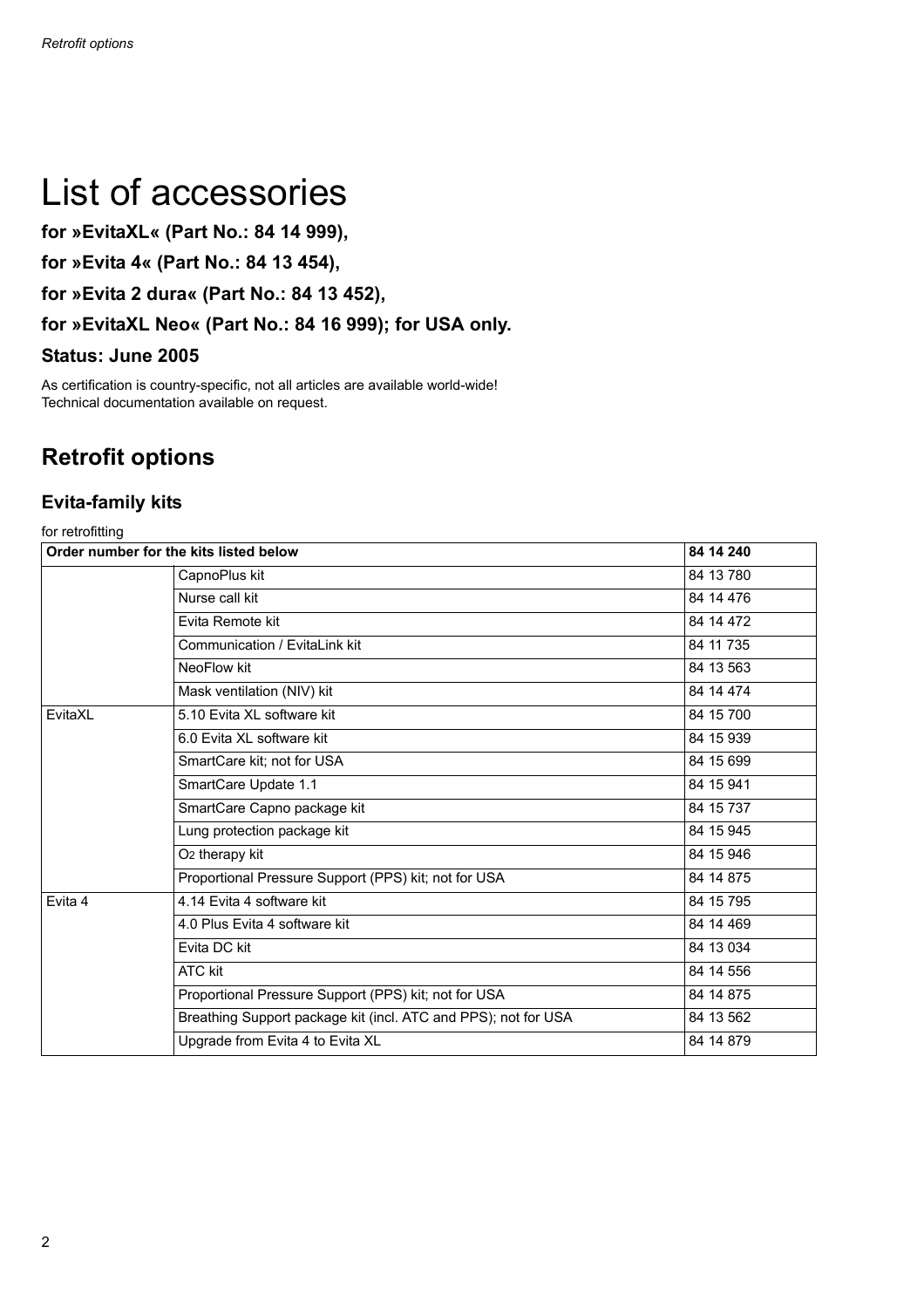| Evita 2 dura | 4.14 Evita 2 dura software kit        | 84 15 794 |
|--------------|---------------------------------------|-----------|
|              | 4.0 Plus Evita 2 dura software kit    | 84 14 470 |
|              | Evita DC kit                          | 84 13 034 |
|              | ATC kit                               | 84 14 556 |
|              | <b>VentilationPlus kit</b>            | 84 13 540 |
|              | MonitoringPlus kit                    | 84 13 545 |
|              | ServicePlus kit                       | 84 13 550 |
|              | ColourPlus kit                        | 84 11 888 |
|              | Upgrade from Evita 2 dura to Evita XL | 84 14 880 |

# **Accessories necessary for operation**

# **Central gas supply**

|                                                  | Central supply connecting hoses         | 86 01 697 |
|--------------------------------------------------|-----------------------------------------|-----------|
| Filter for<br>central supply<br>connecting hoses | AIR filter kit; for USA only            | 84 14 703 |
|                                                  | O <sub>2</sub> filter kit; for USA only | 84 14 702 |
|                                                  | AIR filter; for USA only                | 84 14 453 |
|                                                  | O <sub>2</sub> filter; for USA only     | 84 14 452 |

# **Respiratory gas humidification**

# **Humidification with HME**

|  | Dräger hose set for HME, adults,<br>consisting of patient hoses and Y-piece                                                                  | 84 12 860 |
|--|----------------------------------------------------------------------------------------------------------------------------------------------|-----------|
|  | Disposable hose set for HME, adults,<br>consisting of 2 patient hoses with Y-piece                                                           | MP 00 142 |
|  | Universal F disposable hose set<br>Coaxial hose system, 1.5 m; delivery unit: box of 30                                                      | MP 00 140 |
|  | Universal F2 disposable hose set<br>Coaxial hose system, 1.5 m; delivery unit: box of 20<br>Only for use with adapter MP 00 174 or MP 00 178 | MP 00 173 |
|  | Metal Universal F2 Adapter<br>with 0.45 m reusable expiration hose                                                                           | MP 00 174 |
|  | Plastic Universal F2 Adapter<br>with 0.45 m reusable expiration hose                                                                         | MP 00 178 |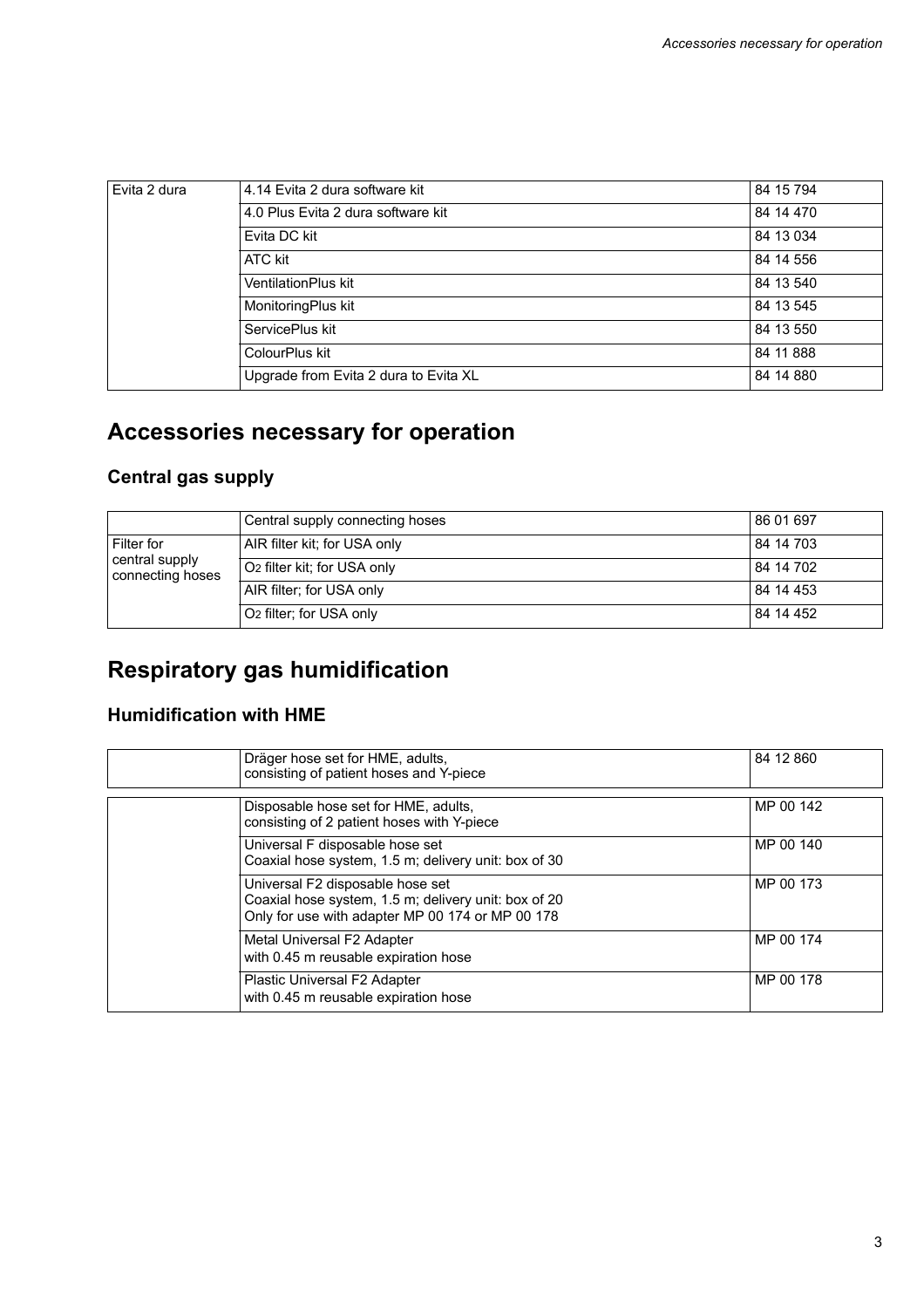# **Humidification with F&P MR 850**

|  | Humidifier basic unit MR 850                                                                              | 84 14 144 |
|--|-----------------------------------------------------------------------------------------------------------|-----------|
|  | Reusable hose set for MR 850, adults, silicone, Dräger<br>(inspiratory heated; water trap expiratory)     | 84 14 986 |
|  | Reusable hose set for MR 850, paediatric, silicone, Dräger<br>(inspiratory heated; water trap expiratory) | 84 14 987 |
|  | Hose heater adapter MR 850 (F&P 900 MR 858)<br>for Dräger hose sets, adults and paediatric                | 84 14 968 |
|  | Disposable hose sets, adults,<br>incl. humidifier chamber MR 290 (F&P RT 212), box of 10                  | 84 14 991 |
|  | Disposable hose sets, neonates,<br>incl. humidifier chamber MR 290 (F&P RT 225), box of 10                | 84 14 994 |
|  | Hose heater adapter MR 850 for disposable RT hose sets,<br>adults and paediatric (F&P 900 MR 801)         | 84 14 992 |
|  | Temperature and flow sensor for MR 850<br>for disposable and reusable hose sets, 1.1 m (F&P 900 MR 868)   | 84 14 989 |
|  | Temperature and flow sensor for MR 850<br>for disposable and reusable hose sets, 1.5 m (F&P 900 MR 869)   | 84 14 966 |

## **Required accessories for F&P humidification for MR 850**

| Draw wire 1.5 m for reusable hose sets                         | 84 11 050 |
|----------------------------------------------------------------|-----------|
| Humidifier chamber MR 340 incl. 100 sheets of humidifier paper | 84 11 047 |
| Humidifier paper refill pack for humidifier chamber MR 340     | 84 11 073 |
| Humidifier chamber MR 370 incl. 100 sheets of humidifier paper | 84 12 217 |
| Humidifier paper refill pack for humidifier chamber MR 370     | 84 12 218 |
| Disposable humidifier chamber MR 290, box of 10                | 84 18 282 |
| Disposable humidifier chamber MR 290, box of 40                | 84 18 283 |
| Humidifier holder                                              | 84 11 956 |
| Mounting set (rail clamp)                                      | 84 11 074 |
| F&P humidifier holder, incl. clamp                             | MP 01 002 |

# **Humidification with Aquapor EL (not for USA)**

|  | Aquapor EL respiratory gas humidifier                                                           | 84 14 698 |
|--|-------------------------------------------------------------------------------------------------|-----------|
|  | Temperature sensor                                                                              | 84 05 371 |
|  | Humidifier holder                                                                               | 84 11 956 |
|  | Clamp set                                                                                       | 84 03 345 |
|  | Hose system, adults, comprising:<br>patient hoses, water traps, Y-piece, catheter connector     | 84 12 092 |
|  | Hose system, paediatric, comprising:<br>patient hoses, water traps, Y-piece, catheter connector | 84 12 344 |
|  | Aguapor filling kit                                                                             | 84 05 031 |
|  | Aquapor EL patient part                                                                         | 84 05 029 |
|  | Set of spare parts, Aquapor EL cover                                                            | 84 06 135 |
|  | Aquapor EL tray                                                                                 | 84 04 739 |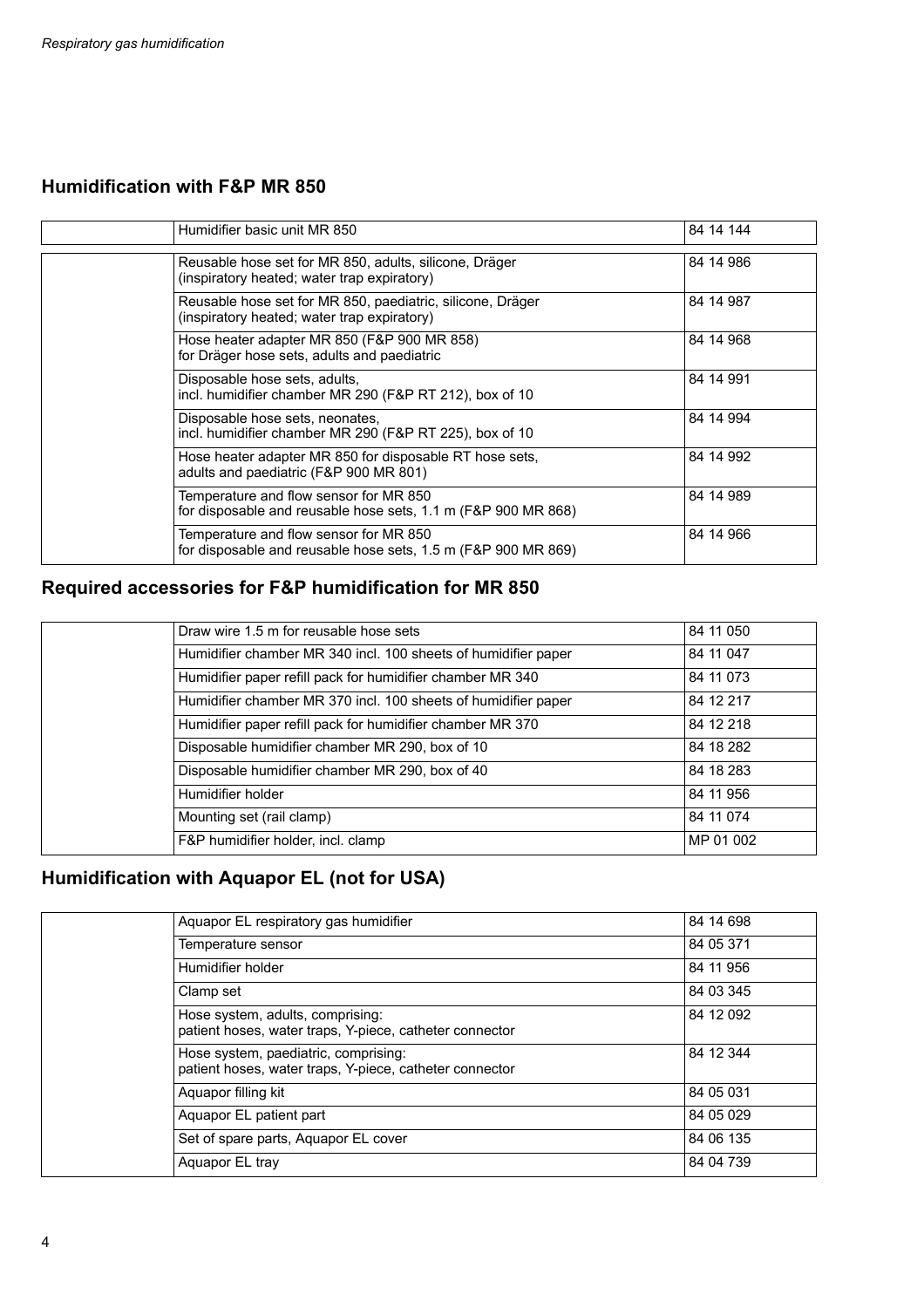|  | float<br>Aquapor<br>ᄔ       | 738<br>04<br>84              |
|--|-----------------------------|------------------------------|
|  | Aquapor EL<br>Container for | 976<br>റാ<br>84<br><b>UJ</b> |

# **Replacement parts and accessories for options**

## **Replacement parts for Capno Plus/ CO2 measurement option**

|  | <b>Test filter</b>                          | 68 70 281 |
|--|---------------------------------------------|-----------|
|  | Calibration set                             | 84 12 710 |
|  | CO <sub>2</sub> test gas cylinder           | 68 50 435 |
|  | CapnoSmart CO <sub>2</sub> main flow sensor | 68 71 500 |
|  | Parking holder for CO <sub>2</sub> sensor   | 84 12 840 |
|  | CO <sub>2</sub> cuvette, adults             | 68 70 279 |
|  | CO <sub>2</sub> cuvette, paediatric         | 68 70 280 |

# **Replacement parts for SPO2 measurement option (not for Evita XL)**

| Durasensor DS-100A (finger sensor)                                  | 82 01 001   |
|---------------------------------------------------------------------|-------------|
| Sensor extension cable $1.3(0 - 10)$                                | 82 01 015   |
| Adhesive sensor, adults >30 kg, MAX-A, box of 24                    | l MX 50 065 |
| Adhesive sensor, paediatric 10 - 50 kg, MAX-P, box of 24            | MX 50 066   |
| Adhesive sensor, adults and neonates <3 or >40 kg, MAX-N, box of 24 | l MX 50 068 |
| Adhesive sensor, paediatric 1 - 20 kg, MAX-I, box of 24             | l MX 50 067 |
| Adhesive sensor, adults > 30 kg, MAX-AL                             | MX 50 071   |
| Oxiband sensor, adults/neonates A/N.                                | 82 01 013   |
| Oxiband adhesive strap, A/N, box of 100                             | 82 01 012   |
| Oxiband sensor, paediatric P/I                                      | 21 70 205   |
| Oxiband adhesive strap P/I                                          | l 21 70 221 |

## **Accessories for nurse call option**

## **Replacement parts for SmartCare option (for Evita XL only) (not for USA)**

| CapnoSmart CO <sub>2</sub> main flow sensor | 68 71 500 |
|---------------------------------------------|-----------|

## **Accessories for O2 therapy option (for Evita XL only)**

| therapy<br>$\sim$<br>◡▵ | unit<br><b>Inhalation</b><br>. | 85.012<br>2M.<br><b>RE</b><br>.<br>ے ات |
|-------------------------|--------------------------------|-----------------------------------------|
|-------------------------|--------------------------------|-----------------------------------------|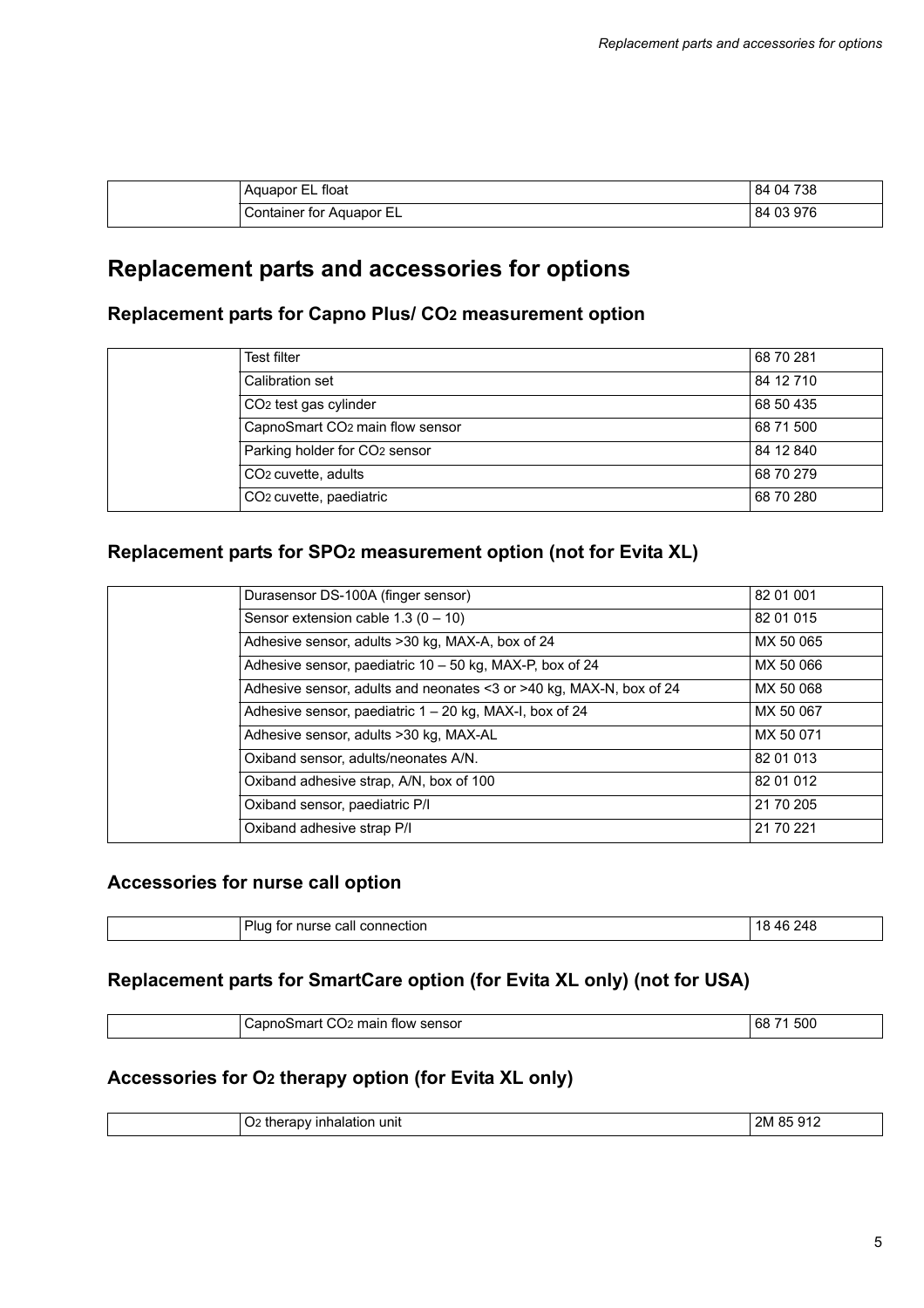# **Further accessories**

## **Accessories for basic device**

| Instrument tray, complete (EvitaXL only)                                                   | 84 14 828 |
|--------------------------------------------------------------------------------------------|-----------|
| Instrument tray (Evita 4 only)                                                             | 84 12 723 |
| Instrument tray (Evita 2 dura only)                                                        | 84 11 621 |
| Side holder set                                                                            | 84 11 615 |
| Hinged arm                                                                                 | 84 09 609 |
| Holder for hinged arm                                                                      | 84 09 746 |
| Hose clamp for hinged arm                                                                  | 84 09 841 |
| Quickstop hinged arm 1                                                                     | 2M 85 705 |
| Quickstop hinged arm 2                                                                     | 2M 85 706 |
| Ball-holder hose clamps for Quickstop 2                                                    | 84 09 841 |
| Holder for Y-piece                                                                         | 84 09 746 |
| Hose clip, single                                                                          | 84 08 356 |
| Hose clip, double                                                                          | 84 06 138 |
| Hook for rail                                                                              | 2M 85 446 |
| Pneumatic medication nebuliser                                                             | 84 12 935 |
| Aerogen nebuliser set                                                                      | MP 01 010 |
| Aerogen nebuliser head with cap                                                            | MP 01 030 |
| Aerogen T-piece for adults with cap (set of 5)                                             | MP 01 031 |
| Aerogen T-piece for neonates with cap (set of 5)                                           | MP 01 032 |
| Flow sensor flap; for patient part heating, as of 2005                                     | 84 15 973 |
| Coarse dust filter for ventilator, for patient part heating, as of 2005                    | 84 15 978 |
| Cover for flow sensor, blue, for patient part heating, up to 2005                          | 84 14 714 |
| Cover for flow sensor, Plexiglas, for patient part heating, up to 2005                     | MP 01 003 |
| Water trap for expiration valve                                                            | 84 13 125 |
| Air water trap, medium, NIST/NIST                                                          | 84 14 274 |
| Plug for nurse call connection                                                             | 18 46 248 |
| ILV cable, Evita 4/XL                                                                      | 84 11 794 |
| ILV cable, Evita 1/2                                                                       | 84 11 793 |
| Monitor bracket kit, Evita, with trolley                                                   | 84 15 787 |
| Monitor bracket kit, Evita, without trolley                                                | 84 15 850 |
| VentView SW 2.n PC software<br>for additional ventilation monitoring (incl. MEDIBUS cable) | 84 15 909 |
| MEDIBUS cable                                                                              | 83 06 488 |
| Printer cable                                                                              | 83 06 489 |
| Instructions for Use, MEDIBUS for Intensive Care Devices                                   | 90 28 329 |
| Instructions for Use, RS 232- MEDIBUS Protocol Definition                                  | 90 28 320 |
|                                                                                            |           |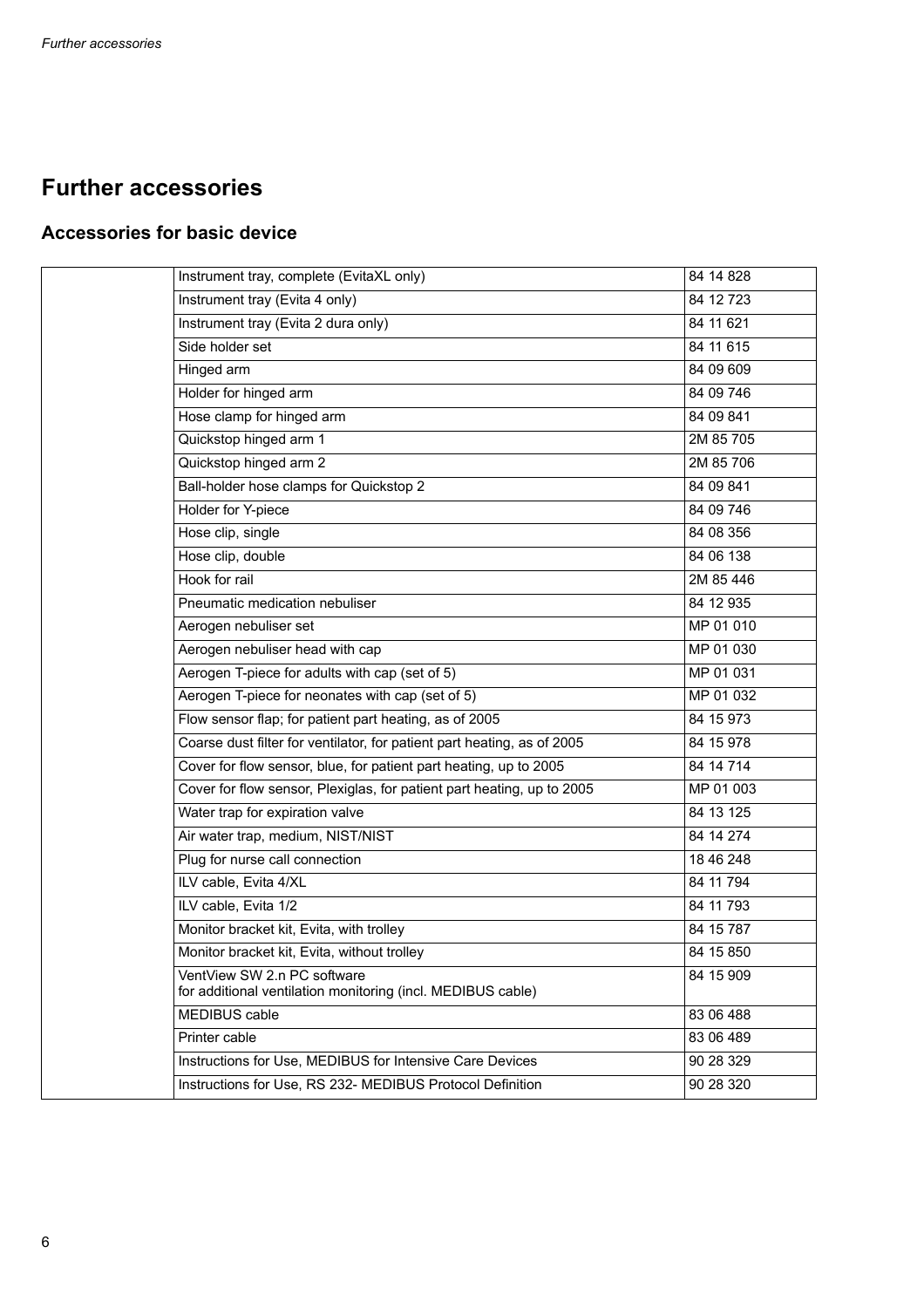# **Babyflow (nasal CPAP)**

#### **Only for »Evita XL« from SW 6.0 and »Evita 4« / »Evita 2 dura« from SW 4.20 upwards**

| Babyflow starter package                  | 84 18 435 |
|-------------------------------------------|-----------|
| Babyflow                                  | 84 18 410 |
| Babyflow starter package US; for USA only | 84 18 492 |
| Babyflow US; for USA only                 | 84 18 470 |

## **Accessories for Babyflow**

| Nasal prongs, small (set of 10)               | 84 18 415  |
|-----------------------------------------------|------------|
| Nasal prongs, medium (set of 10)              | 84 18 416  |
| Nasal prongs, medium plus (set of 10)         | 84 18 531  |
| Nasal prongs, large (set of 10)               | 84 18 417  |
| Mask (set of 10) Size M                       | 84 18 490  |
| Mask (set of 10) Size S                       | 84 18 491  |
| Headband, microfibre, reusable, size XS       | 84 18 4 18 |
| Headband, microfibre, reusable, size S        | 84 18 419  |
| Headband, microfibre, reusable, size M        | 84 18 4 20 |
| Headband, microfibre, reusable, size L        | 84 18 421  |
| Headband, microfibre, reusable, size XL       | 84 18 422  |
| Headband, microfibre, reusable, size XXL      | 84 18 423  |
| Headband, microfibre, reusable, size XXL plus | 84 18 540  |
| Cap, disposable, size XS (set of 5)           | 84 18 533  |
| Cap, disposable, size S (set of 5)            | 84 18 534  |
| Cap, disposable, size M (set of 5)            | 84 18 535  |
| Cap, disposable, size L (set of 5)            | 84 18 536  |
| Cap, disposable, size XL (set of 5)           | 84 18 537  |
| Cap, disposable, size XXL (set of 5)          | 84 18 538  |
| Cap, disposable, size XXL plus (set of 5)     | 84 18 539  |

# **Replacement articles**

| Fixation straps for<br>the various<br>headband and cap | Fixation straps, size XS (set of 10)     | 84 18 471 |
|--------------------------------------------------------|------------------------------------------|-----------|
|                                                        | Fixation straps, size S (set of 10)      | 84 18 472 |
| sizes                                                  | Fixation straps, size M (set of 10)      | 84 18 473 |
|                                                        | Fixation straps, size L (set of 10)      | 84 18 474 |
|                                                        | Fixation straps, size XL (set of 10)     | 84 18 475 |
|                                                        | Fixation straps, size XXL (set of 10)    | 84 18 476 |
|                                                        | Silicone hoses with aluminium connection | 84 18 414 |
|                                                        | Prong adapter (Babyflow)                 | 84 18 411 |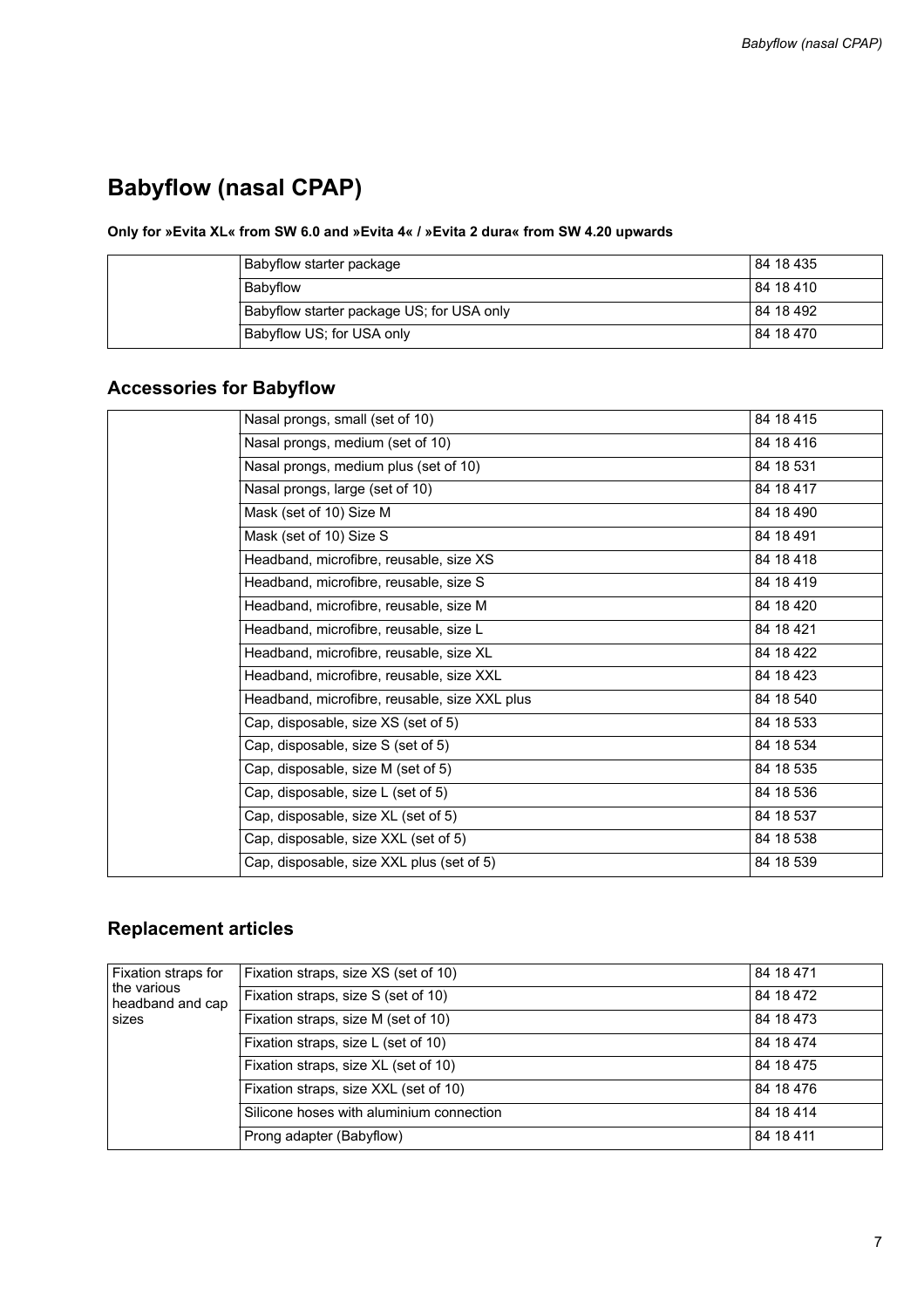## **Accessories for manual ventilation**

| Resutator MR-100, adults        | 57 02 881 |
|---------------------------------|-----------|
| Resutator MR-100, paediatric    | 57 02 321 |
| Neonatal Resutator MR-100       | 57 02 322 |
| Test lung, adults, blue         | 84 03 201 |
| Test lung, adults, white        | 84 01 892 |
| Test lung, complete, paediatric | 84 09 742 |

# **Trolley**

| EvitaMobil trolley (high); not for USA | 84 11 950 |
|----------------------------------------|-----------|
| EvitaMobil trolley (low); not for USA  | 84 11 965 |
| EvitaMobil with extension (USA)        | 84 14 455 |

# **Accessories for trolley**

| Bottle holder set, EvitaMobil                | 84 11 970 |
|----------------------------------------------|-----------|
| DC battery 12 V/17 Ah (box of 1; 2 required) | 18 43 303 |
| Battery cable kit for EvitaMobil             | 84 11 822 |

## **Compressor**

| Breathing air compressor for supply with compressed air, can be integrated in the  84 14 350<br>EvitaMobil |           |
|------------------------------------------------------------------------------------------------------------|-----------|
| Standalone base for compressor                                                                             | 84 11 520 |
| Air hose, 0.8 m, NIST neutral                                                                              | 84 11 517 |
| Air hose, 0.8 m, NIST ISO 32                                                                               | 84 11 538 |
| Air hose, 5 m, NIST ISO 32                                                                                 | 84 11 541 |
| Air hose, 5 m, NIST neutral                                                                                | 84 11 519 |
| Air hose, 0.8 m, DISS                                                                                      | 84 14 454 |

# **Consumable parts**

| For basic device | O <sub>2</sub> sensor capsule                         | 68 50 645 |
|------------------|-------------------------------------------------------|-----------|
|                  | Spirolog flow sensor (set of 5)                       | 84 03 735 |
|                  | SpiroLife flow sensor                                 | MK 01 900 |
|                  | Expiration valve (patient system)                     | 84 10 580 |
|                  | Membrane for expiration valve                         | 84 12 015 |
|                  | Disposable expiration valve (set of 10)               | 84 14 776 |
|                  | Ambient air filter/cooling air filter set (set of 10) | 84 12 384 |
|                  | Lithium batteries for data protection                 | 18 35 343 |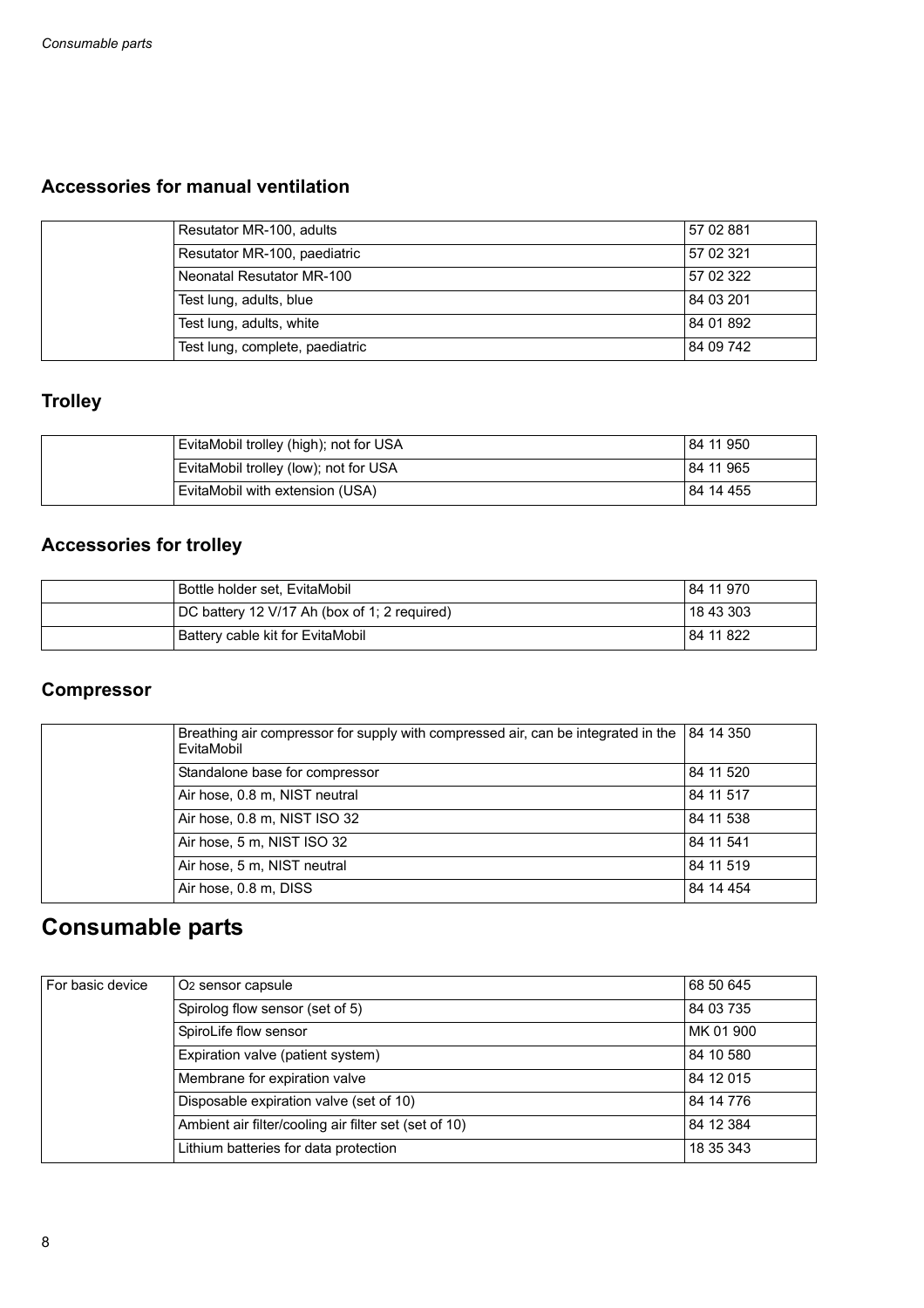|                | For adult ventilation Spiral hose, adults, silicone, 1.5 m | 21 65 643 |
|----------------|------------------------------------------------------------|-----------|
|                | Spiral hose, adults, silicone, 1.1 m                       | 21 65 635 |
|                | Spiral hose, adults, silicone, 0.6 m                       | 21 65 627 |
|                | Spiral hose, adults, silicone, 0.35 m                      | 21 65 619 |
|                | Water trap                                                 | 84 04 985 |
|                | Container for Aquapor EL                                   | 84 03 976 |
|                | Hose clamp                                                 | 84 03 566 |
|                | Sleeve                                                     | M 25 647  |
|                | Y-piece                                                    | 84 05 435 |
|                | Catheter connector, straight, size 12.5 (set of 10)        | M 23 841  |
|                | Corrugated hose                                            | 84 02 041 |
|                | Adapter, adults                                            | 84 03 076 |
|                | Set of catheter connectors, adults                         | 84 03 685 |
|                | Set of caps (set of 5)                                     | 84 02 918 |
|                | Elbow connector, ISO                                       | M 25 649  |
|                | Hose heater F&P for hose set, adults                       | 84 11 045 |
|                | Temperature sensor                                         | 84 05 371 |
|                | Thermometer                                                | 2M 13 259 |
|                | Y-piece, HME                                               | 84 12 888 |
|                | Y-piece (for temperature sensor)                           | 84 05 435 |
|                | CO <sub>2</sub> cuvette, adults                            | 68 70 279 |
| For paediatric | Spiral hose, paediatric, silicone 22/10, 1.10 m            | 21 65 651 |
| ventilation    | Spiral hose, paediatric, silicone 22/10, 0.60 m            | 21 65 821 |
|                | Spiral hose, paediatric, silicone 10/10, 0.60 m            | 21 65 848 |
|                | Spiral hose, paediatric, silicone 22/10, 0.40 m            | 21 65 856 |
|                | Corrugated hose, flexible 0.13 m                           | 84 03 333 |
|                | Corrugated hose, flexible 0.14 m                           | 84 09 634 |
|                | Connector for tracheal tube, size 11                       | M 19 490  |
|                | Cap                                                        | 84 01 645 |
|                | 90° adapter. paediatric                                    | 84 03 075 |
|                | Double cone                                                | 84 09 897 |
|                | Temperature sensor holders                                 | 84 11 044 |
|                | Condensation trap, expiration                              | 84 09 627 |
|                | Hose heater F&P for hose set, paediatric                   | 84 14 993 |
|                | CO <sub>2</sub> cuvette, paediatric                        | 68 70 280 |
|                | Connecting cable, flow sensor                              | 84 09 626 |
|                | ISO 15 neonatal flow sensor housing                        | 84 11 130 |
|                | Neonatal flow sensor (set of 5)                            | 84 10 179 |
|                | Water trap for expiration valve                            | 84 13 125 |
|                |                                                            |           |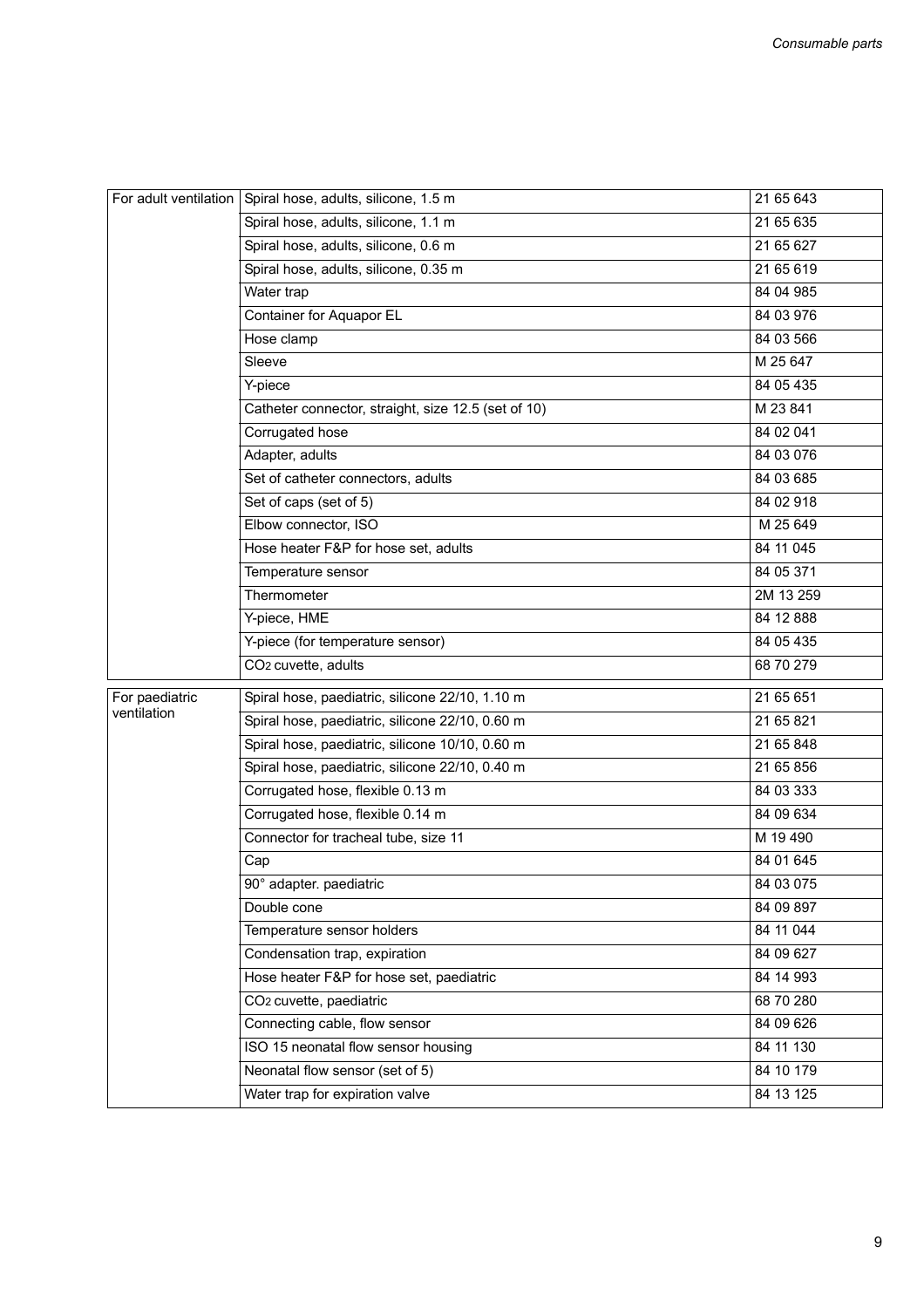| For mask<br>ventilation | Mask, size 2, disposable, (delivery unit: box of 20)       | MP 00 152 |
|-------------------------|------------------------------------------------------------|-----------|
|                         | Mask, size 3, disposable, (delivery unit: box of 20)       | MP 00 153 |
|                         | Mask, size 4, disposable, (delivery unit: box of 20)       | MP 00 154 |
|                         | Mask, size 5, disposable, (delivery unit: box of 20)       | MP 00 155 |
|                         | Mask, size 6, disposable, (delivery unit: box of 20)       | MP 00 156 |
|                         | Mask, round, disposable, (delivery unit: box of 20)        | MX 22 907 |
| Accessories for         | Headband for adults and paediatric, latex-free             | 84 10 472 |
| above masks             | Headband, latex-free                                       | MP 00 167 |
|                         | Angle connection for mask                                  | 84 09 683 |
| For mask                | Image3 SE NIV mask, disposable, size small (set of 10)     | MP 00 426 |
| ventilation             | Image3 SE NIV mask, disposable, size medium (set of 10)    | MP 00 427 |
|                         | Image3 SE NIV mask, disposable, size large (set of 10)     | MP 00 428 |
|                         | PerformaTrak NIV mask, disposable, size small (set of 10)  | MP 00 429 |
|                         | PerformaTrak NIV mask, disposable, size medium (set of 10) | MP 00 430 |
|                         | PerformaTrak NIV mask, disposable, size large (set of 10)  | MP 00 431 |
| <b>Filters</b>          | Barrvent, delivery unit: box of 50                         | MP 00 086 |
|                         | Barrvent S-A, delivery unit: box of 50                     | MP 00 087 |
|                         | Barrvent S, delivery unit: box of 50                       | MP 00 068 |
|                         | Barrvent S machine filter, delivery unit: box of 50        | MP 00 088 |
| Filters                 | Hygrovent, delivery unit: box of 50                        | MP 00 067 |
|                         | Hygrovent S-A, delivery unit: box of 50                    | MP 00 085 |
|                         | Hygrovent S, delivery unit: box of 50                      | MP 00 084 |
|                         | Hygrovent Child, delivery unit: box of 50                  | MP 00 089 |
| Filters                 | Climavent S, delivery unit: box of 50                      | MP 00 192 |
|                         | Climavent O2 valve, delivery unit: box of 50               | MP 00 193 |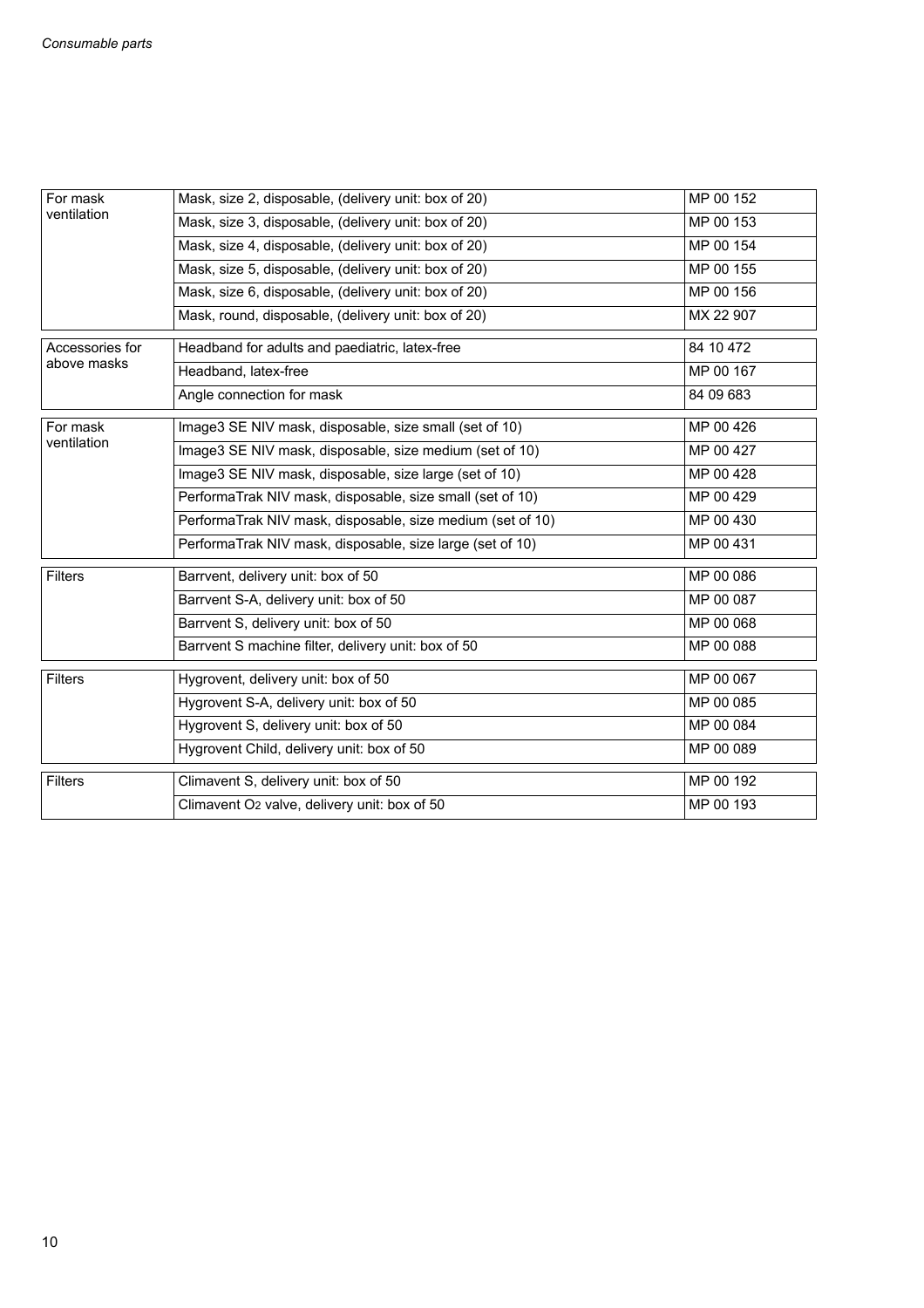*Consumable parts*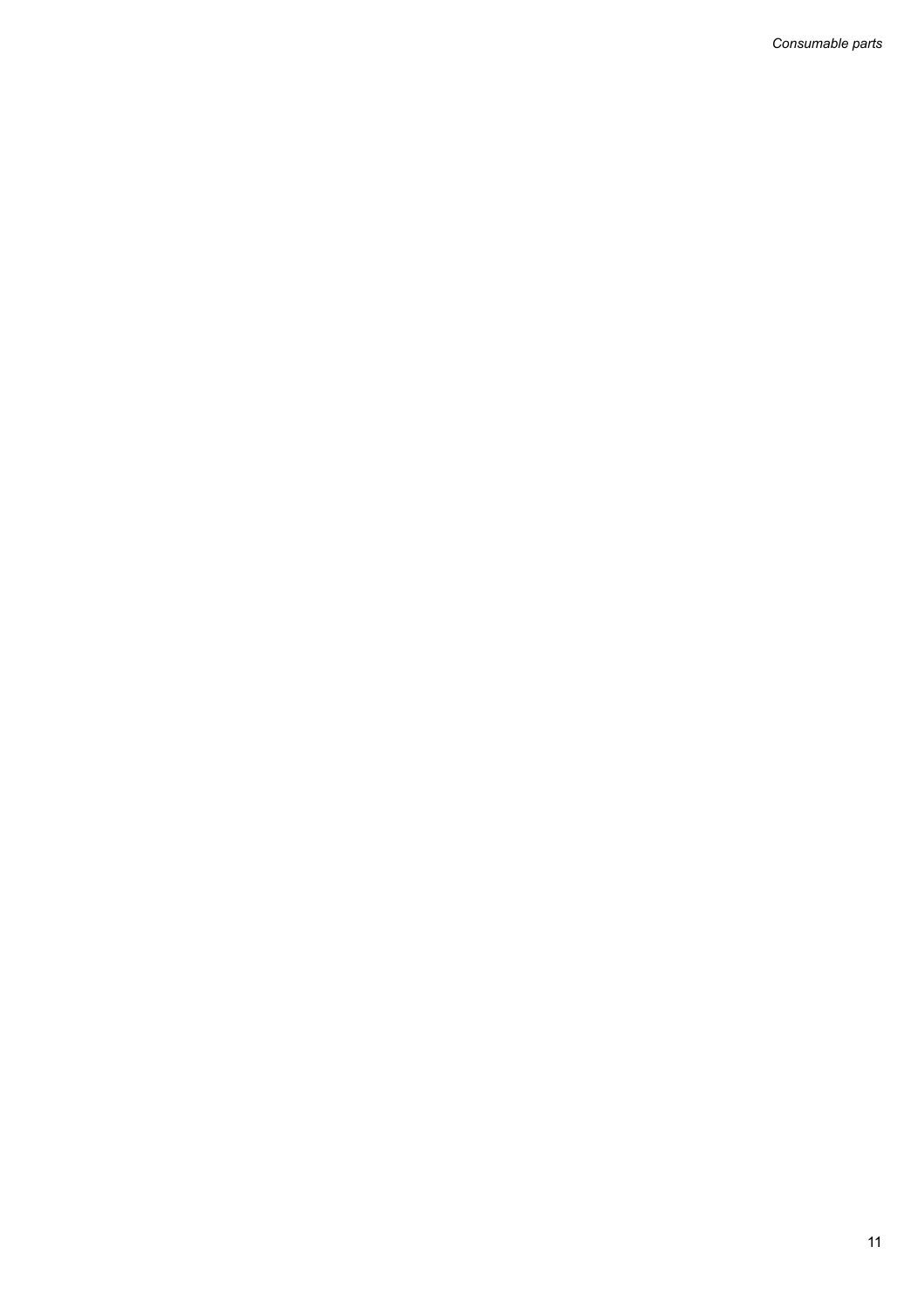# Tilbehørsliste

**til »EvitaXL« (delnr. 84 14 999),**

**til »Evita 4« (delnr. 84 13 454),**

**til »Evita 2 dura« (delnr. 84 13 452),**

**til »EvitaXL Neo« (delnr. 84 16 999); kun for USA.**

### **Status: juni 2005**

Certificeringer er landespecifikke, og derfor er alle varer muligvis ikke tilgængelige overalt! Teknisk dokumentation fås på forlangende.

# **Eftermonteringsmuligheder**

### **Sæt til Evita-serien**

| til eftermontering |
|--------------------|
|                    |
|                    |

| Sættenes bestillingsnumre er angivet nedenfor |                                                         | 84 14 240 |
|-----------------------------------------------|---------------------------------------------------------|-----------|
|                                               | CapnoPlus-sæt                                           | 84 13 780 |
|                                               | Sæt med sygeplejersketilkaldesystem                     | 84 14 476 |
|                                               | Fvita Remote-sæt                                        | 84 14 472 |
|                                               | Kommunikations-/EvitaLink-sæt                           | 84 11 735 |
|                                               | NeoFlow-sæt                                             | 84 13 563 |
|                                               | Maskeventilationssæt (NIV)                              | 84 14 474 |
| EvitaXL                                       | 5.10 Evita XL-softwaresæt                               | 84 15 700 |
|                                               | 6.0 Evita XL-softwaresæt                                | 84 15 939 |
|                                               | SmartCare-sæt; ikke USA                                 | 84 15 699 |
|                                               | SmartCare Update 1.1                                    | 84 15 941 |
|                                               | SmartCare Capno-pakkesæt                                | 84 15 737 |
|                                               | Lungebeskyttelsespakkesæt                               | 84 15 945 |
|                                               | O <sub>2</sub> -behandlingssæt                          | 84 15 946 |
|                                               | PPS-sæt (proportional pressure support); ikke USA       | 84 14 875 |
| Evita 4                                       | 4.14 Evita 4-softwaresæt                                | 84 15 795 |
|                                               | 4.0 Plus Evita 4-softwaresæt                            | 84 14 469 |
|                                               | Evita DC-sæt                                            | 84 13 034 |
|                                               | ATC-sæt                                                 | 84 14 556 |
|                                               | PPS-sæt (proportional pressure support); ikke USA       | 84 14 875 |
|                                               | Respirationsstøttepakkesæt (inkl. ATC og PPS); ikke USA | 84 13 562 |
|                                               | Opgradering fra Evita 4 til Evita XL                    | 84 14 879 |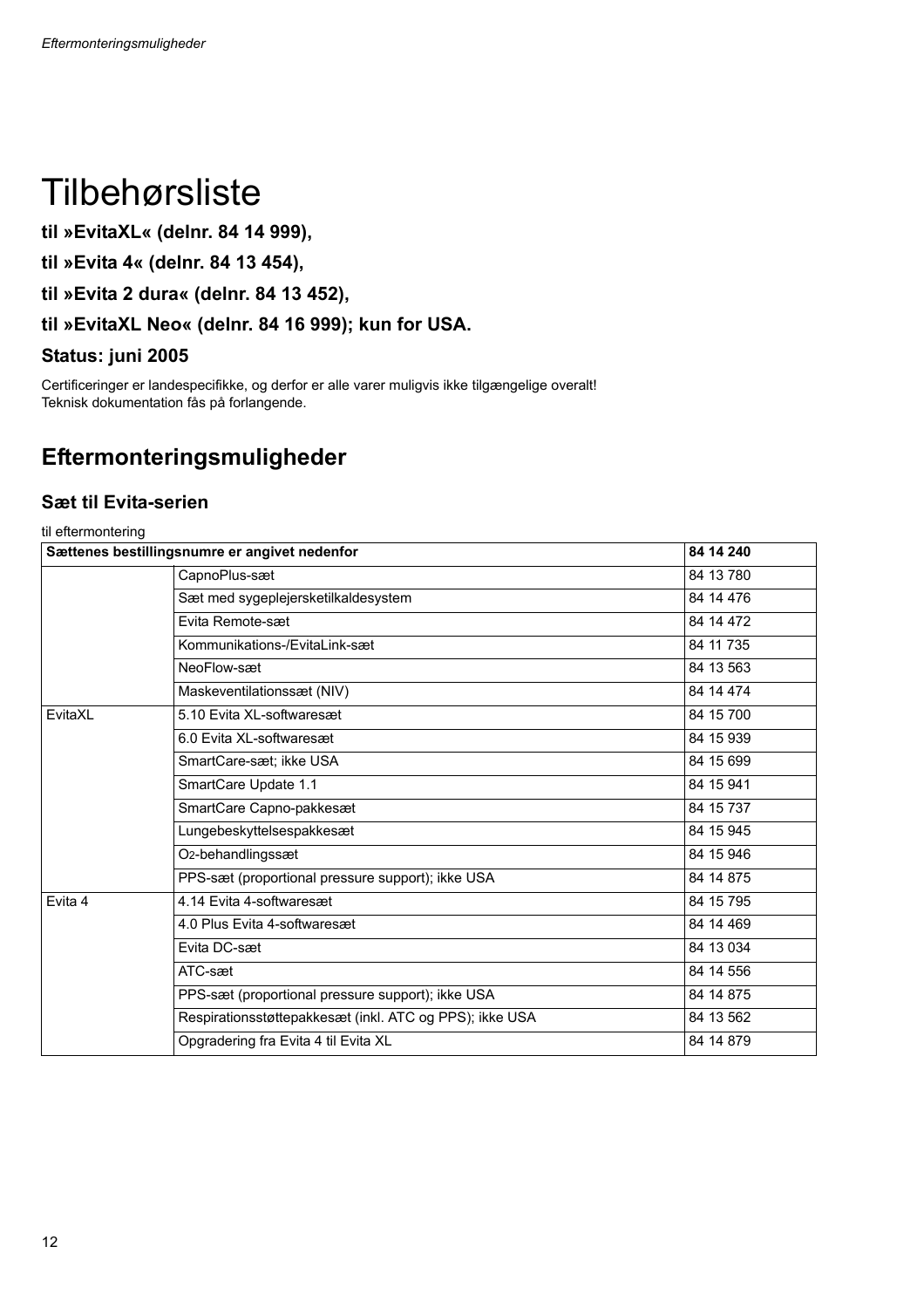| $\sqrt{\frac{1}{1}}$ Evita 2 dura | 4.14 Evita 2 dura-softwaresæt             | 84 15 794 |
|-----------------------------------|-------------------------------------------|-----------|
|                                   | 4.0 Plus Evita 2 dura-softwaresæt         | 84 14 470 |
|                                   | Evita DC-sæt                              | 84 13 034 |
|                                   | ATC-sæt                                   | 84 14 556 |
|                                   | VentilationPlus-sæt                       | 84 13 540 |
|                                   | MonitoringPlus-sæt                        | 84 13 545 |
|                                   | ServicePlus-sæt                           | 84 13 550 |
|                                   | ColourPlus-sæt                            | 84 11 888 |
|                                   | Opgradering fra Evita 2 dura til Evita XL | 84 14 880 |

# **Nødvendigt tilbehør til betjening**

# **Central gastilførsel**

|                                                                  | Forbindelsesslanger til central gastilførsel | 86 01 697 |
|------------------------------------------------------------------|----------------------------------------------|-----------|
| Filter til<br>forbindelsesslanger<br>til central<br>qastilførsel | Luftfilter; kun USA                          | 84 14 703 |
|                                                                  | O2-filtersæt: kun USA                        | 84 14 702 |
|                                                                  | Luftfiltersæt; kun USA                       | 84 14 453 |
|                                                                  | O <sub>2</sub> -filter kun USA               | 84 14 452 |

# **Befugtning af inspirationsluft**

# **Befugtning med varme/fugtudvekslingsfilter**

|  | Dräger-slangesæt til varme/fugtudvekslingsfilter, voksen,<br>bestående af patientslanger og Y-stykke                                                      | 84 12 860 |
|--|-----------------------------------------------------------------------------------------------------------------------------------------------------------|-----------|
|  | Dräger-engangsslangesæt til varme/fugtudvekslingsfilter, voksen,<br>bestående af 2 patientslanger med Y-stykke                                            | MP 00 142 |
|  | Universelt F-slangesæt til engangsbrug<br>Koaksialt slangesystem, 1,5 m; indhold: æske med 30 stk.                                                        | MP 00 140 |
|  | Universelt F2-slangesæt til engangsbrug<br>Koaksialt slangesystem, 1,5 m; indhold: æske med 20 stk.<br>Kun til brug med adapter MP 00 174 eller MP 00 178 | MP 00 173 |
|  | Universel F2-adapter i metal<br>med 0,45 m eksspirationsslange til flergangsbrug                                                                          | MP 00 174 |
|  | Universel F2-adapter i plast<br>med 0,45 m eksspirationsslange til flergangsbrug                                                                          | MP 00 178 |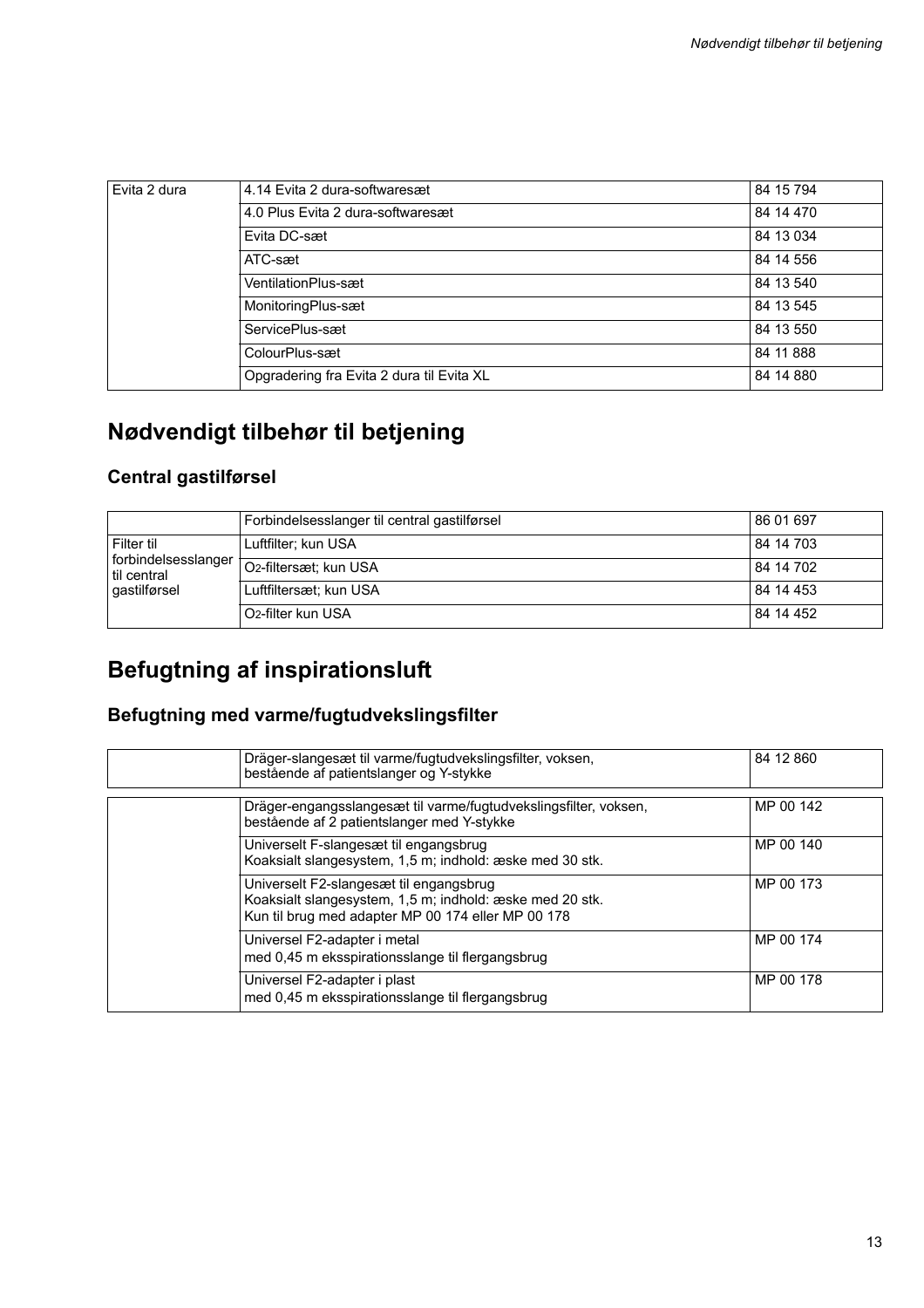# **Befugtning med F&P MR 850**

|  | Befugtningsbasisenhed MR 850                                                                                                          | 84 14 144 |
|--|---------------------------------------------------------------------------------------------------------------------------------------|-----------|
|  | Slangesæt til flergangsbrug til MR 850, voksen, silikone, Dräger<br>(opvarmning af inspirationsluft, vandudskiller på udåndingssiden) | 84 14 986 |
|  | Slangesæt til flergangsbrug til MR 850, børn, silikone, Dräger<br>(opvarmning af inspirationsluft, vandudskiller på udåndingssiden)   | 84 14 987 |
|  | Slangeopvarmningsadapter MR 850 (F&P 900 MR 858)<br>til Dräger-slangesæt, voksne og børn                                              | 84 14 968 |
|  | Engangsslangesæt, voksen,<br>inkl. befugtningskammer MR 290 (F&P RT 212), æske med 10 stk.                                            | 84 14 991 |
|  | Engangsslangesæt, nyfødte,<br>inkl. befugtningskammer MR 290 (F&P RT 225), æske med 10 stk.                                           | 84 14 994 |
|  | Slangeopvarmningsadapter MR 850 til RT-engangsslangesæt,<br>voksne og børn (F&P 900 MR 801)                                           | 84 14 992 |
|  | Temperatur- og flowsensor til MR 850<br>til engangs- og genbrugsslangesæt, 1,1 m (F&P 900 MR 868)                                     | 84 14 989 |
|  | Temperatur- og flowsensor til MR 850<br>til engangs- og genbrugsslangesæt, 1,5 m (F&P 900 MR 869)                                     | 84 14 966 |

# **Påkrævet tilbehør til F&P-befugtning til MR 850**

| Trækwire 1,5 m til for genbrugsslangesæt                           | 84 11 050 |
|--------------------------------------------------------------------|-----------|
| Befugtningskammer MR 340 inkl. 100 ark befugtningspapir            | 84 11 047 |
| Befugtningspapir, genopfyldningspakke til befugtningskammer MR 340 | 84 11 073 |
| Befugtningskammer MR 370 inkl. 100 ark befugtningspapir            | 84 12 217 |
| Befugtningspapir, genopfyldningspakke til befugtningskammer MR 370 | 84 12 218 |
| Engangsbefugtningskammer MR 290, æske med 10 stk.                  | 84 18 282 |
| Engangsbefugtningskammer MR 290, æske med 40 stk.                  | 84 18 283 |
| Holder til befugter                                                | 84 11 956 |
| Monteringssæt (skinneklo)                                          | 84 11 074 |
| Holder til F&P-befugter, inkl. klo                                 | MP 01 002 |

# **Befugtning med Aquapor EL (ikke USA)**

|  | Aquapor EL-befugter til inspirationsluft                                                 | 84 14 698 |
|--|------------------------------------------------------------------------------------------|-----------|
|  | Temperatursensor                                                                         | 84 05 371 |
|  | Holder til befugter                                                                      | 84 11 956 |
|  | Klosæt                                                                                   | 84 03 345 |
|  | Slangesystem, voksen, indhold:<br>patientslanger, vandudskillere, Y-stykke, kateterstuds | 84 12 092 |
|  | Slangesystem, børn, indhold:<br>patientslanger, vandudskillere, Y-stykke, kateterstuds   | 84 12 344 |
|  | Aquapor-opfyldningssæt                                                                   | 84 05 031 |
|  | Aguapor EL-patientdel                                                                    | 84 05 029 |
|  | Reservedelssæt, Aquapor EL-afdækning                                                     | 84 06 135 |
|  | Aguapor EL-bakke                                                                         | 84 04 739 |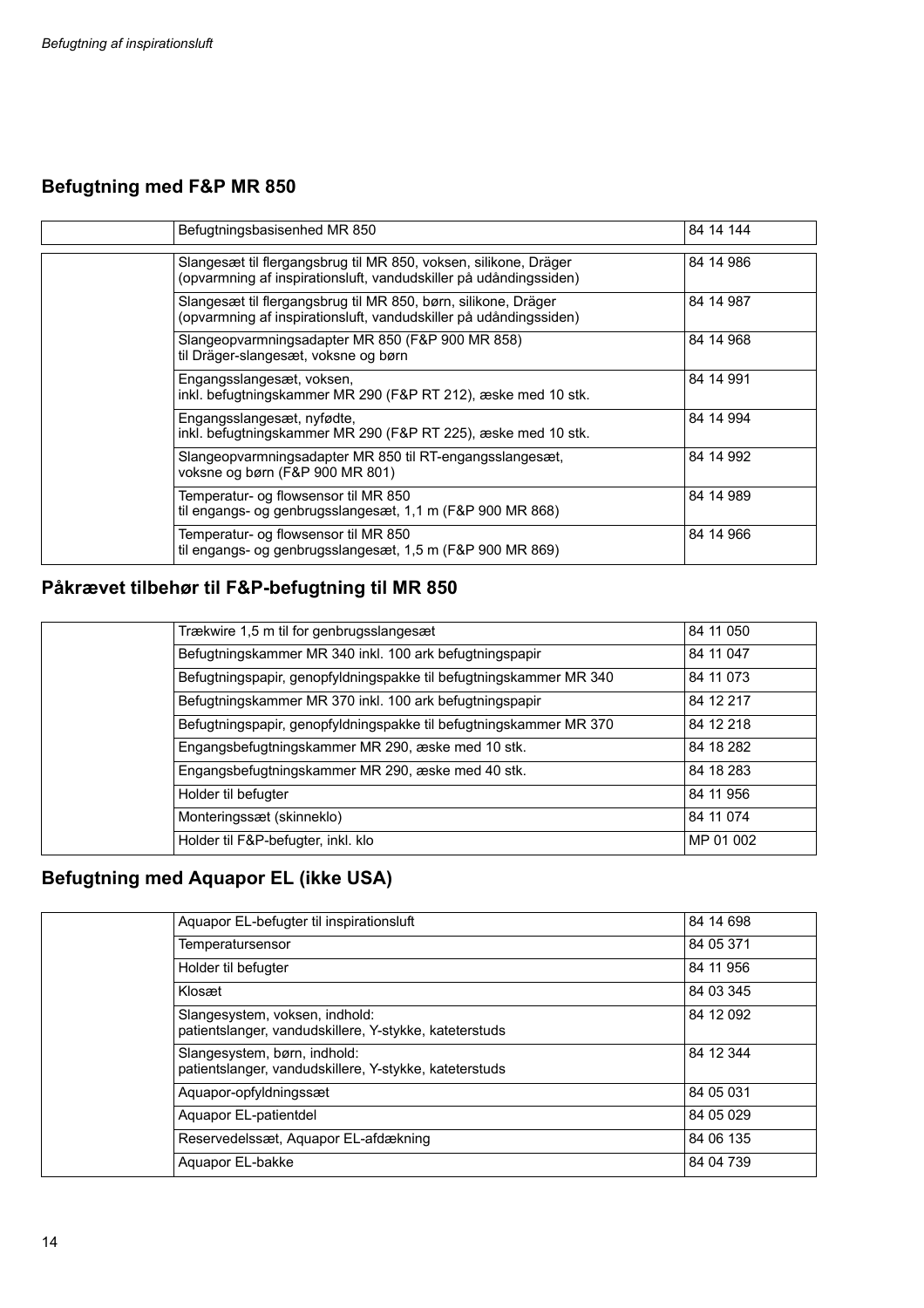|  | : EL-svømmer<br>Aquapor                                 | 738<br>04<br>-84 |
|--|---------------------------------------------------------|------------------|
|  | <br>$\overline{\phantom{a}}$<br>Beholder til Aquapor EL | 03 976<br>-84    |

# **Reservedele og tilbehør til ekstraudstyr**

### **Reservedele til Capno Plus/CO2-måleudstyr**

|  | <b>Testfilter</b>                | 68 70 281 |
|--|----------------------------------|-----------|
|  | Kalibreringssæt                  | 84 12 710 |
|  | CO <sub>2</sub> -testgasflaske   | 68 50 435 |
|  | CapnoSmart CO2-hovedflowsensor   | 68 71 500 |
|  | Parkeringsholder til CO2-sensor  | 84 12 840 |
|  | CO <sub>2</sub> -cuvette, voksen | 68 70 279 |
|  | CO <sub>2</sub> -cuvette, børn   | 68 70 280 |

## **Reservedele til SPO2-måleudstyr (ikke til Evita XL)**

|  | Durasensor DS-100A (fingersensor)                                                  | 82 01 001 |
|--|------------------------------------------------------------------------------------|-----------|
|  | Sensorforlængerledning 1,3 (0 til 10)                                              | 82 01 015 |
|  | Selvklæbende sensor, voksen > 30 kg, MAX-A, æske med 24 stk.                       | MX 50 065 |
|  | Selvklæbende sensor, børn 10 til 50 kg, MAX-P, æske med 24 stk.                    | MX 50 066 |
|  | Selvklæbende sensor, voksne og nyfødte <3 eller >40 kg, MAX-N,<br>æske med 24 stk. | MX 50 068 |
|  | Selvklæbende sensor, børn 1 til 20 kg, MAX-I, æske med 24 stk.                     | MX 50 067 |
|  | Selvklæbende sensor, voksen >30 kg, MAX-AL                                         | MX 50 071 |
|  | Oxiband-sensor, voksne/nyfødte A/N.                                                | 82 01 013 |
|  | Oxiband-klæbebånd, A/N, æske med 100 stk.                                          | 82 01 012 |
|  | Oxiband-sensor, børn P/I                                                           | 21 70 205 |
|  | Oxiband-klæbebånd P/I                                                              | 21 70 221 |

### **Tilbehør til sygeplejersketilkaldesystem**

| Stik til tilslutning af sygeplejersketilkaldesystem<br>ີ | } 46 248<br>18<br>$\sim$ |
|----------------------------------------------------------|--------------------------|

### **Reservedele til SmartCare-tilbehør (kun til Evita XL) (ikke USA)**

| CapnoSmart CO <sub>2</sub> -hovedflowsensor | 68 71 500 |
|---------------------------------------------|-----------|
|                                             |           |

### **Tilbehør til O2-behandlingsudstyr (kun til Evita XL)**

| ワハハ<br><br>סווונט<br>י זו<br>ш<br>.<br>$\cdot$ 1/ $\cdot$<br>. . |  |
|------------------------------------------------------------------|--|
|------------------------------------------------------------------|--|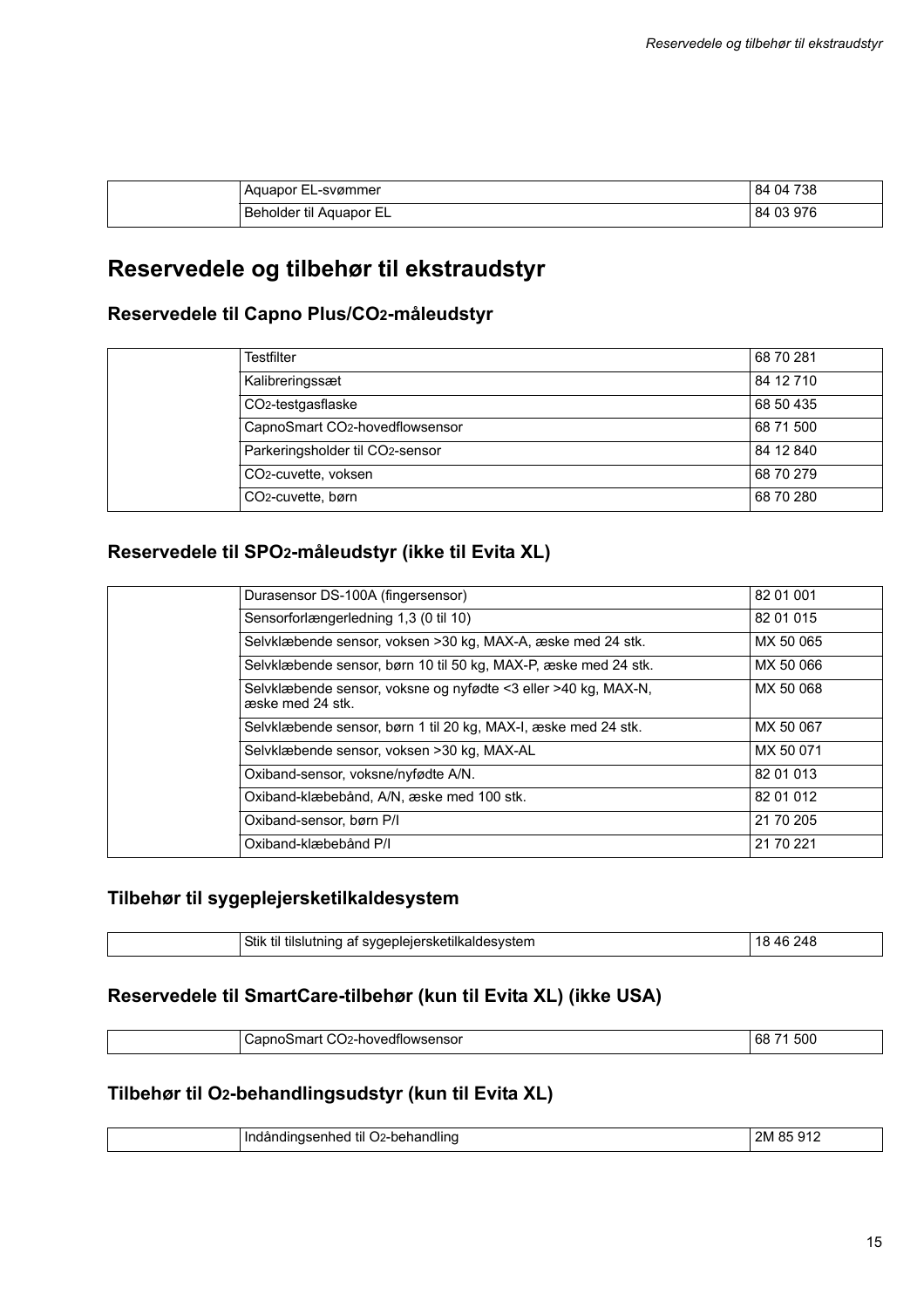# **Yderligere tilbehør**

## **Tilbehør til basisenhed**

| Instrumentbakke, komplet (kun EvitaXL)                                                       | 84 14 828 |
|----------------------------------------------------------------------------------------------|-----------|
| Instrumentbakke (kun Evita 4)                                                                | 84 12 723 |
| Instrumentbakke (kun Evita 2 dura)                                                           | 84 11 621 |
| Sideholdersæt                                                                                | 84 11 615 |
| Leddelt arm                                                                                  | 84 09 609 |
| Holder til leddelt arm                                                                       | 84 09 746 |
| Slangebøjle til leddelt arm                                                                  | 84 09 841 |
| Kvikbeslag til leddelt arm 1                                                                 | 2M 85 705 |
| Kvikbeslag til leddelt arm 2                                                                 | 2M 85 706 |
| Kugleholderslangebøjler til kvikbeslag 2                                                     | 84 09 841 |
| Holder til Y-stykke                                                                          | 84 09 746 |
| Slangeklemme, enkelt                                                                         | 84 08 356 |
| Slangeklemme, dobbelt                                                                        | 84 06 138 |
| Krog til skinne                                                                              | 2M 85 446 |
| Pneumatisk medicinforstøver                                                                  | 84 12 935 |
| Aerogent forstøversæt                                                                        | MP 01 010 |
| Aerogent forstøverhoved med hætte                                                            | MP 01 030 |
| Aerogent T-stykke med hætte til voksne (sæt med 5 stk.)                                      | MP 01 031 |
| Aerogent T-stykke med hætte til nyfødte (sæt med 5 stk.)                                     | MP 01 032 |
| Flowsensorklap; til opvarmning af patientdele, fra 2005                                      | 84 15 973 |
| Støvgrovfilter til respirator, til opvarmning af patientdele, fra 2005                       | 84 15 978 |
| Afdækning til flowsensor, blåt, til opvarmning af patientdele, frem til 2005                 | 84 14 714 |
| Afdækning til flowsensor, plexiglas, til opvarmning af patientdele, frem til 2005            | MP 01 003 |
| Vandudskiller til udåndingsventil                                                            | 84 13 125 |
| Vandudskiller til luft, medium, NIST/NIST                                                    | 84 14 274 |
| Stik til tilslutning af sygeplejersketilkaldesystem                                          | 18 46 248 |
| ILV-kabel, Evita 4/XL                                                                        | 84 11 794 |
| ILV-kabel, Evita 1/2                                                                         | 84 11 793 |
| Monitorbeslagsæt, Evita, med vogn                                                            | 84 15 787 |
| Monitorbeslagsæt, Evita, uden vogn                                                           | 84 15 850 |
| VentView SW 2.n-pc-software<br>til yderligere ventileringsmonitorering (inkl. MEDIBUS-kabel) | 84 15 909 |
| MEDIBUS-kabel                                                                                | 83 06 488 |
| Printerkabel                                                                                 | 83 06 489 |
| Brugsanvisning, MEDIBUS til apparater på intensivafdelinger                                  | 90 28 329 |
| Brugsanvisning, RS 232- MEDIBUS-protokoldefinition                                           | 90 28 320 |
|                                                                                              |           |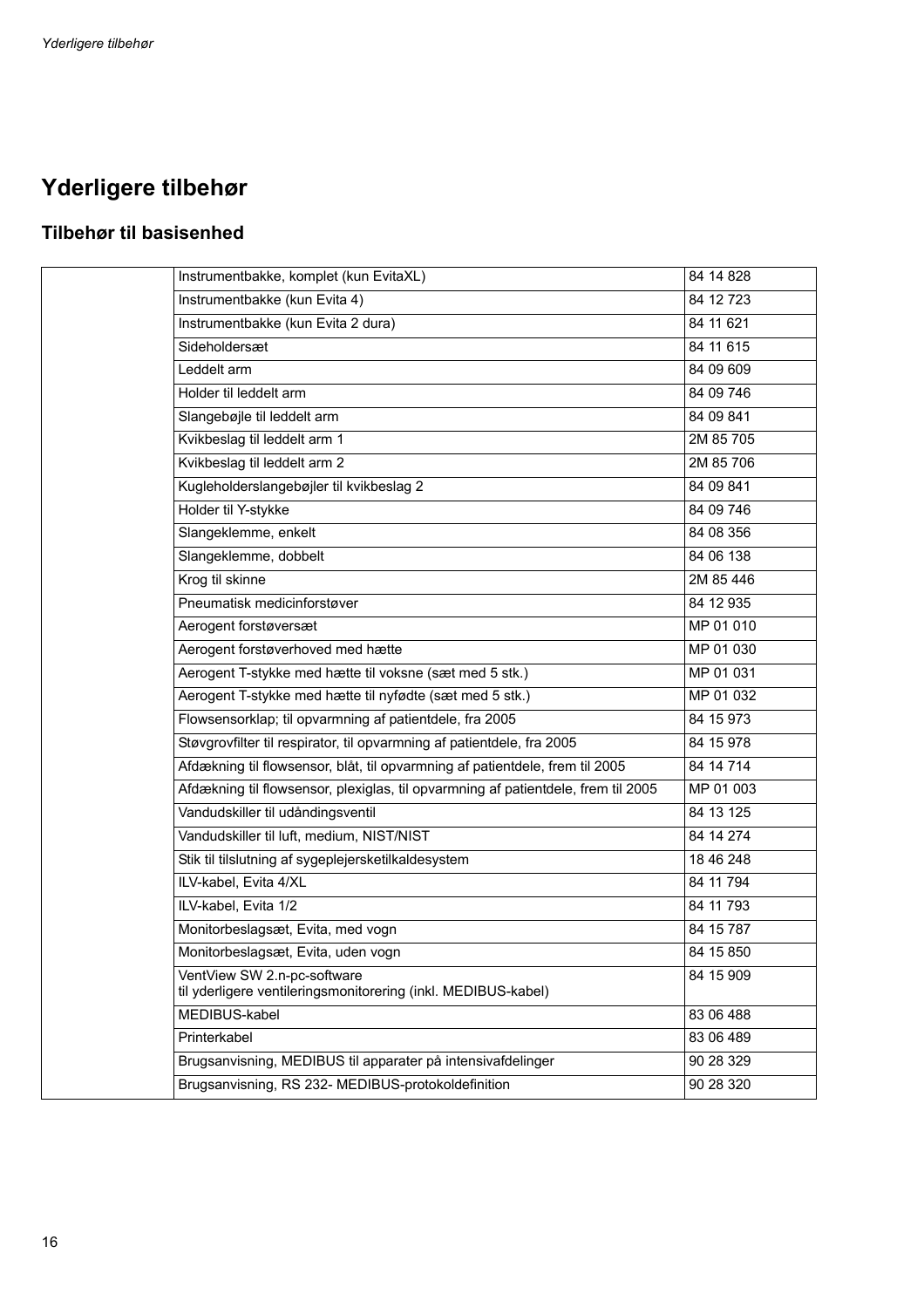# **BabyFlow (nasal CPAP)**

### **Kun til »Evita XL« fra SW 6.0 og »Evita 4« / »Evita 2 dura« fra SW 4.20 og opefter**

|  | Startpakke til BabyFlow             | 84 18 435 |
|--|-------------------------------------|-----------|
|  | BabyFlow                            | 84 18 410 |
|  | US-startpakke til BabyFlow; kun USA | 84 18 492 |
|  | BabyFlow US; kun USA                | 84 18 470 |

# **Tilbehør til BabyFlow**

| Næsekatetre, små (sæt med 10 stk.)                      | 84 18 415  |
|---------------------------------------------------------|------------|
| Næsekatetre, medium (sæt med 10 stk.)                   | 84 18 416  |
| Næsekatetre, medium plus (sæt med 10 stk.)              | 84 18 531  |
| Næsekatetre, store (sæt med 10 stk.)                    | 84 18 417  |
| Maske (sæt med 10 stk.) Str. M                          | 84 18 490  |
| Maske (sæt med 10 stk.) Str. M                          | 84 18 491  |
| Pandebånd, mikrofiber, til flergangsbrug, str. XS       | 84 18 418  |
| Pandebånd, mikrofiber, til flergangsbrug, str. S        | 84 18 419  |
| Pandebånd, mikrofiber, til flergangsbrug, str. M        | 84 18 4 20 |
| Pandebånd, mikrofiber, til flergangsbrug, str. L        | 84 18 421  |
| Pandebånd, mikrofiber, til flergangsbrug, str. XL       | 84 18 422  |
| Pandebånd, mikrofiber, til flergangsbrug, str. XXL      | 84 18 423  |
| Pandebånd, mikrofiber, til flergangsbrug, str. XXL plus | 84 18 540  |
| Hætte, engangs, str. XS (sæt med 5 stk.)                | 84 18 533  |
| Hætte, engangs, str. S (sæt med 5 stk.)                 | 84 18 534  |
| Hætte, engangs, str. M (sæt med 5 stk.)                 | 84 18 535  |
| Hætte, engangs, str. L (sæt med 5 stk.)                 | 84 18 536  |
| Hætte, engangs, str. XL (sæt med 5 stk.)                | 84 18 537  |
| Hætte, engangs, str. XXL (sæt med 5 stk.)               | 84 18 538  |
| Hætte, engangs, str. XXL plus (sæt med 5 stk.)          | 84 18 539  |
|                                                         |            |

## **Ekstra artikler**

| Fikseringsbånd til<br>de forskellige<br>hovedbånd- og | Fikseringsbånd, str. XS (sæt med 10 stk.)  | 84 18 471 |
|-------------------------------------------------------|--------------------------------------------|-----------|
|                                                       | Fikseringsbånd, str. S (sæt med 10 stk.)   | 84 18 472 |
| <b>hættestørrelser</b>                                | Fikseringsbånd, str. M (sæt med 10 stk.)   | 84 18 473 |
|                                                       | Fikseringsbånd, str. L (sæt med 10 stk.)   | 84 18 474 |
|                                                       | Fikseringsbånd, str. XL (sæt med 10 stk.)  | 84 18 475 |
|                                                       | Fikseringsbånd, str. XXL (sæt med 10 stk.) | 84 18 476 |
|                                                       | Silikoneslanger med aluminiumsforbindelse  | 84 18 414 |
|                                                       | Næsekateteradapter (BabyFlow)              | 84 18 411 |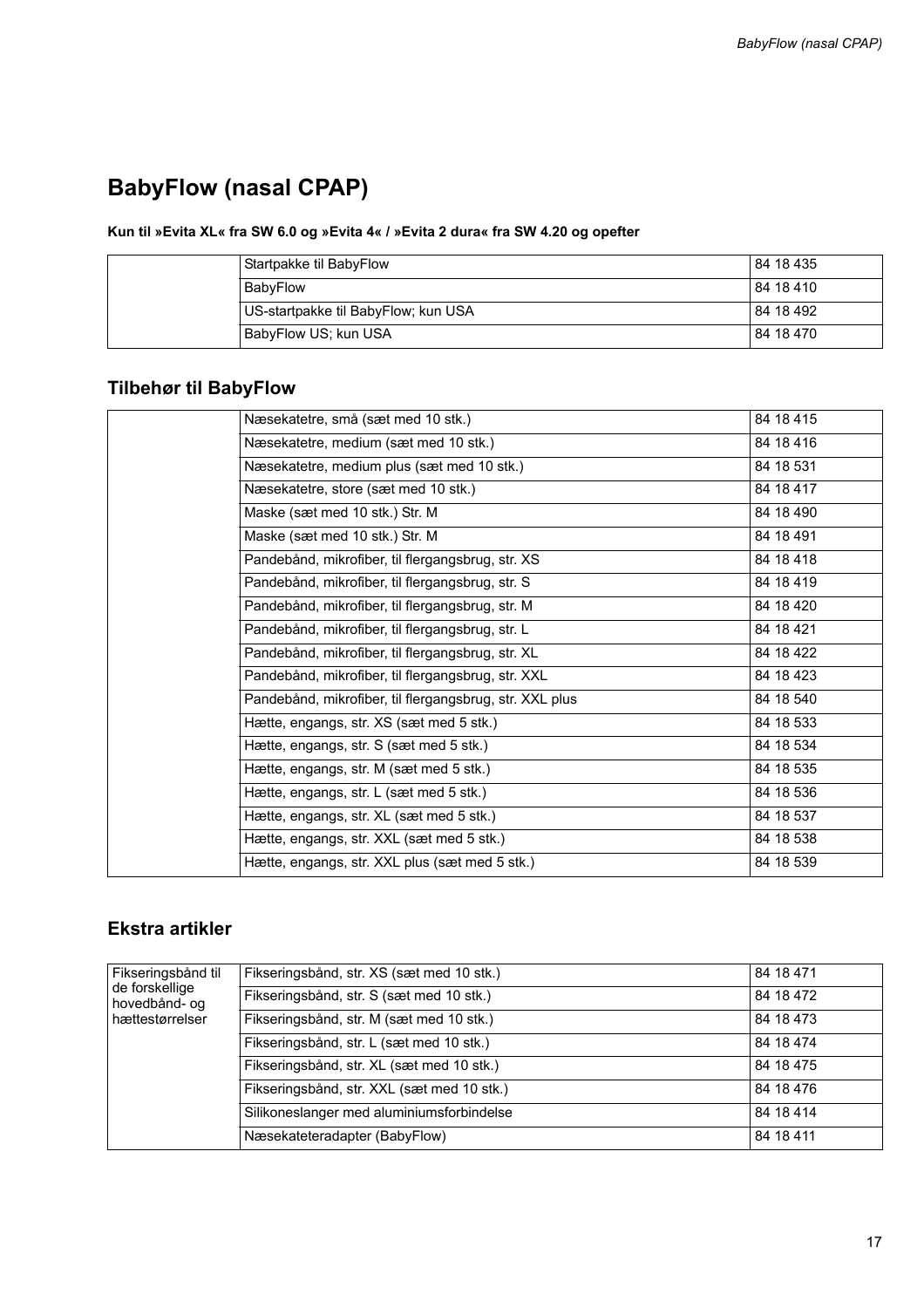# **Tilbehør til manuel ventilering**

| Genoplivningspose MR-100, voksen  | 57 02 881 |
|-----------------------------------|-----------|
| Genoplivningspose MR-100, børn    | 57 02 321 |
| Neonatal-genoplivningspose MR-100 | 57 02 322 |
| Testlunge, voksen, blå            | 84 03 201 |
| Testlunge, voksen, hvid           | 84 01 892 |
| Testlunge, komplet, børn          | 84 09 742 |

# **Vogn**

|  | EvitaMobil-vogn (høj); ikke USA | 84 11 950 |
|--|---------------------------------|-----------|
|  | EvitaMobil-vogn (lav); ikke USA | 84 11 965 |
|  | EvitaMobil med forlænger (USA)  | 84 14 455 |

# **Tilbehør til vogn**

| Flaskeholdersæt, EvitaMobil                            | 84 11 970   |
|--------------------------------------------------------|-------------|
| DC-batteri 12 V/17 Ah (æske med 1 stk.; kræver 2 stk.) | 18 43 303   |
| Batteriledningssæt til EvitaMobil                      | l 84 11 822 |

# **Kompressor**

|  | Respirationsluftkompressor til tilførsel af komprimeret luft, kan integreres i<br>EvitaMobil | 84 14 350   |
|--|----------------------------------------------------------------------------------------------|-------------|
|  | Fritstående base til kompressor                                                              | l 84 11 520 |
|  | Luftslange, 0,8 m, NIST neutral                                                              | 84 11 517   |
|  | Luftslange, 0,8 m, NIST ISO 32                                                               | 84 11 538   |
|  | Luftslange, 5 m, NIST ISO 32                                                                 | 84 11 541   |
|  | Luftslange, 5 m, NIST neutral                                                                | 84 11 519   |
|  | Luftslange, 0,8 m, DISS                                                                      | 84 14 454   |

# **Forbrugsvarer**

| Til basisenhed | O <sub>2</sub> -sensorkapsel                                         | 68 50 645 |
|----------------|----------------------------------------------------------------------|-----------|
|                | Spirolog-flowsensor (sæt med 5 stk.)                                 | 84 03 735 |
|                | SpiroLife-flowsensor                                                 | MK 01 900 |
|                | Udåndingsventil (patientsystem)                                      | 84 10 580 |
|                | Membran til udåndingsventil                                          | 84 12 015 |
|                | Udåndingsventil til engangsbrug (sæt med 10 stk.)                    | 84 14 776 |
|                | Sæt med filter til atmosfærisk luft/køleluftfilter (sæt med 10 stk.) | 84 12 384 |
|                | Litiumbatterier til databeskyttelse                                  | 18 35 343 |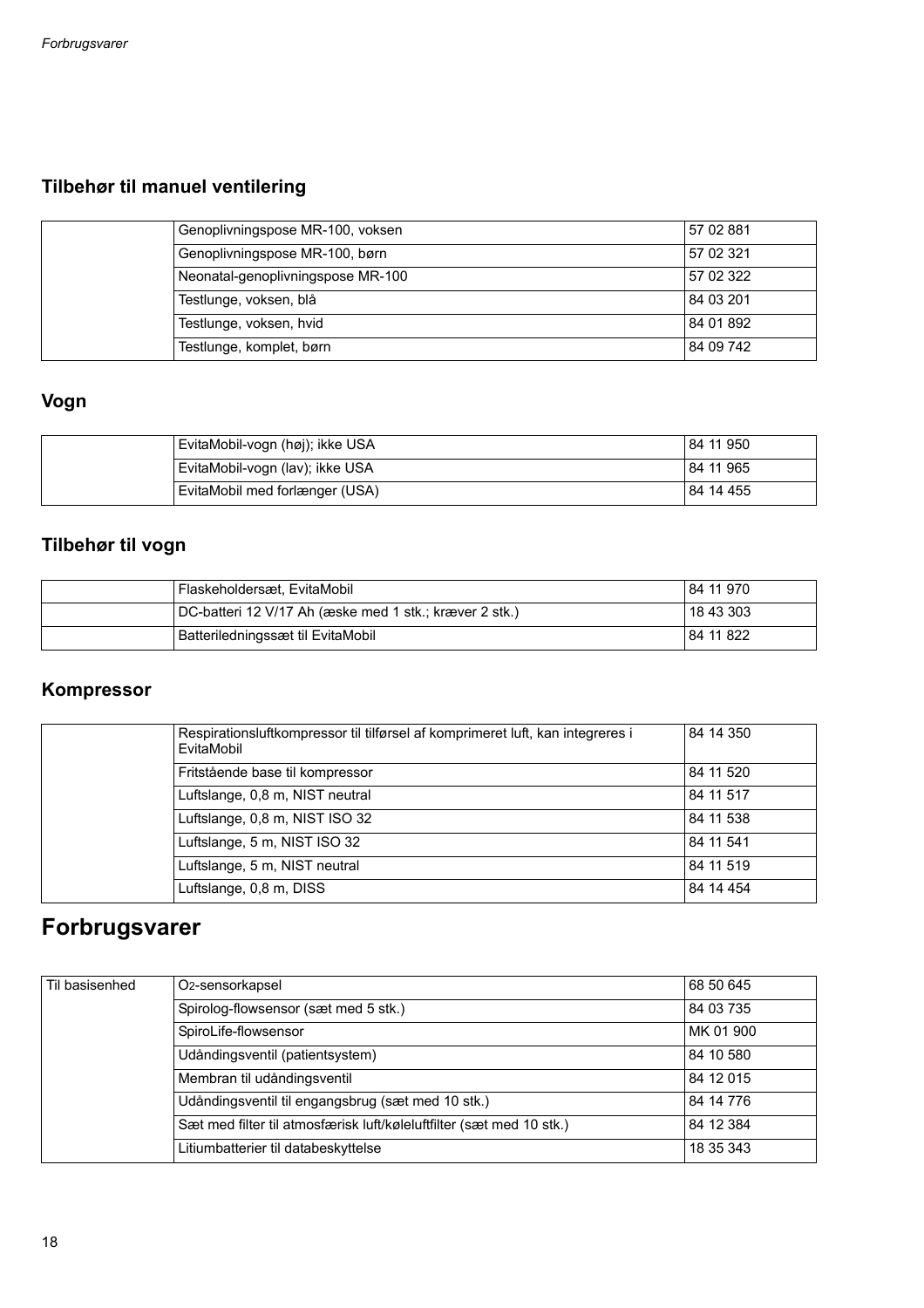| Til ventilering af<br>voksne | Spiralslange, voksen, silikone, 1,5 m                 | 21 65 643 |
|------------------------------|-------------------------------------------------------|-----------|
|                              | Spiralslange, voksen, silikone, 1,1 m                 | 21 65 635 |
|                              | Spiralslange, voksen, silikone, 0,6 m                 | 21 65 627 |
|                              | Spiralslange, voksen, silikone, 0,35 m                | 21 65 619 |
|                              | Vandudskiller                                         | 84 04 985 |
|                              | Beholder til Aquapor EL                               | 84 03 976 |
|                              | Slangebøjle                                           | 84 03 566 |
|                              | Muffe                                                 | M 25 647  |
|                              | Y-stykke                                              | 84 05 435 |
|                              | Kateterstuds, lige, str. 12,5 (sæt med 10 stk.)       | M 23 841  |
|                              | Riflet slange                                         | 84 02 041 |
|                              | Adapter, voksen                                       | 84 03 076 |
|                              | Kateterstudssæt, voksen                               | 84 03 685 |
|                              | Hættesæt (sæt med 5 stk.)                             | 84 02 918 |
|                              | Vinkelkonnektor, ISO                                  | M 25 649  |
|                              | Slangeopvarmningsaggregat, F&P, til slangesæt, voksne | 84 11 045 |
|                              | Temperatursensor                                      | 84 05 371 |
|                              | <b>Termometer</b>                                     | 2M 13 259 |
|                              | Y-stykke, varme/fugtudvekslingsfilter                 | 84 12 888 |
|                              | Y-stykke (til temperatursensor)                       | 84 05 435 |
|                              | CO <sub>2</sub> -cuvette, voksne                      | 68 70 279 |
| Til ventilering af           | Spiralslange, børn, silikone 22/10, 1,10 m            | 21 65 651 |
| børn                         | Spiralslange, børn, silikone 22/10, 0,60 m            | 21 65 821 |
|                              | Spiralslange, børn, silikone 10/10, 0,60 m            | 21 65 848 |
|                              | Spiralslange, børn, silikone 22/10, 0,40 m            | 21 65 856 |
|                              | Riflet slange, fleksibel, 0,13 m                      | 84 03 333 |
|                              | Riflet slange, fleksibel, 0,14 m                      | 84 09 634 |
|                              | Tilslutning til trakealtube, str. 11                  | M 19 490  |
|                              | Hætte                                                 | 84 01 645 |
|                              | 90°-adapter, børn                                     | 84 03 075 |
|                              | Dobbeltkegle                                          | 84 09 897 |
|                              | Temperatursensorholdere                               | 84 11 044 |
|                              | Kondensvandsudskiller, udåndingsluft                  | 84 09 627 |
|                              | Slangeopvarmningsaggregat, F&P, til slangesæt, børn   | 84 14 993 |
|                              | CO <sub>2</sub> -cuvette, børn                        | 68 70 280 |
|                              | Tilslutningskabel, flowsensor                         | 84 09 626 |
|                              | ISO 15 neonatalt flowsensorhus                        | 84 11 130 |
|                              | Neonatal flowsensor (sæt med 5 stk.)                  | 84 10 179 |
|                              | Vandudskiller til udåndingsventil                     | 84 13 125 |
|                              |                                                       |           |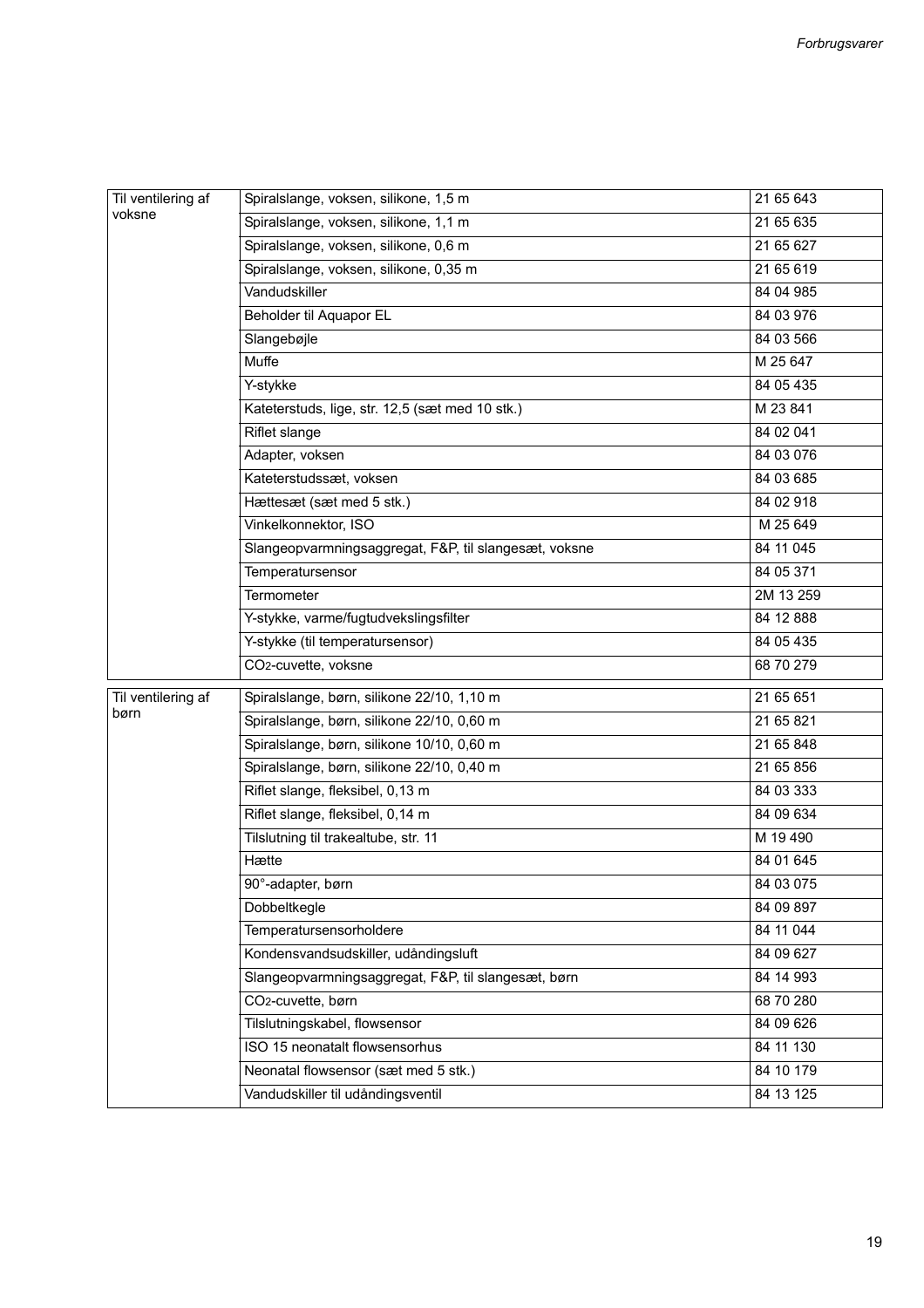|                       | Til maskeventilation   Engangsmaske, str. 2, (indhold: æske med 20 stk.)           | MP 00 152 |
|-----------------------|------------------------------------------------------------------------------------|-----------|
|                       | Engangsmaske, str. 3, (indhold: æske med 20 stk.)                                  | MP 00 153 |
|                       | Engangsmaske, str. 4, (indhold: æske med 20 stk.)                                  | MP 00 154 |
|                       | Engangsmaske, str. 5, (indhold: æske med 20 stk.)                                  | MP 00 155 |
|                       | Engangsmaske, str. 6, (indhold: æske med 20 stk.)                                  | MP 00 156 |
|                       | Engangsmaske, rund, (indhold: æske med 20 stk.)                                    | MX 22 907 |
| Tilbehør til          | Pandebånd til voksne og børn, latexfri                                             | 84 10 472 |
| ovenstående<br>masker | Pandebånd, latexfri                                                                | MP 00 167 |
|                       | Vinkeltilslutning til maske                                                        | 84 09 683 |
|                       | Til maskeventilation   Engangs-NIV-maske, Image3 SE, str. lille, (sæt med 10 stk.) | MP 00 426 |
|                       | Engangs-NIV-maske, Image3 SE, str. medium, (sæt med 10 stk.)                       | MP 00 427 |
|                       | Engangs-NIV-maske, Image3 SE, str. stor, (sæt med 10 stk.)                         | MP 00 428 |
|                       | Engangs-NIV-maske, PerformaTrak, str. lille, (sæt med 10 stk.)                     | MP 00 429 |
|                       | Engangs-NIV-maske, PerformaTrak, str. medium, (sæt med 10 stk.)                    | MP 00 430 |
|                       | Engangs-NIV-maske, PerformaTrak, str. stor, (sæt med 10 stk.)                      | MP 00 431 |
| Filtre                | Barrvent, indhold: æske med 50 stk.                                                | MP 00 086 |
|                       | Barrvent S-A, indhold: æske med 50 stk.                                            | MP 00 087 |
|                       | Barrvent S, indhold: æske med 50 stk.                                              | MP 00 068 |
|                       | Barrvent S-maskinfilter, indhold: æske med 50 stk.                                 | MP 00 088 |
| Filtre                | Hygrovent, indhold: æske med 50 stk.                                               | MP 00 067 |
|                       | Hygrovent S-A, indhold: æske med 50 stk.                                           | MP 00 085 |
|                       | Hygrovent S, indhold: æske med 50 stk.                                             | MP 00 084 |
|                       | Hygrovent Child, indhold: æske med 50 stk.                                         | MP 00 089 |
| Filtre                | Climavent S, indhold: æske med 50 stk.                                             | MP 00 192 |
|                       | Climatrach O2-ventil, indhold: æske med 50 stk.                                    | MP 00 193 |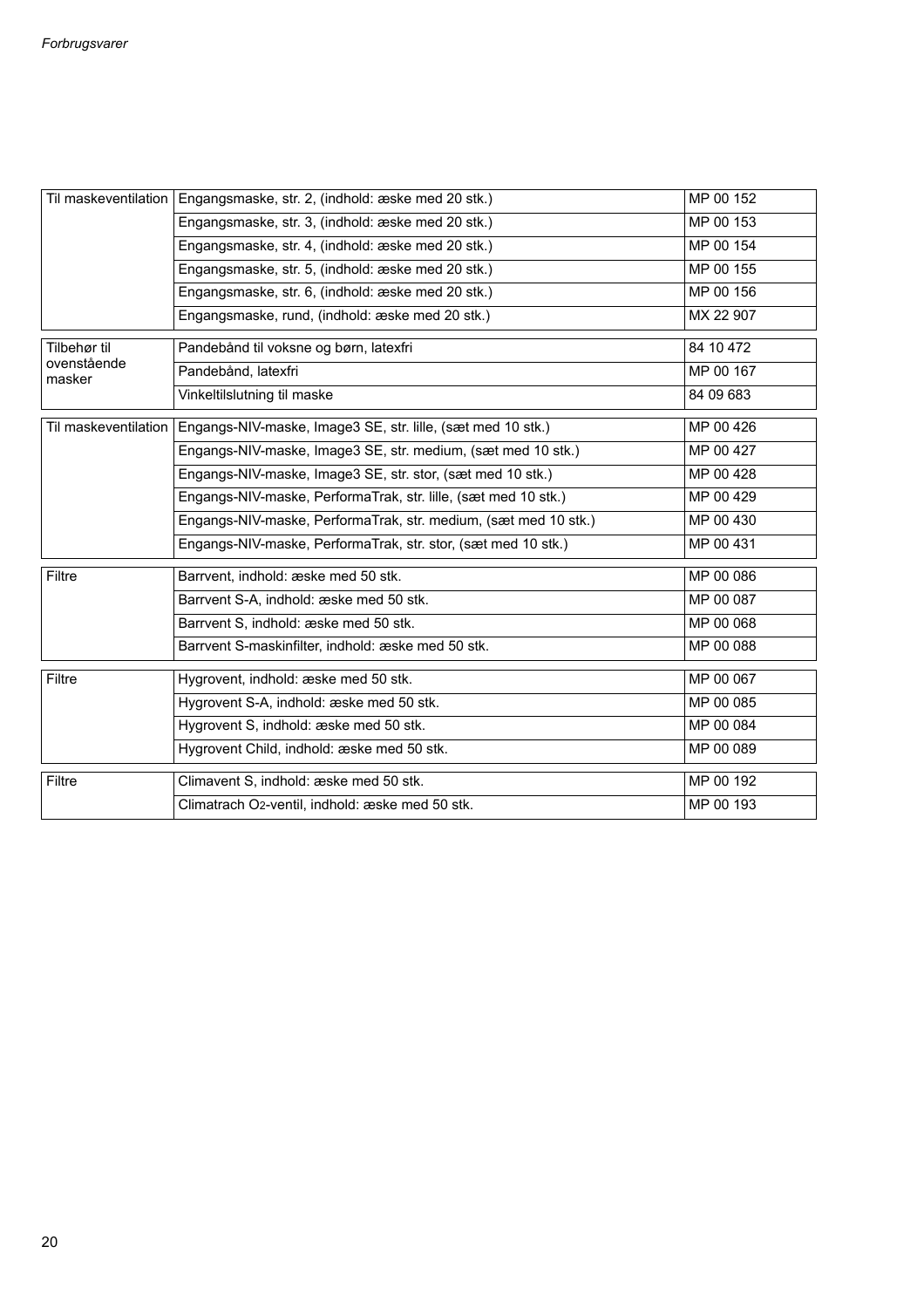*Forbrugsvarer*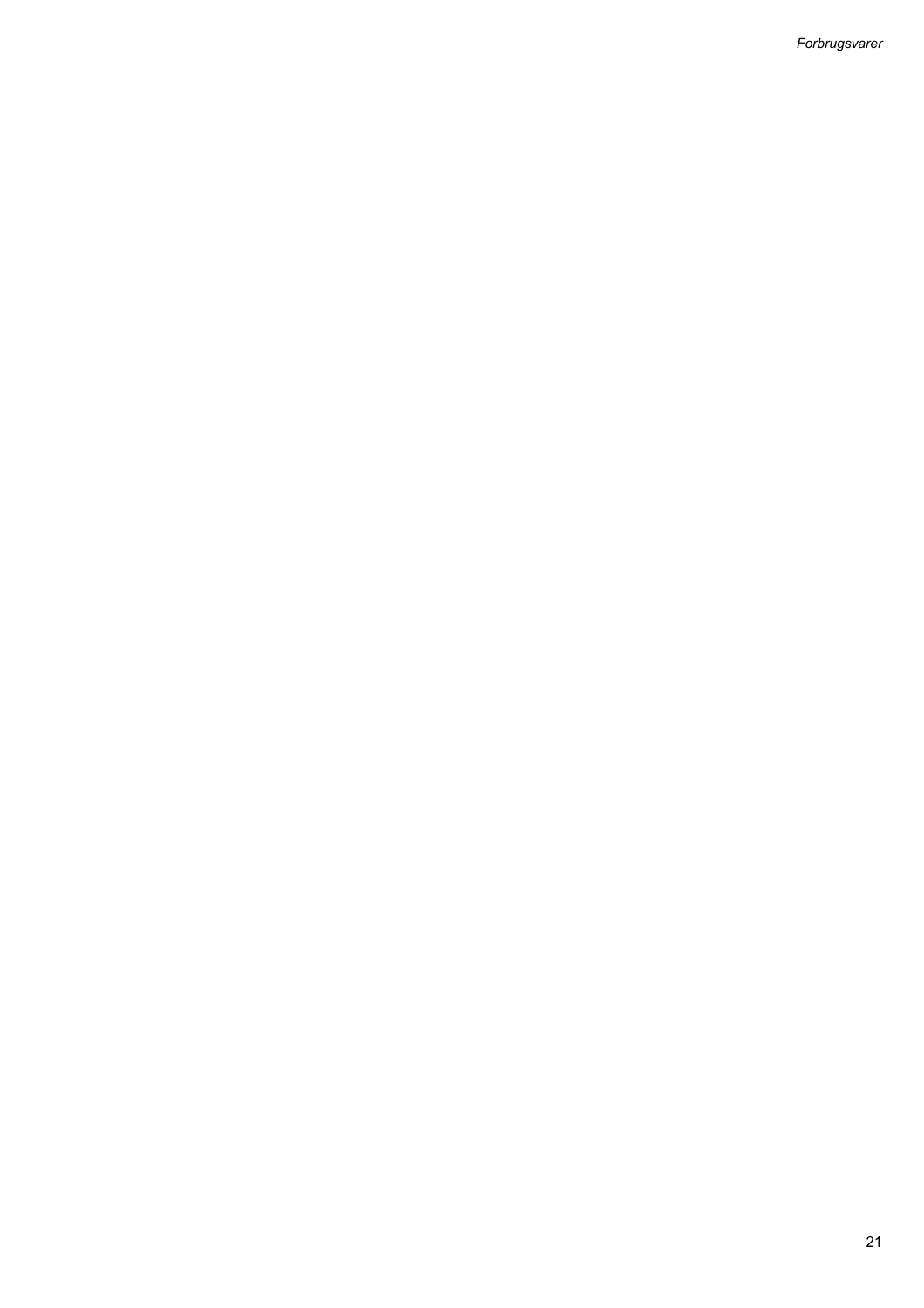# Liste over tilbehør

**for »EvitaXL« (delenr.: 84 14 999),**

**for »Evita 4« (delenr.: 84 13 454),**

**for »Evita 2 dura« (delenr.: 84 13 452),**

**for »EvitaXL Neo« (delenr.: 84 16 999); bare for USA.**

# **Status: juni 2005**

Da sertifisering er landsspesifikk, er ikke alle artikler tilgjengelige i alle land! Teknisk dokumentasjon kan bestilles.

# **Alternativer for modifisering**

### **Sett i Evita-familien**

| for modifisering                                           |           |  |
|------------------------------------------------------------|-----------|--|
| Bestillingsnummer for settene er oppført nedenfor          |           |  |
| CapnoPlus-sett                                             | 84 13 780 |  |
| Sykepleiertilkalling                                       | 84 14 476 |  |
| Evita Remote-sett                                          | 84 14 472 |  |
| Kommunikasjons-/EvitaLink-sett                             | 84 11 735 |  |
| NeoFlow-sett                                               | 84 13 563 |  |
| Maskeventilasjon (NIV)-sett                                | 84 14 474 |  |
| 5.10 Evita XL-programvaresett                              | 84 15 700 |  |
| 6.0 Evita XL-programvaresett                               | 84 15 939 |  |
| SmartCare-sett, ikke for USA                               | 84 15 699 |  |
| SmartCare Update 1.1                                       | 84 15 941 |  |
| SmartCare Capno-pakkesett                                  | 84 15 737 |  |
| Sett med lungebeskyttelsespakke                            | 84 15 945 |  |
| O <sub>2</sub> -behandlingssett                            | 84 15 946 |  |
| Proportional Pressure Support (PPS)-sett, ikke for USA     | 84 14 875 |  |
| 4.14 Evita 4-programvaresett                               | 84 15 795 |  |
| 4.0 Plus Evita 4-programvaresett                           | 84 14 469 |  |
| Evita DC-sett                                              | 84 13 034 |  |
| ATC-sett                                                   | 84 14 556 |  |
| Proportional Pressure Support (PPS)-sett, ikke for USA     | 84 14 875 |  |
| Sett med pustestøttepakke (inkl. ATC og PPS), ikke for USA | 84 13 562 |  |
| Oppgradering fra Evita 4 til Evita XL                      | 84 14 879 |  |
|                                                            |           |  |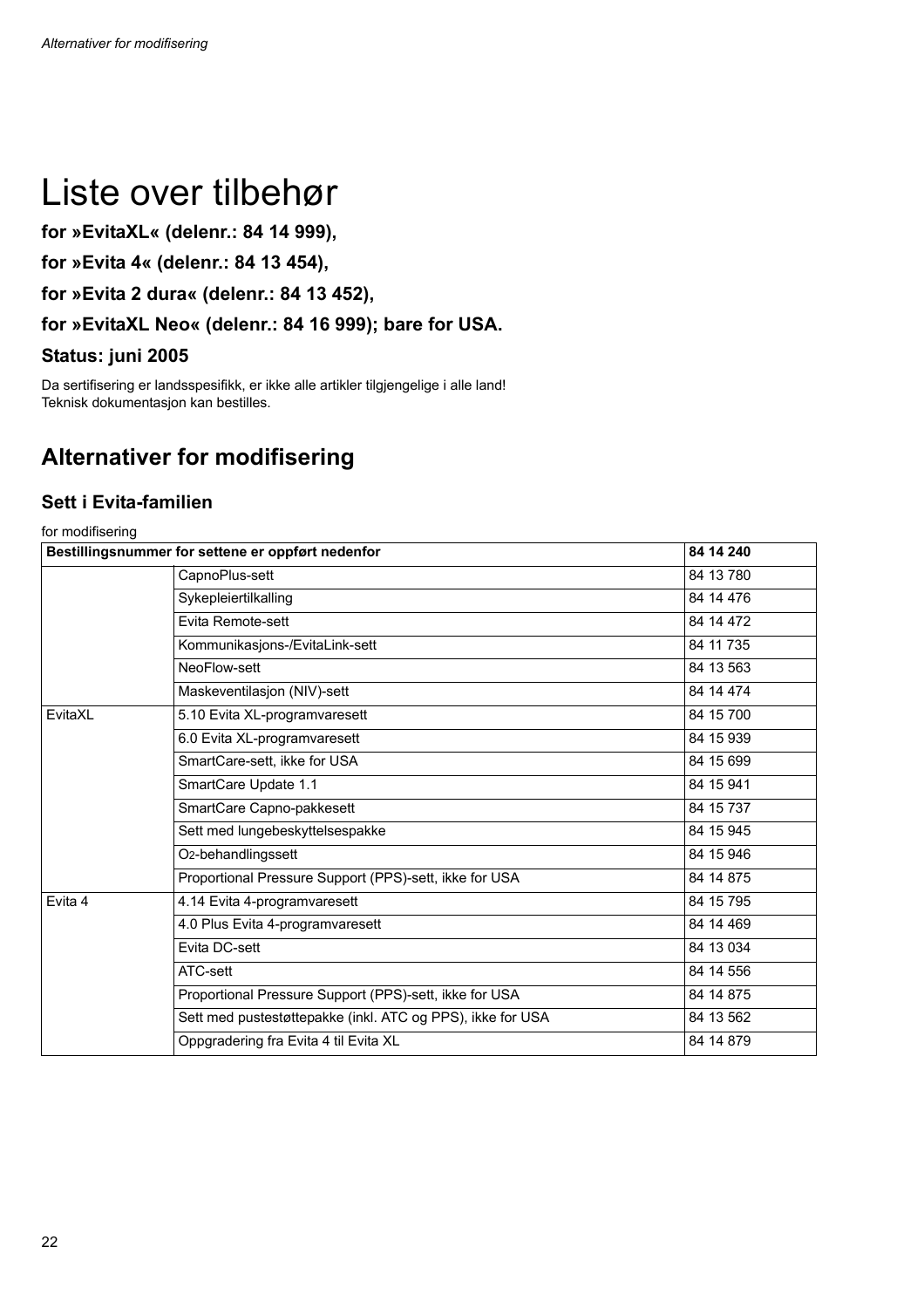| Evita 2 dura | 4.14 Evita 2 dura-programvaresett          | 84 15 794 |
|--------------|--------------------------------------------|-----------|
|              | 4.0 Plus Evita 2 dura-programvaresett      | 84 14 470 |
|              | Evita DC-sett                              | 84 13 034 |
|              | ATC-sett                                   | 84 14 556 |
|              | VentilationPlus-sett                       | 84 13 540 |
|              | MonitoringPlus-sett                        | 84 13 545 |
|              | ServicePlus-sett                           | 84 13 550 |
|              | ColourPlus-sett                            | 84 11 888 |
|              | Oppgradering fra Evita 2 dura til Evita XL | 84 14 880 |

# **Tilbehør som trengs for drift**

# **Sentraltilførsel av gass**

|                                               | Slanger til sentraltilførsel             | 86 01 697 |
|-----------------------------------------------|------------------------------------------|-----------|
| Filter for<br>slanger til<br>sentraltilførsel | AIR-filtersett, bare for USA             | 84 14 703 |
|                                               | O <sub>2</sub> -filtersett, bare for USA | 84 14 702 |
|                                               | AIR-filter, bare for USA                 | 84 14 453 |
|                                               | O <sub>2</sub> -filter, bare for USA     | 84 14 452 |

# **Respirasjonsgassbefuktning**

# **Befuktning med HME**

|  | Dräger-slangesett for HME, voksne,<br>bestående av pasientslanger og Y-stykke                                                                   | 84 12 860 |
|--|-------------------------------------------------------------------------------------------------------------------------------------------------|-----------|
|  | Engangsslangesett for HME, voksne,<br>bestående av to pasientslanger med Y-stykke                                                               | MP 00 142 |
|  | Universal F-engangsslangesett<br>Koaksialslangesystem, 1,5 m; leveringsenhet: eske à 30                                                         | MP 00 140 |
|  | Universal F2-engangsslangesett<br>Koaksialslangesystem, 1,5 m; leveringsenhet: eske à 20<br>Bare for bruk med adapter MP 00 174 eller MP 00 178 | MP 00 173 |
|  | Universal F2-adapter i metall<br>med 0,45 m gjenbrukbar ekspirasjonsslange                                                                      | MP 00 174 |
|  | Universal F2-adapter i plast<br>med 0,45 m gjenbrukbar ekspirasjonsslange                                                                       | MP 00 178 |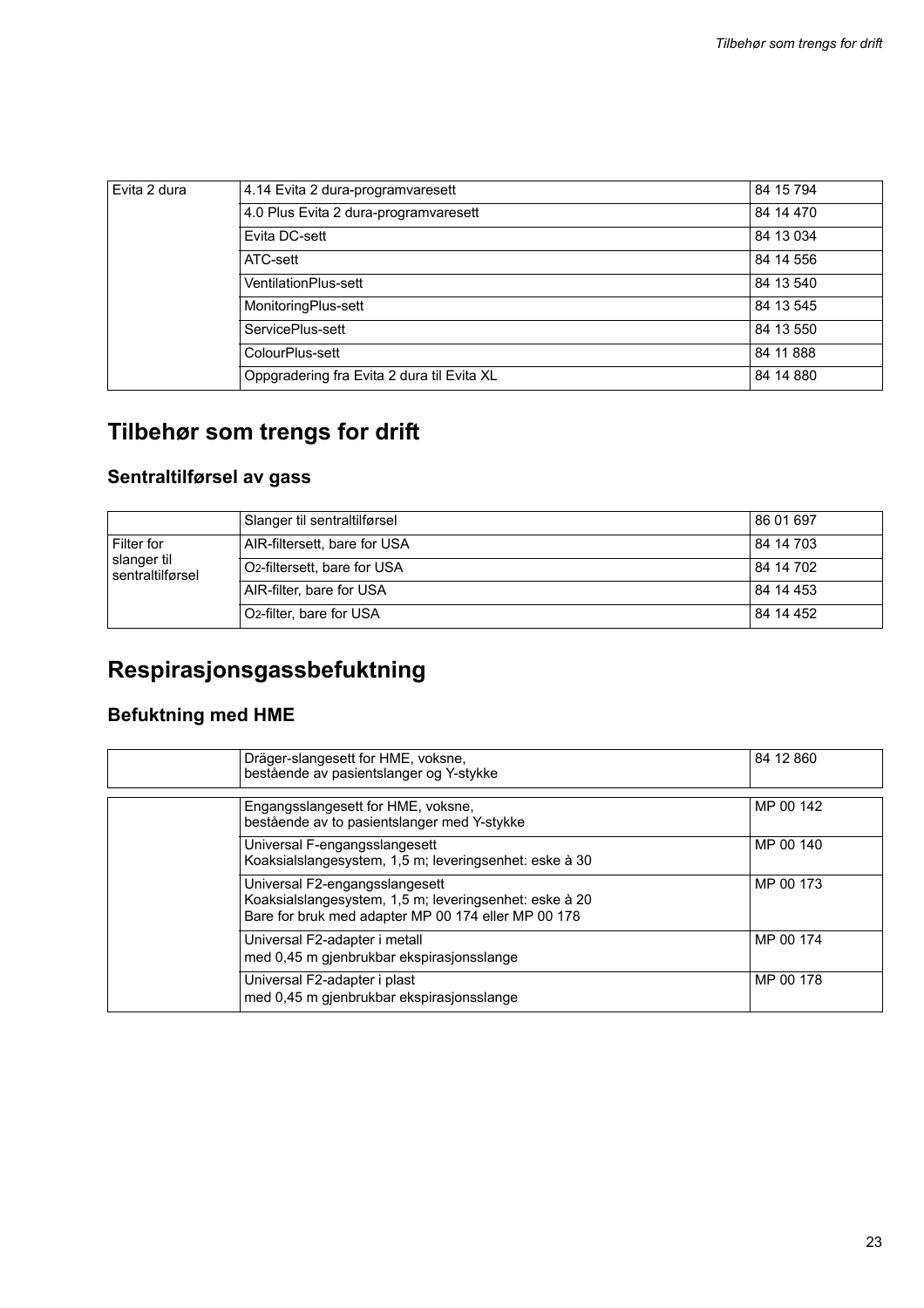# **Befuktning med F&P MR 850**

|  | Fukter, grunnenhet MR 850                                                                                | 84 14 144 |
|--|----------------------------------------------------------------------------------------------------------|-----------|
|  | MR 850-slangesett for gjenbruk, voksne, silikon, Dräger<br>(varmes inspiratorisk; ekspiratorisk vannlås) | 84 14 986 |
|  | MR 850-slangesett for gjenbruk, barn, silikon, Dräger<br>(varmes inspiratorisk; ekspiratorisk vannlås)   | 84 14 987 |
|  | Slangevarmeradapter MR 850 (F&P 900 MR 858)<br>for Dräger-slangesett, voksne og barn                     | 84 14 968 |
|  | Engangsslangesett, voksne,<br>inkl. fuktekammer MR 290 (F&P RT 212), eske à 10                           | 84 14 991 |
|  | Engangsslangesett, nyfødte,<br>inkl. fuktekammer MR 290 (F&P RT 225), eske à 10                          | 84 14 994 |
|  | Slangevarmeradapter MR 850 for RT-slangesett, engangsbruk,<br>voksne og barn (F&P 900 MR 801)            | 84 14 992 |
|  | Temperatur- og flowsensor for MR 850,<br>slangesett for engangsbruk og gjenbruk, 1,1 m (F&P 900 MR 868)  | 84 14 989 |
|  | Temperatur- og flowsensor for MR 850,<br>slangesett for engangsbruk og gjenbruk, 1,5 m (F&P 900 MR 869)  | 84 14 966 |

## **Påkrevd tilbehør for F&P-befuktning for MR 850**

| Inntrekkbar kabel for gjenbrukbare slangesett, 1,5 m    | 84 11 050 |
|---------------------------------------------------------|-----------|
| Fuktekammer MR 340, inkl. 100 stk. fuktepapir           | 84 11 047 |
| Fuktepapir for fuktekammer MR 340, etterfyllingspakning | 84 11 073 |
| Fuktekammer MR 370, inkl. 100 stk. fuktepapir           | 84 12 217 |
| Fuktepapir for fuktekammer MR 370, etterfyllingspakning | 84 12 218 |
| Fuktekammer MR 290 for engangsbruk, eske à 10           | 84 18 282 |
| Fuktekammer MR 290 for engangsbruk, eske à 40           | 84 18 283 |
| Holder for fukter                                       | 84 11 956 |
| Monteringssett (skinneklemme)                           | 84 11 074 |
| F&P-fukterholder, inkl. klemme                          | MP 01 002 |
|                                                         |           |

# **Befuktning med Aquapor EL (ikke for USA)**

|  | Respirasjonsgassfukter Aquapor EL                                                                    | 84 14 698 |
|--|------------------------------------------------------------------------------------------------------|-----------|
|  | Temperatursensor                                                                                     | 84 05 371 |
|  | Holder for fukter                                                                                    | 84 11 956 |
|  | Klemmesett                                                                                           | 84 03 345 |
|  | Slangesystem, voksne. Inneholder:<br>pasientslanger, vannlåser, Y-stykke, koblingsstykke for kateter | 84 12 092 |
|  | Slangesystem, barn. Inneholder:<br>pasientslanger, vannlåser, Y-stykke, koblingsstykke for kateter   | 84 12 344 |
|  | Aquapor-påfyllingssett                                                                               | 84 05 031 |
|  | Aquapor EL-pasientdel                                                                                | 84 05 029 |
|  | Sett med reservedeler, deksel for Aquapor EL                                                         | 84 06 135 |
|  | Aguapor EL-brett                                                                                     | 84 04 739 |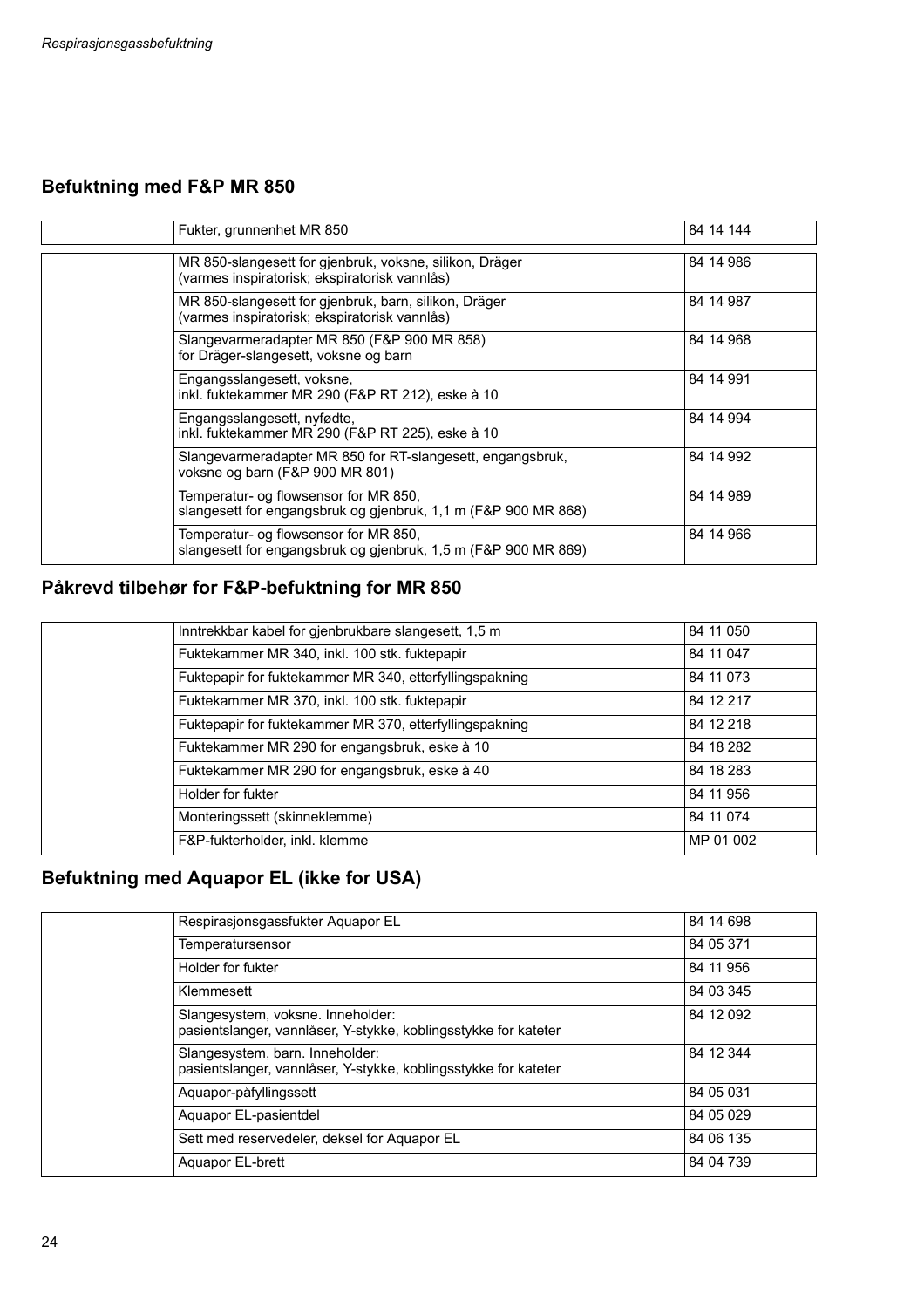|  | _-flottør<br>Auuabol<br>டட   | 738<br>-04<br>84       |
|--|------------------------------|------------------------|
|  | Reholder for<br>* Aquapor EL | 07C<br>84<br>910<br>്ധ |

# **Reservedeler og tilbehør for opsjoner**

### **Reservedeler til Capno Plus/ CO2 måleopsjon**

|  | <b>Testfilter</b>                           | 68 70 281 |
|--|---------------------------------------------|-----------|
|  | Kalibreringssett                            | 84 12 710 |
|  | CO <sub>2</sub> -testgassylinder            | 68 50 435 |
|  | CapnoSmart CO <sub>2</sub> -hovedflowsensor | 68 71 500 |
|  | Parkeringsholder for CO2-sensor             | 84 12 840 |
|  | CO <sub>2</sub> kuvett, voksne              | 68 70 279 |
|  | CO <sub>2</sub> -kuvett, barn               | 68 70 280 |

## **Reservedeler for SPO2-måleopsjon (ikke for Evita XL)**

|  | Durasensor DS-100A (fingersensor)                                        | 82 01 001 |
|--|--------------------------------------------------------------------------|-----------|
|  | Sensor forlengerkabel $1,3(0 - 10)$                                      | 82 01 015 |
|  | Selvklebende sensor, voksne >30 kg, MAX-A, eske à 24                     | MX 50 065 |
|  | Selvklebende sensor, barn 10 – 50 kg, MAX-P, eske à 24                   | MX 50 066 |
|  | Selvklebende sensor, voksne og nyfødte <3 eller >40 kg, MAX-N, eske à 24 | MX 50 068 |
|  | Selvklebende sensor, barn 1 – 20 kg, MAX-P, eske à 24                    | MX 50 067 |
|  | Selvklebende sensor, voksne >30 kg, MAX-AL                               | MX 50 071 |
|  | Oxiband-sensor, voksne/nyfødte A/N.                                      | 82 01 013 |
|  | Oxiband selvklebende bånd, A/N, eske à 100                               | 82 01 012 |
|  | Oxiband-sensor, barn P/I                                                 | 21 70 205 |
|  | Oxiband selvklebende bånd P/I                                            | 21 70 221 |

### **Tilbehør for sykepleiertilkallingsopsjon**

| <br>.<br>2 A S<br>יוור.<br>مماماه ومنطوعة ومسترج<br>.<br><b>16</b><br>A 1.<br>svkr<br>TOI<br>≏rtiikaiiind⊾<br>eniek<br>. pindeise |  |
|-----------------------------------------------------------------------------------------------------------------------------------|--|
|-----------------------------------------------------------------------------------------------------------------------------------|--|

# **Reservedeler for SmartCare-opsjon (bare for Evita XL) (ikke for USA)**

| 500<br>68<br>.O2 -hovedflowsensor<br>∴anno:<br>Smart<br>$\cdot$ |  |  |
|-----------------------------------------------------------------|--|--|
|                                                                 |  |  |

## **Tilbehør for O2-behandlingsopsjon (bare for Evita XL)**

|--|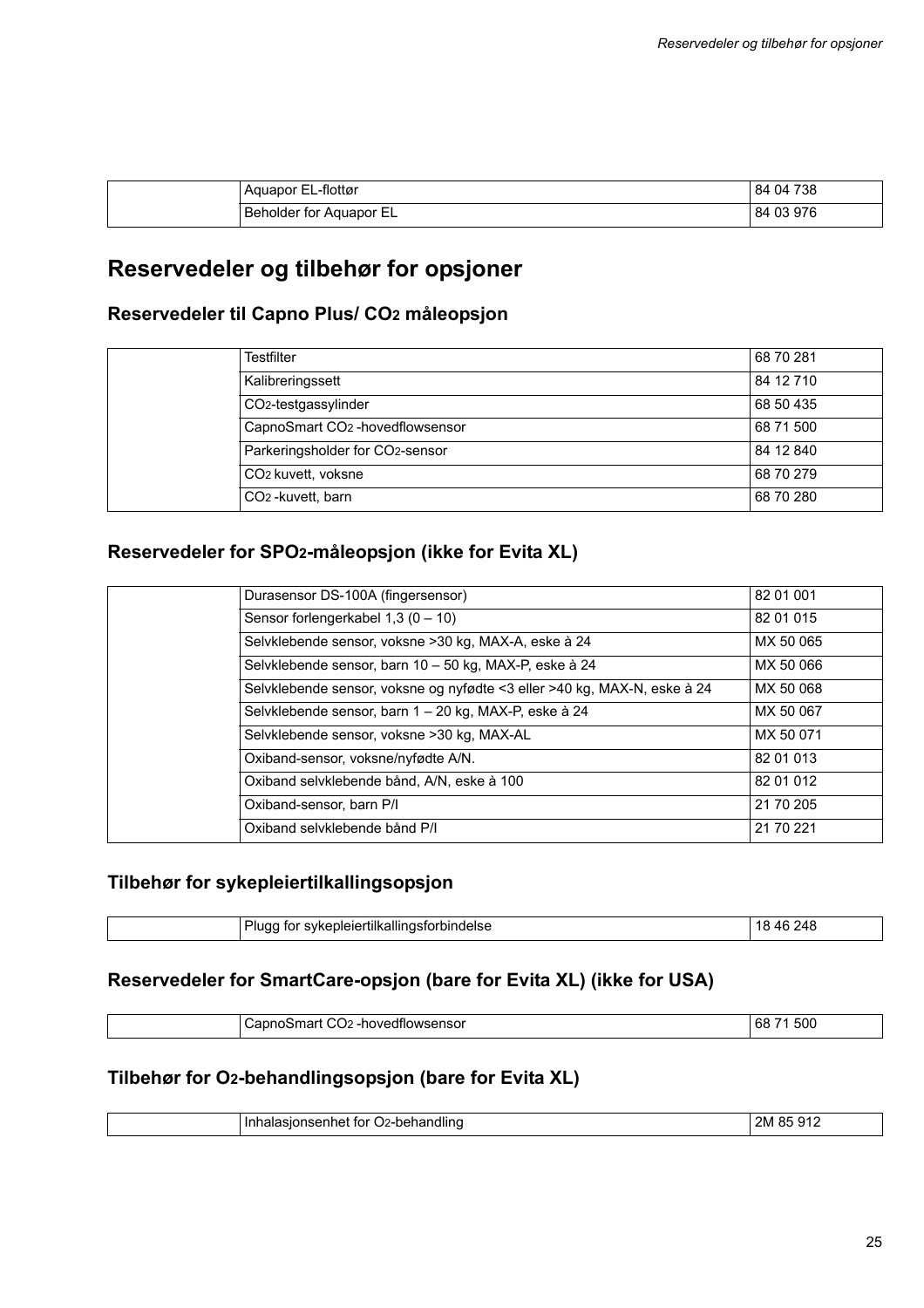# **Annet tilbehør**

# **Tilbehør for grunnenhet**

| Instrumentbrett, komplett (bare EvitaXL)                                                   | 84 14 828 |
|--------------------------------------------------------------------------------------------|-----------|
| Instrumentbrett (bare Evita 4)                                                             | 84 12 723 |
| Instrumentbrett (bare Evita 2 dura)                                                        | 84 11 621 |
| Sideholdersett                                                                             | 84 11 615 |
| Hengslet arm                                                                               | 84 09 609 |
| Holder for hengslet arm                                                                    | 84 09 746 |
| Slangeklemme for hengslet arm                                                              | 84 09 841 |
| Quickstop hengslet arm 1                                                                   | 2M 85 705 |
| Quickstop hengslet arm 2                                                                   | 2M 85 706 |
| Slangeklemmer av kuleholdertype for Quickstop 2                                            | 84 09 841 |
| Holder for Y-stykke                                                                        | 84 09 746 |
| Slangefeste, enkelt                                                                        | 84 08 356 |
| Slangefeste, dobbelt                                                                       | 84 06 138 |
| Oppheng for skinne                                                                         | 2M 85 446 |
| Pneumatisk medikamentforstøver                                                             | 84 12 935 |
| Aerogen forstøversett                                                                      | MP 01 010 |
| Aerogen forstøverhode med hette                                                            | MP 01 030 |
| Aerogen T-stykke for voksen med hette (sett à 5)                                           | MP 01 031 |
| T-stykke for nyfødte med hette (sett à 5)                                                  | MP 01 032 |
| Flowsensorklaff for pasientdeloppvarming, fra og med 2005                                  | 84 15 973 |
| Grovt støvfilter for ventilator, for pasientdeloppvarming, fra og med 2005                 | 84 15 978 |
| Deksel for flowsensor, blått, for pasientdeloppvarming, opp til 2005                       | 84 14 714 |
| Deksel for flowsensor, pleksiglass, for pasientdeloppvarming, opp til 2005                 | MP 01 003 |
| Vannfelle for ekspirasjonsventil                                                           | 84 13 125 |
| Luftvannfelle, middels, NIST/NIST                                                          | 84 14 274 |
| Plugg for sykepleiertilkallingsforbindelse                                                 | 18 46 248 |
| ILV-kabel, Evita 4/XL                                                                      | 84 11 794 |
| ILV-kabel, Evita 1/2                                                                       | 84 11 793 |
| Monitorbrakettsett, Evita, med rullestativ                                                 | 84 15 787 |
| Monitorbrakettsett, Evita, uten rullestativ                                                | 84 15 850 |
| VentView SW 2.n PC-programvare<br>for ekstra ventilasjonsovervåkning (inkl. MEDIBUS-kabel) | 84 15 909 |
| MEDIBUS-kabel                                                                              | 83 06 488 |
| Skriverkabel                                                                               | 83 06 489 |
| Bruksanvisning, MEDIBUS for intensivbehandlingsutstyr                                      | 90 28 329 |
| Bruksanvisning, RS 232- MEDIBUS protokolldefinisjon                                        | 90 28 320 |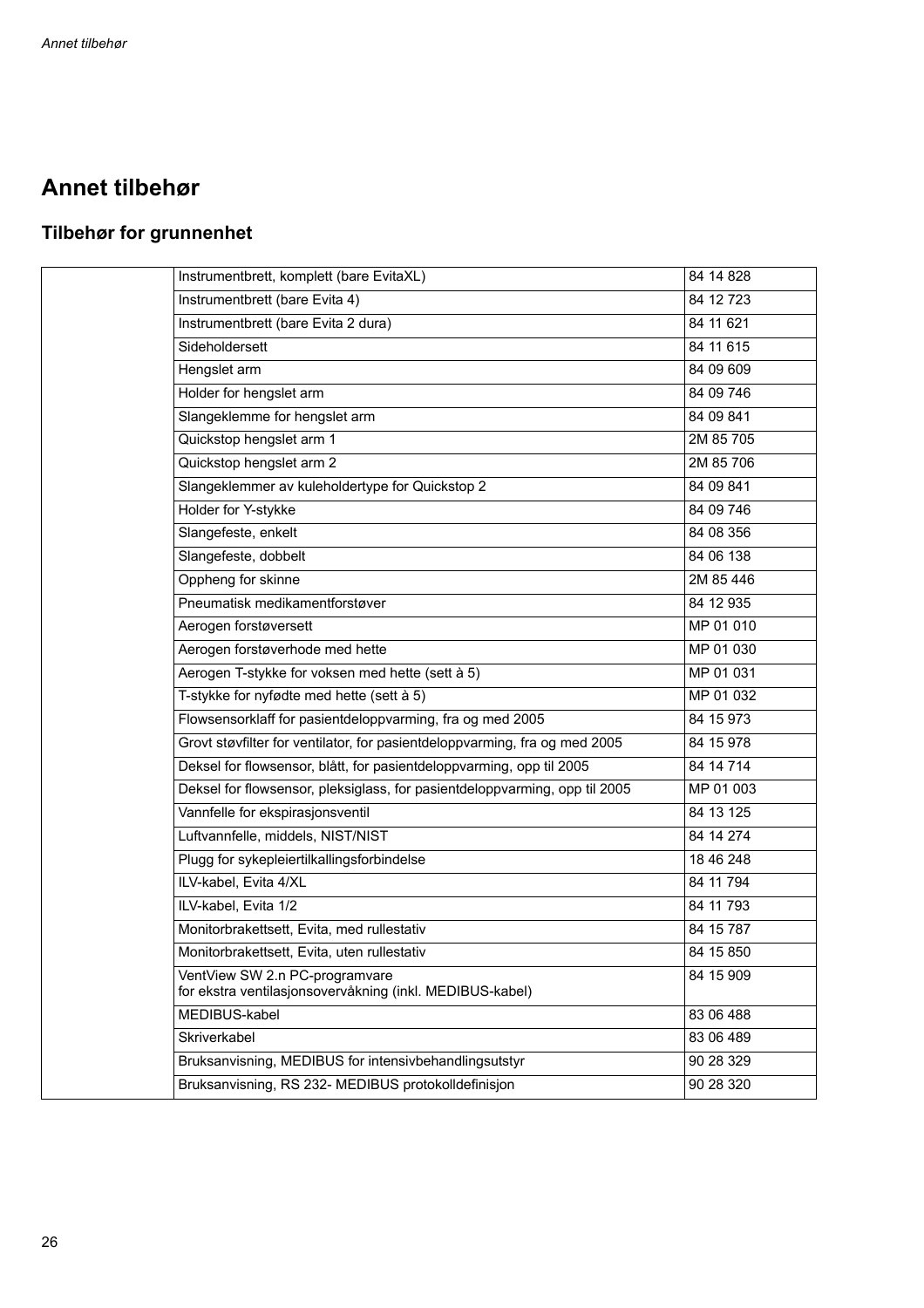# **Babyflow (nasal CPAP)**

### **Bare for »Evita XL« fra SW 6.0 og »Evita 4« / »Evita 2 dura« fra SW 4.20 og oppover**

|  | <b>Babyflow startpakke</b>           | 84 18 435 |
|--|--------------------------------------|-----------|
|  | Babyflow                             | 84 18 410 |
|  | Babyflow startpakke US; bare for USA | 84 18 492 |
|  | Babyflow US; bare for USA            | 84 18 470 |

## **Tilbehør for Babyflow**

| Nasaltilkoblinger (prongs), små (sett à 10)              | 84 18 415  |
|----------------------------------------------------------|------------|
| Nasaltilkoblinger (prongs), middels (sett à 10)          | 84 18 416  |
| Nasaltilkoblinger (prongs), middels pluss (sett à 10)    | 84 18 531  |
| Nasaltilkoblinger (prongs), store (sett à 10)            | 84 18 417  |
| Maske (sett à 10) størrelse M                            | 84 18 490  |
| Maske (sett à 10) størrelse S                            | 84 18 491  |
| Pannebånd, mikrofiber, gjenbrukbart, størrelse XS        | 84 18 418  |
| Pannebånd, mikrofiber, gjenbrukbart, størrelse S         | 84 18 419  |
| Pannebånd, mikrofiber, gjenbrukbart, størrelse M         | 84 18 4 20 |
| Pannebånd, mikrofiber, gjenbrukbart, størrelse L         | 84 18 421  |
| Pannebånd, mikrofiber, gjenbrukbart, størrelse XL        | 84 18 422  |
| Pannebånd, mikrofiber, gjenbrukbart, størrelse XXL       | 84 18 423  |
| Pannebånd, mikrofiber, gjenbrukbart, størrelse XXL pluss | 84 18 540  |
| Hette, engangs, størrelse XS (sett à 5)                  | 84 18 533  |
| Hette, engangs, størrelse S (sett à 5)                   | 84 18 534  |
| Hette, engangs, størrelse M (sett à 5)                   | 84 18 535  |
| Hette, engangs, størrelse L (sett à 5)                   | 84 18 536  |
| Hette, engangs, størrelse XL (sett à 5)                  | 84 18 537  |
| Hette, engangs, størrelse XXL (sett à 5)                 | 84 18 538  |
| Hette, engangs, størrelse XXL pluss (sett à 5)           | 84 18 539  |

## **Reservedeler**

| Festebånd for<br>pannebånd og<br>hetter av ulike<br><b>størrelser</b> | Festebånd, størrelse XS (sett à 10)    | 84 18 471 |
|-----------------------------------------------------------------------|----------------------------------------|-----------|
|                                                                       | Festebånd, størrelse S (sett à 10)     | 84 18 472 |
|                                                                       | Festebånd, størrelse M (sett à 10)     | 84 18 473 |
|                                                                       | Festebånd, størrelse L (sett à 10)     | 84 18 474 |
|                                                                       | Festebånd, størrelse XL (sett à 10)    | 84 18 475 |
|                                                                       | Festebånd, størrelse XXL (sett à 10)   | 84 18 476 |
|                                                                       | Silikonslanger med aluminiumskoblinger | 84 18 414 |
|                                                                       | Prong-adapter (Babyflow)               | 84 18 411 |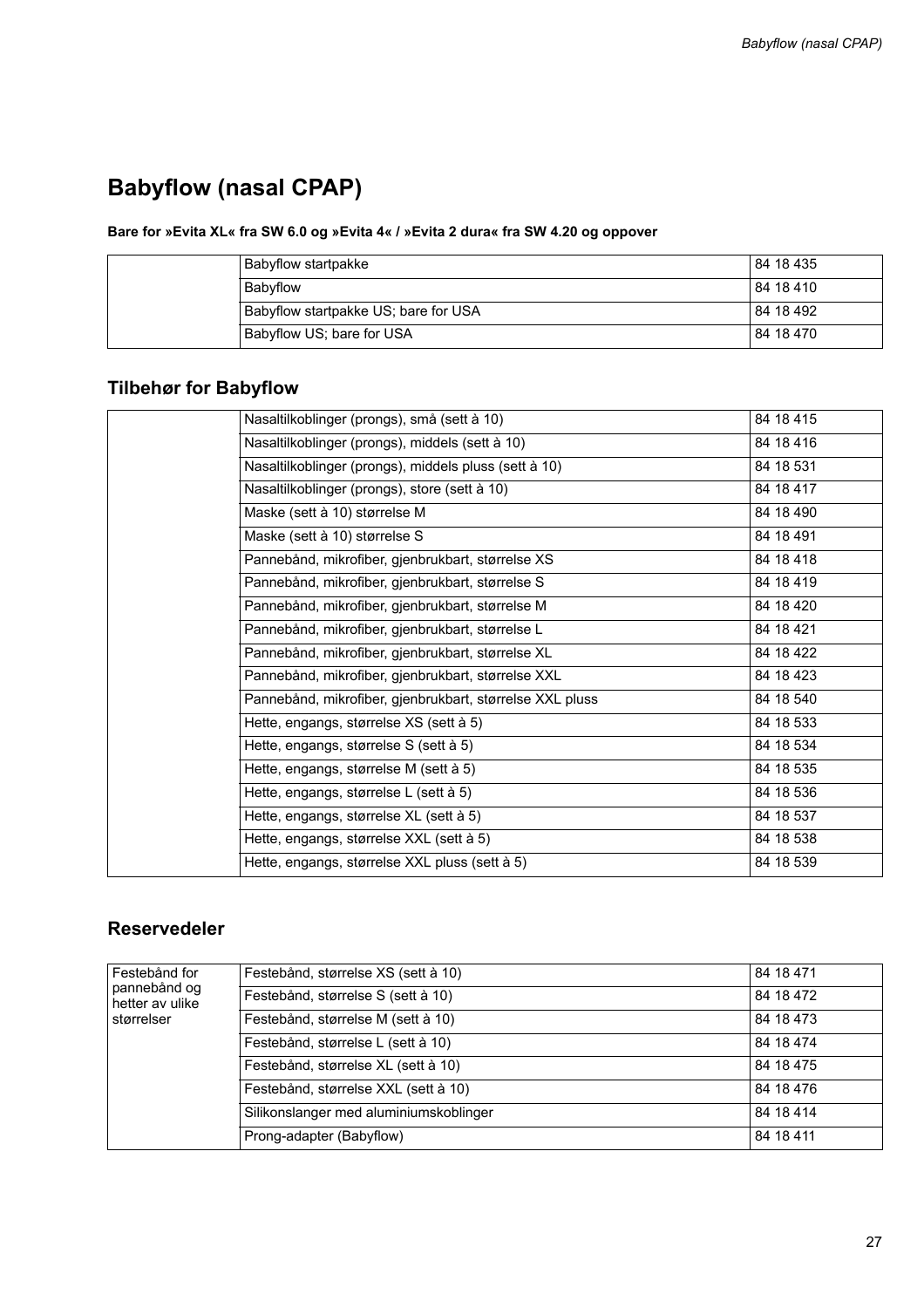# **Tilbehør for manuell ventilering**

| Resutator MR-100, voksne  | 57 02 881 |
|---------------------------|-----------|
| Resutator MR-100, barn    | 57 02 321 |
| Resutator MR-100, nyfødte | 57 02 322 |
| Testlunge, voksne, blå    | 84 03 201 |
| Testlunge, voksne, hvit   | 84 01 892 |
| Testlunge, komplett, barn | 84 09 742 |

### **Rullestativ**

| EvitaMobil rullestativ (høyt); ikke for USA | 84 11 950 |
|---------------------------------------------|-----------|
| EvitaMobil rullestativ (lavt); ikke for USA | 84 11 965 |
| EvitaMobil med forlenger (USA)              | 84 14 455 |

## **Tilbehør for rullestativ**

| Flaskeholdersett, EvitaMobil                           | 84 11 970 |
|--------------------------------------------------------|-----------|
| Likestrømbatteri 12 V/17 Ah (eske à 1; 2 er nødvendig) | 18 43 303 |
| Batterikabelsett for EvitaMobil                        | 84 11 822 |

## **Kompressor**

|  | Respirasjonsluftkompressor for tilførsel av komprimert luft, kan integreres i<br>EvitaMobil | 84 14 350 |
|--|---------------------------------------------------------------------------------------------|-----------|
|  | Frittstående sokkel for kompressor                                                          | 84 11 520 |
|  | Luftslange, 0,8 m, NIST-nøytral                                                             | 84 11 517 |
|  | Luftslange, 0,8 m, NIST ISO 32                                                              | 84 11 538 |
|  | Luftslange, 5 m, NIST ISO 32                                                                | 84 11 541 |
|  | Luftslange, 5 m, NIST-nøytral                                                               | 84 11 519 |
|  | Luftslange, 0,8 m, DISS                                                                     | 84 14 454 |

# **Forbruksartikler**

| For grunnenhet | O <sub>2</sub> -sensorkapsel                     | 68 50 645 |
|----------------|--------------------------------------------------|-----------|
|                | Spirologflowsensor (sett à 5)                    | 84 03 735 |
|                | SpiroLife flowsensor                             | MK 01 900 |
|                | Ekspirasjonsventil (pasientsystem)               | 84 10 580 |
|                | Membran for ekspirasjonsventil                   | 84 12 015 |
|                | Engangs ekspirasjonsventil (sett à 10)           | 84 14 776 |
|                | Omgivelsesluftfilter/kjøleluftfilter (sett à 10) | 84 12 384 |
|                | Litiumbatterier for databeskyttelse              | 18 35 343 |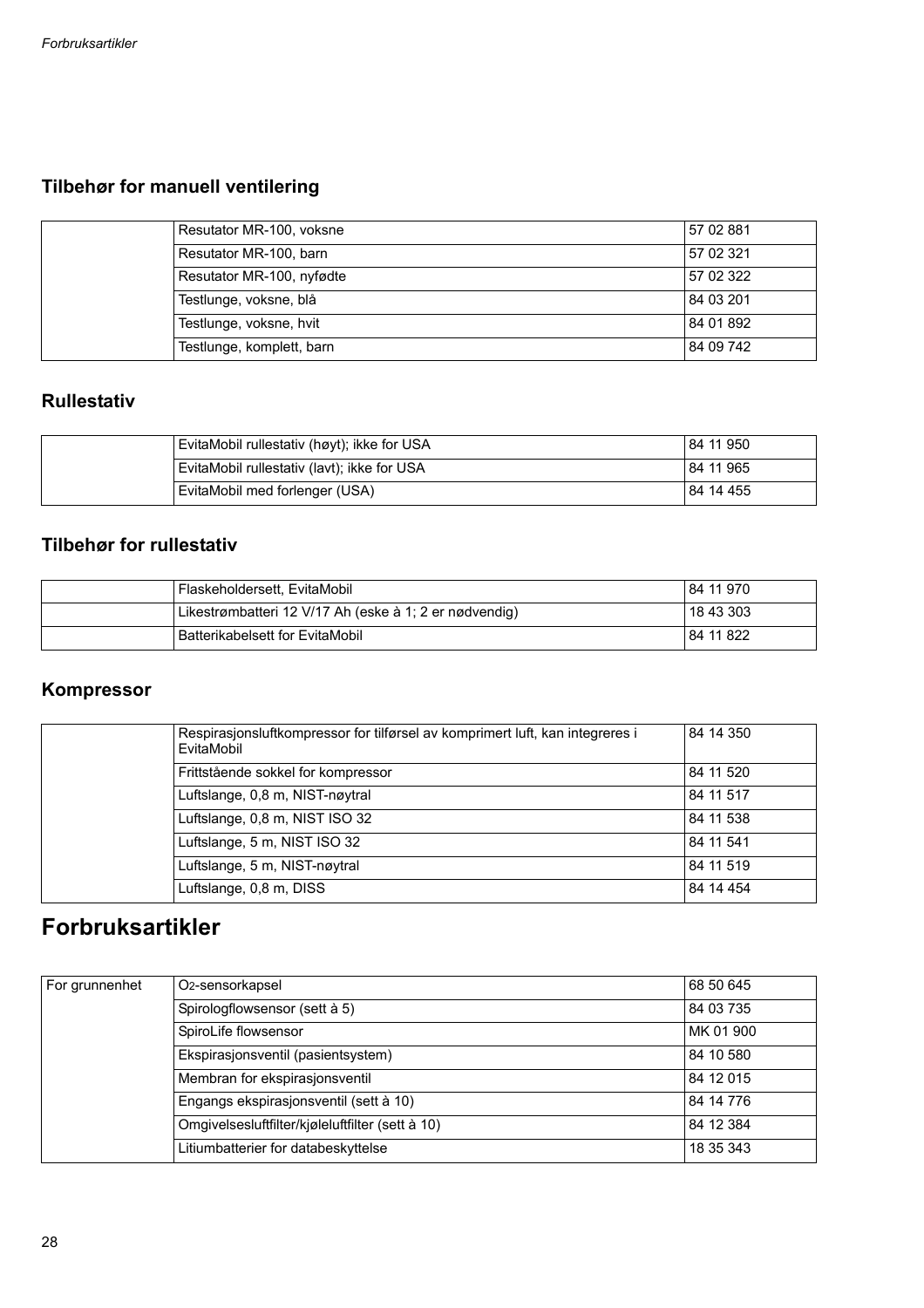| For ventilasjon, | Spiralslange, voksne, silikon, 1,5 m                         | 21 65 643 |
|------------------|--------------------------------------------------------------|-----------|
| voksne           | Spiralslange, voksne, silikon, 1,1 m                         | 21 65 635 |
|                  | Spiralslange, voksne, silikon, 0,6 m                         | 21 65 627 |
|                  | Spiralslange, voksne, silikon, 0,35 m                        | 21 65 619 |
|                  | Vannlås                                                      | 84 04 985 |
|                  | Beholder for Aquapor EL                                      | 84 03 976 |
|                  | Slangeklemme                                                 | 84 03 566 |
|                  | Mansjett                                                     | M 25 647  |
|                  | Y-stykke                                                     | 84 05 435 |
|                  | Koblingsstykke for kateter, rett, størrelse 12,5 (sett à 10) | M 23 841  |
|                  | Korrugert slange                                             | 84 02 041 |
|                  | Adapter, voksne                                              | 84 03 076 |
|                  | Sett med koblingsstykker for katetere, voksne                | 84 03 685 |
|                  | Sett med hetter (sett à 5)                                   | 84 02 918 |
|                  | Vinkelkoblingsstykke, ISO                                    | M 25 649  |
|                  | Slangevarmer F&P for slangesett, voksne                      | 84 11 045 |
|                  | Temperatursensor                                             | 84 05 371 |
|                  | <b>Termometer</b>                                            | 2M 13 259 |
|                  | Y-stykke, HME                                                | 84 12 888 |
|                  | Y-stykke (for temperatursensor)                              | 84 05 435 |
|                  | CO <sub>2</sub> kuvett, voksne                               | 68 70 279 |
| For ventilasjon, | Spiralslange, barn, silikon 22/10, 1,10 m                    | 21 65 651 |
| barn             | Spiralslange, barn, silikon 22/10, 0,60 m                    | 21 65 821 |
|                  | Spiralslange, barn, silikon 10/10, 0,60 m                    | 21 65 848 |
|                  | Spiralslange, barn, silikon 22/10, 0,40 m                    | 21 65 856 |
|                  | Korrugert slange, fleksibel 0,13 m                           | 84 03 333 |
|                  | Korrugert slange, fleksibel 0,14 m                           | 84 09 634 |
|                  | Koblingsstykke for trakealtube, str. 11                      | M 19 490  |
|                  | Hette                                                        | 84 01 645 |
|                  | $\overline{90^{\circ}}$ adapter, barn                        | 84 03 075 |
|                  | Dobbelkon                                                    | 84 09 897 |
|                  | Temperatursensorholdere                                      | 84 11 044 |
|                  | Kondensfelle, ekspirasjon                                    | 84 09 627 |
|                  | Slangevarmer F&P for slangesett, barn                        | 84 14 993 |
|                  | CO <sub>2</sub> -kuvett, barn                                | 68 70 280 |
|                  | Forbindelseskabel, flowsensor                                | 84 09 626 |
|                  | ISO 15-flowsensorhus, nyfødte                                | 84 11 130 |
|                  | Flowsensor, nyfødte (sett à 5)                               | 84 10 179 |
|                  | Vannfelle for ekspirasjonsventil                             | 84 13 125 |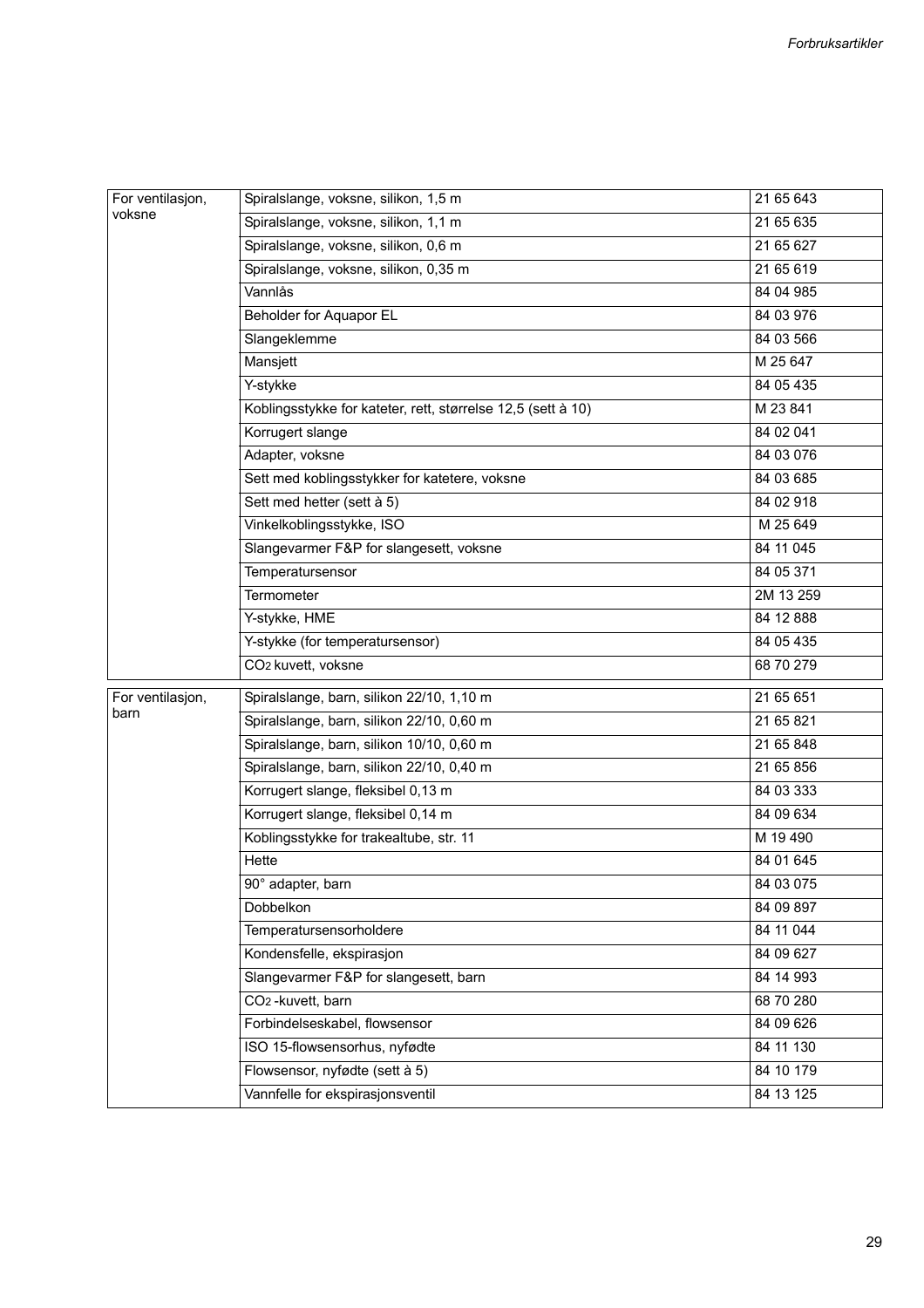| For              | Maske, størrelse 2, engangsbruk (leveringsenhet: eske à 20) | MP 00 152 |
|------------------|-------------------------------------------------------------|-----------|
| maskeventilasjon | Maske, størrelse 3, engangsbruk (leveringsenhet: eske à 20) | MP 00 153 |
|                  | Maske, størrelse 4, engangsbruk (leveringsenhet: eske à 20) | MP 00 154 |
|                  | Maske, størrelse 5, engangsbruk (leveringsenhet: eske à 20) | MP 00 155 |
|                  | Maske, størrelse 6, engangsbruk (leveringsenhet: eske à 20) | MP 00 156 |
|                  | Maske, rund, engangsbruk (leveringsenhet: eske à 20)        | MX 22 907 |
| Tilbehør for     | Pannebånd for voksne og barn, lateksfritt                   | 84 10 472 |
| maskene ovenfor  | Pannebånd, lateksfritt                                      | MP 00 167 |
|                  | Vinkeltilkobling for maske                                  | 84 09 683 |
| For              | Image3 SE NIV-maske, engangsbruk, liten (sett à 10)         | MP 00 426 |
| maskeventilasjon | Image3 SE NIV-maske, engangsbruk, medium (sett à 10)        | MP 00 427 |
|                  | Image3 SE NIV-maske, engangsbruk, stor (sett à 10)          | MP 00 428 |
|                  | PerformaTrak NIV-maske, engangsbruk, liten (sett à 10)      | MP 00 429 |
|                  | PerformaTrak NIV-maske, engangsbruk, medium (sett à 10)     | MP 00 430 |
|                  | PerformaTrak NIV-maske, engangsbruk, stor (sett à 10)       | MP 00 431 |
| Filtre           | Barrvent, leveringsenhet: eske à 50                         | MP 00 086 |
|                  | Barrvent S-A, leveringsenhet: eske à 50                     | MP 00 087 |
|                  | Barrvent S, leveringsenhet: eske à 50                       | MP 00 068 |
|                  | Barrvent S-maskinfilter, leveringsenhet: eske à 50          | MP 00 088 |
| Filtre           | Hygrovent, leveringsenhet: eske à 50                        | MP 00 067 |
|                  | Hygrovent S-A, leveringsenhet: eske à 50                    | MP 00 085 |
|                  | Hygrovent S, leveringsenhet: eske à 50                      | MP 00 084 |
|                  | Hygrovent, barn, leveringsenhet: eske à 50                  | MP 00 089 |
| Filtre           | Climavent S, leveringsenhet: eske à 50                      | MP 00 192 |
|                  | Climavent O2-ventil, leveringsenhet: eske à 50              | MP 00 193 |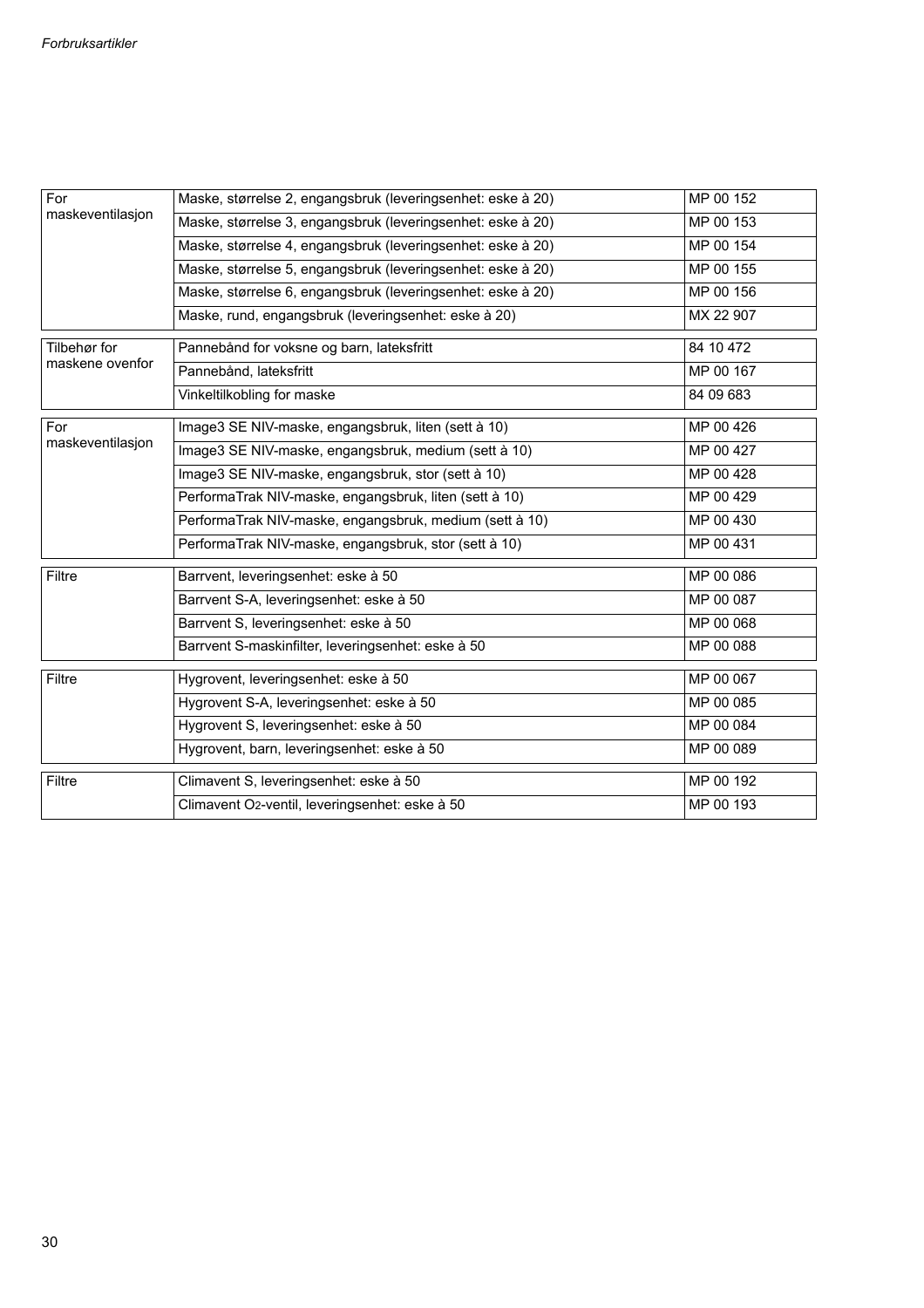*Forbruksartikler*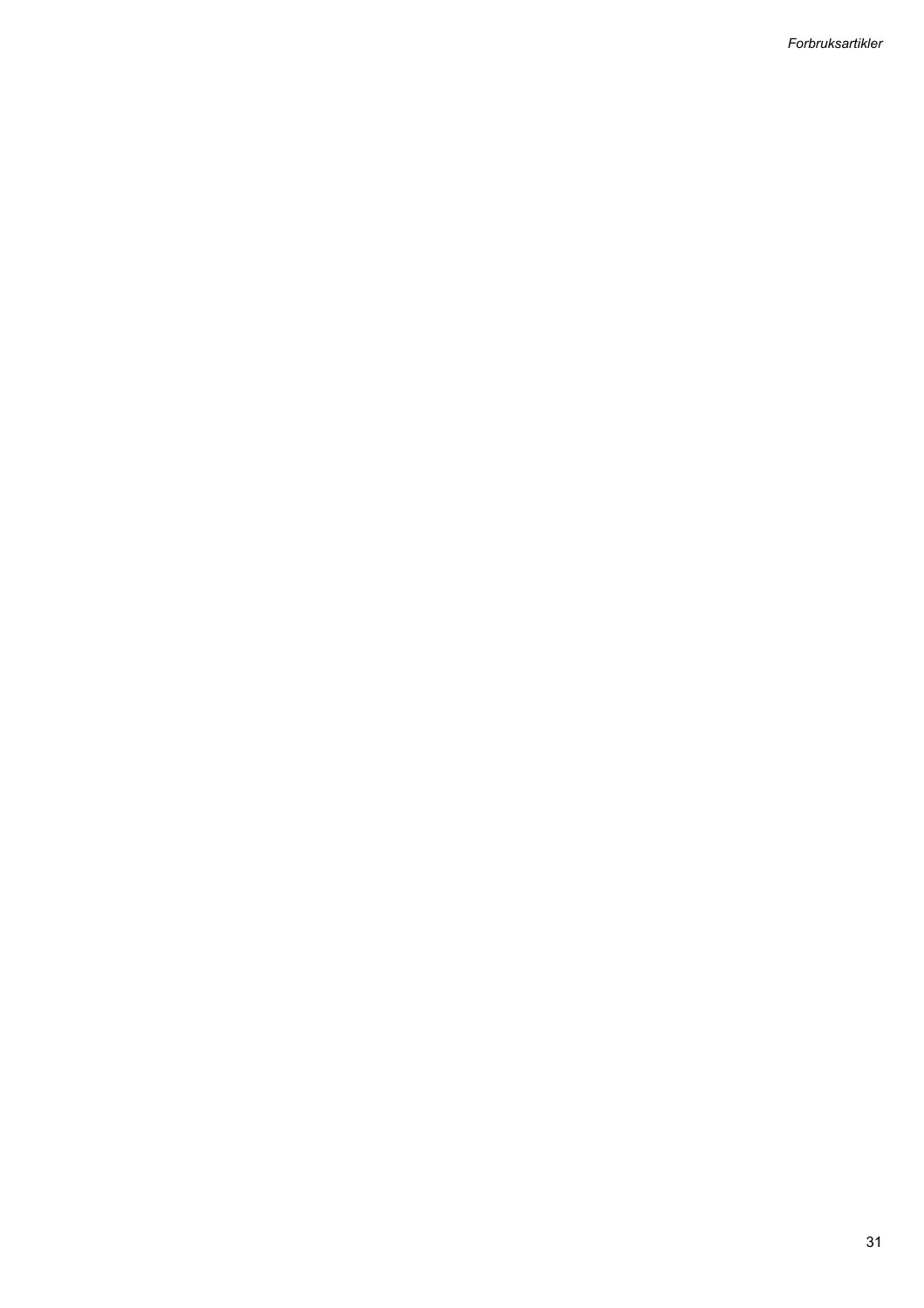# Lista över tillbehör

**till »EvitaXL« (artikelnummer: 84 14 999),**

**till »Evita 4« (artikelnummer: 84 13 454),**

**till »Evita 2 dura« (artikelnummer: 84 13 452),**

**till »EvitaXL Neo« (artikelnummer: 84 16 999), endast i USA.**

#### **Status: Juni 2005**

Eftersom certifieringen är landsspecifik, finns inte alla artiklar i alla länder! Teknisk dokumentation kan beställas.

# **Uppgraderingskit**

### **Kit till Evita-familjen**

| för efterinstallation |                                                       |           |
|-----------------------|-------------------------------------------------------|-----------|
|                       | Beställningsnummer för kit finns i nedanstående lista | 84 14 240 |
|                       | CapnoPlus                                             | 84 13 780 |
|                       | Sköterskelarm                                         | 84 14 476 |
|                       | Evita fjärr                                           | 84 14 472 |
|                       | Kommunikation/EvitaLink                               | 84 11 735 |
|                       | <b>NeoFlow</b>                                        | 84 13 563 |
|                       | Maskventilation (NIV)                                 | 84 14 474 |
| EvitaXL               | 5.10 Evita XL mjukvaru-kit                            | 84 15 700 |
|                       | 6.0 Evita XL mjukvaru-kit                             | 84 15 939 |
|                       | SmartCare, inte i USA                                 | 84 15 699 |
|                       | SmartCare uppdatering 1.1                             | 84 15 941 |
|                       | SmartCare Capno-paket                                 | 84 15 737 |
|                       | Lung Protection Package (LPP)                         | 84 15 945 |
|                       | O <sub>2</sub> -terapi                                | 84 15 946 |
|                       | Proportionellt tryckunderstöd (PPS), inte i USA       | 84 14 875 |
| Evita 4               | 4.14 Evita 4 mjukvaru-kit                             | 84 15 795 |
|                       | 4.0 Plus Evita 4 mjukvaru-kit                         | 84 14 469 |
|                       | Evita DC                                              | 84 13 034 |
|                       | <b>ATC</b>                                            | 84 14 556 |
|                       | Proportionellt tryckunderstöd (PPS), inte i USA       | 84 14 875 |
|                       | Breathing Support Package (ATC och PPS), inte i USA   | 84 13 562 |
|                       | Uppgradering från Evita 4 till Evita XL               | 84 14 879 |
|                       |                                                       |           |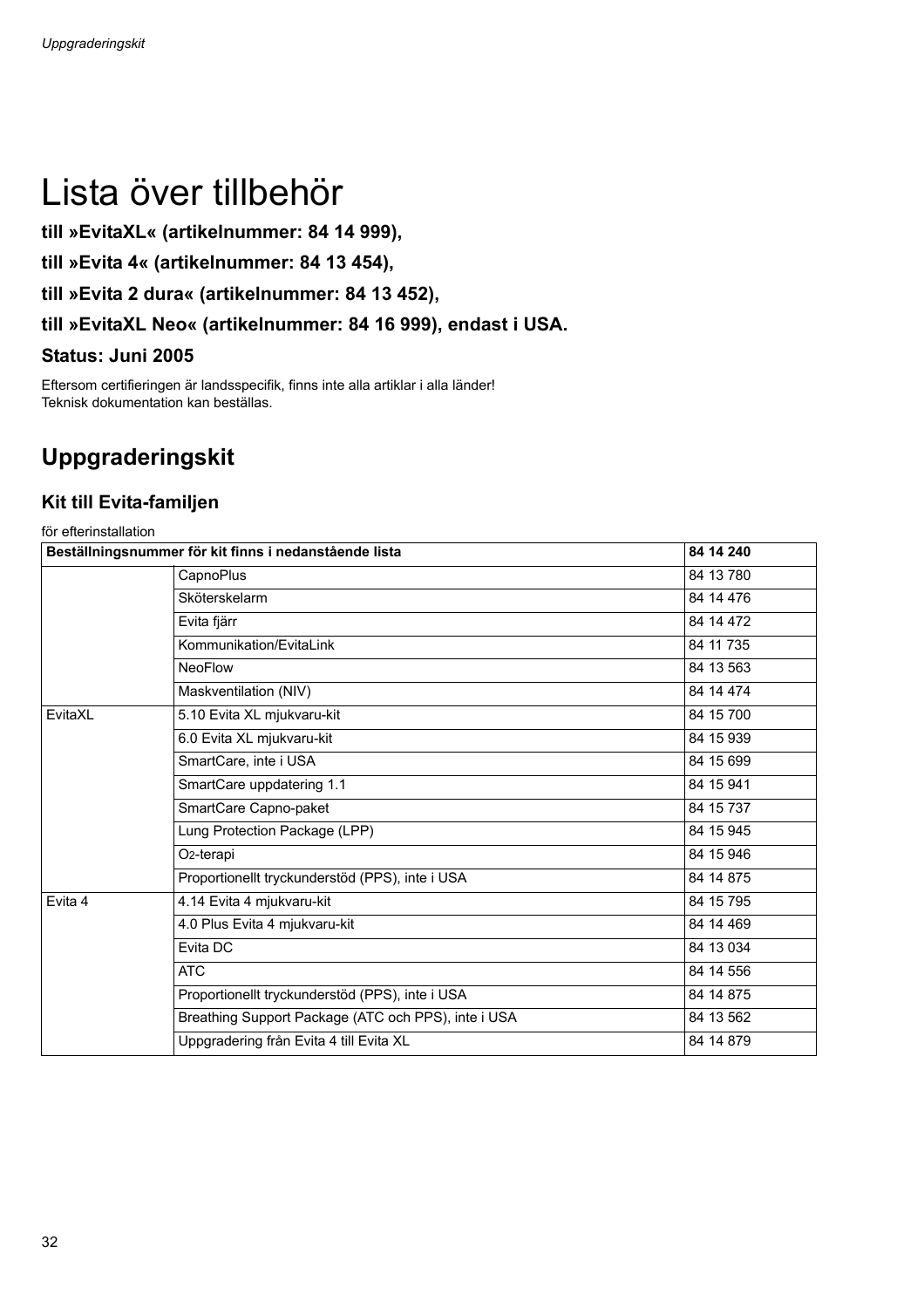| Evita 2 dura | 4.14 Evita 2 dura mjukvaru-kit               | 84 15 794 |
|--------------|----------------------------------------------|-----------|
|              | 4.0 Plus Evita 2 dura mjukvaru-kit           | 84 14 470 |
|              | Evita DC                                     | 84 13 034 |
|              | <b>ATC</b>                                   | 84 14 556 |
|              | <b>VentilationPlus-kit</b>                   | 84 13 540 |
|              | MonitoringPlus-kit                           | 84 13 545 |
|              | ServicePlus-kit                              | 84 13 550 |
|              | ColourPlus-kit                               | 84 11 888 |
|              | Uppgradering från Evita 2 dura till Evita XL | 84 14 880 |

# **Tillbehör som behövs för drift**

## **Central gastillförsel**

|                                        | Anslutningsslangar för centralgaser  | 86 01 697 |
|----------------------------------------|--------------------------------------|-----------|
| Filter för                             | AIR-filterkit, endast i USA          | 84 14 703 |
| anslutningsslangar<br>för centralgaser | O2-filterkit, endast i USA           | 84 14 702 |
|                                        | AIR-filter, endast i USA             | 84 14 453 |
|                                        | O <sub>2</sub> -filter, endast i USA | 84 14 452 |

# **Befuktning av andningsgas**

# **Befuktning med HME**

| Dräger slanguppsättning för HME, vuxen,<br>består av patientslangar och Y-stycke                                                                                      | 84 12 860 |
|-----------------------------------------------------------------------------------------------------------------------------------------------------------------------|-----------|
| Slanguppsättning för HME för engångsbruk, vuxen,<br>består av 2 patientslangar med Y-stycke                                                                           | MP 00 142 |
| Universal F slanguppsättning för engångsbruk<br>Koaxialt slangsystem, 1,5 m, Förpackningsenhet: låda med 30 st.                                                       | MP 00 140 |
| Universal F2 slangset för engångsbruk<br>Koaxialt slangsystem, 1,5 m, Förpackningsenhet: låda med 20 st.<br>Får endast användas med adapter MP 00 174 eller MP 00 178 | MP 00 173 |
| Universal F2-adapter av metall<br>med 0,45 m flergångs utandningsslang                                                                                                | MP 00 174 |
| Universal F2-adapter av plast<br>med 0,45 m flergångs utandningsslang                                                                                                 | MP 00 178 |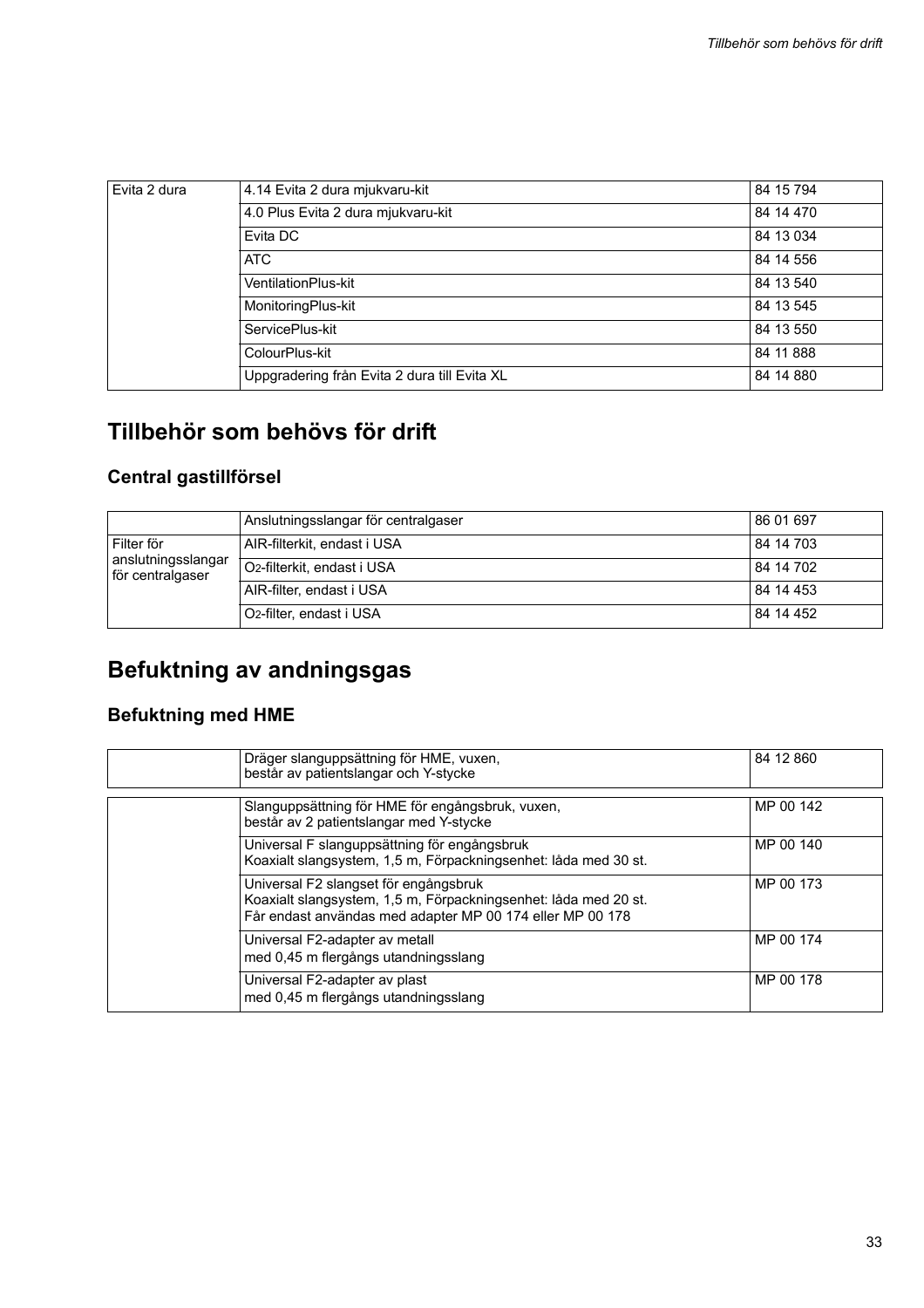# **Befuktning med F&P MR 851**

|  | Befuktare, basenhet MR 851                                                                              | 84 14 144 |
|--|---------------------------------------------------------------------------------------------------------|-----------|
|  | Flergångsslangset till MR 850, vuxen, silikon, Dräger<br>(inandningsuppvärmd, utandningsvattenfälla)    | 84 14 986 |
|  | Flergångsslangset till MR 850, barn, silikon, Dräger<br>(inandningsuppvärmd, utandningsvattenfälla)     | 84 14 987 |
|  | Slanguppvärmningsadapter MR 850 (F&P 900 MR 858)<br>för Dräger-slanguppsättningar, vuxen och barn       | 84 14 968 |
|  | Engångsslangset, vuxen,<br>inkl. befuktningskammare MR 290 (F&P RT 212), låda med 10 st.                | 84 14 991 |
|  | Engångsslangset, neonatal,<br>inkl. befuktningskammare MR 290 (F&P RT 225), låda med 10 st.             | 84 14 994 |
|  | Slanguppvärmningsadapter MR 850 till RT engångsslangset,<br>vuxen och barn (F&P 900 MR 801)             | 84 14 992 |
|  | Temperatur- och flödessensor till MR 850<br>till engångs- och flergångsslangset, 1,1 m (F&P 900 MR 868) | 84 14 989 |
|  | Temperatur- och flödessensor till MR 850<br>till engångs- och flergångsslangset, 1,5 m (F&P 900 MR 869) | 84 14 966 |

## **Nödvändiga tillbehör för MR 850 för F&P-fuktning**

| Dragtråd 1,5 m till Flergångsslangsetar                                  | 84 11 050 |
|--------------------------------------------------------------------------|-----------|
| Befuktningskammare MR 340 inkl. 100 ark befuktarpapper                   | 84 11 047 |
| Påfyllningsförpackning med befuktarpapper till befuktningskammare MR 340 | 84 11 073 |
| Befuktningskammare MR 370 inkl. 100 ark befuktarpapper                   | 84 12 217 |
| Påfyllningsförpackning med befuktarpapper till befuktningskammare MR 370 | 84 12 218 |
| Befuktningskammare MR 290 för engångsbruk, låda med 10 st.               | 84 18 282 |
| Befuktningskammare MR 290 för engångsbruk, låda med 40 st.               | 84 18 283 |
| Befuktarhållare                                                          | 84 11 956 |
| Monteringssats (skenklämma)                                              | 84 11 074 |
| F&P-befuktarhållare, inkl. klämma                                        | MP 01 002 |

# **Befuktning med Aquapor EL (inte i USA)**

|  | Aquapor EL, andningsgasfuktare                                                               | 84 14 698 |
|--|----------------------------------------------------------------------------------------------|-----------|
|  | Temperatursensor                                                                             | 84 05 371 |
|  | Befuktarhållare                                                                              | 84 11 956 |
|  | Klämsats                                                                                     | 84 03 345 |
|  | Slangsystem, vuxen, innehållande:<br>patientslangar, vattenfällor, Y-stycke, kateterkoppling | 84 12 092 |
|  | Slangsystem, barn, innehållande:<br>patientslangar, vattenfällor, Y-stycke, kateterkoppling  | 84 12 344 |
|  | Aquapor påfyllningskit                                                                       | 84 05 031 |
|  | Aguapor EL patientdel                                                                        | 84 05 029 |
|  | Uppsättning reservdelar, lock till Aquapor EL                                                | 84 06 135 |
|  | Aguapor EL-bricka                                                                            | 84 04 739 |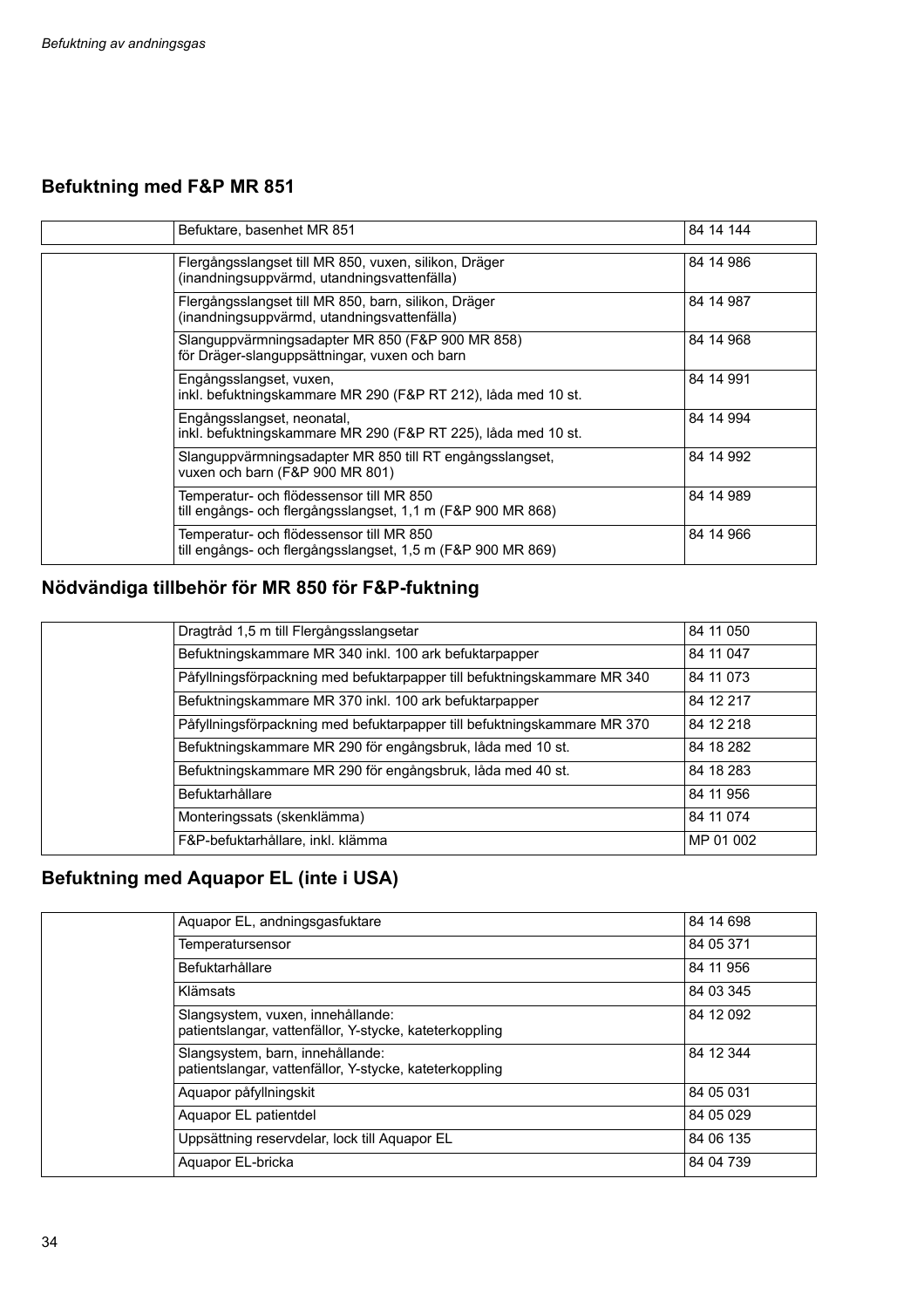| EL flottör<br>Aquapor     | 738<br>. 04<br>84 |
|---------------------------|-------------------|
| Behållare till Aquapor EL | 976<br>03<br>84   |

# **Reservdelar och tillbehör för optioner**

### **Reservdelar till Capno Plus/ CO2-mätning**

|  | <b>Testfilter</b>                 | 68 70 281 |
|--|-----------------------------------|-----------|
|  | Kalibreringssats                  | 84 12 710 |
|  | CO <sub>2</sub> testgastub        | 68 50 435 |
|  | CapnoSmart CO2 huvudflödessensor  | 68 71 500 |
|  | Parkeringshållare till CO2-sensor | 84 12 840 |
|  | CO <sub>2</sub> -kyvett, vuxen    | 68 70 279 |
|  | CO <sub>2</sub> -kyvett, barn     | 68 70 280 |

## **Reservdelar till SPO2-mätning (inte till Evita XL)**

| Durasensor DS-100A (fingersensor)                                        | 82 01 001 |
|--------------------------------------------------------------------------|-----------|
| Förlängningssladd till sensor 1,3 (0 - 10)                               | 82 01 015 |
| Klistersensor, vuxen > 30 kg, MAX-A, låda med 24 st.                     | MX 50 065 |
| Klistersensor, barn 10-50 kg, MAX-P, låda med 24 st.                     | MX 50 066 |
| Klistersensor, vuxen och nyfödda <3 eller >40 kg, MAX-N, låda med 24 st. | MX 50 068 |
| Klistersensor, barn 1-20 kg, MAX-I, låda med 24 st.                      | MX 50 067 |
| Klistersensor, vuxen >30 kg, MAX-AL                                      | MX 50 071 |
| Oxiband-sensor, vuxen/nyfödda A/N.                                       | 82 01 013 |
| Oxiband-klisterband, A/N, låda med 100 st.                               | 82 01 012 |
| Oxiband-sensor, barn P/I                                                 | 21 70 205 |
| Oxiband-klisterband P/I                                                  | 21 70 221 |

### **Tillbehör till sköterskelarm**

|  | kolorm<br>lontak)<br>.skoter<br>TOL<br>ansiut<br>av<br>.ming<br>skeidili. | 24٤<br>. $\Lambda$ $\Gamma$<br><b>PLA</b> |
|--|---------------------------------------------------------------------------|-------------------------------------------|
|  |                                                                           |                                           |

## **Reservdelar till SmartCare-option (endast till Evita XL) (inte i USA)**

|  | CapnoSmart CO <sub>2</sub> huvudflödessensor | 68 71 500 |
|--|----------------------------------------------|-----------|

### **Tillbehör till O2-behandling (endast till Evita XL)**

| $\cdots$<br>OC<br><br>2Μ<br>handlınc<br>. .<br>tor<br><b>Innalationsennet</b><br>oе<br>ö.<br>.<br>. . <u>. .</u><br>.<br>_______<br>. |
|---------------------------------------------------------------------------------------------------------------------------------------|
|---------------------------------------------------------------------------------------------------------------------------------------|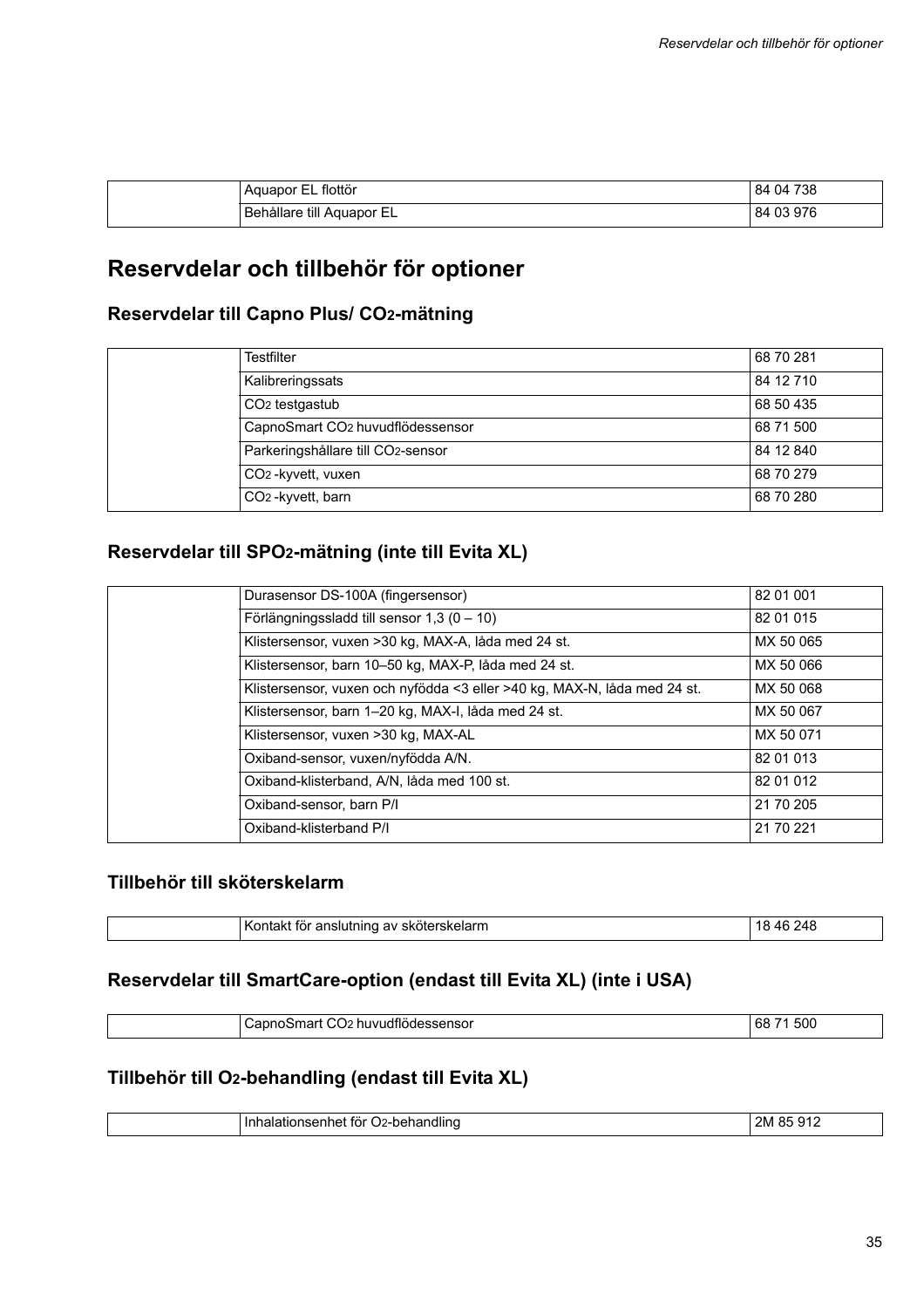# **Ytterligare tillbehör**

## **Tillbehör till basenheten**

| Instrumentbricka, komplett (endast EvitaXL)                                               | 84 14 828 |
|-------------------------------------------------------------------------------------------|-----------|
| Instrumentbricka (endast Evita 4)                                                         | 84 12 723 |
| Instrumentbricka (endast Evita 2 dura)                                                    | 84 11 621 |
| Sidohållarsats                                                                            | 84 11 615 |
| Ledad arm                                                                                 | 84 09 609 |
| Hållare för ledad arm                                                                     | 84 09 746 |
| Slangklämma för ledad arm                                                                 | 84 09 841 |
| Quickstop ledad arm 1                                                                     | 2M 85 705 |
| Quickstop ledad arm 2                                                                     | 2M 85 706 |
| Slangklämmor med kulhållare för Quickstop 2                                               | 84 09 841 |
| Hållare för Y-stycke                                                                      | 84 09 746 |
| Slangklämma, enkel                                                                        | 84 08 356 |
| Slangklämma, dubbel                                                                       | 84 06 138 |
| Krok för skena                                                                            | 2M 85 446 |
| Pneumatisk läkemedelsnebulisator                                                          | 84 12 935 |
| Aerogen nebulisatorset                                                                    | MP 01 010 |
| Aerogen nebulisatorhuvud med lock                                                         | MP 01 030 |
| Aerogen T-stycke för vuxen med lock (uppsättning om 5 st.)                                | MP 01 031 |
| Aerogen T-stycke för neonatalpatienter med lock (uppsättning om 5 st.)                    | MP 01 032 |
| Flödessensorskydd, för patientdelsuppvärmning, fr.o.m 2005                                | 84 15 973 |
| Grovdammsfilter för ventilator, för patientdelsuppvärmning, från 2005                     | 84 15 978 |
| Flödessensorskydd, blått, för patientdelsuppvärmning, t.o.m 2005                          | 84 14 714 |
| Flödessensorskydd, plexiglas, för patientdelsuppvärmning, t.o.m 2005                      | MP 01 003 |
| Vattenfälla till expirationsventil                                                        | 84 13 125 |
| Luftvattenfälla, mellan, NIST/NIST                                                        | 84 14 274 |
| Kontakt för anslutning av sköterskelarm                                                   | 18 46 248 |
| ILV-kabel, Evita 4/XL                                                                     | 84 11 794 |
| ILV-kabel, Evita 1/2                                                                      | 84 11 793 |
| Monitor-hållare, Evita, med stativ                                                        | 84 15 787 |
| Monitor-hållare, Evita, utan stativ                                                       | 84 15 850 |
| VentView SW 2.n PC-programvara<br>för extra ventilationsövervakning (inkl. MEDIBUS-kabel) | 84 15 909 |
| MEDIBUS-kabel                                                                             | 83 06 488 |
| Skrivarkabel                                                                              | 83 06 489 |
| Bruksanvisning, MEDIBUS för intensivvårdsutrustning                                       | 90 28 329 |
| Bruksanvisning, RS 232- MEDIBUS Protokoll Definition                                      | 90 28 320 |
|                                                                                           |           |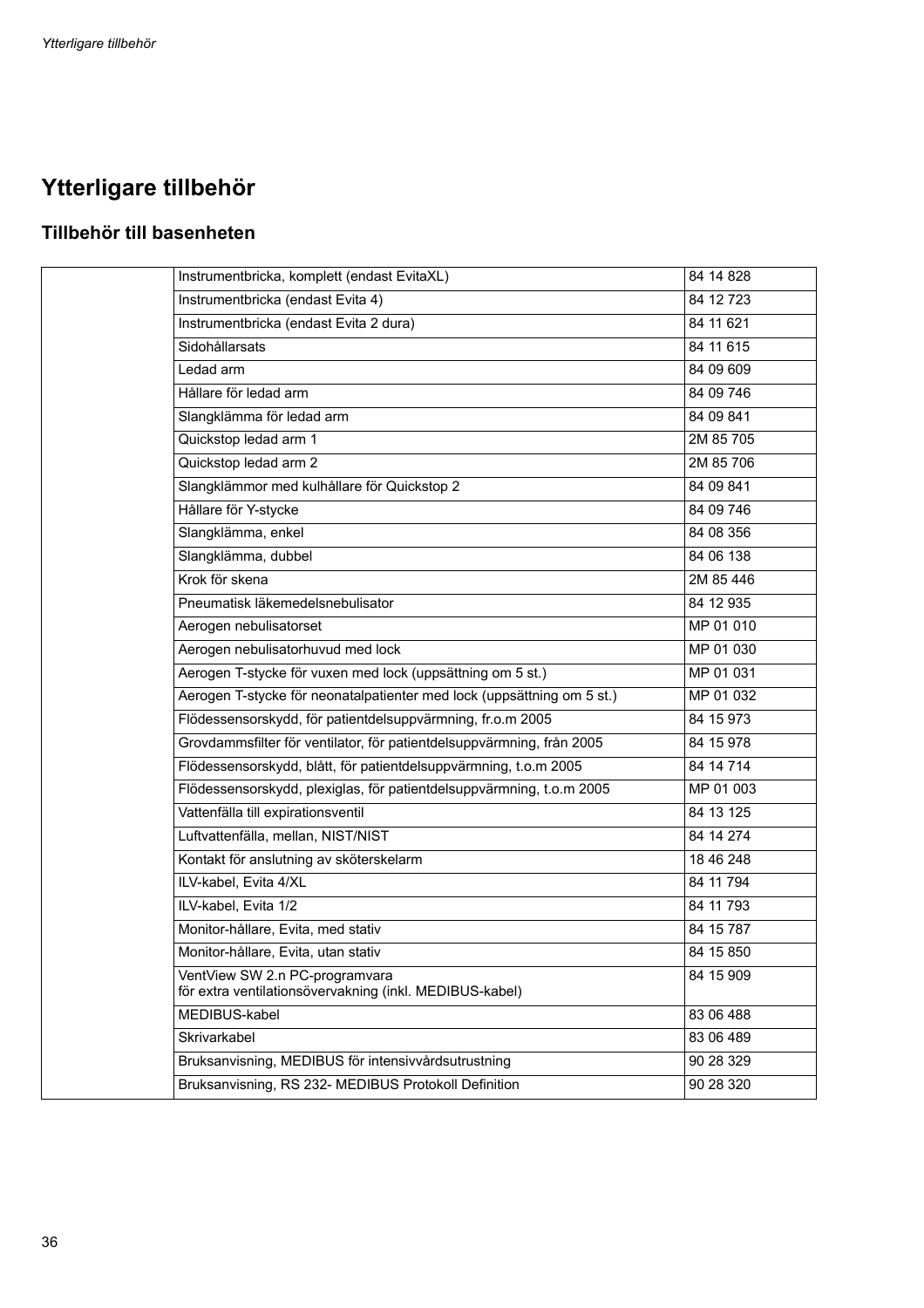# **Babyflow (nasal CPAP)**

#### **Endast till »Evita XL« från SW 6.0 och »Evita 4« / »Evita 2 dura« från SW 4.20 och nyare**

|  | <b>Babyflow startpaket</b>           | 84 18 435 |
|--|--------------------------------------|-----------|
|  | Babyflow                             | 84 18 410 |
|  | Babyflow startpaket US, endast i USA | 84 18 492 |
|  | Babyflow US, endast i USA            | 84 18 470 |

# **Tillbehör till Babyflow**

| Nasala pronger, små (uppsättning om 10 st.)                     | 84 18 415  |
|-----------------------------------------------------------------|------------|
| Nasala pronger, medelstora (uppsättning om 10 st.)              | 84 18 4 16 |
| Nasala pronger, medelstora plus (uppsättning om 10 st.)         | 84 18 531  |
| Nasala pronger, stora (uppsättning om 10 st.)                   | 84 18 417  |
| Mask (uppsättning om 10 st.) storlek M                          | 84 18 490  |
| Mask (uppsättning om 10 st.) storlek S                          | 84 18 491  |
| Huvudband, mikrofiber, flergångst, storlek XS                   | 84 18 418  |
| Huvudband, mikrofiber, flergångst, storlek S                    | 84 18 419  |
| Huvudband, mikrofiber, flergångst, storlek M                    | 84 18 4 20 |
| Huvudband, mikrofiber, flergångst, storlek L                    | 84 18 421  |
| Huvudband, mikrofiber, flergångst, storlek XL                   | 84 18 422  |
| Huvudband, mikrofiber, flergångst, storlek XXL                  | 84 18 4 23 |
| Huvudband, mikrofiber, flergångst, storlek XXL plus             | 84 18 540  |
| Mössa, för engångsbruk, storlek XS (uppsättning om 5 st.)       | 84 18 533  |
| Mössa, för engångsbruk, storlek S (uppsättning om 5 st.)        | 84 18 534  |
| Mössa, för engångsbruk, storlek M (uppsättning om 5 st.)        | 84 18 535  |
| Mössa, för engångsbruk, storlek L (uppsättning om 5 st.)        | 84 18 536  |
| Mössa, för engångsbruk, storlek XL (uppsättning om 5 st.)       | 84 18 537  |
| Mössa, för engångsbruk, storlek XXL (uppsättning om 5 st.)      | 84 18 538  |
| Mössa, för engångsbruk, storlek XXL plus (uppsättning om 5 st.) | 84 18 539  |
|                                                                 |            |

#### **Reservdelar**

| Fastspänningsband<br>l för de olika<br>huvudbands- och<br>l mösstorlekarna | Fastspänningsband, storlek XS (uppsättning om 10 st.)  | 84 18 471 |
|----------------------------------------------------------------------------|--------------------------------------------------------|-----------|
|                                                                            | Fastspänningsband, storlek S (uppsättning om 10 st.)   | 84 18 472 |
|                                                                            | Fastspänningsband, storlek M (uppsättning om 10 st.)   | 84 18 473 |
|                                                                            | Fastspänningsband, storlek L (uppsättning om 10 st.)   | 84 18 474 |
|                                                                            | Fastspänningsband, storlek XL (uppsättning om 10 st.)  | 84 18 475 |
|                                                                            | Fastspänningsband, storlek XXL (uppsättning om 10 st.) | 84 18 476 |
|                                                                            | Silikonslangar med aluminiumanslutning                 | 84 18 414 |
|                                                                            | Prongadapter (Babyflow)                                | 84 18 411 |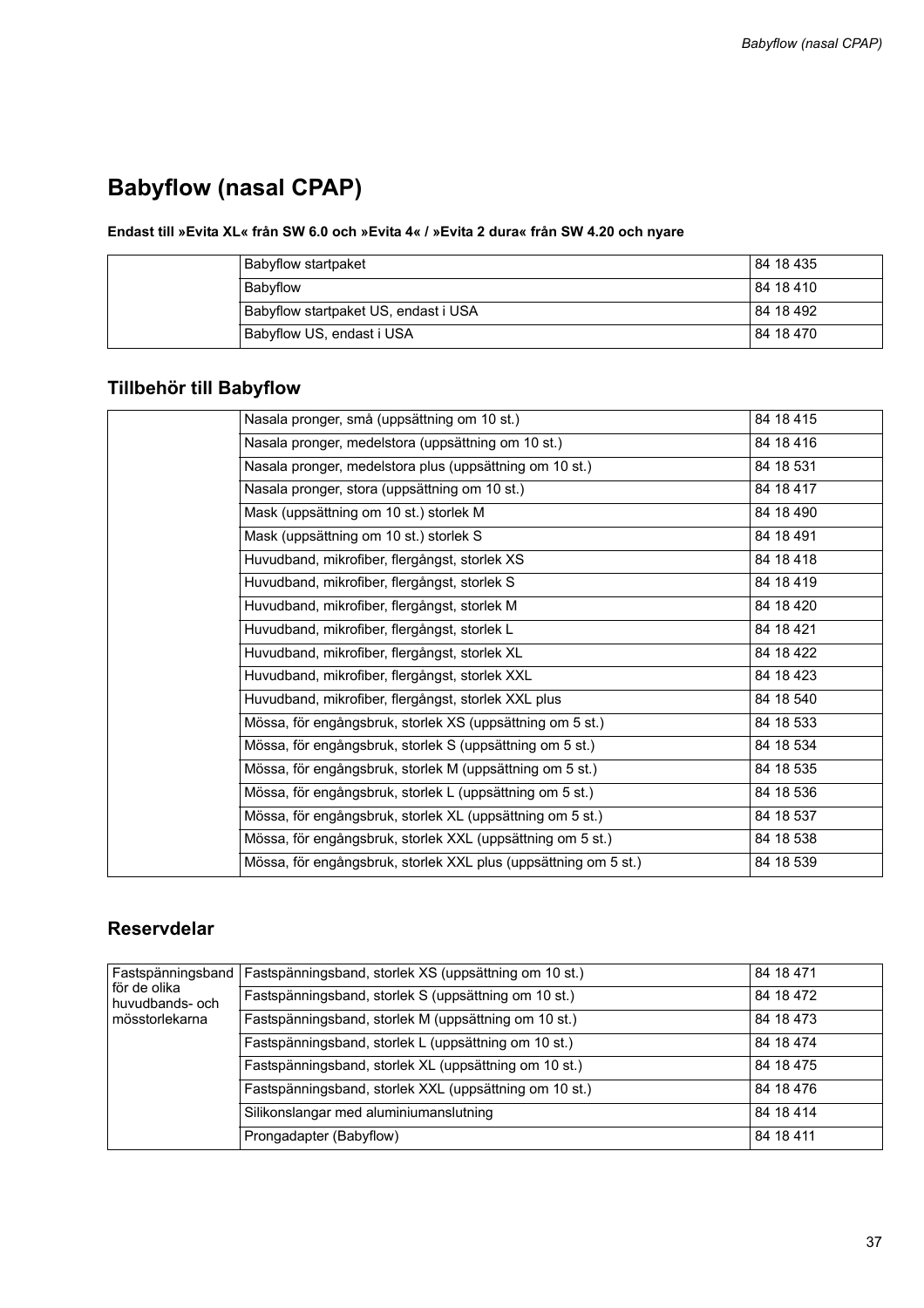### **Tillbehör till manuell ventilation**

|  | Resutator MR-100, vuxen   | 57 02 881 |
|--|---------------------------|-----------|
|  | Resutator MR-100, barn    | 57 02 321 |
|  | Resutator MR-100, nyfödda | 57 02 322 |
|  | Testlunga, vuxen, blå     | 84 03 201 |
|  | Testlunga, vuxen, vit     | 84 01 892 |
|  | Testlunga, komplett, barn | 84 09 742 |

#### **Stativ**

|  | EvitaMobil stativ (hög), inte i USA | 84 11 950 |
|--|-------------------------------------|-----------|
|  | EvitaMobil stativ (låg), inte i USA | 84 11 965 |
|  | EvitaMobil med förlängning (USA)    | 84 14 455 |

### **Tillbehör till stativ**

| Fästanordning För Gastuber, EvitaMobil                    | 84 11 970 |
|-----------------------------------------------------------|-----------|
| Dc likströmsbatteri 12 V/17 Ah (låda med 1 st., 2 behövs) | 18 43 303 |
| Batterikabel till EvitaMobil                              | 84 11 822 |

### **Kompressor**

|  | Andningsluftskompressor för tillförsel av komprimerad luft, kan integreras i<br>EvitaMobil | 84 14 350 |
|--|--------------------------------------------------------------------------------------------|-----------|
|  | Fristående fot för kompressor                                                              | 84 11 520 |
|  | Luftslang, 0,8 m, NIST-neutral                                                             | 84 11 517 |
|  | Luftslang, 0,8 m, NIST ISO 32                                                              | 84 11 538 |
|  | Luftslang, 5 m, NIST ISO 32                                                                | 84 11 541 |
|  | Luftslang, 5 m, NIST-neutral                                                               | 84 11 519 |
|  | Luftslang, 0,8 m, DISS                                                                     | 84 14 454 |

# **Förbrukningsartiklar**

| Till basenheten | O <sub>2</sub> -sensorkapsel                               | 68 50 645 |
|-----------------|------------------------------------------------------------|-----------|
|                 | Spirolog flödessensor (uppsättning om 5 st.)               | 84 03 735 |
|                 | SpiroLife flödessensor                                     | MK 01 900 |
|                 | Expirationsventil (patientsystem)                          | 84 10 580 |
|                 | Membran till expirationsventil                             | 84 12 015 |
|                 | Expirationsventil för engångsbruk (uppsättning om 10 st.)  | 84 14 776 |
|                 | Rumsluftsfilter/kylande luftfilter (uppsättning om 10 st.) | 84 12 384 |
|                 | Litiumbatterier för dataskydd                              | 18 35 343 |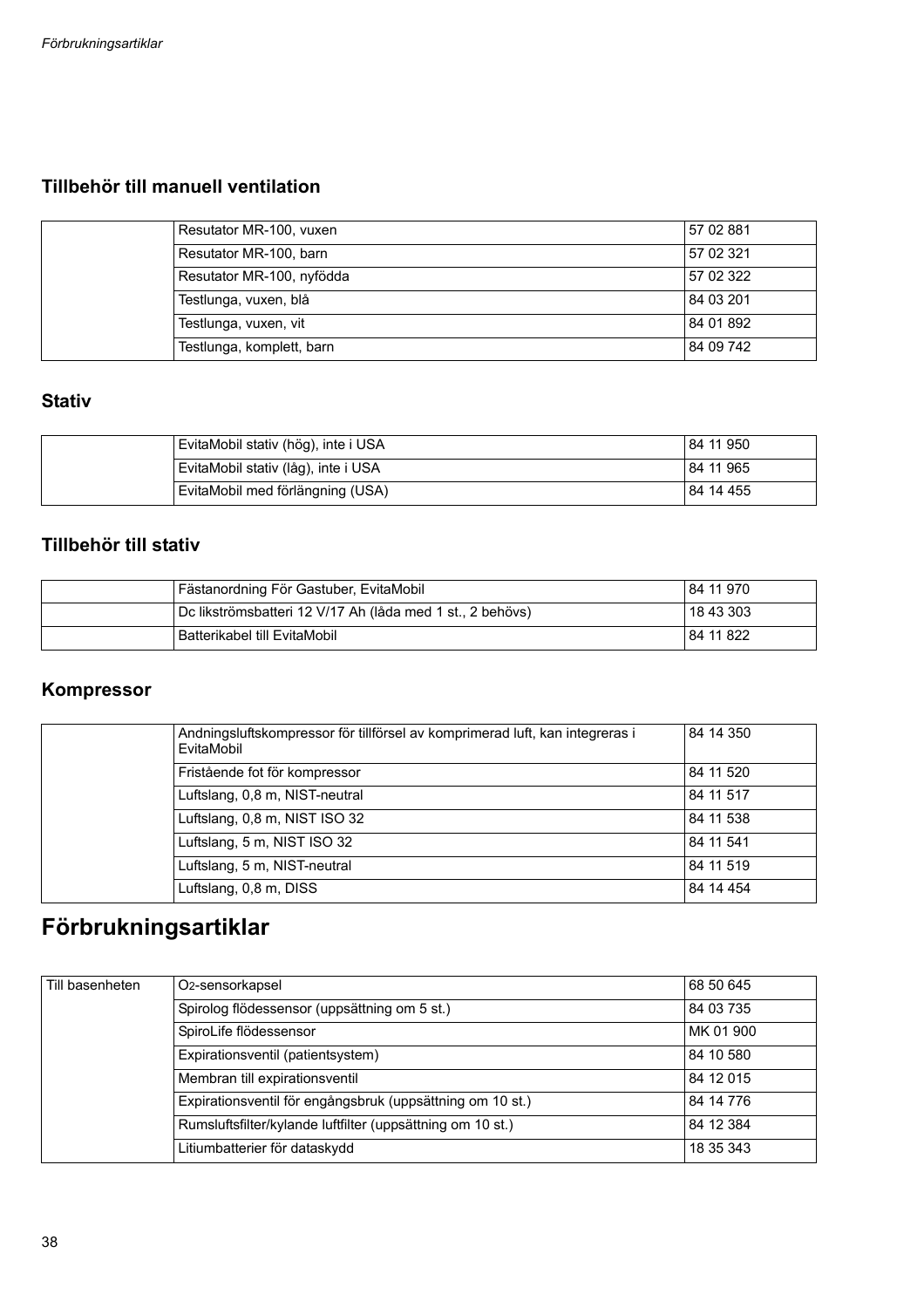| Slang, vuxen, silikon, 1,5 m                               |           |
|------------------------------------------------------------|-----------|
|                                                            | 21 65 643 |
| Slang, vuxen, silikon, 1,1 m                               | 21 65 635 |
| Slang, vuxen, silikon, 0,6 m                               | 21 65 627 |
| Slang, vuxen, silikon, 0,35 m                              | 21 65 619 |
| Vattenfälla                                                | 84 04 985 |
| Behållare till Aquapor EL                                  | 84 03 976 |
| Slangklämma                                                | 84 03 566 |
| Anslutning                                                 | M 25 647  |
| Y-stycke                                                   | 84 05 435 |
| Kateterkoppling, rak, storlek 12,5 (uppsättning om 10 st.) | M 23 841  |
| Veckad slang                                               | 84 02 041 |
| Adapter, vuxen                                             | 84 03 076 |
| Uppsättning med kateterkopplingar, vuxen                   | 84 03 685 |
| Lock (uppsättning om 5 st.)                                | 84 02 918 |
| Vinklad koppling, ISO                                      | M 25 649  |
| Slangvärmare F&P till slangset, vuxen                      | 84 11 045 |
| Temperatursensor                                           | 84 05 371 |
| Termometer                                                 | 2M 13 259 |
| Y-stycke, HME                                              | 84 12 888 |
| Y-stycke (till temperatursensor)                           | 84 05 435 |
| CO <sub>2</sub> -kyvett, vuxen                             | 68 70 279 |
| Slang, barn, silikon 22/10, 1,10 m                         |           |
|                                                            | 21 65 651 |
| Slang, barn, silikon 22/10, 0,60 m                         | 21 65 821 |
| Slang, barn, silikon 10/10, 0,60 m                         | 21 65 848 |
| Slang, barn, silikon 22/10, 0,40 m                         | 21 65 856 |
| Veckad slang, böjbar 0,13 m                                | 84 03 333 |
| Veckad slang, böjbar 0,14 m                                | 84 09 634 |
| Koppling till trakealtub storlek 11                        | M 19 490  |
| Lock                                                       | 84 01 645 |
| 90°-adapter, barn                                          | 84 03 075 |
| Dubbelkon                                                  | 84 09 897 |
| Hållare till temperatursensor                              | 84 11 044 |
| Kondensationsfälla, expiration                             | 84 09 627 |
| Slangvärmare F&P till slangset, barn                       | 84 14 993 |
| CO <sub>2</sub> -kyvett, barn                              | 68 70 280 |
| Anslutningskabel, flödessensor                             | 84 09 626 |
| ISO 15 flödessensorhus, nyfödda                            | 84 11 130 |
| Flödessensor, nyfödda (uppsättning om 5 st.)               | 84 10 179 |
|                                                            |           |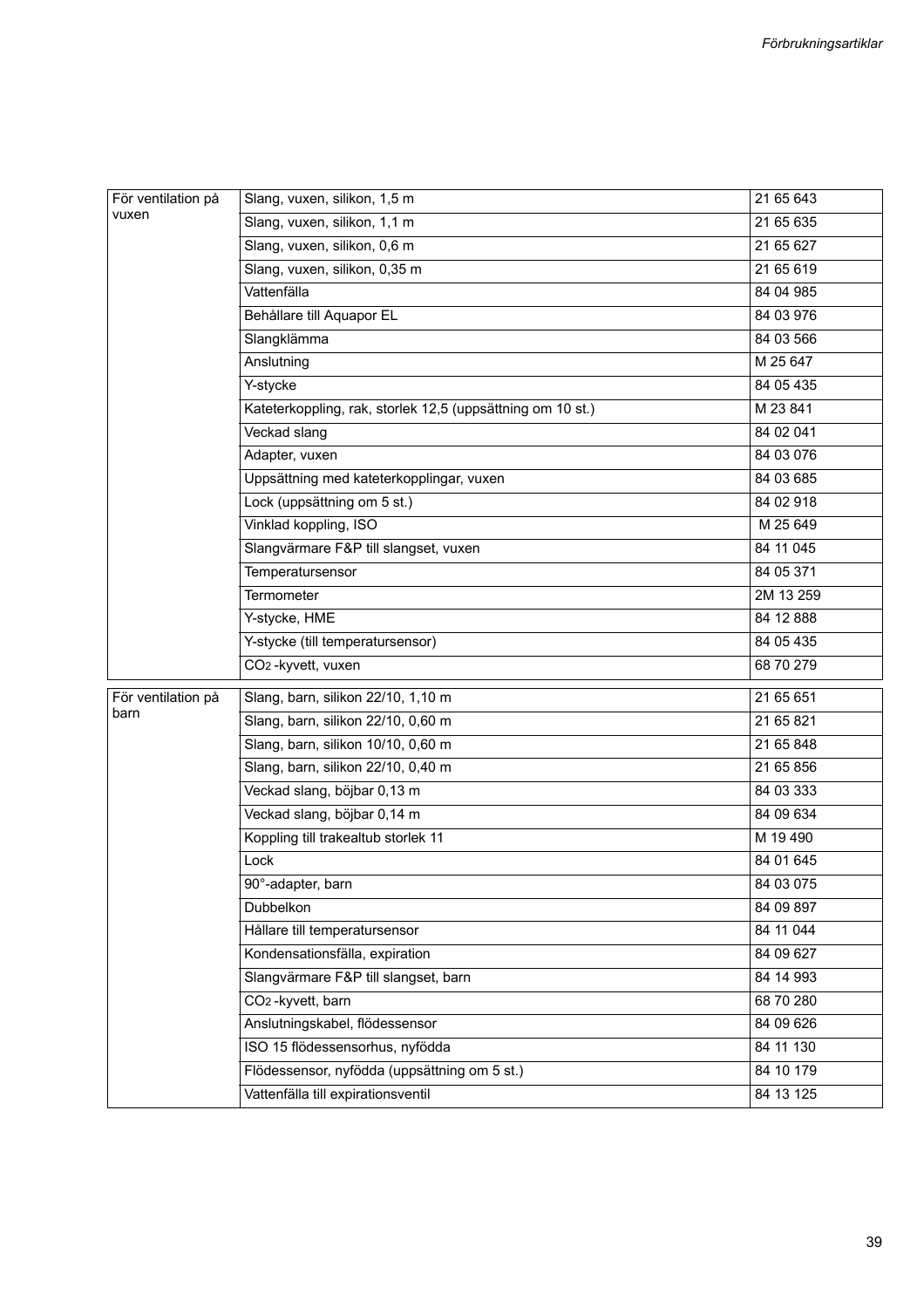| För maskventilation   | Mask, storlek 2, för engångsbruk, (Förpackningsenhet: låda med 20 st.)     | MP 00 152 |
|-----------------------|----------------------------------------------------------------------------|-----------|
|                       | Mask, storlek 3, för engångsbruk, (Förpackningsenhet: låda med 20 st.)     | MP 00 153 |
|                       | Mask, storlek 4, för engångsbruk, (Förpackningsenhet: låda med 20 st.)     | MP 00 154 |
|                       | Mask, storlek 5, för engångsbruk, (Förpackningsenhet: låda med 20 st.)     | MP 00 155 |
|                       | Mask, storlek 6, för engångsbruk, (Förpackningsenhet: låda med 20 st.)     | MP 00 156 |
|                       | Mask, rund, för engångsbruk, (Förpackningsenhet: låda med 20 st.)          | MX 22 907 |
| Tillbehör till        | Huvudband för vuxen och barn, latexfritt                                   | 84 10 472 |
| ovanstående<br>masker | Huvudband, latexfritt                                                      | MP 00 167 |
|                       | Vinkelkoppling till mask                                                   | 84 09 683 |
| För maskventilation   | Image3 SE NIV-mask, för engångsbruk, liten (uppsättning om 10 st.)         | MP 00 426 |
|                       | Image3 SE NIV-mask, för engångsbruk, mellanstor (uppsättning om 10 st.)    | MP 00 427 |
|                       | Image3 SE NIV-mask, för engångsbruk, stor (uppsättning om 10 st.)          | MP 00 428 |
|                       | PerformaTrak NIV-mask, för engångsbruk, liten (uppsättning om 10 st.)      | MP 00 429 |
|                       | PerformaTrak NIV-mask, för engångsbruk, mellanstor (uppsättning om 10 st.) | MP 00 430 |
|                       | PerformaTrak NIV-mask, för engångsbruk, stor (uppsättning om 10 st.)       | MP 00 431 |
| Filter                | Barrvent, Förpackningsenhet: låda med 50 st.                               | MP 00 086 |
|                       | Barrvent S-A, Förpackningsenhet: låda med 50 st.                           | MP 00 087 |
|                       | Barrvent S, Förpackningsenhet: låda med 50 st.                             | MP 00 068 |
|                       | Barrvent S maskinfilter, Förpackningsenhet: låda med 50 st.                | MP 00 088 |
| Filter                | Hygrovent, Förpackningsenhet: låda med 50 st.                              | MP 00 067 |
|                       | Hygrovent S-A, Förpackningsenhet: låda med 50 st.                          | MP 00 085 |
|                       | Hygrovent S, Förpackningsenhet: låda med 50 st.                            | MP 00 084 |
|                       | Hygrovent Child, Förpackningsenhet: låda med 50 st.                        | MP 00 089 |
| Filter                | Climavent S, Förpackningsenhet: låda med 50 st.                            | MP 00 192 |
|                       | Climavent O2-ventil, Förpackningsenhet: låda med 50 st.                    | MP 00 193 |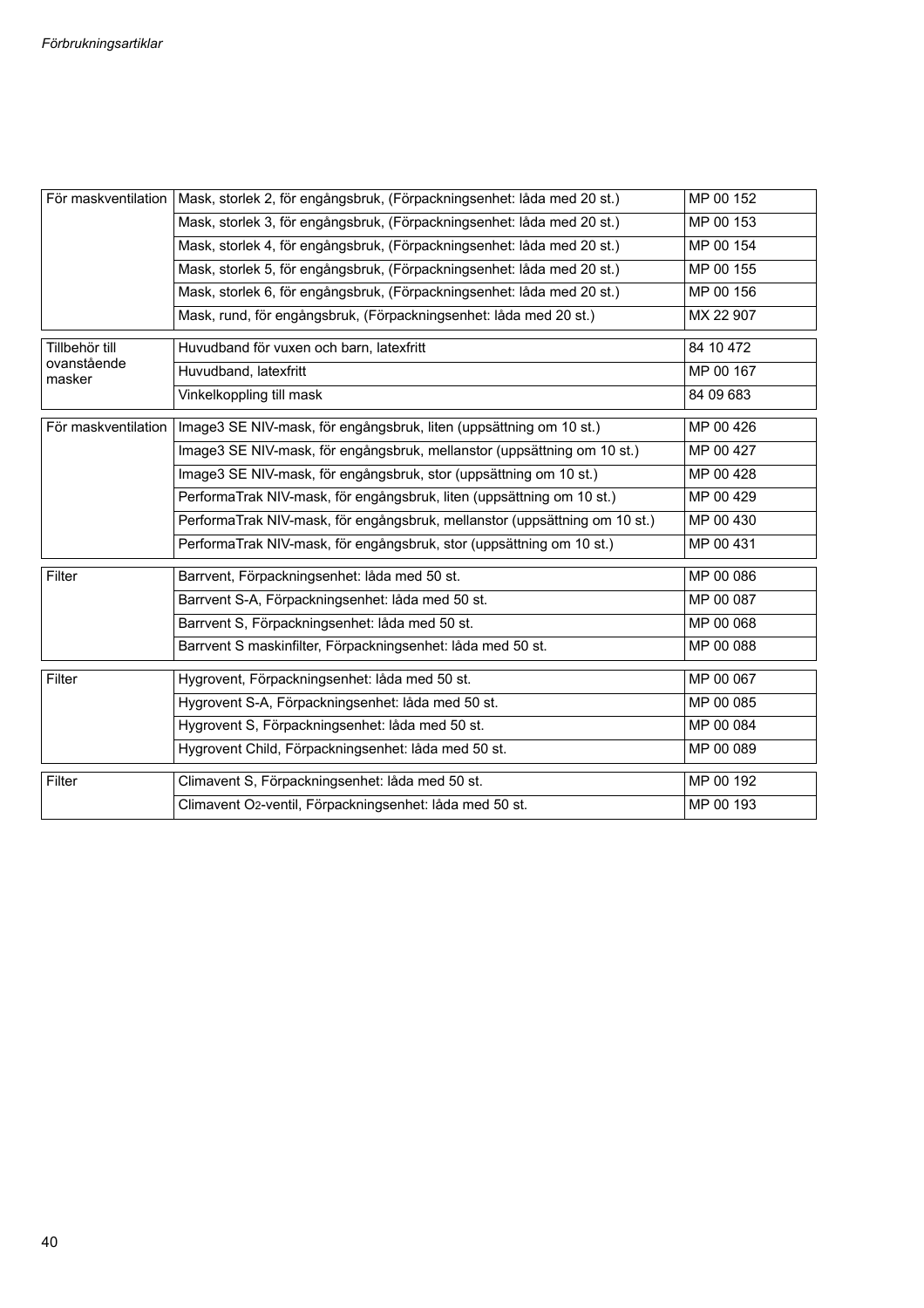*Förbrukningsartiklar*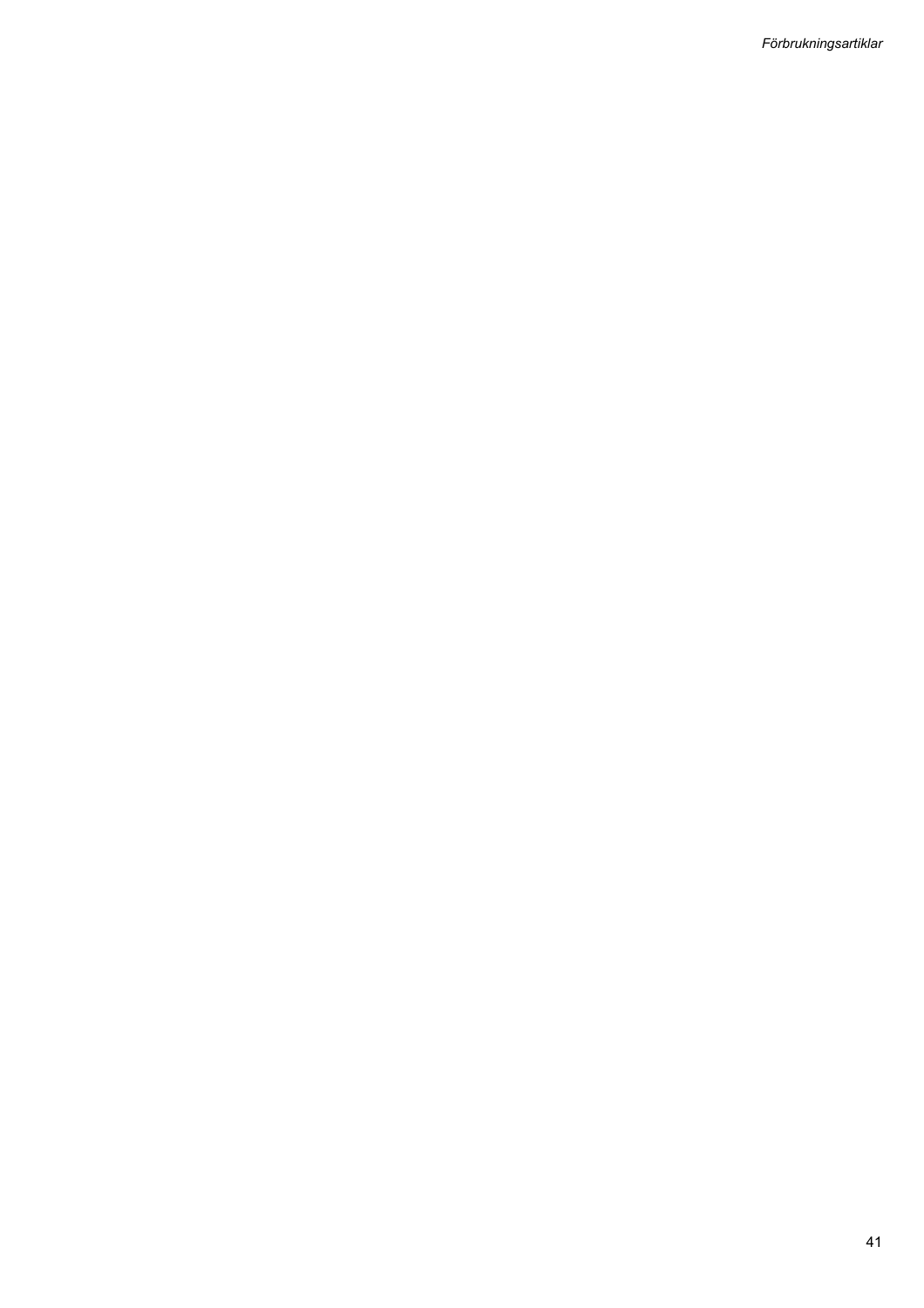# Lisävarusteluettelo

**EvitaXL (osanumero: 84 14 999),**

**Evita 4 (osanumero: 84 13 454),**

**Evita 2 dura (osanumero: 84 13 452),**

**EvitaXL Neo (osanumero: 84 16 999), ainoastaan Yhdysvalloissa.**

#### **Tila: kesäkuu 2005**

Koska tyyppihyväksyntä on maakohtaista, kaikkia tuotteita ei ole saatavilla kaikkialla maailmassa. Tekniset tiedot saatavissa pyynnöstä.

# **Jälkiasennusoptiot**

#### **Evita-tuotteiden varustesarjat**

| jälkiasennuksena |                                                                                         |           |
|------------------|-----------------------------------------------------------------------------------------|-----------|
|                  | Seuraavassa ovat varustesarjojen tilausnumerot                                          | 84 14 240 |
|                  | CapnoPlus-varustesarja                                                                  | 84 13 780 |
|                  | Hälytyskutsu-varustesarja                                                               | 84 14 476 |
|                  | Evita Remote -varustesarja                                                              | 84 14 472 |
|                  | Tiedonsiirto / EvitaLink-varustesarja                                                   | 84 11 735 |
|                  | NeoFlow-varustesarja                                                                    | 84 13 563 |
|                  | Maskiventilaatio (NIV) -varustesarja                                                    | 84 14 474 |
| EvitaXL          | 5.10 Evita XL -ohjelmistopakkaus                                                        | 84 15 700 |
|                  | 6.0 Evita XL -ohjelmistopakkaus                                                         | 84 15 939 |
|                  | SmartCare-varustesarja, ei Yhdysvalloissa                                               | 84 15 699 |
|                  | SmartCare-päivitys 1.1                                                                  | 84 15 941 |
|                  | SmartCare Capno Package -varustesarja                                                   | 84 15 737 |
|                  | Lung Protection Package - varustesarja                                                  | 84 15 945 |
|                  | O <sub>2</sub> -hoitosarja                                                              | 84 15 946 |
|                  | Proportional Pressure Support (PPS) -varustesarja, ei Yhdysvalloissa                    | 84 14 875 |
| Evita 4          | 4.14 Evita 4 - ohjelmistopakkaus                                                        | 84 15 795 |
|                  | 4.0 Plus Evita 4 - ohjelmistopakkaus                                                    | 84 14 469 |
|                  | Evita DC -varustesarja                                                                  | 84 13 034 |
|                  | ATC-varustesarja                                                                        | 84 14 556 |
|                  | Proportional Pressure Support (PPS) -varustesarja, ei Yhdysvalloissa                    | 84 14 875 |
|                  | Breathing Support Package -varustesarja (sisältää ATC:n ja PPS:n),<br>ei Yhdysvalloissa | 84 13 562 |
|                  | Päivitys Evita 4 -versiosta Evita XL -versioon                                          | 84 14 879 |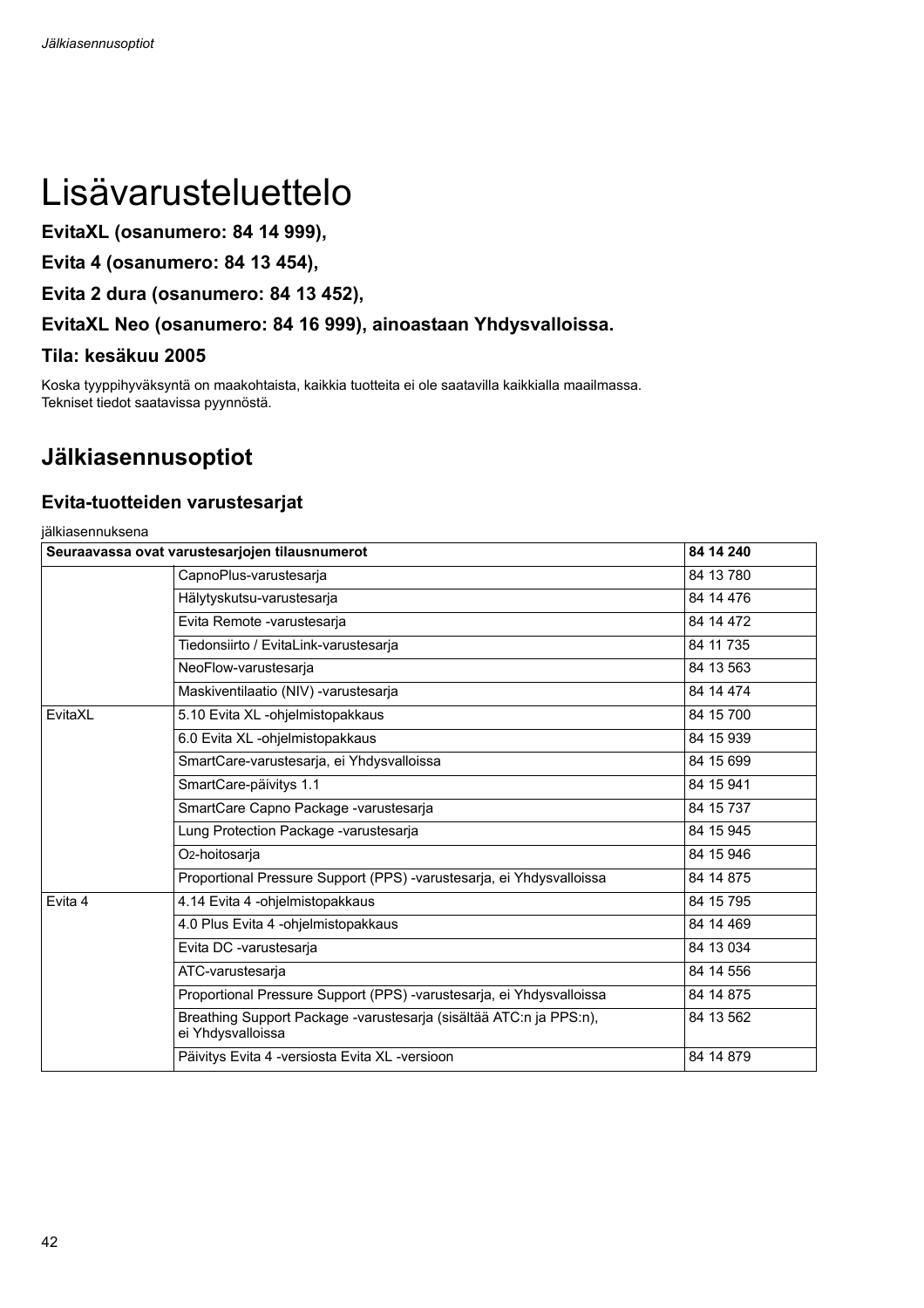| Evita 2 dura | 4.14 Evita 2 dura - ohjelmistopakkaus               | 84 15 794 |
|--------------|-----------------------------------------------------|-----------|
|              | 4.0 Plus Evita 2 dura -ohjelmistopakkaus            | 84 14 470 |
|              | Evita DC -varustesarja                              | 84 13 034 |
|              | ATC-varustesarja                                    | 84 14 556 |
|              | VentilationPlus-varustesarja                        | 84 13 540 |
|              | MonitoringPlus-varustesarja                         | 84 13 545 |
|              | ServicePlus-varustesarja                            | 84 13 550 |
|              | ColourPlus-varustesaria                             | 84 11 888 |
|              | Päivitys Evita 2 dura -versiosta Evita XL -versioon | 84 14 880 |

# **Käytössä tarvittavat lisävarusteet**

#### **Kaasun keskussyöttö**

|                                                 | Keskussyötön liitäntäletkut                         | 86 01 697 |
|-------------------------------------------------|-----------------------------------------------------|-----------|
| Suodatin<br>  keskussyötön<br>liitäntäletkuihin | AIR-suodatinvarustesarja, ainoastaan Yhdysvalloissa | 84 14 703 |
|                                                 | O2-suodatinvarustesarja, ainoastaan Yhdysvalloissa  | 84 14 702 |
|                                                 | AIR-suodatin, ainoastaan Yhdysvalloissa             | 84 14 453 |
|                                                 | O2-suodatin, ainoastaan Yhdysvalloissa              | 84 14 452 |

# **Hengityskaasun kostutus**

### **Kostutus kostuttavan lämmönvaihtajan (HME) avulla**

| Dräger-letkusarja HME:tä varten, aikuiset,<br>koostuu potilasletkuista ja Y-kappaleesta                                                                                                            | 84 12 860 |
|----------------------------------------------------------------------------------------------------------------------------------------------------------------------------------------------------|-----------|
| Kertakäyttöinen letkusarja HME:tä varten, aikuiset,<br>koostuu kahdesta potilasletkusta sekä Y-kappaleesta                                                                                         | MP 00 142 |
| Yleiskäyttöinen F-letkusarja, kertakäyttöinen<br>Koaksiaalinen letkujärjestelmä, 1,5 m, toimitusyksikkö: 30 kappaleen pakkaus                                                                      | MP 00 140 |
| Yleiskäyttöinen F2-letkusarja, kertakäyttöinen<br>Koaksiaalinen letkujärjestelmä, 1,5 m, toimitusyksikkö: 20 kappaleen pakkaus<br>Käytetään ainoastaan MP 00 174- tai MP 00 178 -sovittimen kanssa | MP 00 173 |
| Yleiskäyttöinen F2-sovitin, metallia,<br>ja 0,45 metrin kestokäyttöinen uloshengitysletku                                                                                                          | MP 00 174 |
| Yleiskäyttöinen F2-sovitin, muovia,<br>ja 0,45 metrin kestokäyttöinen uloshengitysletku                                                                                                            | MP 00 178 |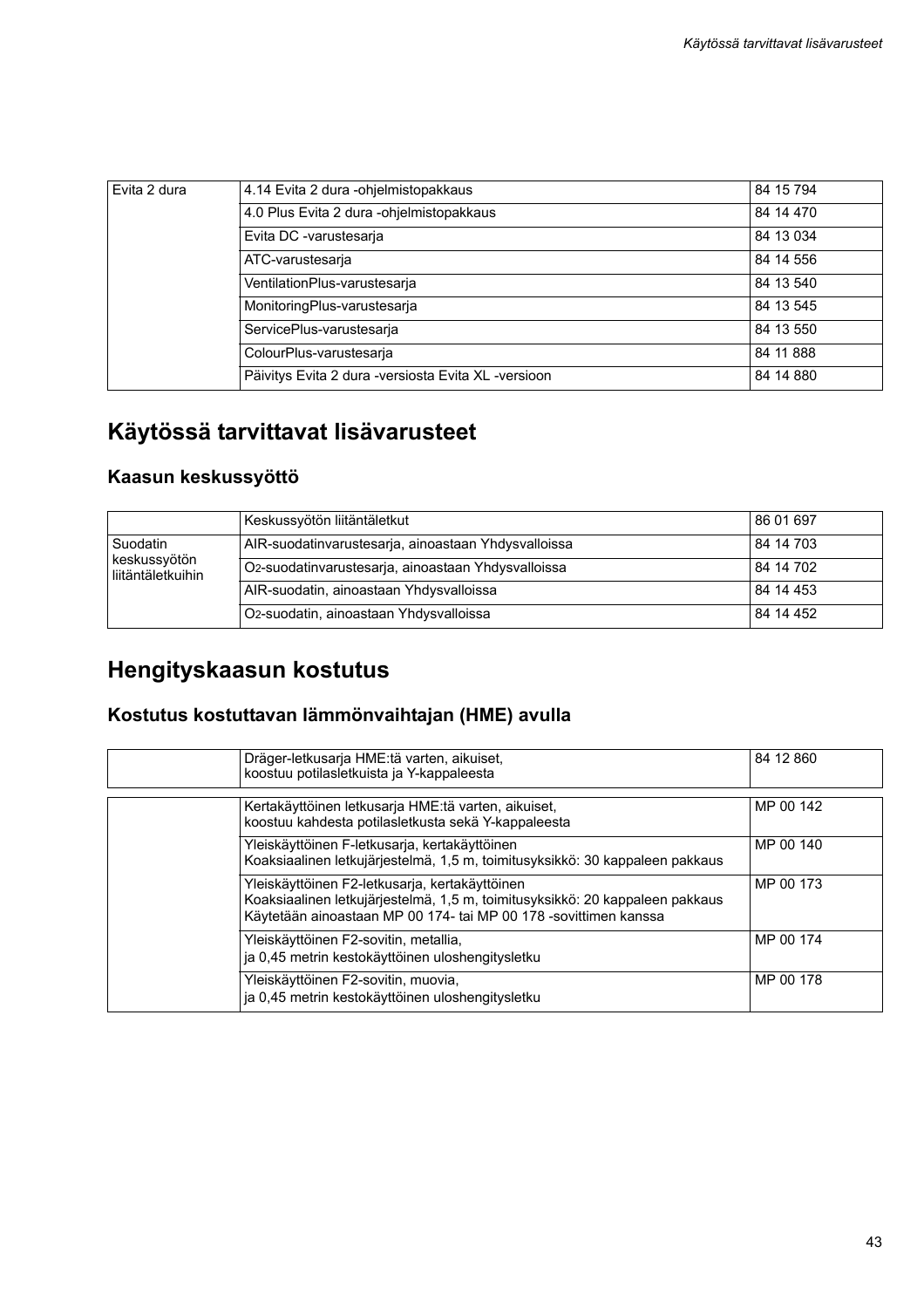#### **Kostutus F&P MR 850:llä**

| Kostuttimen perusyksikkö MR 850              |                                                                                                                                           | 84 14 144 |
|----------------------------------------------|-------------------------------------------------------------------------------------------------------------------------------------------|-----------|
|                                              | Kestokäyttöinen letkusarja MR 850:tä varten, aikuiset, silikoni, Dräger<br>(sisäänhengitysilman lämmitys, uloshengityspuolella vesilukko) | 84 14 986 |
|                                              | Kestokäyttöinen letkusarja MR 850:tä varten, lapset, silikoni, Dräger<br>(sisäänhengitysilman lämmitys, uloshengityspuolella vesilukko)   | 84 14 987 |
|                                              | Letkunlämmittimen sovitin MR 850 (F&P 900 MR 858)<br>Drägerin letkusarjoja varten, aikuiset ja lapset                                     | 84 14 968 |
| Kertakäyttöiset letkusarjat, aikuiset,       | sisältää kostutinkammion MR 290 (F&P RT 212), 10 kappaleen pakkaus                                                                        | 84 14 991 |
| Kertakäyttöiset letkusarjat, vastasyntyneet, | sisältää kostutinkammion MR 290 (F&P RT 225), 10 kappaleen pakkaus                                                                        | 84 14 994 |
| aikuiset ja lapset (F&P 900 MR 801)          | Letkunlämmittimen sovitin MR 850 kertakäyttöisiä RT-letkusarjoja varten,                                                                  | 84 14 992 |
|                                              | Lämpötila- ja virtausanturi MR 850:tä varten<br>kertakäyttöisille ja kestokäyttöisille letkusarjoille; 1,1 m (F&P 900 MR 868)             | 84 14 989 |
|                                              | Lämpötila- ja virtausanturi MR 850:tä varten<br>kertakäyttöisille ja kestokäyttöisille letkusarjoille; 1,5 m (F&P 900 MR 869)             | 84 14 966 |

#### **F&P-kostustukseen tarvittavat lisävarusteet MR 850:tä varten**

| Syöttölanka 1,5 m, kestokäyttöisiä letkusarjoja varten       | 84 11 050 |
|--------------------------------------------------------------|-----------|
|                                                              |           |
| Kostutinkammio MR 340, sisältää 100 arkkia suodatinpaperia   | 84 11 047 |
| Suodatinpaperin täyttöpakkaus kostutinkammiota MR 340 varten | 84 11 073 |
| Kostutinkammio MR 370, sisältää 100 arkkia suodatinpaperia   | 84 12 217 |
| Suodatinpaperin täyttöpakkaus kostutinkammiota MR 370 varten | 84 12 218 |
| Kertakäyttöinen kostutinkammio MR 290, 10 kappaleen pakkaus  | 84 18 282 |
| Kertakäyttöinen kostutinkammio MR 290, 40 kappaleen pakkaus  | 84 18 283 |
| Kostuttimen pidike                                           | 84 11 956 |
| Asennussarja (kiskon pidin)                                  | 84 11 074 |
| F&P-kostuttimen pidike, sisältää pitimen                     | MP 01 002 |

### **Kostutus Aquapor EL:llä (ei Yhdysvalloissa)**

|  | Aquapor EL -hengityskaasun kostutin                                                  | 84 14 698 |
|--|--------------------------------------------------------------------------------------|-----------|
|  | Lämpötila-anturi                                                                     | 84 05 371 |
|  | Kostuttimen pidike                                                                   | 84 11 956 |
|  | Pidinsaria                                                                           | 84 03 345 |
|  | Letkusarja, aikuiset, sisältö:<br>potilasletkut, vesilukot, Y-kappale, katetriliitin | 84 12 092 |
|  | Letkusarja, lapset, sisältö:<br>potilasletkut, vesilukot, Y-kappale, katetriliitin   | 84 12 344 |
|  | Aquapor-täyttöpakkaus                                                                | 84 05 031 |
|  | Aquapor EL -potilasliitin                                                            | 84 05 029 |
|  | Varaosasarja, Aquapor EL -kansi                                                      | 84 06 135 |
|  | Aguapor EL -kaukalo                                                                  | 84 04 739 |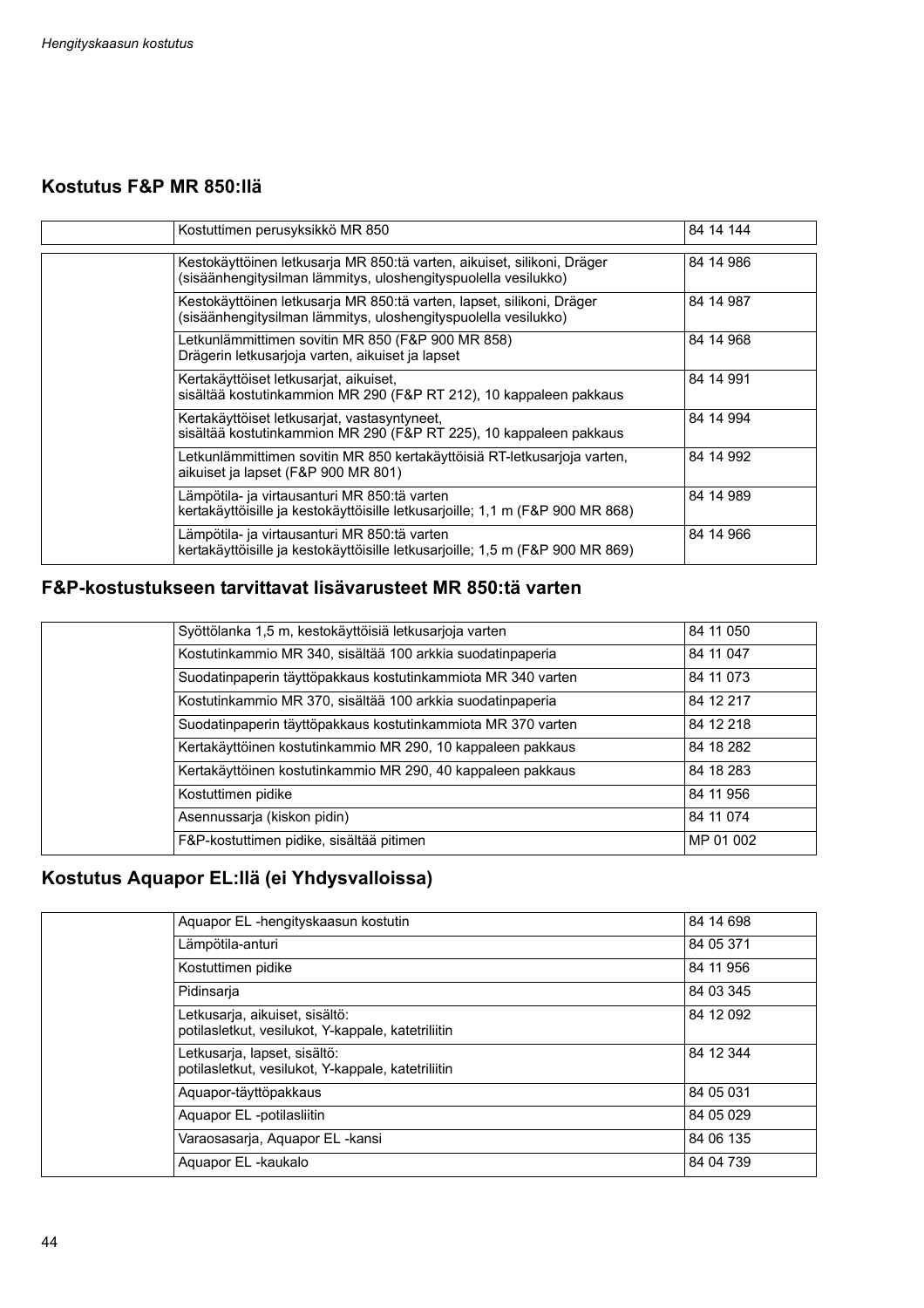|  | -ilmaisin<br>Aquapor<br>∟∟ | 738<br>04<br>-84 |
|--|----------------------------|------------------|
|  | -säiliö<br>Aquapor<br>∟∟   | 976<br>-84<br>υə |

## **Vaihto-osat ja lisävarusteet optioihin**

#### **Vaihto-osat Capno Plus / CO2-mittausoptioon**

|  | Testisuodatin                      | 68 70 281  |
|--|------------------------------------|------------|
|  | Kalibrointisarja                   | 84 12 710  |
|  | CO <sub>2</sub> -testikaasupullo   | 68 50 435  |
|  | CapnoSmart CO2 - päävirtausanturi  | 68 71 500  |
|  | Säilytyspidike CO2-anturille       | 84 12 840  |
|  | CO <sub>2</sub> -kyvetti, aikuiset | 168 70 279 |
|  | CO <sub>2</sub> -kyvetti, lapset   | 68 70 280  |

#### **Vaihto-osat SPO2-mittausoptioon (ei Evita XL)**

| Durasensor DS-100A (sormianturi)                                                       | 82 01 001 |
|----------------------------------------------------------------------------------------|-----------|
| Anturin jatkokaapeli 1,3 (0 - 10)                                                      | 82 01 015 |
| Tarra-anturi, aikuiset >30 kg, MAX-A, 24 kappaleen pakkaus                             | MX 50 065 |
| Tarra-anturi, lapset 10 - 50 kg, MAX-P, 24 kappaleen pakkaus                           | MX 50 066 |
| Tarra-anturi, aikuiset ja vastasyntyneet <3 tai >40 kg, MAX-N, 24 kappaleen<br>pakkaus | MX 50 068 |
| Tarra-anturi, lapset 1 - 20 kg, MAX-I, 24 kappaleen pakkaus                            | MX 50 067 |
| Tarra-anturi, aikuiset >30 kg, MAX-AL                                                  | MX 50 071 |
| Oxiband-anturi, aikuiset/vastasyntyneet A/N                                            | 82 01 013 |
| Oxiband-tarranauha, A/N, 100 kappaleen pakkaus                                         | 82 01 012 |
| Oxiband-anturi, lapset P/I                                                             | 21 70 205 |
| Oxiband-tarranauha P/I                                                                 | 21 70 221 |

#### **Lisävarusteet Hälytyskutsuoptioon**

| <br>Hälytyskutsua varten<br>∟iitin | 18 46 248<br>$\sim$ |
|------------------------------------|---------------------|

# **Vaihto-osat SmartCare-vaihto-optioon (vain Evita XL) (ei Yhdysvalloissa)**

| CapnoSmart CO <sub>2</sub> - päävirtausanturi | 68 71 500 |
|-----------------------------------------------|-----------|
|-----------------------------------------------|-----------|

#### **Lisävarusteet O2-hoito-optioon (vain Evita XL)**

| 2M.<br>าดเดอก<br><b><i>"IVISIKKU</i></b><br>117177111<br>.<br>້<br><br>.<br>.<br>_______ |
|------------------------------------------------------------------------------------------|
|------------------------------------------------------------------------------------------|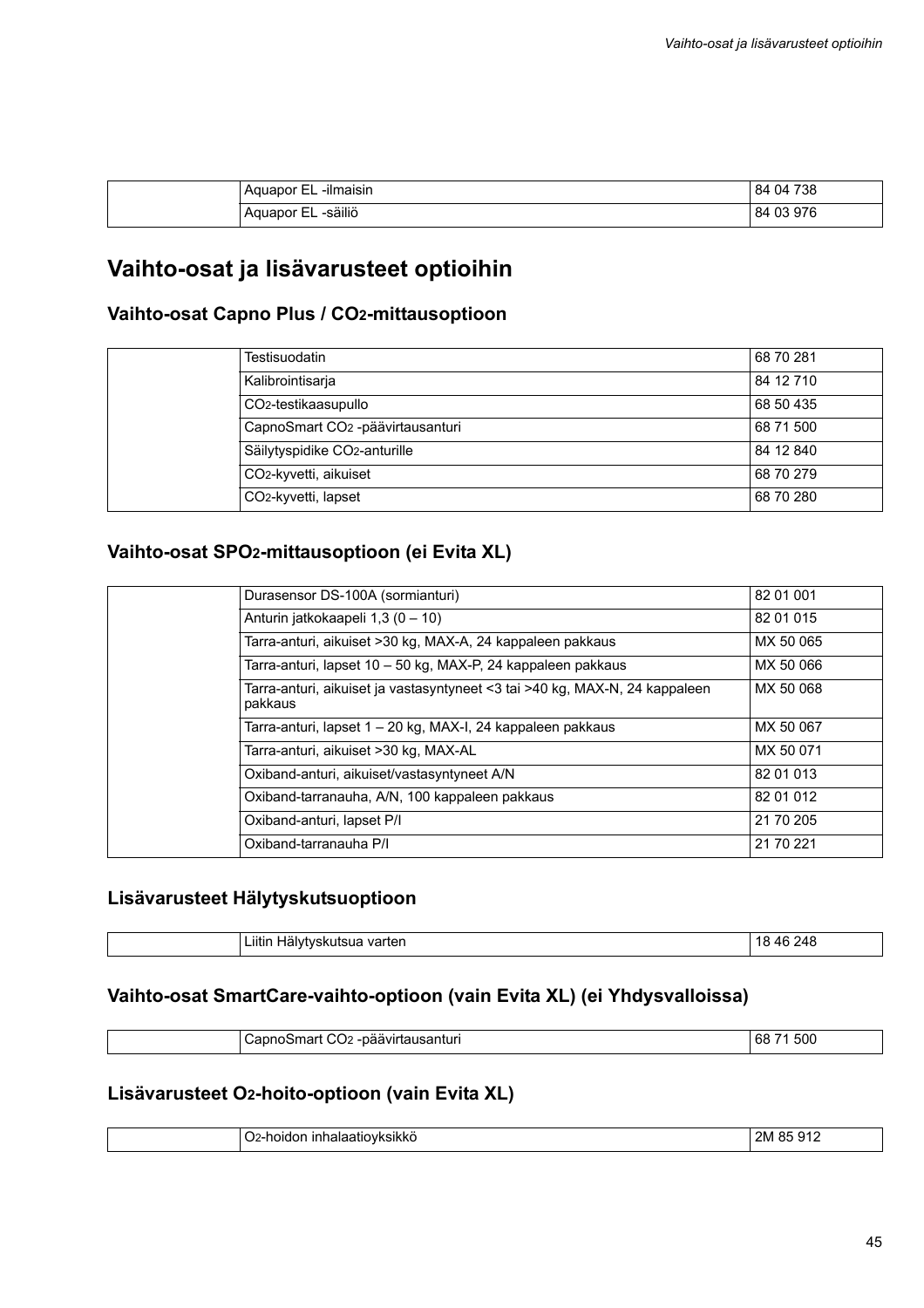# **Muut lisävarusteet**

#### **Peruslaitteen lisävarusteet**

| Instrumenttitarjotin, koottu (vain EvitaXL)                                                     | 84 14 828 |
|-------------------------------------------------------------------------------------------------|-----------|
| Instrumenttitarjotin (vain Evita 4)                                                             | 84 12 723 |
| Instrumenttitarjotin (vain Evita 2 dura)                                                        | 84 11 621 |
| Sivupidikesarja                                                                                 | 84 11 615 |
| Nivelvarsi                                                                                      | 84 09 609 |
| Pidike nivelvarteen                                                                             | 84 09 746 |
| Letkunpidin nivelvarteen                                                                        | 84 09 841 |
| Pikakiinnitysvarsi 1                                                                            | 2M 85 705 |
| Pikakiinnitysvarsi 2                                                                            | 2M 85 706 |
| Palloletkunpidikkeet pikakiinnitysvarteen 2                                                     | 84 09 841 |
| Pidike Y-kappaleelle                                                                            | 84 09 746 |
| Letkunkiinnike, yksittäinen                                                                     | 84 08 356 |
| Letkunkiinnike, kaksoiskiinnike                                                                 | 84 06 138 |
| Ripustin kiskoon                                                                                | 2M 85 446 |
| Pneumaattinen lääkesumutin                                                                      | 84 12 935 |
| Aerogen-sumutinsarja                                                                            | MP 01 010 |
| Aerogen-sumutinpää ja kansi                                                                     | MP 01 030 |
| Aikuisten Aerogen-T-kappale ja kansi (viiden kappaleen sarja)                                   | MP 01 031 |
| Vastasyntyneiden Aerogen-T-kappale ja kansi (viiden kappaleen sarja)                            | MP 01 032 |
| Virtausanturin luukku, potilasliittimen lämmittämiseen, alkaen 2005                             | 84 15 973 |
| Karkeasuodatin ventilaattoriin, potilasliittimen lämmittämiseen, alkaen 2005                    | 84 15 978 |
| Virtausanturin kansi, sininen, potilasliittimen lämmittämiseen, 2005 saakka                     | 84 14 714 |
| Virtausanturin kansi, pleksilasia, potilasliittimen lämmittämiseen, 2005 saakka                 | MP 01 003 |
| Vesilukko uloshengitysventtiiliin                                                               | 84 13 125 |
| Ilma-vesilukko, keskikokoinen, NIST/NIST                                                        | 84 14 274 |
| Liitin hälytyskutsua varten                                                                     | 18 46 248 |
| ILV-johto, Evita 4/XL                                                                           | 84 11 794 |
| ILV-johto, Evita 1/2                                                                            | 84 11 793 |
| Monitorin asennussarja, Evita, sekä pyöräjalusta                                                | 84 15 787 |
| Monitorin asennussarja, Evita, ilman pyöräjalustaa                                              | 84 15 850 |
| VentView SW 2.n -tietokoneohjelmisto<br>ventiloinnin lisävalvontaan (sisältää MEDIBUS-kaapelin) | 84 15 909 |
| MEDIBUS-kaapeli                                                                                 | 83 06 488 |
| Tulostinkaapeli                                                                                 | 83 06 489 |
| Käyttöohje, MEDIBUS tehohoitolaitteille                                                         | 90 28 329 |
| Käyttöohje, RS 232 MEDIBUS -protokollamääritykset                                               | 90 28 320 |
|                                                                                                 |           |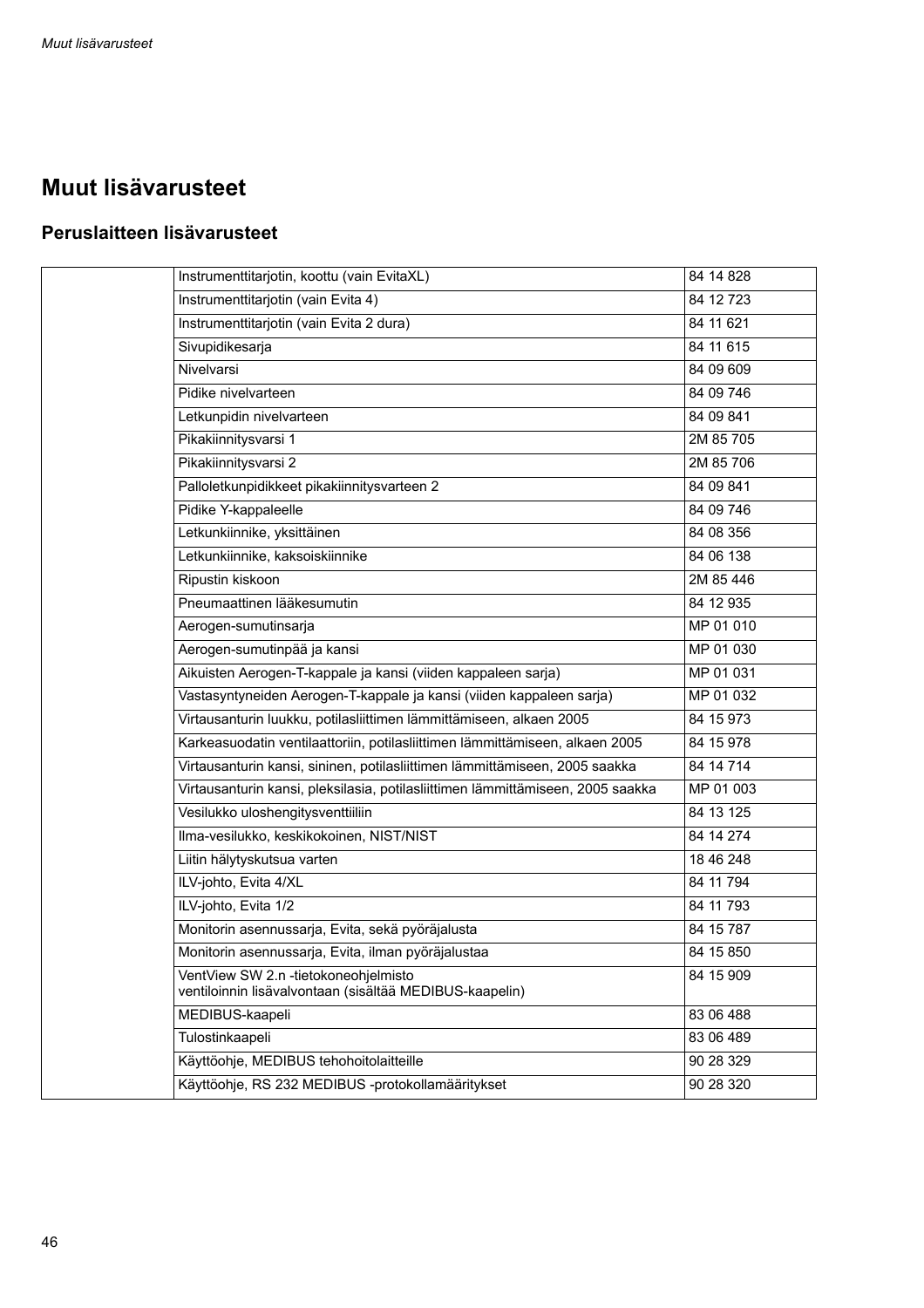# **Babyflow (nasaalinen CPAP)**

#### **Vain Evita XL 6.0- ja Evita 4 / Evita 2 dura 4.20 -versiosta alkaen**

|  | Babyflow-aloituspakkaus                      | 84 18 435   |
|--|----------------------------------------------|-------------|
|  | Babyflow                                     | 84 18 410   |
|  | Babyflow-aloituspakkaus US; vain Yhdysvallat | 84 18 492   |
|  | Babyflow US; vain Yhdysvallat                | l 84 18 470 |

### **Lisävarusteet Babyflow-lisälaitteeseen**

| Nenäkappale, pieni (10 kappaleen pakkaus)                        | 84 18 415  |
|------------------------------------------------------------------|------------|
| Nenäkappale, keskikoko (10 kappaleen pakkaus)                    | 84 18 416  |
| Nenäkappale, keskikoko plus (10 kappaleen pakkaus)               | 84 18 531  |
| Nenäkappale, suuri (10 kappaleen pakkaus)                        | 84 18 417  |
| Maski (10 kappaleen pakkaus), koko M                             | 84 18 490  |
| Maski (10 kappaleen pakkaus), koko S                             | 84 18 491  |
| Otsanauha, mikrokuitua, kestokäyttöinen, koko XS                 | 84 18 418  |
| Otsanauha, mikrokuitua, kestokäyttöinen, koko S                  | 84 18 419  |
| Otsanauha, mikrokuitua, kestokäyttöinen, koko M                  | 84 18 4 20 |
| Otsanauha, mikrokuitua, kestokäyttöinen, koko L                  | 84 18 421  |
| Otsanauha, mikrokuitua, kestokäyttöinen, koko XL                 | 84 18 422  |
| Otsanauha, mikrokuitua, kestokäyttöinen, koko XXL                | 84 18 423  |
| Otsanauha, mikrokuitua, kestokäyttöinen, koko XXL plus           | 84 18 540  |
| Myssy, kertakäyttöinen, koko XS (viiden kappaleen pakkaus)       | 84 18 533  |
| Myssy, kertakäyttöinen, koko S (viiden kappaleen pakkaus)        | 84 18 534  |
| Myssy, kertakäyttöinen, koko M (viiden kappaleen pakkaus)        | 84 18 535  |
| Myssy, kertakäyttöinen, koko L (viiden kappaleen pakkaus)        | 84 18 536  |
| Myssy, kertakäyttöinen, koko XL (viiden kappaleen pakkaus)       | 84 18 537  |
| Myssy, kertakäyttöinen, koko XXL (viiden kappaleen pakkaus)      | 84 18 538  |
| Myssy, kertakäyttöinen, koko XXL plus (viiden kappaleen pakkaus) | 84 18 539  |
|                                                                  |            |

#### **Vaihto-osat**

| Kiinnitysnauhat<br>erikokoisiin<br>otsanauhoihin ja | Kiinnitysnauhat, koko XS (10 kappaleen pakkaus)  | 84 18 471 |
|-----------------------------------------------------|--------------------------------------------------|-----------|
|                                                     | Kiinnitysnauhat, koko S (10 kappaleen pakkaus)   | 84 18 472 |
| myssyihin                                           | Kiinnitysnauhat, koko M (10 kappaleen pakkaus)   | 84 18 473 |
|                                                     | Kiinnitysnauhat, koko L (10 kappaleen pakkaus)   | 84 18 474 |
|                                                     | Kiinnitysnauhat, koko XL (10 kappaleen pakkaus)  | 84 18 475 |
|                                                     | Kiinnitysnauhat, koko XXL (10 kappaleen pakkaus) | 84 18 476 |
|                                                     | Silikoniletkut ja alumiiniliittimet              | 84 18 414 |
|                                                     | Nenäkappaleen sovitin (Babyflow)                 | 84 18 411 |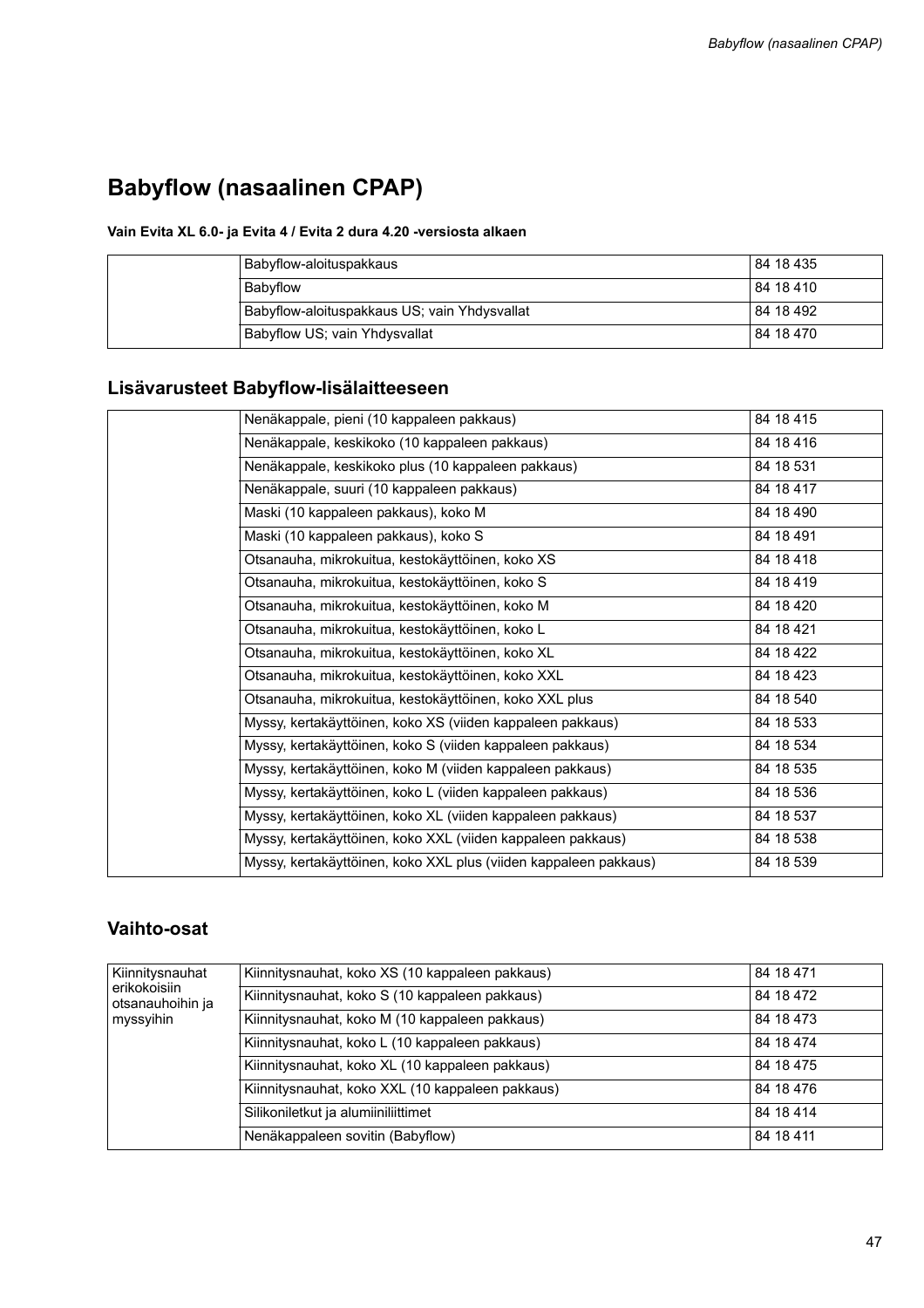### **Manuaalisen ventiloinnin lisävarusteet**

| Resutator MR-100, aikuiset        | 57 02 881 |
|-----------------------------------|-----------|
| Resutator MR-100, lapset          | 57 02 321 |
| Vastasyntyneiden Resutator MR-100 | 57 02 322 |
| Testikeuhko, aikuiset, sininen    | 84 03 201 |
| Testikeuhko, aikuiset, valkoinen  | 84 01 892 |
| Testikeuhko, koottu, lapset       | 84 09 742 |

### **Pyöräjalusta**

| EvitaMobil-pyöräjalusta (korkea); ei Yhdysvalloissa | 84 11 950 |
|-----------------------------------------------------|-----------|
| EvitaMobil-pyöräjalusta (matala); ei Yhdysvalloissa | 84 11 965 |
| EvitaMobil sekä lisäosa (USA)                       | 84 14 455 |

### **Lisävarusteet pyöräjalustaa varten**

| l Pullopidikesarja, EvitaMobil                               | 84 11 970 |
|--------------------------------------------------------------|-----------|
| Akku 12 V / 17 Ah (yhden kappaleen pakkaus, tarvitaan kaksi) | 18 43 303 |
| Akkukaapelisarja EvitaMobiliin                               | 84 11 822 |

#### **Kompressori**

|  | Hengitysilmakompressori, jossa on paineilman syöttö, voidaan yhdistää<br>EvitaMobiliin | 84 14 350 |
|--|----------------------------------------------------------------------------------------|-----------|
|  | Erillinen alusta kompressorille                                                        | 84 11 520 |
|  | Ilmaletku, 0,8 m, NIST neutraali                                                       | 84 11 517 |
|  | Ilmaletku, 0,8 m, NIST ISO 32                                                          | 84 11 538 |
|  | Ilmaletku, 5 m, NIST ISO 32                                                            | 84 11 541 |
|  | Ilmaletku, 5 m, NIST neutraali                                                         | 84 11 519 |
|  | Ilmaletku, 0,8 m, DISS                                                                 | 84 14 454 |

# **Kulutustarvikkeet**

| Peruslaitteeseen | O <sub>2</sub> -anturin kotelo                                           | 68 50 645 |
|------------------|--------------------------------------------------------------------------|-----------|
|                  | Spirolog-virtausanturi (viiden kappaleen pakkaus)                        | 84 03 735 |
|                  | SpiroLife-virtausanturi                                                  | MK 01 900 |
|                  | Uloshengitysventtiili (potilasjärjestelmä)                               | 84 10 580 |
|                  | Kalvo uloshengitysventtiiliin                                            | 84 12 015 |
|                  | Kertakäyttöinen uloshengitysventtiili (10 kappaleen pakkaus)             | 84 14 776 |
|                  | Huoneilmansuodatin-/jäähdytysilmansuodatinpakkaus (10 kappaleen pakkaus) | 84 12 384 |
|                  | Litiumparistot varmuuskopiointiin                                        | 18 35 343 |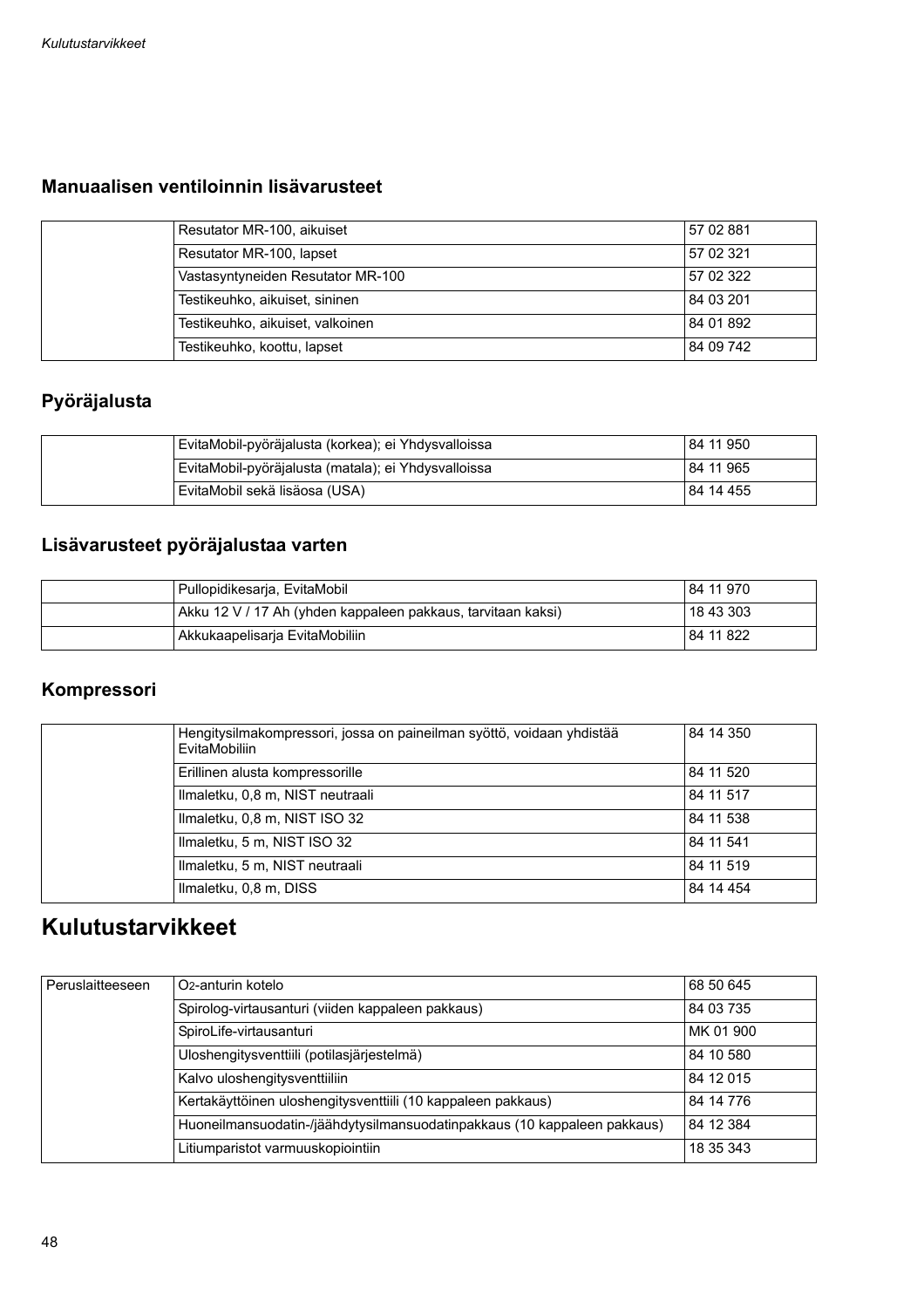| Aikuisten            | Spiraaliletku, aikuiset, silikoni; 1,5 m                  | 21 65 643 |
|----------------------|-----------------------------------------------------------|-----------|
| ventilointiin        | Spiraaliletku, aikuiset, silikoni; 1,1 m                  | 21 65 635 |
|                      | Spiraaliletku, aikuiset, silikoni; 0,6 m                  | 21 65 627 |
|                      | Spiraaliletku, aikuiset, silikoni; 0,35 m                 | 21 65 619 |
|                      | Vesilukko                                                 | 84 04 985 |
|                      | Aquapor EL -säiliö                                        | 84 03 976 |
|                      | Letkunpidin                                               | 84 03 566 |
|                      | Holkki                                                    | M 25 647  |
|                      | Y-kappale                                                 | 84 05 435 |
|                      | Katetriliitin, suora, koko 12,5 (10 kappaleen pakkaus)    | M 23 841  |
|                      | Poimutettu letku                                          | 84 02 041 |
|                      | Sovitin, aikuiset                                         | 84 03 076 |
|                      | Katetriliitinsarja, aikuiset                              | 84 03 685 |
|                      | Kansisarja (viiden kappaleen pakkaus)                     | 84 02 918 |
|                      | Kulmaliitin, ISO                                          | M 25 649  |
|                      | Letkunlämmitin F&P letkusarjaa varten, aikuiset           | 84 11 045 |
|                      | Lämpötila-anturi                                          | 84 05 371 |
|                      | Lämpömittari                                              | 2M 13 259 |
|                      | Y-kappale, kostuttava lämmönvaihtaja (HME)                | 84 12 888 |
|                      | Y-kappale (lämpötila-anturia varten)                      | 84 05 435 |
|                      | CO2-kyvetti, aikuiset                                     | 68 70 279 |
| Lasten ventilointiin | Spiraaliletku, lapset, silikoni 22/10; 1,10 m             | 21 65 651 |
|                      | Spiraaliletku, lapset, silikoni 22/10; 0,60 m             | 21 65 821 |
|                      | Spiraaliletku, lapset, silikoni 10/10; 0,60 m             | 21 65 848 |
|                      | Spiraaliletku, lapset, silikoni 22/10; 0,40 m             | 21 65 856 |
|                      | Poimutettu letku, joustava; 0,13 m                        | 84 03 333 |
|                      | Poimutettu letku, joustava; 0,14 m                        | 84 09 634 |
|                      | Intubointiputken liitin, koko 11                          | M 19 490  |
|                      | Kansi                                                     | 84 01 645 |
|                      | 90°:en sovitin, lapset                                    | 84 03 075 |
|                      | Kaksoiskartio                                             | 84 09 897 |
|                      | Lämpötila-anturin pidikkeet                               | 84 11 044 |
|                      | Tiivistyneen veden erotin, uloshengitys                   | 84 09 627 |
|                      | Letkunlämmitin F&P letkusarjaa varten, lapset             | 84 14 993 |
|                      | CO <sub>2</sub> -kyvetti, lapset                          | 68 70 280 |
|                      | Liitosjohto, virtausanturi                                | 84 09 626 |
|                      | Vastasyntyneiden virtausanturin kotelo, ISO 15            | 84 11 130 |
|                      | Vastasyntyneiden virtausanturi (viiden kappaleen pakkaus) | 84 10 179 |
|                      | Vesilukko uloshengitysventtiiliin                         | 84 13 125 |
|                      |                                                           |           |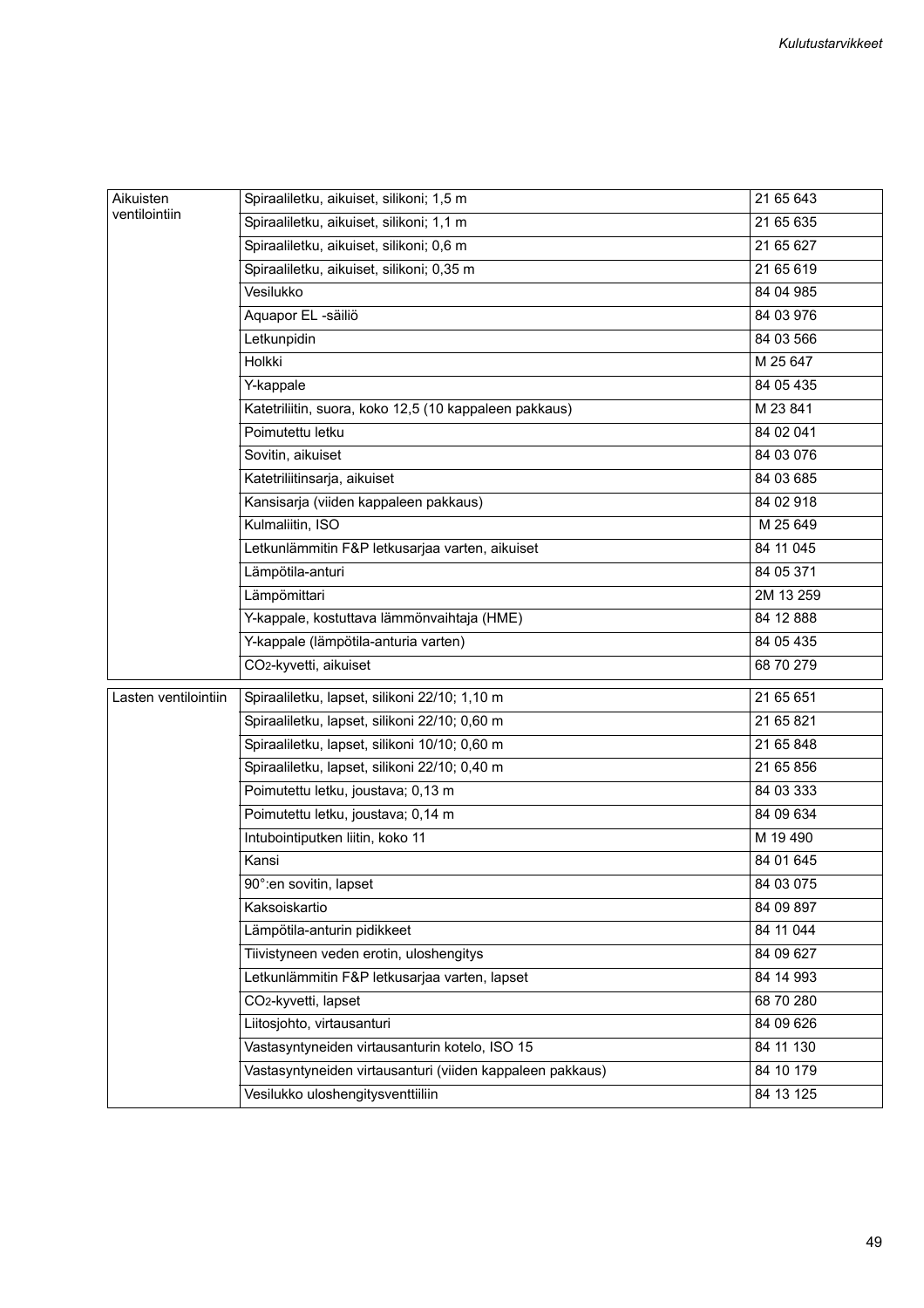| Maskiventilointiin       | Maski, koko 2, kertakäyttöinen (toimitusyksikkö: 20 kappaleen pakkaus)      | MP 00 152 |
|--------------------------|-----------------------------------------------------------------------------|-----------|
|                          | Maski, koko 3, kertakäyttöinen (toimitusyksikkö: 20 kappaleen pakkaus)      | MP 00 153 |
|                          | Maski, koko 4, kertakäyttöinen (toimitusyksikkö: 20 kappaleen pakkaus)      | MP 00 154 |
|                          | Maski, koko 5, kertakäyttöinen (toimitusyksikkö: 20 kappaleen pakkaus)      | MP 00 155 |
|                          | Maski, koko 6, kertakäyttöinen (toimitusyksikkö: 20 kappaleen pakkaus)      | MP 00 156 |
|                          | Maski, pyöreä, kertakäyttöinen (toimitusyksikkö: 20 kappaleen pakkaus)      | MX 22 907 |
| Edellä mainittujen       | Aikuisten ja lasten otsanauha, lateksiton                                   | 84 10 472 |
| maskien<br>lisävarusteet | Otsanauha, lateksiton                                                       | MP 00 167 |
|                          | Maskin kulmaliitin                                                          | 84 09 683 |
| Maskiventilointiin       | Image3 SE NIV -maski, kertakäyttöinen, pieni koko (10 kappaleen pakkaus)    | MP 00 426 |
|                          | Image3 SE NIV -maski, kertakäyttöinen, keskikoko (10 kappaleen pakkaus)     | MP 00 427 |
|                          | Image3 SE NIV -maski, kertakäyttöinen, suuri koko (10 kappaleen pakkaus)    | MP 00 428 |
|                          | PerformaTrak NIV -maski, kertakäyttöinen, pieni koko (10 kappaleen pakkaus) | MP 00 429 |
|                          | PerformaTrak NIV -maski, kertakäyttöinen, keskikoko (10 kappaleen pakkaus)  | MP 00 430 |
|                          | PerformaTrak NIV -maski, kertakäyttöinen, suuri koko (10 kappaleen pakkaus) | MP 00 431 |
| Suodattimet              | Barrvent, toimitusyksikkö: 50 kappaleen pakkaus                             | MP 00 086 |
|                          | Barrvent S-A, toimitusyksikkö: 50 kappaleen pakkaus                         | MP 00 087 |
|                          | Barrvent S, toimitusyksikkö: 50 kappaleen pakkaus                           | MP 00 068 |
|                          | Barrvent S-konesuodatin, toimitusyksikkö: 50 kappaleen pakkaus              | MP 00 088 |
| Suodattimet              | Hygrovent, toimitusyksikkö: 50 kappaleen pakkaus                            | MP 00 067 |
|                          | Hygrovent S-A, toimitusyksikkö: 50 kappaleen pakkaus                        | MP 00 085 |
|                          | Hygrovent S, toimitusyksikkö: 50 kappaleen pakkaus                          | MP 00 084 |
|                          | Hygrovent Child, toimitusyksikkö: 50 kappaleen pakkaus                      | MP 00 089 |
| Suodattimet              | Climavent S, toimitusyksikkö: 50 kappaleen pakkaus                          | MP 00 192 |
|                          | Climavent O2 -venttiili, toimitusyksikkö: 50 kappaleen pakkaus              | MP 00 193 |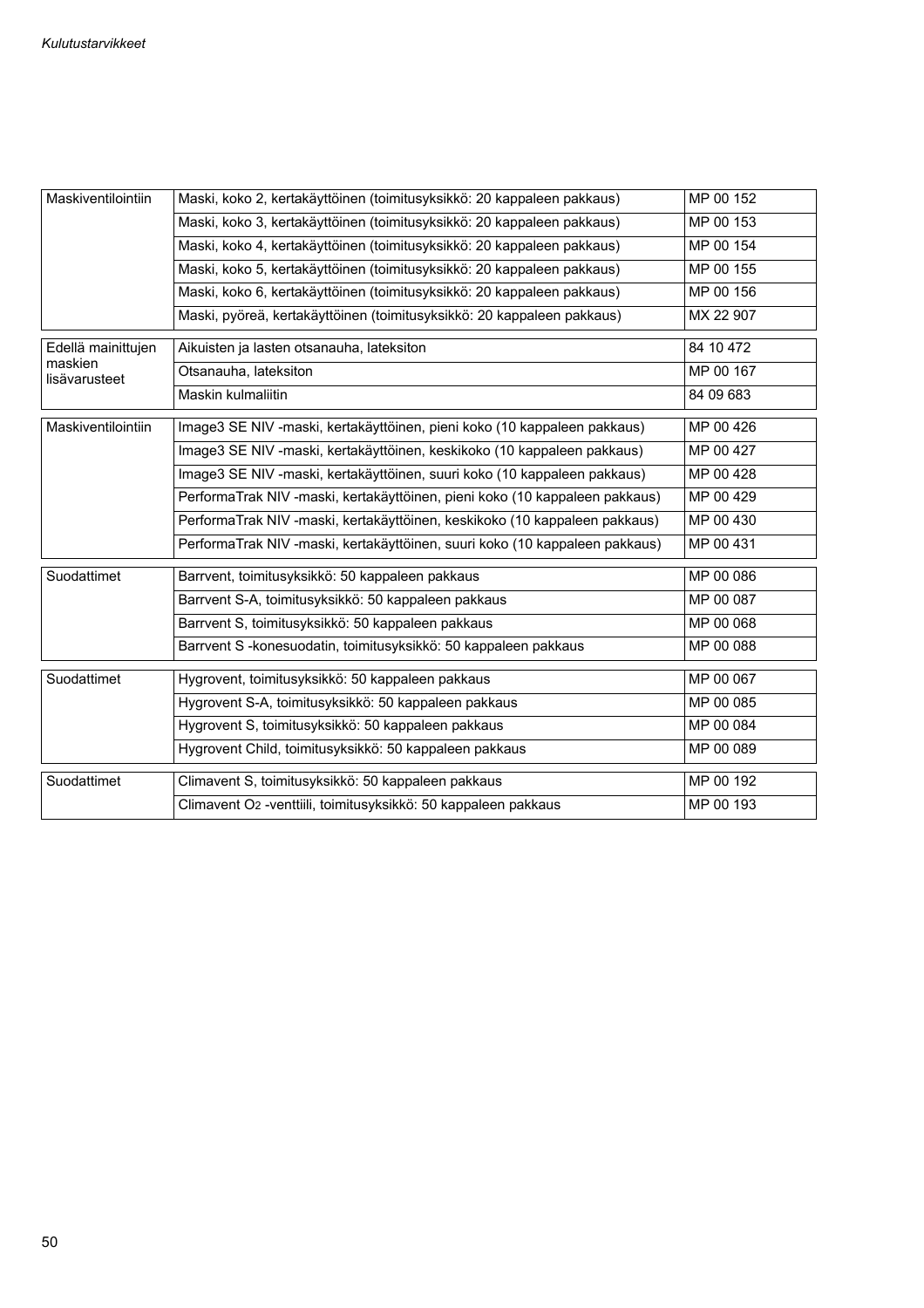*Kulutustarvikkeet*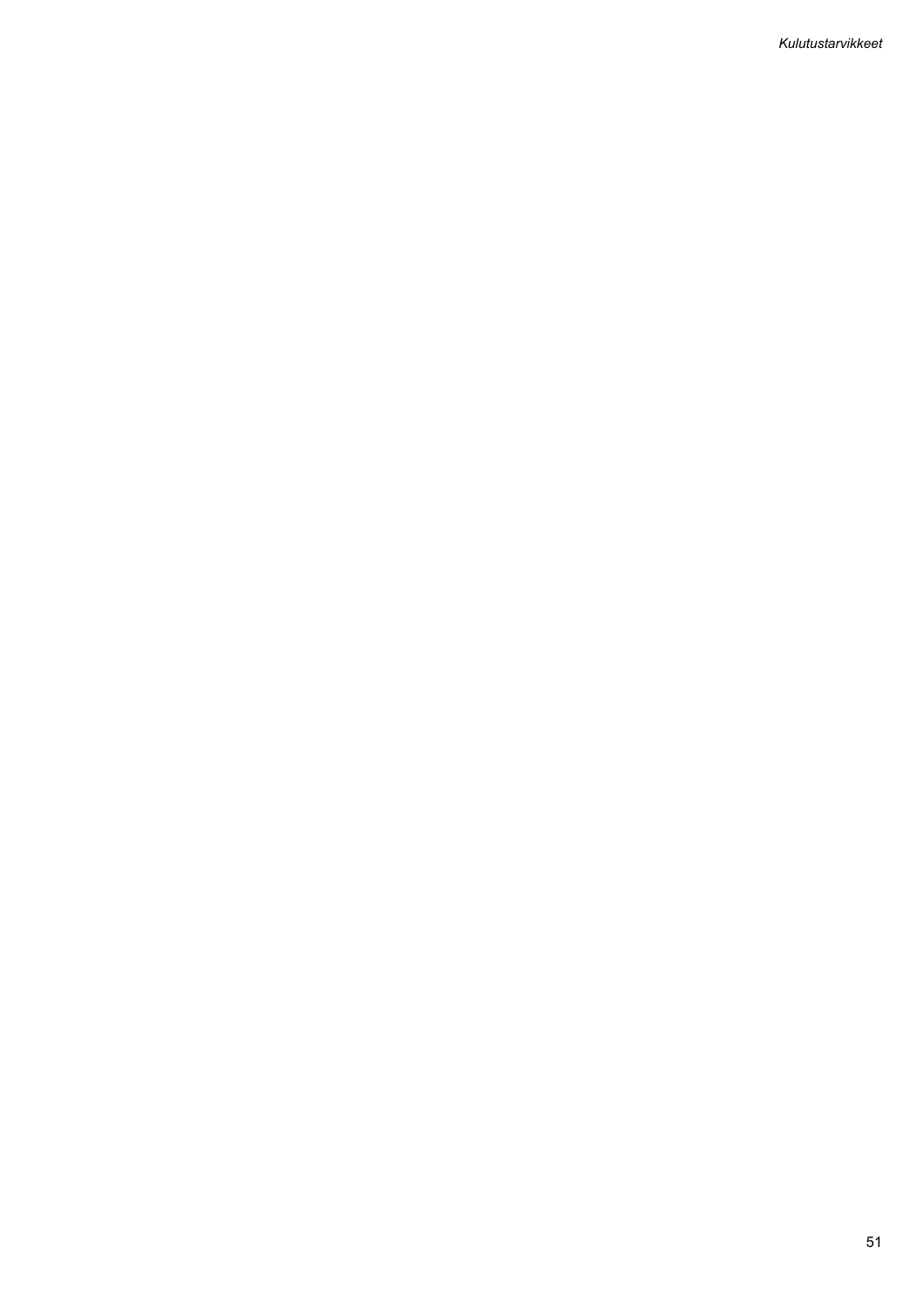# Пеpечень пpинадлежностей

**для »EvitaXL« (Номер компонента: 84 14 999),**

**для »Evita 4« (Номер компонента: 84 13 454),**

**для »Evita 2 plus« (Номер компонента: 84 13 452),**

**для »EvitaXL Neo« (Номер компонента: 84 16 999); только для США.**

#### **Состояние: на июнь 2005 года**

Поскольку сертификация зависит от страны, не все компоненты доступны во всех странах! Техническая документация предоставляется по запросу.

## **Модификационные наборы**

#### **Комплекты серии Evita**

для модификации

|         | Номер для заказа комплектов приведен ниже                    | 84 14 240 |
|---------|--------------------------------------------------------------|-----------|
|         | Комплект CapnoPlus                                           | 84 13 780 |
|         | Комплект для вызова медсестры                                | 84 14 476 |
|         | Дистанционный комплект Evita                                 | 84 14 472 |
|         | Коммуникационный/Связующий комплект Evita                    | 84 11 735 |
|         | Комплект NeoFlow                                             | 84 13 563 |
|         | Комплект вентиляции через маску (NIV)                        | 84 14 474 |
| EvitaXL | Комплект ПО 5.10 Evita XL                                    | 84 15 700 |
|         | Комплект ПО 6.0 Evita XL                                     | 84 15 939 |
|         | Комплект SmartCare; не для США                               | 84 15 699 |
|         | SmartCare Update 1.1                                         | 84 15 941 |
|         | Комплект SmartCare Capno                                     | 84 15 737 |
|         | Комплект для защиты легких                                   | 84 15 945 |
|         | Терапевтический комплект О2                                  | 84 15 946 |
|         | Комплект для пропорциональной поддержки давления; не для США | 84 14 875 |
| Evita 4 | Комплект ПО 4.14 Fvita 4                                     | 84 15 795 |
|         | Комплект ПО 4.0 Plus Evita 4                                 | 84 14 469 |
|         | Комплект Evita DC                                            | 84 13 034 |
|         | Комплект АТС                                                 | 84 14 556 |
|         | Комплект для пропорциональной поддержки давления; не для США | 84 14 875 |
|         | Комплект для поддержки дыхания (вкл. ATC и PPS); не для США  | 84 13 562 |
|         | Переход от Evita 4 к Evita XL                                | 84 14 879 |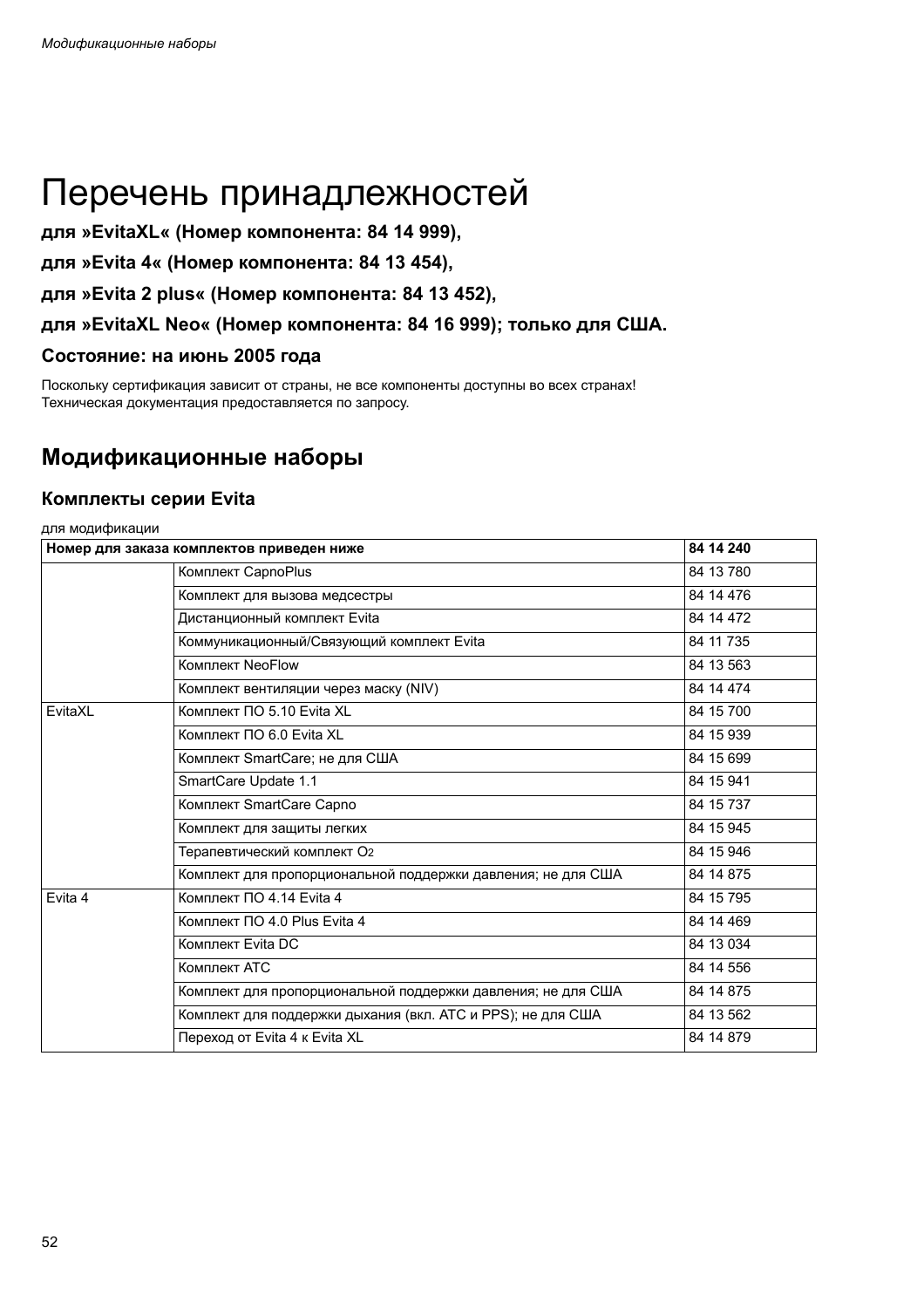| Evita 2 dura | Комплект ПО 4.14 Evita 2 dura      | 84 15 794 |
|--------------|------------------------------------|-----------|
|              | Комплект ПО 4.0 Plus Evita 2 dura  | 84 14 470 |
|              | Комплект Evita DC                  | 84 13 034 |
|              | Комплект ATC                       | 84 14 556 |
|              | Комплект VentilationPlus           | 84 13 540 |
|              | Комплект MonitoringPlus            | 84 13 545 |
|              | Комплект ServicePlus               | 84 13 550 |
|              | Комплект ColourPlus                | 84 11 888 |
|              | Переход от Evita 2 dura к Evita XL | 84 14 880 |

# **Принадлежности, необходимые для работы**

#### **Центральная подача газа**

|                                                                            | Шланги, обеспечивающие центральную подачу газа | 86 01 697 |
|----------------------------------------------------------------------------|------------------------------------------------|-----------|
| Фильтр для<br>  шлангов,<br>обеспечивающих<br>  центральную<br>подачу газа | Комплект фильтров AIR; только для США          | 84 14 703 |
|                                                                            | Комплект фильтров О2; только для США           | 84 14 702 |
|                                                                            | Фильтр AIR; только для США                     | 84 14 453 |
|                                                                            | Фильтр О2; только для США                      | 84 14 452 |

### **Увлажнение дыхательной смеси**

#### **Увлажнение с HME**

| Комплект шлангов Dräger для HME, для взрослых,<br>состоит из шлангов для пациентов и тройника                                                                                             | 84 12 860 |
|-------------------------------------------------------------------------------------------------------------------------------------------------------------------------------------------|-----------|
| Комплект одноразовых шлангов для НМЕ, для взрослых,<br>состоит из двух шлангов для пациента и тройника                                                                                    | MP 00 142 |
| Комплект универсальных одноразовых шлангов F<br>Система коаксиальных шлангов, 1,5 м, комплект поставки: 30 шт. в коробке                                                                  | MP 00 140 |
| Комплект универсальных одноразовых шлангов F2<br>Система коаксиальных шлангов, 1,5 м, комплект поставки: 20 шт. в коробке<br>Только для использования с адаптером MP 00 174 или MP 00 178 | MP 00 173 |
| Металлический универсальный адаптер F2<br>со шлангом выдоха многоразового использования, 45 см                                                                                            | MP 00 174 |
| Универсальный пластиковый адаптер F2<br>со шлангом выдоха многоразового использования, 45 см                                                                                              | MP 00 178 |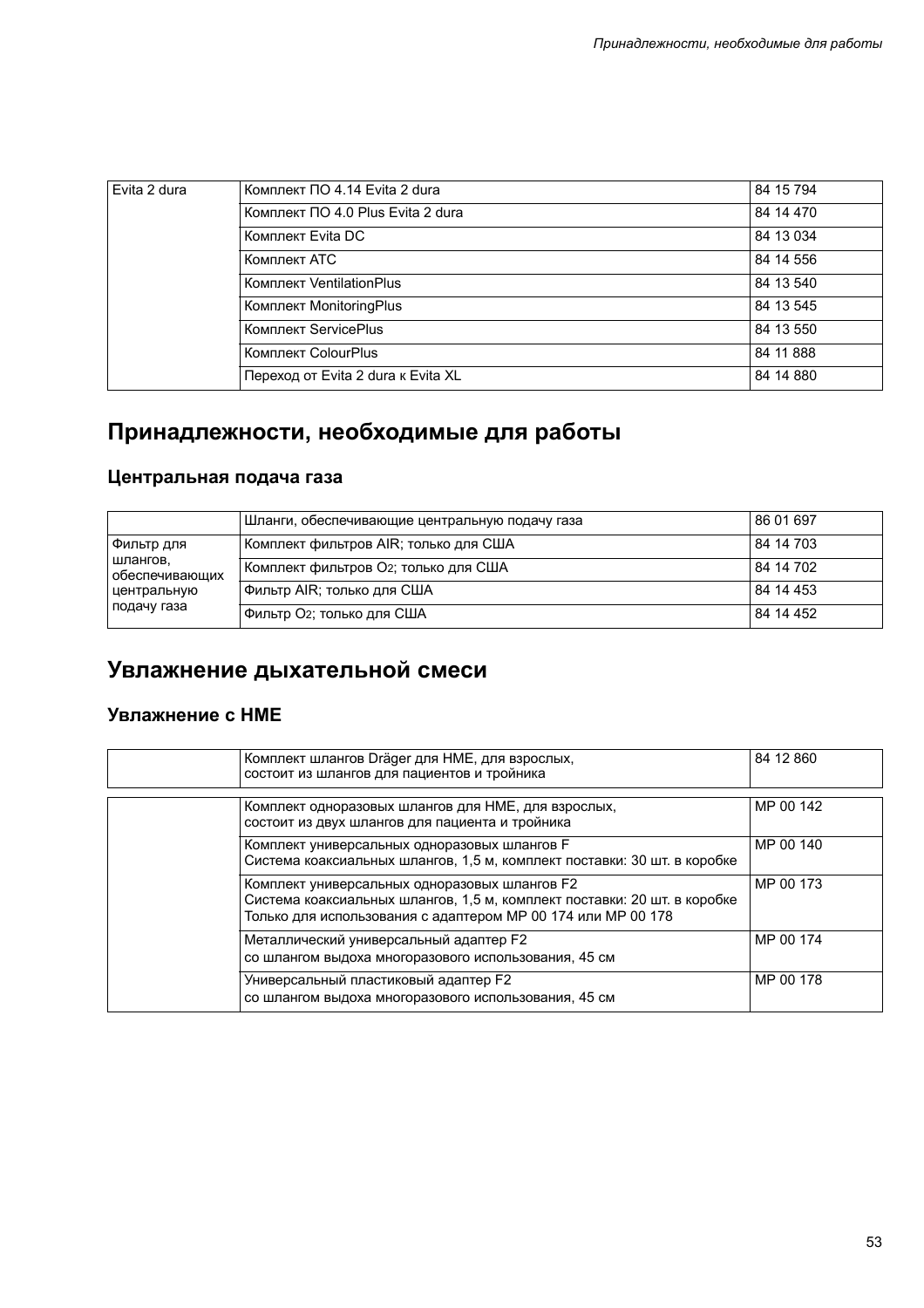### **Увлажнение с помощью F&P MR 850**

|  | Основной блок увлажнителя MR 850                                                                                                               | 84 14 144 |
|--|------------------------------------------------------------------------------------------------------------------------------------------------|-----------|
|  | Комплект многоразовых шлангов для MR 850, для взрослых, силиконовые,<br>Dräger (подогрев линии вдоха, влагосборник в линии выдоха)             | 84 14 986 |
|  | Комплект шлангов многоразового использования для MR 850, для детей,<br>силиконовые, Dräger (подогрев линии вдоха, влагосборник в линии выдоха) | 84 14 987 |
|  | Адаптер подогревателя шлангов MR 850 (F&P 900 MR 858)<br>для комплектов шлангов Dräger, для взрослых и детей                                   | 84 14 968 |
|  | Комплект одноразовых шлангов, для взрослых,<br>в комплекте с камерой увлажнителя MR 290 (F&P RT 212), 10 шт. в коробке                         | 84 14 991 |
|  | Наборы одноразовых шлангов, для новорожденных,<br>в комплекте с камерой увлажнителя MR 290 (F&P RT 225), 10 шт. в коробке                      | 84 14 994 |
|  | Адаптер подогревателя шланга MR 850 для набора одноразовых шлангов RT,<br>для взрослых и детей (F&P 900 MR 801)                                | 84 14 992 |
|  | Датчик температуры и потока для MR 850<br>для одноразовых и многоразовых шлангов, 1,10 м (F&P 900 MR 868)                                      | 84 14 989 |
|  | Датчик температуры и потока для MR 850<br>для одноразовых и многоразовых шлангов, 1,50 м (F&P 900 MR 869)                                      | 84 14 966 |

#### **Необходимые принадлежности для увлажнения с помощью F&P для MR 850**

| Втягивающийся провод 1,5 м для комплектов многоразовых шлангов                 | 84 11 050 |
|--------------------------------------------------------------------------------|-----------|
| Камера увлажнителя MR 340 в комплекте со 100 листами бумаги для<br>увлажнителя | 84 11 047 |
| Комплект сменной бумаги для камеры увлажнителя MR 340                          | 84 11 073 |
| Камера увлажнителя MR 370 в комплекте со 100 листами бумаги для<br>увлажнителя | 84 12 217 |
| Комплект сменной бумаги для камеры увлажнителя MR 370                          | 84 12 218 |
| Одноразовая камера увлажнителя MR 290, 10 шт. в коробке                        | 84 18 282 |
| Одноразовая камера увлажнителя MR 290, 40 шт. в коробке                        | 84 18 283 |
| Фиксатор для увлажнителя                                                       | 84 11 956 |
| Установочный комплект (зажим для крепления системы к рельсу)                   | 84 11 074 |
| Фиксатор для увлажнителя F&P, зажим в комплекте                                | MP 01 002 |

### **Увлажнение с помощью Aquapor EL (не для США)**

|  | Увлажнитель дыхательной смеси Aquapor EL                                                                        | 84 14 698 |
|--|-----------------------------------------------------------------------------------------------------------------|-----------|
|  | Температурный датчик                                                                                            | 84 05 371 |
|  | Зажим для увлажнителя                                                                                           | 84 11 956 |
|  | Комплект зажимов                                                                                                | 84 03 345 |
|  | Система шлангов, для взрослых, в состав входят:<br>шланги для пациента, влагосборники, тройник, разъем катетера | 84 12 092 |
|  | Система шлангов, для детей, в комплект входят:<br>шланги для пациента, влагосборники, тройник, разъем катетера  | 84 12 344 |
|  | Комплект для наполнения Aquapor                                                                                 | 84 05 031 |
|  | Aquapor EL для пациента                                                                                         | 84 05 029 |
|  | Набор запасных частей, крышка для Aquapor EL                                                                    | 84 06 135 |
|  | Столик Aquapor EL                                                                                               | 84 04 739 |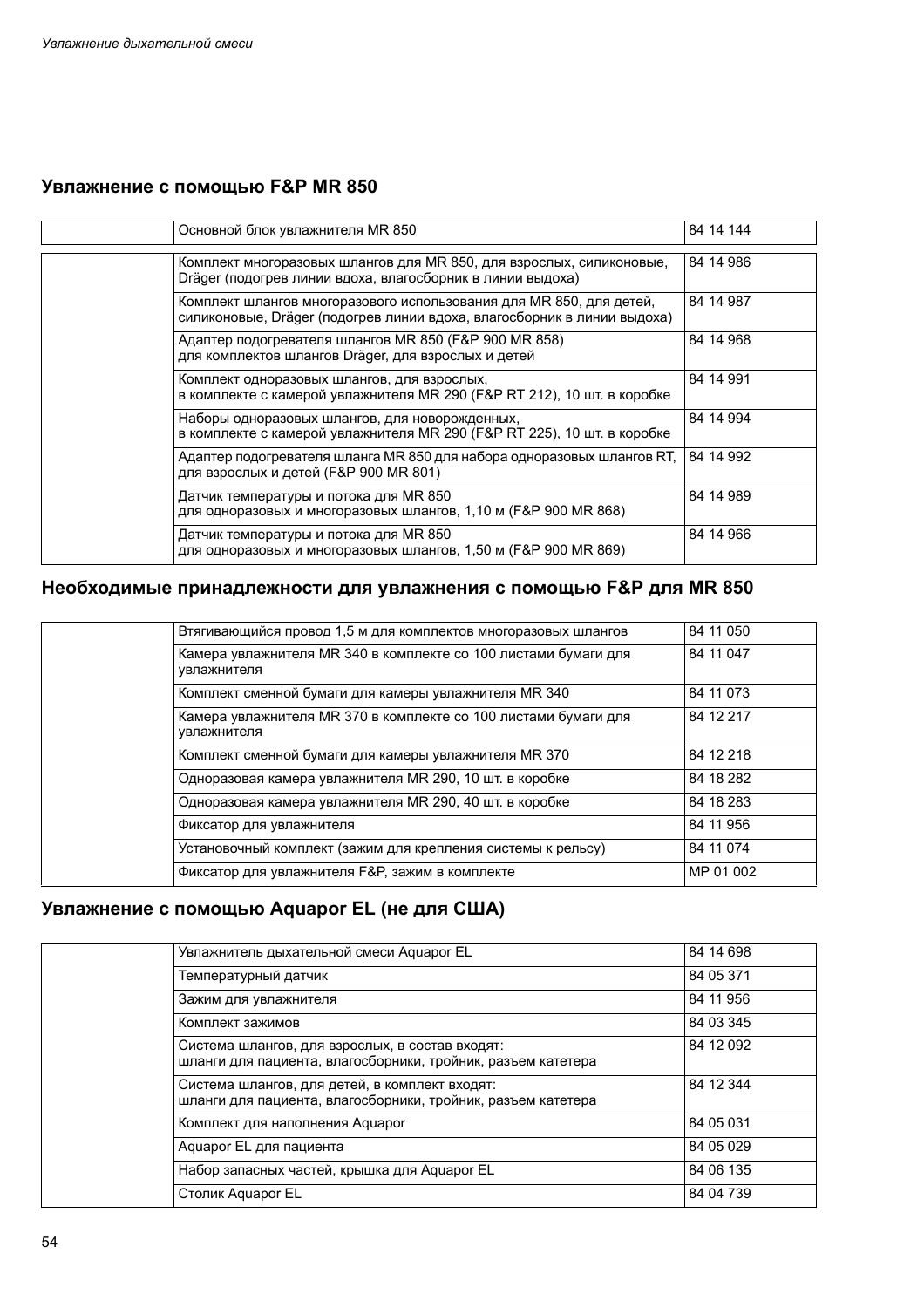| Aquapor<br>Чоплавок<br>-<br>╺╺           | 738<br>04<br>84        |
|------------------------------------------|------------------------|
| для Aquapor El<br>Контейнер<br>╺╺╸<br>-- | 976<br>^^<br>84<br>ັບບ |

### **Сменные части и принадлежности для компонентов**

#### **Сменные части для Capno Plus/ дополнительной функции измерения CO2**

|  | Тестовый фильтр                       | 68 70 281 |
|--|---------------------------------------|-----------|
|  | Калибровочный набор                   | 84 12 710 |
|  | I Баллон с тестовым газом CO2         | 68 50 435 |
|  | CapnoSmart, главный датчик потока CO2 | 68 71 500 |
|  | Фиксатор для датчика СО2              | 84 12 840 |
|  | Кювет для СО2, для взрослых           | 68 70 279 |
|  | Кювет для СО2, для детей              | 68 70 280 |

#### **Сменные части для дополнительного измерителя SPO2 (не для Evita XL)**

| Durasensor DS-100A (датчик для пальца)                                                                          | 82 01 001 |
|-----------------------------------------------------------------------------------------------------------------|-----------|
| Удлинительный кабель сенсора 1,3 (0 - 10)                                                                       | 82 01 015 |
| Пульсоксиметрический датчик, для взрослых >30 кг, МАХ-А, 24 шт. в коробке   МХ 50 065                           |           |
| Пульсоксиметрический датчик, для детей 10 – 50 кг, МАХ-Р, 24 шт. в коробке   МХ 50.066                          |           |
| Пульсоксиметрический датчик, для взрослых и новорожденных <3 или >40 кг,   МХ 50 068<br>МАХ-N, 24 шт. в коробке |           |
| Пульсоксиметрический датчик, для детей 1 – 20 кг, МАХ-I, 24 шт. в коробке                                       | MX 50 067 |
| Пульсоксиметрический датчик, для взрослых >30 кг, MAX-AL                                                        | MX 50 071 |
| Универсальный датчик Oxiband, для взрослых/новорожденных A/N.                                                   | 82 01 013 |
| Клейкая лента для Oxiband, 100 шт. в коробке                                                                    | 82 01 012 |
| Универсальный датчик Oxiband, для детей P/I                                                                     | 21 70 205 |
| Клейкая лента для Oxiband P/I                                                                                   | 21 70 221 |

#### **Принадлежности для системы вызова медсестры**

| Разъем для подключения системы вызова медсестры | 248<br>46<br>∠−™<br>−∾<br>$\sim$ |
|-------------------------------------------------|----------------------------------|
|-------------------------------------------------|----------------------------------|

#### **Сменные части для компонента SmartCare (только для Evita XL) (не для США)**

| 500<br>68<br>מרי<br>главный датчик<br>شapnoSmart<br>потока<br>- JUZ<br>. |  |
|--------------------------------------------------------------------------|--|
|--------------------------------------------------------------------------|--|

#### **Принадлежности для O2 компонента терапии O2 (только для Evita XL)**

|--|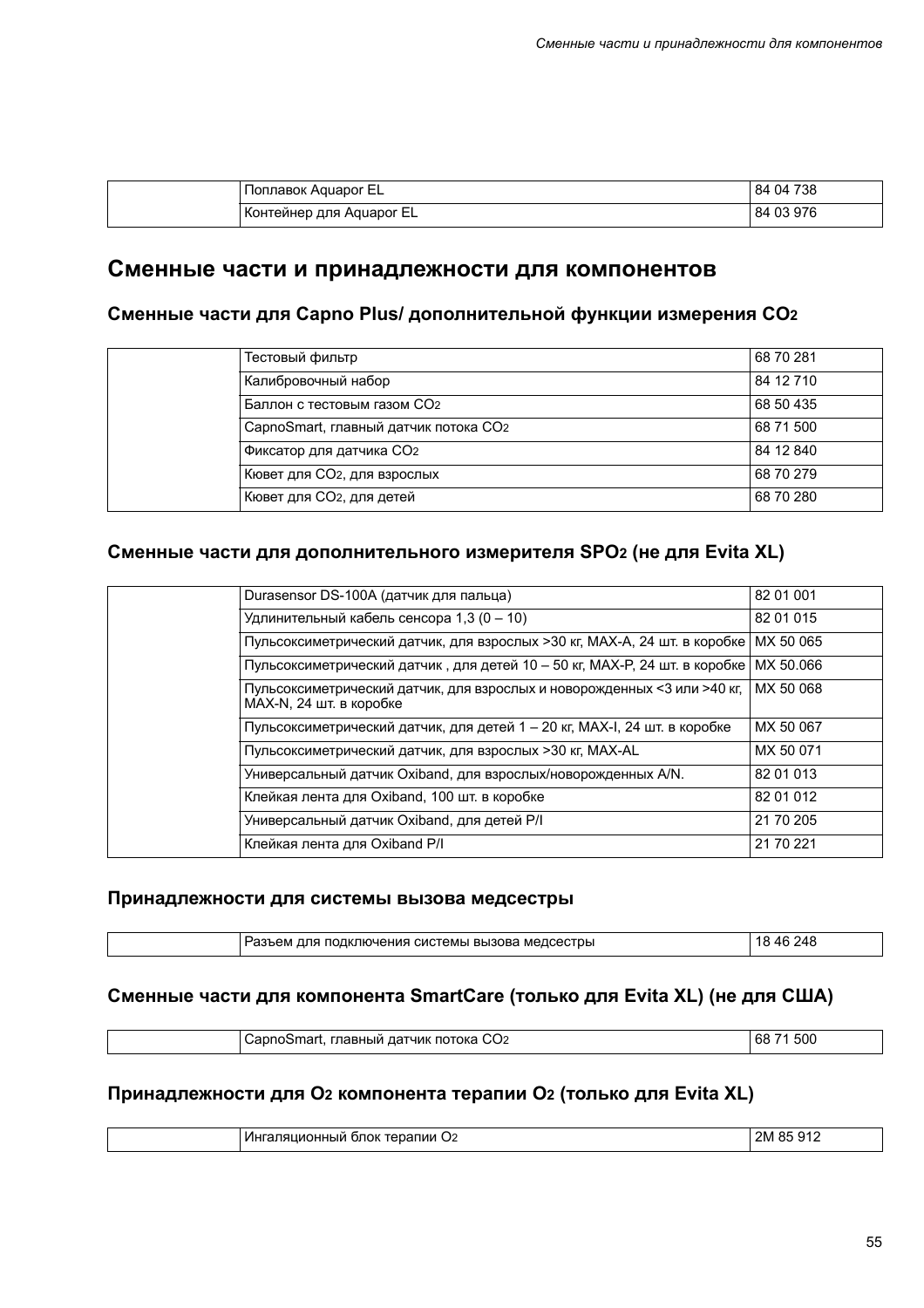# **Другие принадлежности**

# **Принадлежности для основного устройства**

| Столик для инструментов, комплект (только EvitaXL)                  | 84 14 828 |
|---------------------------------------------------------------------|-----------|
| Столик для инструментов (только Evita 4)                            | 84 12 723 |
| Столик для инструментов (только Evita 2 plus)                       | 84 11 621 |
| Комплект боковых держателей                                         | 84 11 615 |
| Шарнирная консоль                                                   | 84 09 609 |
| Держатель для шарнирной консоли                                     | 84 09 746 |
| Зажим шланга для шарнирной консоли                                  | 84 09 841 |
| Шарнирная консоль Quickstop 1                                       | 2M 85 705 |
| Шарнирная консоль Quickstop 2                                       | 2M 85 706 |
| Зажимы шланга сферического держателя для Quickstop 2                | 84 09 841 |
| Держатель для тройника                                              | 84 09 746 |
| Зажим шланга, одиночный                                             | 84 08 356 |
| Зажим шлангов, двойной                                              | 84 06 138 |
| Крюк для направляющей                                               | 2M 85 446 |
| Пневматический небулайзер для лекарственных средств                 | 84 12 935 |
| Комплект небулайзеров Aerogen                                       | MP 01 010 |
| Головка небулайзера Aerogen с колпачком                             | MP 01 030 |
| Тройник Aerogen для взрослых, с колпачком (набор из 5 шт.)          | MP 01 031 |
| Тройник Aerogen для новорожденных, с колпачком (набор из 5 шт.)     | MP 01 032 |
| Крышка датчика потока, как 2005                                     | 84 15 973 |
| Фильтр крупной пыли для вентилятора, как 2005                       | 84 15 978 |
| Крышка датчика потока, голубая, до 2005                             | 84 14 714 |
| Крышка датчика потока, Plexiglas, до 2005                           | MP 01 003 |
| Влагосборник для клапана выдоха                                     | 84 13 125 |
| Влагосборник с воздушным фильтром, средний, NIST/NIST               | 84 14 274 |
| Разъем для подключения системы вызова медсестры                     | 18 46 248 |
| Кабель ILV, Evita 4/XL                                              | 84 11 794 |
| Кабель ILV, Evita 1/2                                               | 84 11 793 |
| Комплект держателей для монитора для Evita на тележке               | 84 15 787 |
| Комплект держателей для монитора для Evita без тележки              | 84 15 850 |
| ПО VentView версии 2.n для ПК                                       | 84 15 909 |
| для дополнительного мониторинга вентиляции (включая кабель MEDIBUS) |           |
| Кабель MEDIBUS                                                      | 83 06 488 |
| Кабель принтера                                                     | 83 06 489 |
| Инструкция по применению, MEDIBUS для аппарата ИВЛ                  | 90 28 329 |
| Инструкция по применению, RS 232- MEDIBUS Protocol Definition       | 90 28 320 |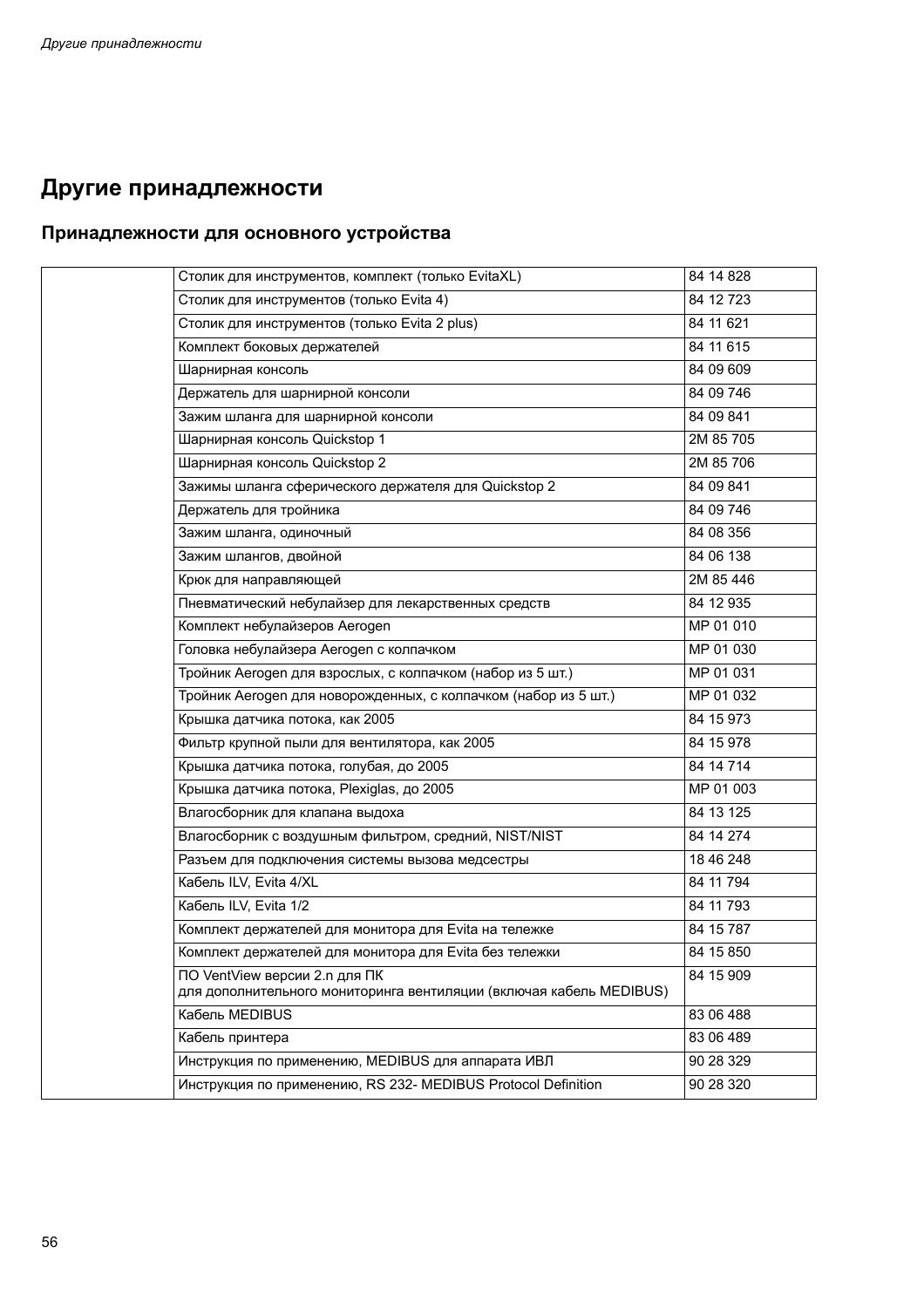# **Babyflow (вентиляция через нос в режиме CPAP)**

Только для »Evita XL« с ПО версии 6.0 и и выше и »Evita 4« / »Evita 2 plus« с ПО версии 4.20 и выше

| I Начальный комплект Babyflow               | 84 18 435 |
|---------------------------------------------|-----------|
| Babyflow                                    | 84 18 410 |
| Начальный комплект Babyflow; только для США | 84 18 492 |
| Babyflow US; только для США                 | 84 18 470 |

#### **Принадлежности для Babyflow**

| Носовые разъемы, малые (набор из 10 шт.)                    | 84 18 415  |
|-------------------------------------------------------------|------------|
| Носовые разъемы, средние (набор из 10 шт.)                  | 84 18 4 16 |
| Носовые разъемы, средние plus (набор из 10 шт.)             | 84 18 531  |
| Носовые разъемы, большие (набор из 10 шт.)                  | 84 18 417  |
| Маски (набор из 10 шт.) Размер М                            | 84 18 490  |
| Маски (набор из 10 шт.) Размер S                            | 84 18 491  |
| Головная повязка, микрофибра, многоразовая, размер XS       | 84 18 4 18 |
| Головная повязка, микрофибра, многоразовая, размер S        | 84 18 419  |
| Головная повязка, микрофибра, многоразовая, размер М        | 84 18 4 20 |
| Головная повязка, микрофибра, многоразовая, размер L        | 84 18 421  |
| Головная повязка, микрофибра, многоразовая, размер XL       | 84 18 422  |
| Головная повязка, микрофибра, многоразовая, размер XXL      | 84 18 423  |
| Головная повязка, микрофибра, многоразовая, размер XXL плюс | 84 18 540  |
| Колпак, одноразовый, размер XS (набор из 5 шт.)             | 84 18 533  |
| Колпак, одноразовый, размер S (набор из 5 шт.)              | 84 18 534  |
| Колпак, одноразовый, размер М (набор из 5 шт.)              | 84 18 535  |
| Колпак, одноразовый, размер L (набор из 5 шт.)              | 84 18 536  |
| Колпак, одноразовый, размер XL (набор из 5 шт.)             | 84 18 537  |
| Колпак, одноразовый, размер XXL (набор из 5 шт.)            | 84 18 538  |
| Колпак, одноразовый, размер XXL plus (набор из 5 шт.)       | 84 18 539  |

#### **Сменные компоненты**

| <b>Фиксирующие</b><br>ПОЛОСКИ ДЛЯ<br>повязок на голову | Фиксирующие полоски, размер XS (набор из 10 шт.)  | 84 18 471 |
|--------------------------------------------------------|---------------------------------------------------|-----------|
|                                                        | Фиксирующие полоски, размер S (набор из 10 шт.)   | 84 18 472 |
| и колпаков                                             | Фиксирующие полоски, размер М (набор из 10 шт.)   | 84 18 473 |
| разного размера                                        | фиксирующие полоски, размер L (набор из 10 шт.)   | 84 18 474 |
|                                                        | Фиксирующие полоски, размер XL (набор из 10 шт.)  | 84 18 475 |
|                                                        | Фиксирующие полоски, размер XXL (набор из 10 шт.) | 84 18 476 |
|                                                        | Силиконовые шланги с алюминиевыми соединениями    | 84 18 414 |
|                                                        | Адаптер для носового разъема (Babyflow)           | 84 18 411 |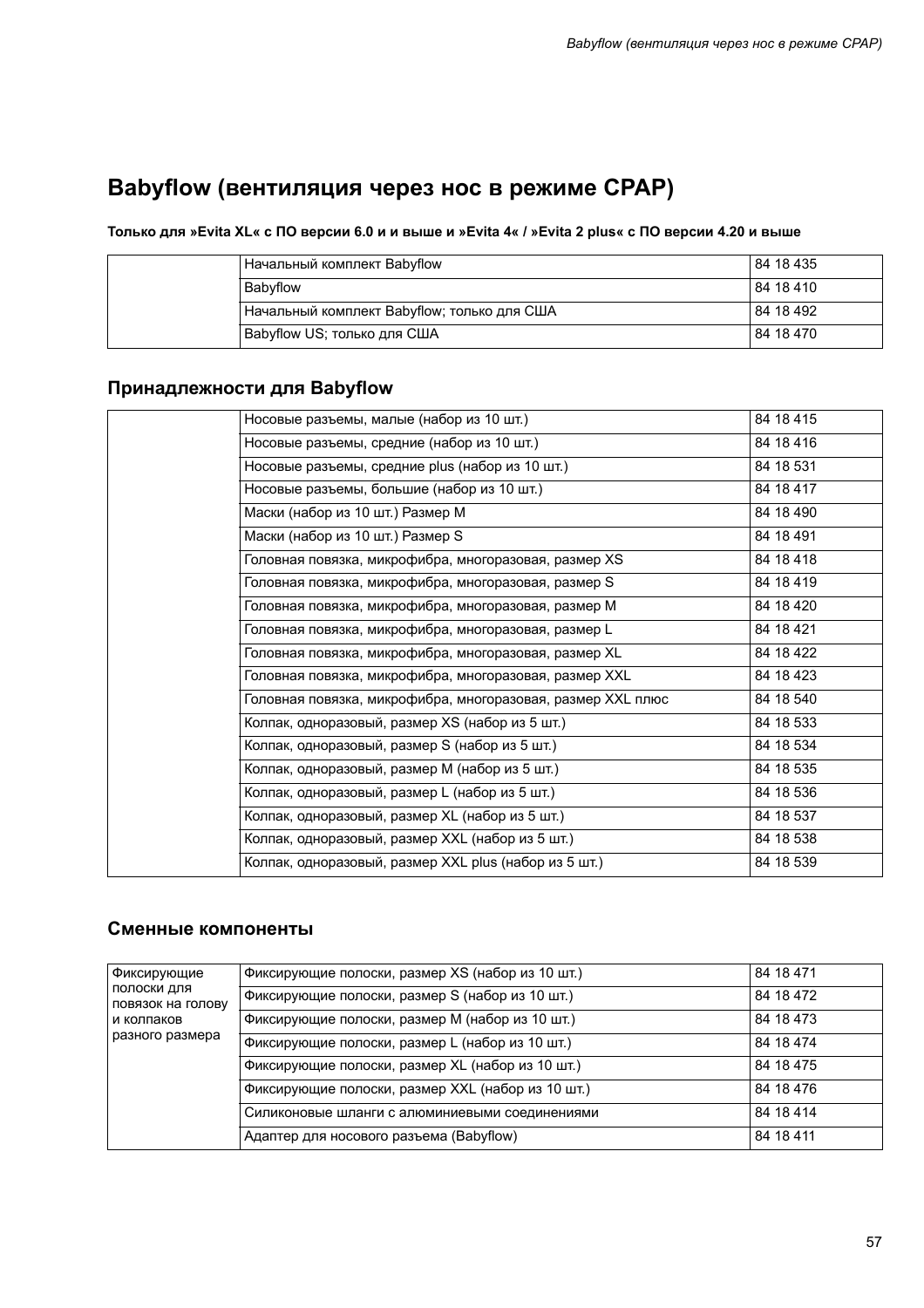### **Принадлежности для ручной вентиляции**

| Мешок Resutator MR-100, для взрослых        | 57 02 881 |
|---------------------------------------------|-----------|
| Мешок Resutator MR-100, для детей           | 57 02 321 |
| Мешок Resutator MR-100, для новорожденных   | 57 02 322 |
| Имитатор легких, для взрослых, синего цвета | 84 03 201 |
| Имитатор легких, для взрослых, белого цвета | 84 01 892 |
| Имитатор легких, комплект, детский          | 84 09 742 |

#### **Тележка**

| Тележка EvitaMobil (высокая); не для США | 84 11 950   |
|------------------------------------------|-------------|
| Тележка EvitaMobil (низкая); не для США  | l 84 11 965 |
| EvitaMobil с выдвижением (для США)       | 84 14 455   |

### **Принадлежности для тележки**

| I Комплект держателей для бутылок, EvitaMobil                                             | 84 11 970 |
|-------------------------------------------------------------------------------------------|-----------|
| Батарея постоянного тока, 12 В / 17 А час (1 шт. в упаковке; требуется 2 шт.)   18 43 303 |           |
| Набор кабелей для аккумулятора для EvitaMobil                                             | 84 11 822 |

#### **Компрессор**

| Компрессор для снабжения сжатым воздухом для дыхания, может быть<br>встроен в аппарат EvitaMobil | 84 14 350   |
|--------------------------------------------------------------------------------------------------|-------------|
| Тележка для компрессора                                                                          | l 84 11 520 |
| Воздушный шланг, 0,8 м, NIST нейтральный                                                         | 84 11 517   |
| Воздушный шланг, 0,8 м, NIST ISO 32                                                              | 84 11 538   |
| Воздушный шланг, 5 м, NIST ISO 32                                                                | 84 11 541   |
| Воздушный шланг, 5 м, NIST нейтральный                                                           | l 84 11 519 |
| Воздушный шланг, 0,8 м, DISS                                                                     | 84 14 454   |

# **Расходуемые компоненты**

| Для основного<br>устройства | Капсула датчика О2                                                 | 68 50 645 |
|-----------------------------|--------------------------------------------------------------------|-----------|
|                             | Spirolog, датчик потока (набор из 5 шт.)                           | 84 03 735 |
|                             | SpiroLife, датчик потока                                           | MK 01 900 |
|                             | Клапан выдоха для системы пациента                                 | 84 10 580 |
|                             | Мембрана для клапана выдоха                                        | 84 12 015 |
|                             | Одноразовый клапан выдоха (набор из 10 шт)                         | 84 14 776 |
|                             | Фильтр атмосферного воздуха / охлаждающий фильтр (набор из 10 шт.) | 84 12 384 |
|                             | Литиевые батареи модуля памяти                                     | 18 35 343 |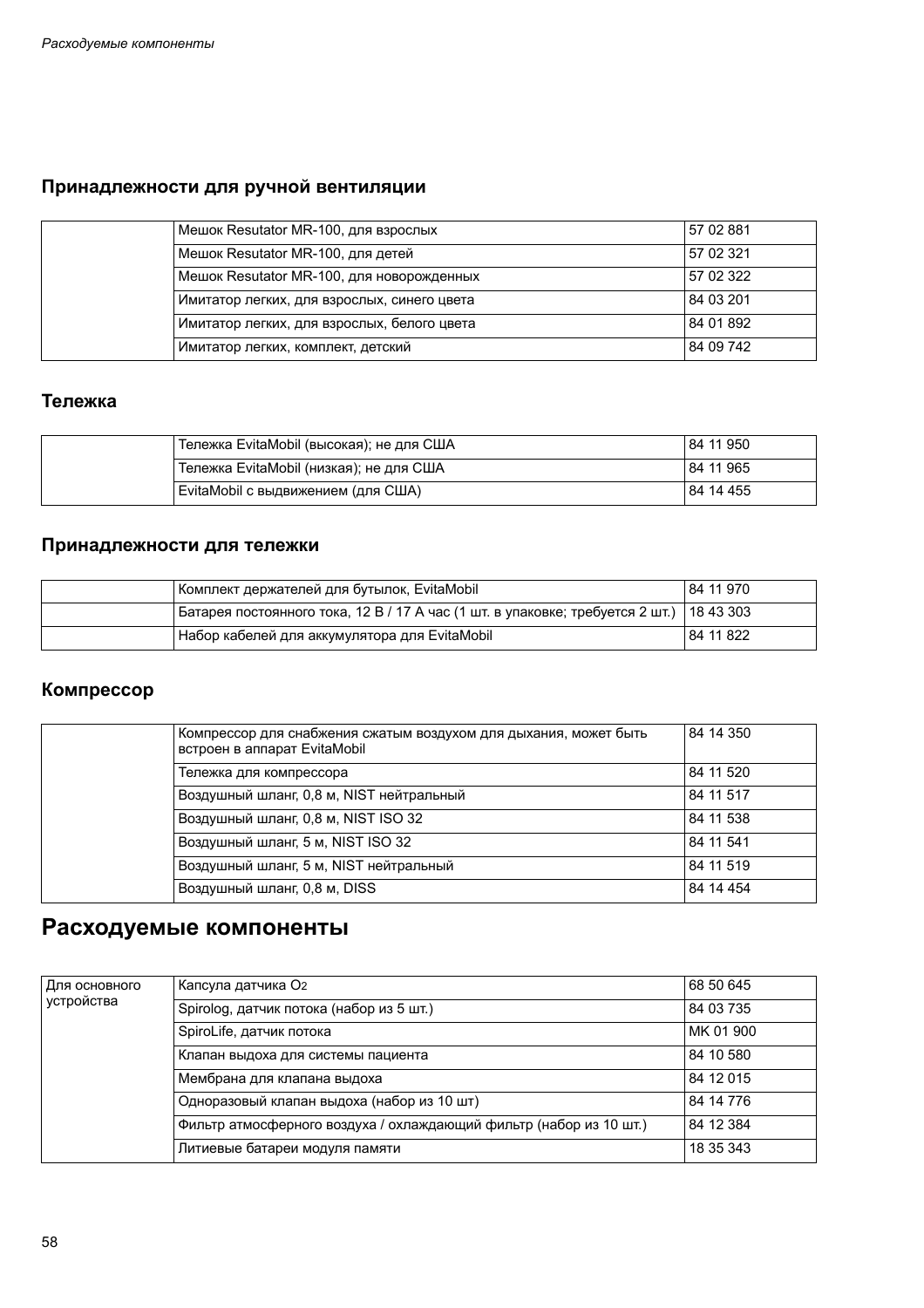| Для вентиляции, | Спиральный шланг, для взрослых, силиконовый, 1,5 м       | 21 65 643 |
|-----------------|----------------------------------------------------------|-----------|
| для взрослых    | Спиральный шланг, для взрослых, силиконовый, 1,1 м       | 21 65 635 |
|                 | Спиральный шланг, для взрослых, силиконовый, 0,6 м       | 21 65 627 |
|                 | Спиральный шланг, для взрослых, силиконовый, 0,35 м      | 21 65 619 |
|                 | Влагосборник                                             | 84 04 985 |
|                 | Контейнер для Aquapor EL                                 | 84 03 976 |
|                 | Зажим шланга                                             | 84 03 566 |
|                 | Насадка                                                  | M 25.647  |
|                 | Тройник                                                  | 84 05 435 |
|                 | Разъем катетера; прямой, размер 12,5 (набор из 10 шт.)   | M 23.841  |
|                 | Гофрированный шланг                                      | 84 02 041 |
|                 | Адаптер для взрослых                                     | 84 03 076 |
|                 | Набор разъемов для катетеров, для взрослых               | 84 03 685 |
|                 | Колпаки (набор из 5 шт.)                                 | 84 02 918 |
|                 | Коленообразный разъем, ISO                               | M 25 649  |
|                 | Обогреватель шланга F&P для набора шлангов, для взрослых | 84 11 045 |
|                 | Температурный датчик                                     | 84 05 371 |
|                 | Термометр                                                | 2M 13 259 |
|                 | Тройник, НМЕ                                             | 84 12 888 |
|                 | Тройник для температурного датчика                       | 84 05 435 |
|                 | Кювета для СО2, для взрослых                             | 68 70 279 |
| Для вентиляции, | Спиральный шланг, детский, силиконовый 22/10, 1,10 м     | 21 65 651 |
| для детей       | Спиральный шланг, детский, силиконовый 22/10, 0,60 м     | 21 65 821 |
|                 | Спиральный шланг, детский, силиконовый 10/10, 0,60 м     | 21 65 848 |
|                 | Спиральный шланг, детский, силиконовый 22/10, 0,40 м     | 21 65 856 |
|                 | Гофрированный шланг, гибкий 0,13 м                       | 84 03 333 |
|                 | Гофрированный шланг, гибкий 0,14 м                       | 84 09 634 |
|                 | Разъем для трахеальной трубки, размер 11                 | M 19 490  |
|                 | Колпак                                                   | 84 01 645 |
|                 | Адаптер 90°, детский                                     | 84 03 075 |
|                 | Двойной конус                                            | 84 09 897 |
|                 | Держатели для температурного датчика                     | 84 11 044 |
|                 | Влагосборник на линию выдоха                             | 84 09 627 |
|                 | Обогреватель шланга F&P для набора шлангов, для детей    | 84 14 993 |
|                 | Кювета для СО2, для детей                                | 68 70 280 |
|                 | Соединительный кабель, датчик потока                     | 84 09 626 |
|                 | Корпус датчика потока ISO 15, для новорожденных          | 84 11 130 |
|                 | Датчик потока, для новорожденных (набор из 5 шт.)        | 84 10 179 |
|                 | Влагосборник для клапана выдоха                          | 84 13 125 |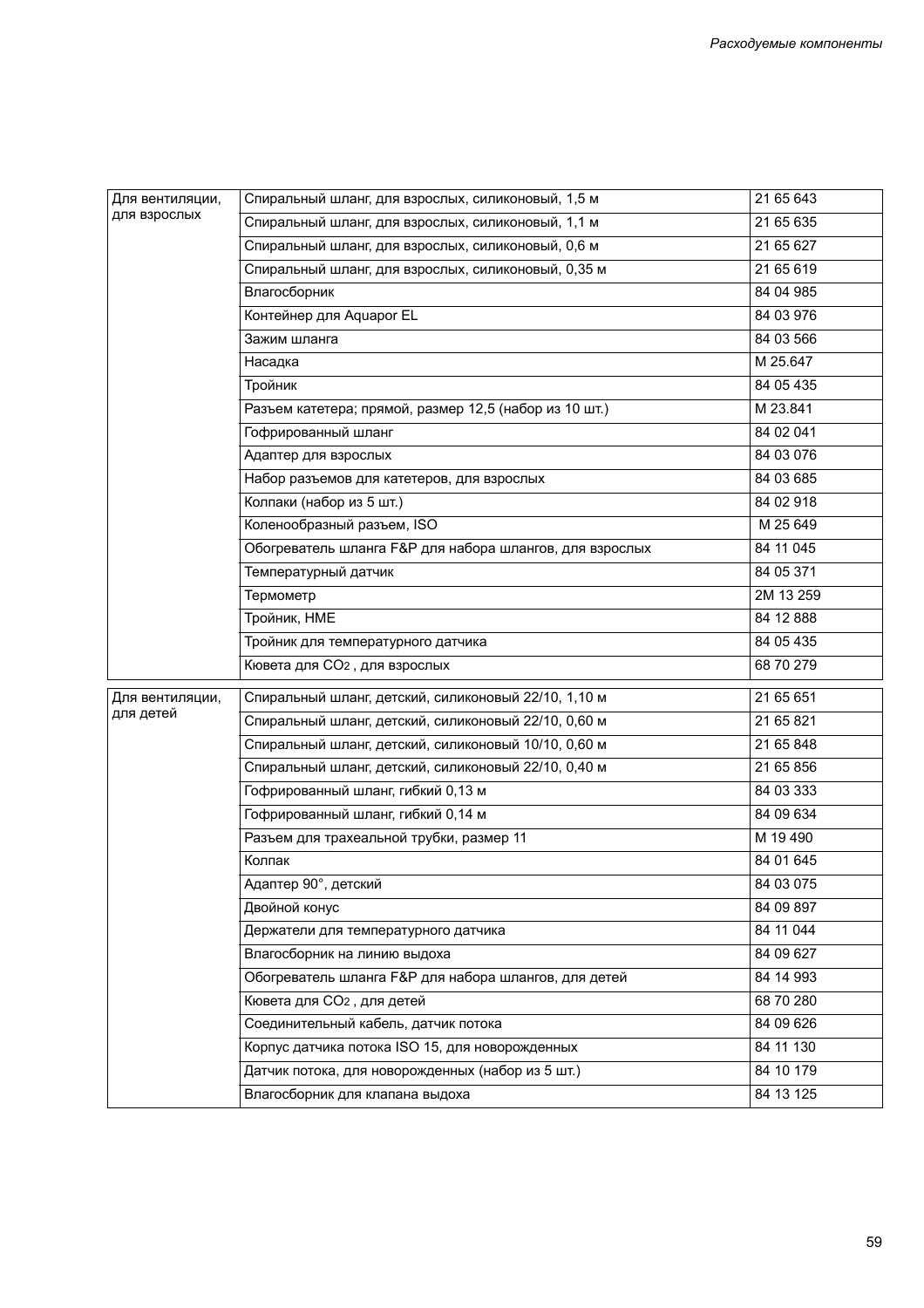| Для вентиляции       | Маска, размер 2, одноразовая (комплект поставки: 20 шт. в коробке)     | MP 00 152 |
|----------------------|------------------------------------------------------------------------|-----------|
| через маску          | Маска, размер 3, одноразовая (комплект поставки: 20 шт. в коробке)     | MP 00 153 |
|                      | Маска, размер 4, одноразовая (комплект поставки: 20 шт. в коробке)     | MP 00 154 |
|                      | Маска, размер 5, одноразовая (комплект поставки: 20 шт. в коробке)     | MP 00 155 |
|                      | Маска, размер 6, одноразовая (комплект поставки: 20 шт. в коробке)     | MP 00 156 |
|                      | Маска круглая, одноразовая (комплект поставки: 20 шт. в коробке)       | MX 22.907 |
| Принадлежности       | Головная повязка для взрослых и детей, без латекса                     | 84 10 472 |
| для<br>перечисленных | Головная повязка, без латекса                                          | MP 00 167 |
| выше масок           | Угловое соединение для маски                                           | 84 09 683 |
| Для вентиляции       | Маска Image3 SE NIV, одноразовая, малая (набор из 10 шт.)              | MP 00 426 |
| через маску          | Маска Image3 SE NIV, одноразовая, размер средний (набор из 10 шт.)     | MP 00 427 |
|                      | Маска Image3 SE NIV, одноразовая, размер большой (набор из 10 шт.)     | MP 00 428 |
|                      | Маска Performa Trak NIV, одноразовая, размер малый (набор из 10 шт.)   | MP 00 429 |
|                      | Маска Performa Trak NIV, одноразовая, размер средний (набор из 10 шт.) | MP 00 430 |
|                      | Маска Performa Trak NIV, одноразовая, размер большой (набор из 10 шт.) | MP 00 431 |
| Фильтры              | Barrvent, комплект поставки: 50 шт. в коробке                          | MP 00 086 |
|                      | Barrvent S-A, комплект поставки: 50 шт. в коробке                      | MP 00 087 |
|                      | Barrvent S, комплект поставки: 50 шт. в коробке                        | MP 00 068 |
|                      | Barrvent S, аппаратный фильтр, комплект поставки: 50 шт. в коробке     | MP 00 088 |
| Фильтры              | Hygrovent, комплект поставки: 50 шт. в коробке                         | MP 00 067 |
|                      | Hygrovent S-A, комплект поставки: 50 шт. в коробке                     | MP 00 085 |
|                      | Hygrovent S, комплект поставки: 50 шт. в коробке                       | MP 00 084 |
|                      | Hygrovent Child, комплект поставки: 50 шт. в коробке                   | MP 00 089 |
| Фильтры              | Climavent S, комплект поставки: 50 шт. в коробке                       | MP 00 192 |
|                      | Клапан O2 Climavent, комплект поставки: 50 шт. в коробке               | MP 00 193 |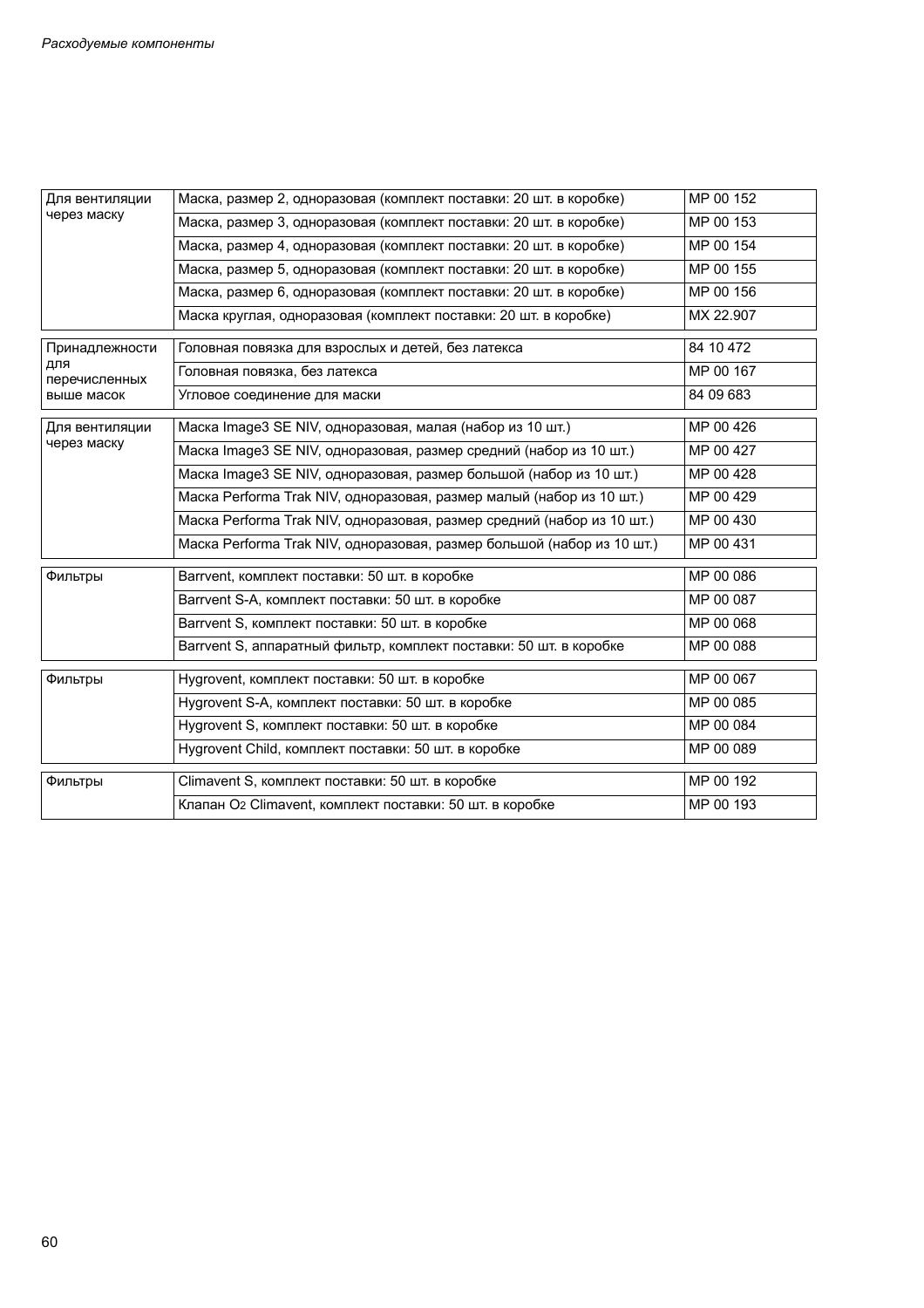*Расходуемые компоненты*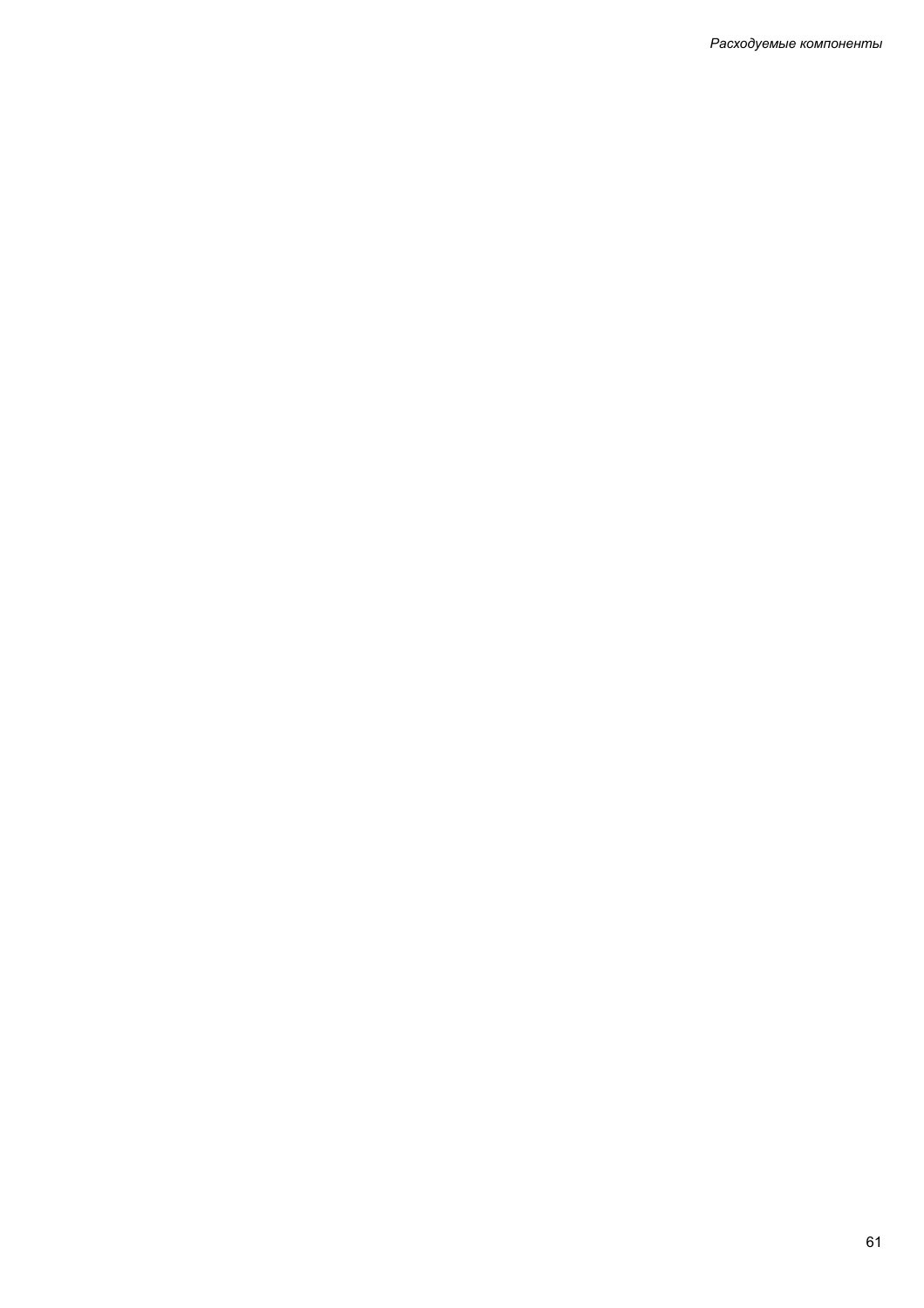# Lista akcesoriów

**do systemu »EvitaXL« (nr kat.: 84 14 999),**

**do systemu »Evita 4« (nr kat.: 84 13 454),**

**do systemu »Evita 2 dura« (nr kat.: 84 13 452),**

**do systemu »EvitaXL Neo« (nr kat.: 84 16 999); dotyczy wyłącznie USA.**

#### **Stan: Czerwiec 2005 r.**

Nie wszystkie artykuły są dostępne na całym świecie, ponieważ certyfikaty dla każdego kraju są różne! Dokumentacja techniczna jest dostarczana na żądanie.

# **Opcje do instalowania typu Retrofit**

#### **Zestawy Evita-family**

do instalowania typu Retrofit

|         | Numery zamówienia zestawów wymienionych poniżej                                                                     | 84 14 240 |
|---------|---------------------------------------------------------------------------------------------------------------------|-----------|
|         | Zestaw CapnoPlus                                                                                                    | 84 13 780 |
|         | Zestaw systemu przywołania pielęgniarki                                                                             | 84 14 476 |
|         | Zestaw Evita Remote                                                                                                 | 84 14 472 |
|         | Zestaw Communication / EvitaLink                                                                                    | 84 11 735 |
|         | Zestaw NeoFlow                                                                                                      | 84 13 563 |
|         | Zestaw do wentylacji na maskę (NIV)                                                                                 | 84 14 474 |
| EvitaXL | Zestaw oprogramowania do systemu Evita XL w wersji 5.10                                                             | 84 15 700 |
|         | Zestaw oprogramowania do systemu Evita XL w wersji 6.0                                                              | 84 15 939 |
|         | Zestaw SmartCare; niedostępny w USA                                                                                 | 84 15 699 |
|         | Aktualizacja oprogramowania SmartCare do wersji 1.1                                                                 | 84 15 941 |
|         | Zestaw pakietu SmartCare Capno                                                                                      | 84 15 737 |
|         | Zestaw pakietu ochrony płuc                                                                                         | 84 15 945 |
|         | Zestaw do terapii O2                                                                                                | 84 15 946 |
|         | Zestaw systemu proporcjonalnego wspierania ciśnieniowego (Proportional<br>Pressure Support, PPS), niedostępny w USA | 84 14 875 |
| Evita 4 | Zestaw oprogramowania do systemu Evita 4 w wersji 4.14                                                              | 84 15 795 |
|         | Zestaw oprogramowania do systemu Evita 4 w wersji 4.0 Plus                                                          | 84 14 469 |
|         | Zestaw zasilacza do systemu Evita DC                                                                                | 84 13 034 |
|         | Zestaw ATC                                                                                                          | 84 14 556 |
|         | Zestaw systemu proporcjonalnego wspierania ciśnieniowego (Proportional<br>Pressure Support, PPS), niedostępny w USA | 84 14 875 |
|         | Zestaw pakietu do wsparcia oddechowego (zaw. ATC i PPS); niedostępny w USA                                          | 84 13 562 |
|         | Aktualizacja systemu Evita 4 do systemu Evita XL                                                                    | 84 14 879 |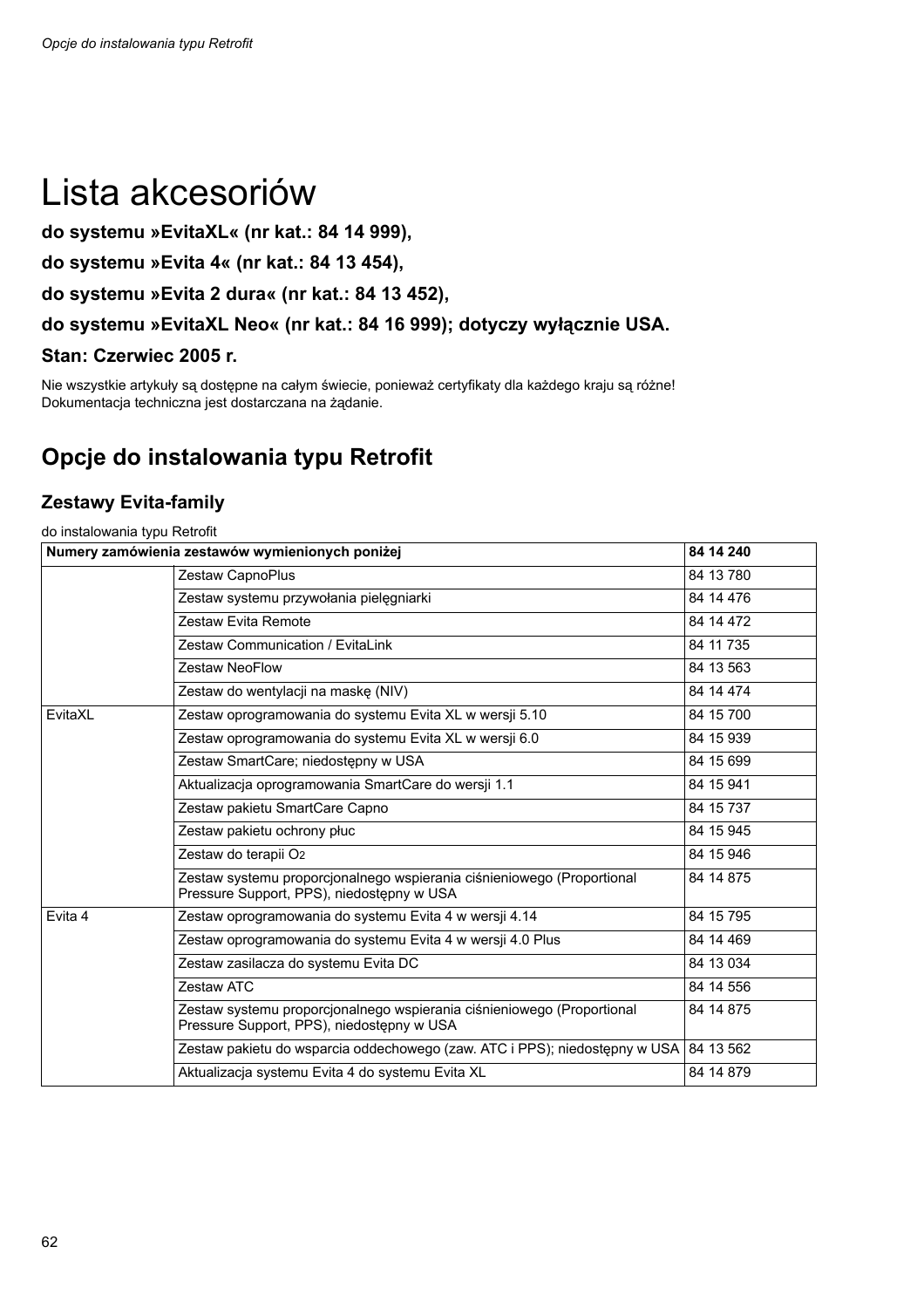| Evita 2 dura | Zestaw oprogramowania do systemu Evita 2 dura w wersji 4.14     | 84 15 794 |
|--------------|-----------------------------------------------------------------|-----------|
|              | Zestaw oprogramowania do systemu Evita 2 dura w wersji 4.0 Plus | 84 14 470 |
|              | Zestaw zasilacza do systemu Evita DC                            | 84 13 034 |
|              | Zestaw ATC                                                      | 84 14 556 |
|              | <b>Zestaw VentilationPlus</b>                                   | 84 13 540 |
|              | Zestaw MonitoringPlus                                           | 84 13 545 |
|              | Zestaw ServicePlus                                              | 84 13 550 |
|              | <b>Zestaw ColourPlus</b>                                        | 84 11 888 |
|              | Aktualizacja systemu Evita 2 dura do systemu Evita XL           | 84 14 880 |

# **Akcesoria niezbędne do pracy systemu**

### **Centralne źródło gazów**

|                                                                            | Rury połączeniowe do centralnego źródła gazów     | 86 01 697 |
|----------------------------------------------------------------------------|---------------------------------------------------|-----------|
| ∣ Filtry do<br>rur połączeniowych<br>do centralnego<br><b>źródła gazów</b> | Zestaw filtru powietrza; dostępny wyłącznie w USA | 84 14 703 |
|                                                                            | Zestaw filtru O2; dostępny wyłącznie w USA        | 84 14 702 |
|                                                                            | Filtr powietrza; dostępny wyłącznie w USA         | 84 14 453 |
|                                                                            | Filtr O <sub>2</sub> ; dostępny wyłącznie w USA   | 84 14 452 |

# **Nawilżanie gazów oddechowych**

### **Nawilżanie za pomocą HME**

|  | Zestaw rur firmy Dräger do HME, dla dorosłych,<br>zawierający rury dla pacjenta i trójnik Y                                                                                      | 84 12 860 |
|--|----------------------------------------------------------------------------------------------------------------------------------------------------------------------------------|-----------|
|  | Zestaw jednorazowych rur do HME, dla dorosłych,<br>zawierający 2 rury dla pacjenta i trójnik Y                                                                                   | MP 00 142 |
|  | Uniwersalny zestaw rur jednorazowych F<br>System rur współosiowych, 1,5 m, dostarczane w opakowaniach po 30 sztuk                                                                | MP 00 140 |
|  | Uniwersalny zestaw rur jednorazowych F2<br>System rur współosiowych, 1,5 m, dostarczane w opakowaniach po 20 sztuk<br>Wyłącznie do użycia z przejściówką MP 00 174 lub MP 00 178 | MP 00 173 |
|  | Uniwersalna przejściówka metalowa F2<br>z rurą wydechową wielorazowego użytku, o długości 0,45 m                                                                                 | MP 00 174 |
|  | Uniwersalna przejściówka plastikowa F2<br>z rurą wydechową wielorazowego użytku, o długości 0,45 m                                                                               | MP 00 178 |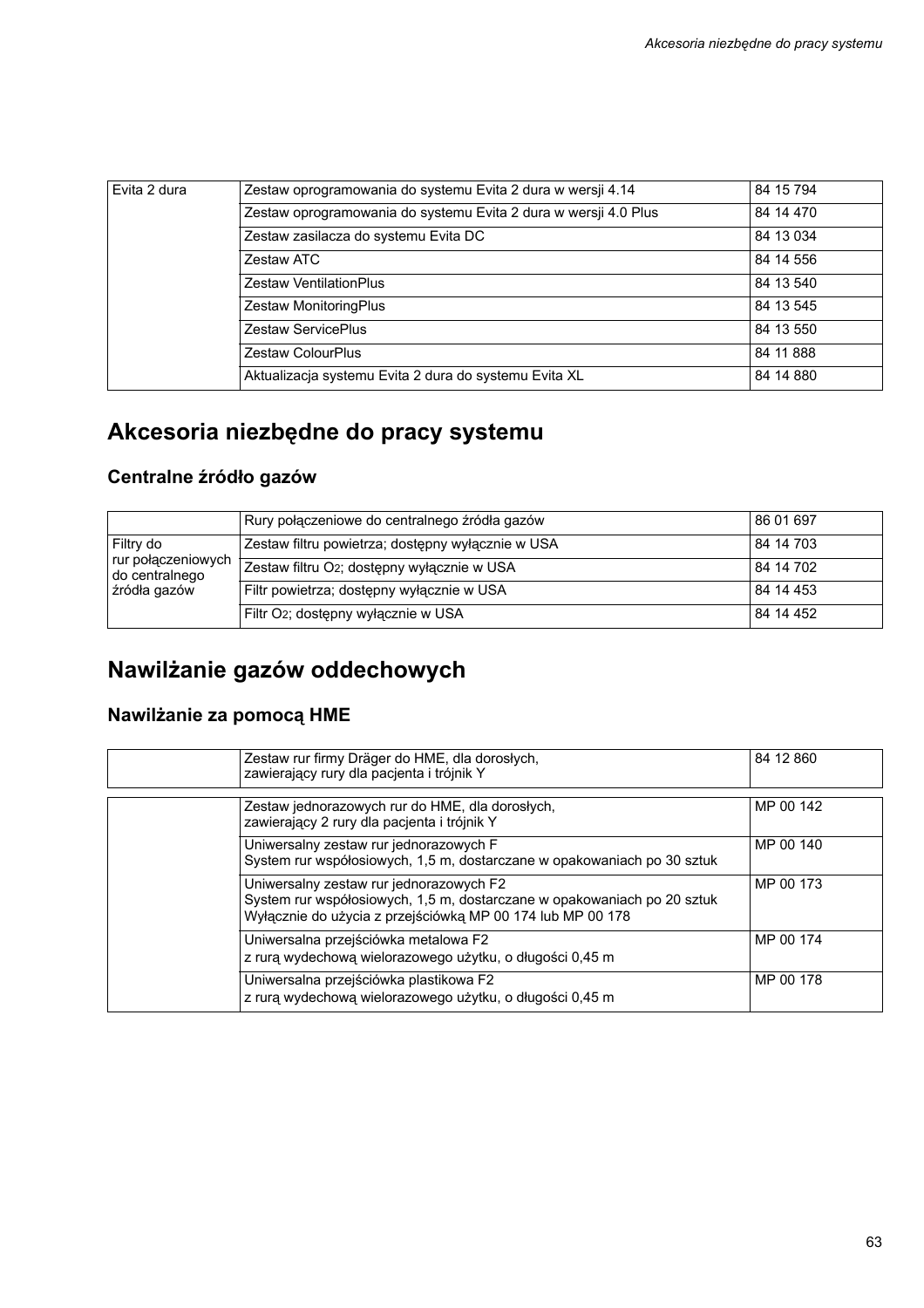### **Nawilżanie za pomocą aparatu F&P MR 850**

|  | Podstawowa jednostka nawilżacza MR 850                                                                                                                     | 84 14 144 |
|--|------------------------------------------------------------------------------------------------------------------------------------------------------------|-----------|
|  |                                                                                                                                                            |           |
|  | Rura wielokrotnego użytku do aparatu MR 850, dla dorosłych, silikonowa, firmy<br>Dräger (ogrzewanie w części wdechowej, pułapka wodna w części wydechowej) | 84 14 986 |
|  | Rura wielokrotnego użytku do aparatu MR 850, dla dzieci, silikonowa, firmy<br>Dräger (ogrzewanie w części wdechowej, pułapka wodna w części wydechowej)    | 84 14 987 |
|  | Przejściówka do grzałki do rur aparatu MR 850 (F&P 900 MR 858)<br>do zestawów rur firmy Dräger, dla dorosłych i dzieci                                     | 84 14 968 |
|  | Zestawy rur jednorazowych, dla dorosłych,<br>zaw. komorę nawilżającą MR 290 (F&P RT 212), w opakowaniach po 10 sztuk                                       | 84 14 991 |
|  | Zestawy rur jednorazowych, dla noworodków,<br>zaw. komorę nawilżającą MR 290 (F&P RT 225), w opakowaniach po 10 sztuk                                      | 84 14 994 |
|  | Przejściówka do grzałki do rur aparatu MR 850 do jednorazowych<br>zestawów rur RT, dla dorosłych i dzieci (F&P 900 MR 801)                                 | 84 14 992 |
|  | Czujnik temperatury i przepływu do aparatu MR 850<br>do zestawów rur jednorazowych i wielorazowych, dł. 1,1 m (F&P 900 MR 868)                             | 84 14 989 |
|  | Czujnik temperatury i przepływu do aparatu MR 850<br>do zestawów rur jednorazowych i wielorazowych, dł. 1,5 m (F&P 900 MR 869)                             | 84 14 966 |

### **Wymagane akcesoria do nawilżania w systemie F&P za pomocą aparatu MR 850**

|  | Drut do wciągania grzałki dł. 1,5 m do zestawów rur wielorazowego użytku | 84 11 050 |
|--|--------------------------------------------------------------------------|-----------|
|  | Komora nawilżająca MR 340 zaw. 100 arkuszy papieru do nawilżacza         | 84 11 047 |
|  | Wsad papieru do nawilżacza do komory nawilżającej MR 340                 | 84 11 073 |
|  | Komora nawilżająca MR 370 zaw. 100 arkuszy papieru do nawilżacza         | 84 12 217 |
|  | Wsad papieru do nawilżacza do komory nawilżającej MR 370                 | 84 12 218 |
|  | Jednorazowa komora nawilżająca MR 290, w opakowaniach po 10 sztuk        | 84 18 282 |
|  | Jednorazowa komora nawilżająca MR 290, w opakowaniach po 40 sztuk        | 84 18 283 |
|  | Uchwyt na nawilżacz                                                      | 84 11 956 |
|  | Zestaw montażowy (zacisk na szynę)                                       | 84 11 074 |
|  | Uchwyt na nawilżacz F&P, zaw. zacisk                                     | MP 01 002 |
|  |                                                                          |           |

### **Nawilżanie za pomocą systemu Aquapor EL (niedostępny w USA)**

|  | Nawilżacz gazów oddechowych Aquapor EL                                                                            | 84 14 698 |
|--|-------------------------------------------------------------------------------------------------------------------|-----------|
|  | Czujnik temperatury                                                                                               | 84 05 371 |
|  | Uchwyt na nawilżacz                                                                                               | 84 11 956 |
|  | Zestaw zacisków                                                                                                   | 84 03 345 |
|  | Układ rur, dla dorosłych, składający się z:<br>rur dla pacjenta, pułapek wodnych, trójnika Y, łącznika do cewnika | 84 12 092 |
|  | Układ rur, dla dzieci, składający się z:<br>rur dla pacjenta, pułapek wodnych, trójnika Y, łącznika do cewnika    | 84 12 344 |
|  | Zestaw do napełniania aparatu Aguapor                                                                             | 84 05 031 |
|  | Zbiornik na wodę systemu Aquapor EL                                                                               | 84 05 029 |
|  | Zestaw części zamiennych, pokrywa aparatu Aquapor EL                                                              | 84 06 135 |
|  | Taca na aparat Aguapor EL                                                                                         | 84 04 739 |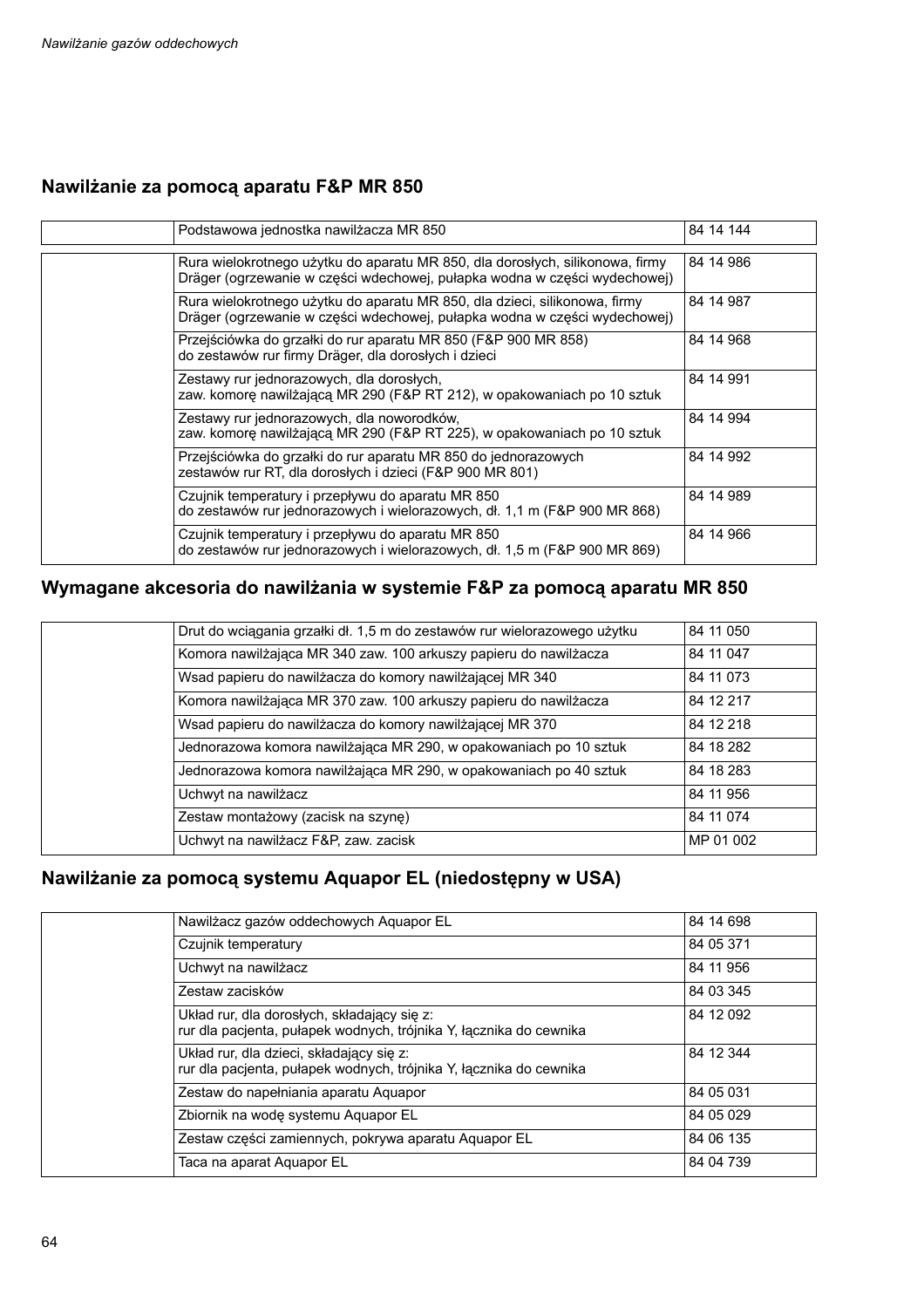|  | Plywak aparatu Aguapor EL       | 738<br>-04<br>84 |
|--|---------------------------------|------------------|
|  | I Poiemnik na aparat Aquapor EL | 84 03 976        |

## **Części zamienne i akcesoria dla opcji**

**Części zamienne dla opcji miernika Capno Plus/CO2**

|  | Filtr testowy                                                | 68 70 281 |
|--|--------------------------------------------------------------|-----------|
|  | Zestaw kalibracyjny                                          | 84 12 710 |
|  | Cylinder gazu testowego CO2                                  | 68 50 435 |
|  | Główny czujnik przepływu CO <sub>2</sub> miernika CapnoSmart | 68 71 500 |
|  | Uchwyt parkujący czujnika CO2                                | 84 12 840 |
|  | Kuweta na CO <sub>2</sub> , dla dorosłych                    | 68 70 279 |
|  | Kuweta na CO <sub>2</sub> , dla dzieci                       | 68 70 280 |

#### **Części zamienne dla opcji miernika SPO2 (nie dotyczy aparatu Evita XL)**

|  | Durasensor DS-100A (czujnik na palec)                                                                  | 82 01 001 |
|--|--------------------------------------------------------------------------------------------------------|-----------|
|  | Kabel przedłużający do czujnika 1,3 (0 – 10)                                                           | 82 01 015 |
|  | Czujnik samoprzylepny, dla dorosłych, >30 kg, MAX-A, w opakowaniach po 24 sztuki   MX 50 065           |           |
|  | Czujnik samoprzylepny, dla dzieci, 10 – 50 kg, MAX-P, w opakowaniach po 24 sztuki   MX 50 066          |           |
|  | Czujnik samoprzylepny, dla dorosłych i noworodków <3 lub >40 kg, MAX-N,<br>w opakowaniach po 24 sztuki | MX 50 068 |
|  | Czujnik samoprzylepny, dla dzieci, 1 – 20 kg, MAX-I, w opakowaniach po 24 sztuki   MX 50 067           |           |
|  | Czujnik samoprzylepny, dla dorosłych, >30 kg, MAX-AL                                                   | MX 50 071 |
|  | Czujnik Oxiband, dla dorosłych/noworodków A/N                                                          | 82 01 013 |
|  | Pasek samoprzylepny Oxiband, A/N, w opakowaniach po 100 sztuk                                          | 82 01 012 |
|  | Czujnik Oxiband, dla dzieci P/I                                                                        | 21 70 205 |
|  | Pasek samoprzylepny Oxiband P/I                                                                        | 21 70 221 |

#### **Akcesoria dla opcji systemu przywołania pielęgniarki**

| Wtvc:<br>nelegniarki v<br>czenia<br>przywołania<br>czka<br>dc<br>pogracz<br>svster<br>nu | אי |
|------------------------------------------------------------------------------------------|----|
|------------------------------------------------------------------------------------------|----|

#### **Części zamienne dla opcji SmartCare (wyłącznie do aparatu Evita XL) (niedostępne w USA)**

| I Główny czujnik przepływu CO2 miernika CapnoSmart | 500<br>68 |
|----------------------------------------------------|-----------|
|                                                    |           |

### **Akcesoria do opcji terapii O2 (wyłącznie do aparatu Evita XL)**

|--|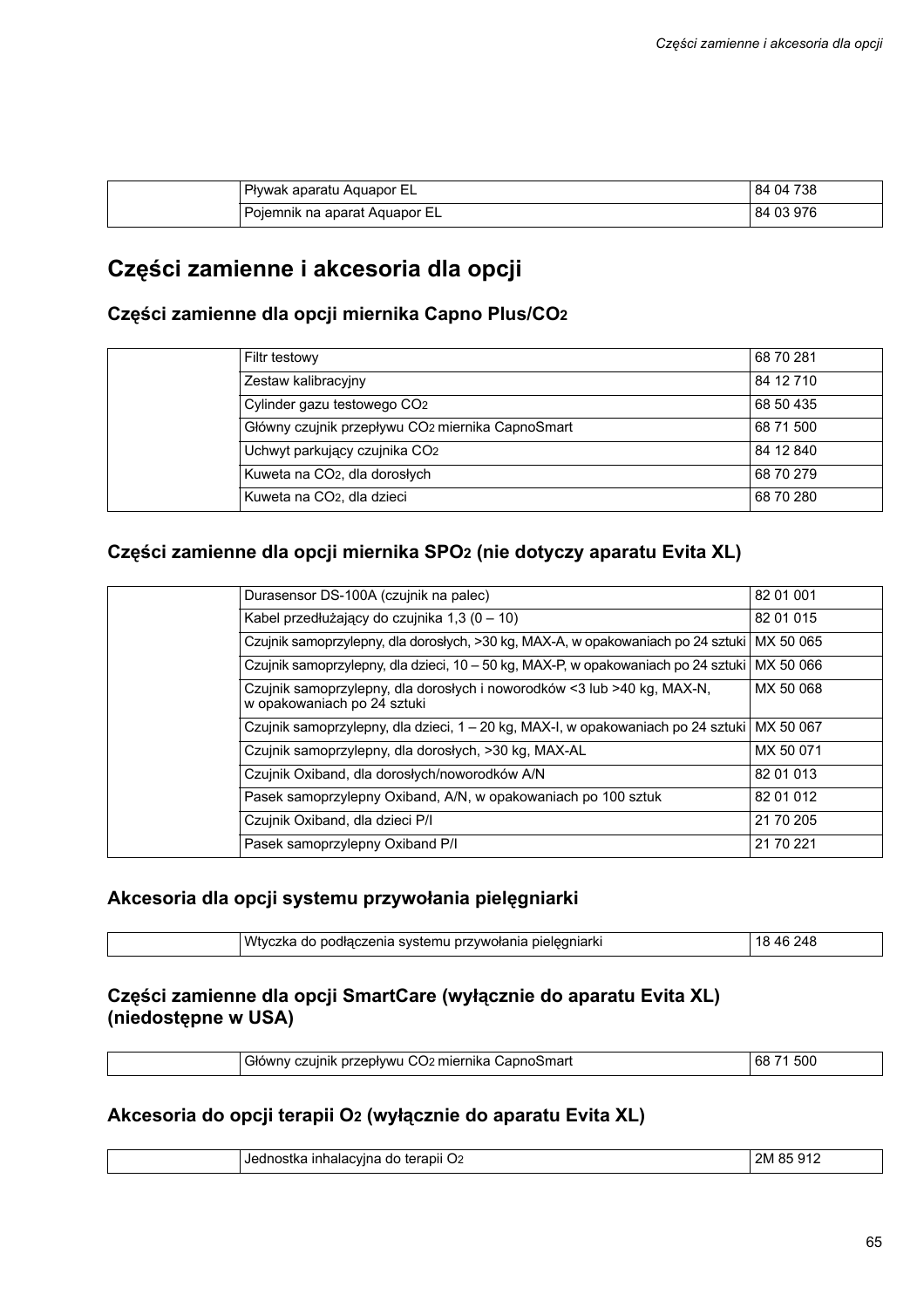# **Inne akcesoria**

# **Akcesoria do urządzenia podstawowego**

| Taca na narzędzia, pełna (wyłącznie do aparatu EvitaXL)                                                         | 84 14 828 |
|-----------------------------------------------------------------------------------------------------------------|-----------|
| Taca na narzędzia (wyłącznie do aparatu Evita 4)                                                                | 84 12 723 |
| Taca na narzędzia (wyłącznie do aparatu Evita 2 dura)                                                           | 84 11 621 |
| Zestaw uchwytu bocznego                                                                                         | 84 11 615 |
| Ramię zawiasowe                                                                                                 | 84 09 609 |
| Uchwyt ramienia zawiasowego                                                                                     | 84 09 746 |
| Zacisk na rurę do ramienia zawiasowego                                                                          | 84 09 841 |
| Ramię zawiasowe Quickstop 1                                                                                     | 2M 85 705 |
| Ramię zawiasowe Quickstop 2                                                                                     | 2M 85 706 |
| Zaciski z uchwytami kulowymi do rur do ramienia Quickstop 2                                                     | 84 09 841 |
| Uchwyt na trójnik Y                                                                                             | 84 09 746 |
| Klips do rur, pojedynczy                                                                                        | 84 08 356 |
| Klips do rur, podwójny                                                                                          | 84 06 138 |
| Hak na szynę                                                                                                    | 2M 85 446 |
| Pneumatyczny nebulizator leków                                                                                  | 84 12 935 |
| Zestaw nebulizatora Aerogen                                                                                     | MP 01 010 |
| Głowica nebulizatora Aerogen z zaślepką                                                                         | MP 01 030 |
| Trójnik T do aparatu Aerogen dla dorosłych z zaślepką (5 sztuk w zestawie)                                      | MP 01 031 |
| Trójnik T do aparatu Aerogen dla noworodków z zaślepką (5 sztuk w zestawie)                                     | MP 01 032 |
| Klapka czujnika przepływu, do ogrzewania części dla pacjenta, jak w 2005                                        | 84 15 973 |
| Filtr zgrubny kurzu do wentylatora, do ogrzewania części dla pacjenta, jak w 2005                               | 84 15 978 |
| Pokrywa czujnika przepływu, niebieska, do ogrzewania części dla pacjenta,<br>do 2005                            | 84 14 714 |
| Pokrywa czujnika przepływu, z pleksi, do ogrzewania części dla pacjenta,<br>do 2005                             | MP 01 003 |
| Pułapka wodna do zastawki wydechowej                                                                            | 84 13 125 |
| Pułapka wodna, średnia, NIST/NIST                                                                               | 84 14 274 |
| Wtyk do podłączenia systemu przywołania pielęgniarki                                                            | 18 46 248 |
| Kabel ILV, Evita 4/XL                                                                                           | 84 11 794 |
| Kabel ILV, Evita 1/2                                                                                            | 84 11 793 |
| Zestaw wspornika do monitora, Evita, z wózkiem                                                                  | 84 15 787 |
| Zestaw wspornika do monitora, Evita, bez wózka                                                                  | 84 15 850 |
| Oprogramowanie VentView SW 2.n na komputer PC<br>do rozszerzonego monitorowania wentylacji (zaw. kabel MEDIBUS) | 84 15 909 |
| Kabel MEDIBUS                                                                                                   | 83 06 488 |
| Kabel do drukarki                                                                                               | 83 06 489 |
| Instrukcja obsługi, MEDIBUS dla urządzeń do intensywnej opieki                                                  | 90 28 329 |
| Instrukcja obsługi, definicja protokołu RS 232-MEDIBUS                                                          | 90 28 320 |
|                                                                                                                 |           |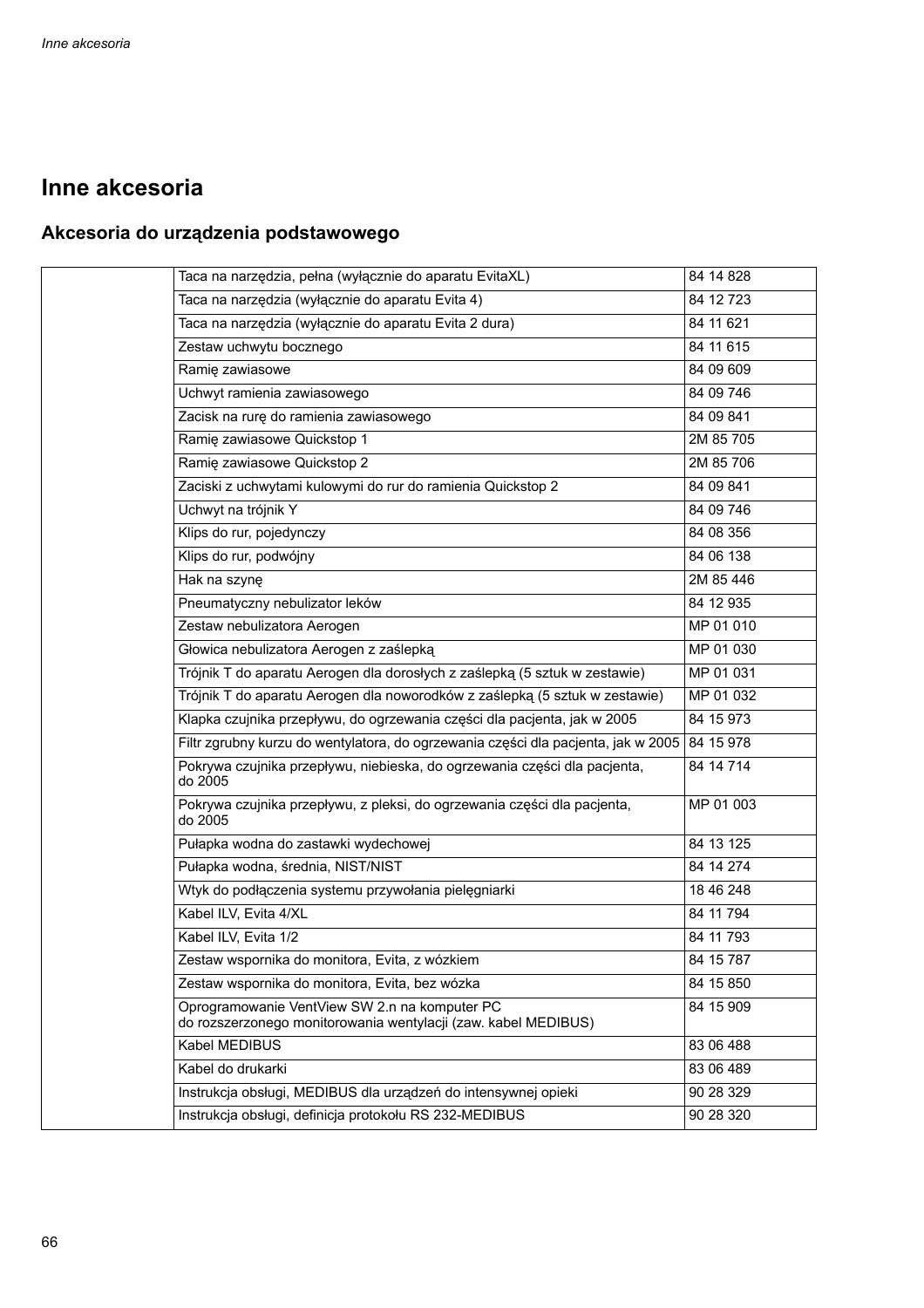# **System Babyflow (donosowe CPAP)**

**Do użycia wyłącznie z aparatem »Evita XL« z oprogramowaniem od 6.0 wzwyż oraz »Evita 4« / »Evita 2 dura« z oprogramowaniem od 4.20 wzwyż**

|  | Pakiet startowy Babyflow                              | 84 18 435 |
|--|-------------------------------------------------------|-----------|
|  | System Babyflow                                       | 84 18 410 |
|  | Pakiet startowy Babyflow US, dostępny wyłącznie w USA | 84 18 492 |
|  | System Babyflow US, dostępny wyłącznie w USA          | 84 18 470 |

#### **Akcesoria do systemu Babyflow**

| Kaniule donosowe, małe (10 sztuk w zestawie)                         | 84 18 415  |
|----------------------------------------------------------------------|------------|
| Kaniule donosowe, średnie (10 sztuk w zestawie)                      | 84 18 416  |
| Kaniule donosowe, średnie plus (10 sztuk w zestawie)                 | 84 18 531  |
| Kaniule donosowe, duże (10 sztuk w zestawie)                         | 84 18 417  |
| Maska (10 sztuk w zestawie), rozmiar M                               | 84 18 490  |
| Maska (10 sztuk w zestawie), rozmiar S                               | 84 18 491  |
| Opaska na głowę z mikrofibry, wielokrotnego użytku, rozmiar XS       | 84 18 418  |
| Opaska na głowę z mikrofibry, wielokrotnego użytku, rozmiar S        | 84 18 419  |
| Opaska na głowę z mikrofibry, wielokrotnego użytku, rozmiar M        | 84 18 4 20 |
| Opaska na głowę z mikrofibry, wielokrotnego użytku, rozmiar L        | 84 18 4 21 |
| Opaska na głowę z mikrofibry, wielokrotnego użytku, rozmiar XL       | 84 18 422  |
| Opaska na głowę z mikrofibry, wielokrotnego użytku, rozmiar XXL      | 84 18 423  |
| Opaska na głowę z mikrofibry, wielokrotnego użytku, rozmiar XXL plus | 84 18 540  |
| Czepek, jednorazowego użytku, rozmiar XS (5 sztuk w zestawie)        | 84 18 533  |
| Czepek, jednorazowego użytku, rozmiar S (5 sztuk w zestawie)         | 84 18 534  |
| Czepek, jednorazowego użytku, rozmiar M (5 sztuk w zestawie)         | 84 18 535  |
| Czepek, jednorazowego użytku, rozmiar L (5 sztuk w zestawie)         | 84 18 536  |
| Czepek, jednorazowego użytku, rozmiar XL (5 sztuk w zestawie)        | 84 18 537  |
| Czepek, jednorazowego użytku, rozmiar XXL (5 sztuk w zestawie)       | 84 18 538  |
| Czepek, jednorazowego użytku, rozmiar XXL plus (5 sztuk w zestawie)  | 84 18 539  |

#### **Części zamienne**

| Paski mocujące do<br>różnych rozmiarów<br>opasek na głowę | Paski mocujące, rozmiar XS (10 sztuk w zestawie)  | 84 18 471  |
|-----------------------------------------------------------|---------------------------------------------------|------------|
|                                                           | Paski mocujące, rozmiar S (10 sztuk w zestawie)   | 84 18 472  |
| i czepków                                                 | Paski mocujące, rozmiar M (10 sztuk w zestawie)   | 84 18 473  |
|                                                           | Paski mocujące, rozmiar L (10 sztuk w zestawie)   | 84 18 474  |
|                                                           | Paski mocujące, rozmiar XL (10 sztuk w zestawie)  | 84 18 475  |
|                                                           | Paski mocujące, rozmiar XXL (10 sztuk w zestawie) | 84 18 476  |
|                                                           | Rury silikonowe z łącznikami aluminiowymi         | 84 18 4 14 |
|                                                           | Przejściówka do kaniul donosowych (Babyflow)      | 84 18 411  |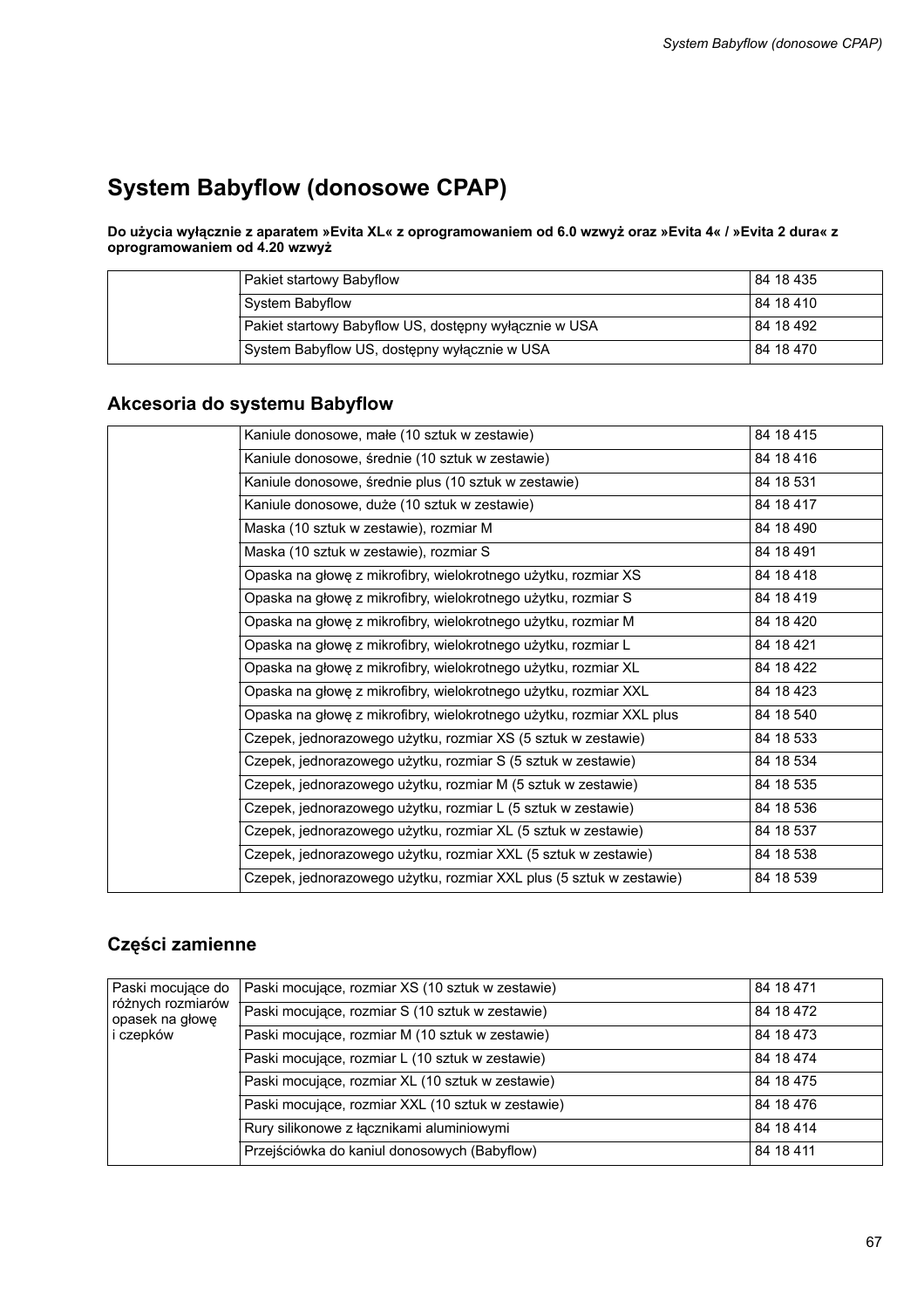### **Akcesoria do wentylacji ręcznej**

| Resutator MR-100 dla dorosłych           | 57 02 881 |
|------------------------------------------|-----------|
| Resutator MR-100 dla dzieci              | 57 02 321 |
| Resutator MR-100 dla noworodków          | 57 02 322 |
| Płuco testowe, dla dorosłych, niebieskie | 84 03 201 |
| Płuco testowe, dla dorosłych, białe      | 84 01 892 |
| Płuco testowe, pełne, dla dzieci         | 84 09 742 |

#### **Wózek**

| Wózek EvitaMobil (wysoki); niedostępny w USA | 84 11 950 |
|----------------------------------------------|-----------|
| Wózek EvitaMobil (niski); niedostępny w USA  | 84 11 965 |
| EvitaMobil z wysięgnikiem (USA)              | 84 14 455 |

#### **Akcesoria do wózka**

| Zestaw uchwytu butli, EvitaMobil                                      | 84 11 970 |
|-----------------------------------------------------------------------|-----------|
| Bateria pradu stałego, 12 V/17 Ah (1 sztuka w opakowaniu, wymagane 2) | 18 43 303 |
| ' Zestaw kabli do baterii do wózka EvitaMobil                         | 84 11 822 |

#### **Kompresor**

|  | Kompresor powietrza oddechowego do zaopatrzenia w sprężone powietrze,<br>można zintegrować z wózkiem EvitaMobil | 84 14 350   |
|--|-----------------------------------------------------------------------------------------------------------------|-------------|
|  | Oddzielna podstawa pod kompresor                                                                                | l 84 11 520 |
|  | Rura powietrza, 0,8 m, NIST neutral                                                                             | 84 11 517   |
|  | Rura powietrza, 0,8 m, NIST ISO 32                                                                              | 84 11 538   |
|  | Rura powietrza, 5 m, NIST ISO 32                                                                                | 84 11 541   |
|  | Rura powietrza, 5 m, NIST neutral                                                                               | l 84 11 519 |
|  | Rura powietrza, 0,8 m, DISS                                                                                     | 84 14 454   |

# **Części eksploatacyjne**

| Do urządzenia<br>podstawowego | Kapsuła czujnika O2                                                                     | 68 50 645 |
|-------------------------------|-----------------------------------------------------------------------------------------|-----------|
|                               | Czujnik przepływu Spirolog (5 sztuk w zestawie)                                         | 84 03 735 |
|                               | Czujnik przepływu SpiroLife                                                             | MK 01 900 |
|                               | Zastawka wydechowa (układ pacjenta)                                                     | 84 10 580 |
|                               | Membrana zastawki wydechowej                                                            | 84 12 015 |
|                               | Jednorazowa zastawka wydechowa (10 sztuk w zestawie)                                    | 84 14 776 |
|                               | Zestaw filtru powietrza otoczenia/filtru powietrza chłodzącego<br>(10 sztuk w zestawie) | 84 12 384 |
|                               | Baterie litowe do ochrony danych                                                        | 18 35 343 |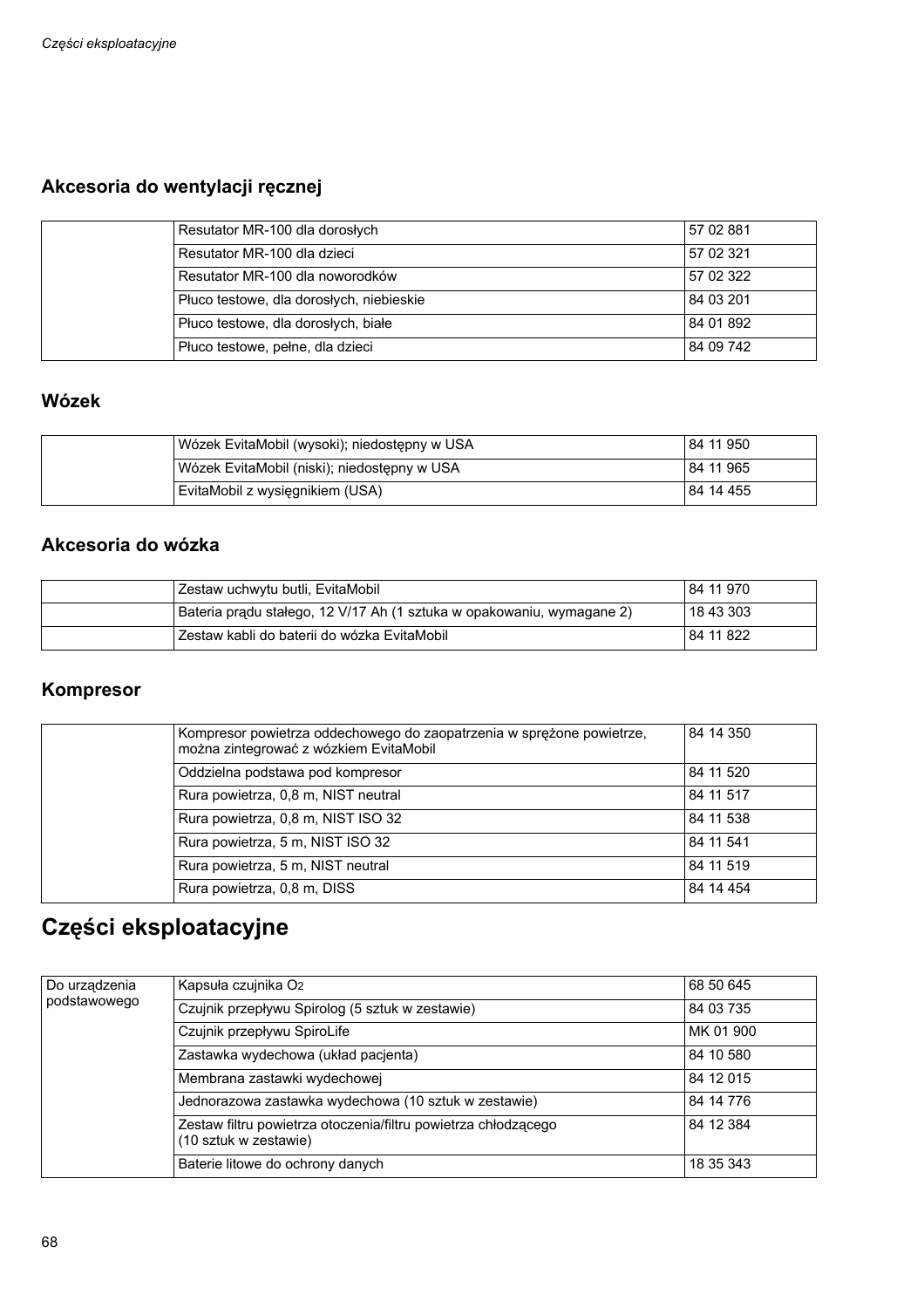| Do wentylacji dla | Rura spiralna, dla dorosłych, silikonowa, 1,5 m                | 21 65 643 |
|-------------------|----------------------------------------------------------------|-----------|
| dorosłych         | Rura spiralna, dla dorosłych, silikonowa, 1,1 m                | 21 65 635 |
|                   | Rura spiralna, dla dorosłych, silikonowa, 0,6 m                | 21 65 627 |
|                   | Rura spiralna, dla dorosłych, silikonowa, 0,35 m               | 21 65 619 |
|                   | Pułapka wodna                                                  | 84 04 985 |
|                   | Pojemnik do nawilżacza Aquapor EL                              | 84 03 976 |
|                   | Zacisk na rurę                                                 | 84 03 566 |
|                   | Tulejka                                                        | M 23.840  |
|                   | Trójnik Y                                                      | 84 05 435 |
|                   | Łącznik do cewnika, prosty, rozmiar 12,5 (10 sztuk w zestawie) | M 23.840  |
|                   | Rura falista                                                   | 84 02 041 |
|                   | Przejściówka, dla dorosłych                                    | 84 03 076 |
|                   | Zestaw łączników do cewników, dla dorosłych                    | 84 03 685 |
|                   | Zestaw zaślepek (5 sztuk w zestawie)                           | 84 02 918 |
|                   | Łącznik do kolanka, ISO                                        | M 25 649  |
|                   | Podgrzewacz rur F&P do zestawu rur, dla dorosłych              | 84 11 045 |
|                   | Czujnik temperatury                                            | 84 05 371 |
|                   | Termometr                                                      | 2M 13 259 |
|                   | Trójnik Y, HME                                                 | 84 12 888 |
|                   | Trójnik Y (do czujnika temperatury)                            | 84 05 435 |
|                   | Kuweta na CO <sub>2</sub> , dla dorosłych                      | 68 70 279 |
| Do wentylacji dla | Rura spiralna, dla dzieci, silikonowa 22/10, 1,10 m            | 21 65 651 |
| dzieci            | Rura spiralna, dla dzieci, silikonowa 22/10, 0,60 m            | 21 65 821 |
|                   | Rura spiralna, dla dzieci, silikonowa 10/10, 0,60 m            | 21 65 848 |
|                   | Rura spiralna, dla dzieci, silikonowa 22/10, 0,40 m            | 21 65 856 |
|                   | Rura falista, elastyczna, 0,13 m                               | 84 03 333 |
|                   | Rura falista, elastyczna, 0,14 m                               | 84 09 634 |
|                   | Łącznik do rurki krtaniowej, rozmiar 11                        | M 23.840  |
|                   | Czepek                                                         | 84 01 645 |
|                   | Przejściówka 90°, dla dzieci                                   | 84 03 075 |
|                   | Podwójny stożek                                                | 84 09 897 |
|                   | Uchwyty czujników temperatury                                  | 84 11 044 |
|                   | Pułapka kondensacyjna, do układu wydechowego                   | 84 09 627 |
|                   | Podgrzewacz rur F&P do zestawu rur, dla dzieci                 | 84 14 993 |
|                   | Kuweta na CO <sub>2</sub> , dla dzieci                         | 68 70 280 |
|                   | Kabel łączący, czujnik przepływu                               | 84 09 626 |
|                   | Obudowa czujnika przepływu ISO 15 dla noworodków               | 84 11 130 |
|                   | Czujnik przepływu Neonatal (5 sztuk w zestawie)                | 84 10 179 |
|                   | Pułapka wodna do zastawki wydechowej                           | 84 13 125 |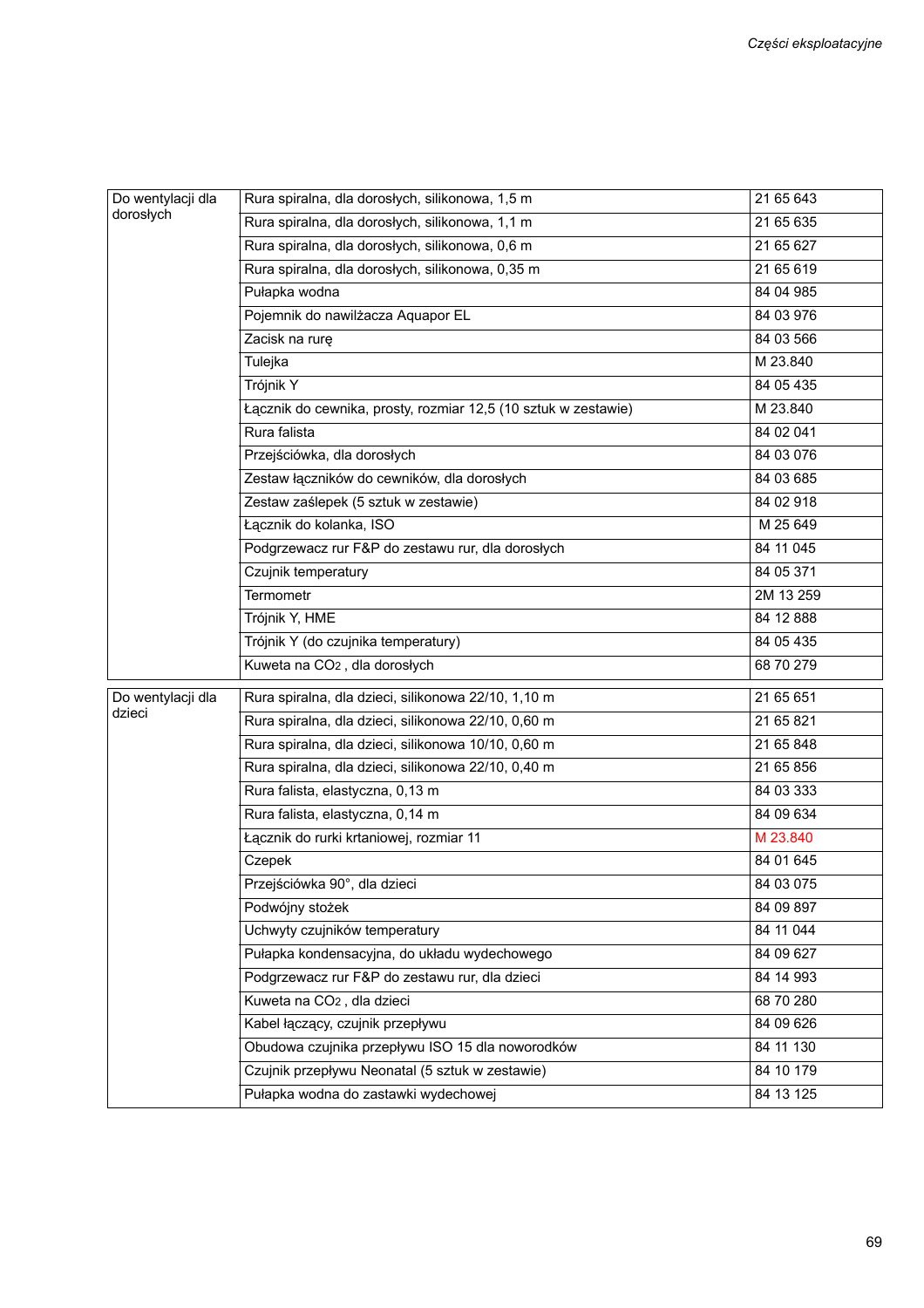| z użyciem maski<br>MP 00 153<br>Maska, rozmiar 3, jednorazowa (dostarczane w opakowaniach po 20 sztuk)<br>Maska, rozmiar 4, jednorazowa (dostarczane w opakowaniach po 20 sztuk)<br>MP 00 154<br>Maska, rozmiar 5, jednorazowa (dostarczane w opakowaniach po 20 sztuk)<br>MP 00 155<br>Maska, rozmiar 6, jednorazowa (dostarczane w opakowaniach po 20 sztuk)<br>MP 00 156<br>Maska, okrągła, jednorazowa (dostarczane w opakowaniach po 20 sztuk)<br>MX 22 907<br>Opaska na głowę dla dorosłych i dzieci, nie zawiera lateksu<br>84 10 472<br>Akcesoria do<br>powyższych masek<br>Opaska na głowę, nie zawiera lateksu<br>MP 00 167<br>Łącznik kolankowy do maski<br>84 09 683<br>MP 00 426<br>Do wentylacji<br>Maska Image3 SE NIV, jednorazowa, rozmiar mały (10 sztuk w zestawie)<br>z użyciem maski<br>Maska Image3 SE NIV, jednorazowa, rozmiar średni (10 sztuk w zestawie)<br>MP 00 427<br>Maska Image3 SE NIV, jednorazowa, rozmiar duży (10 sztuk w zestawie)<br>MP 00 428<br>MP 00 429<br>Maska PerformaTrak NIV, jednorazowa, rozmiar mały (10 sztuk w zestawie)<br>Maska PerformaTrak NIV, jednorazowa, rozmiar średni (10 sztuk w zestawie)<br>MP 00 430<br>Maska PerformaTrak NIV, jednorazowa, rozmiar duży (10 sztuk w zestawie)<br>MP 00 431<br>Barvvent, dostarczane w opakowaniach po 50 sztuk<br>Filtry<br>MP 00 086<br>Barvvent S-A, dostarczane w opakowaniach po 50 sztuk<br>MP 00 087<br>Barvvent S, dostarczane w opakowaniach po 50 sztuk<br>MP 00 068<br>Filtr do aparatu Barvvent S-A, dostarczane w opakowaniach po 50 sztuk<br>MP 00 088<br>Filtry<br>Hygrovent, dostarczane w opakowaniach po 50 sztuk<br>MP 00 067<br>Hygrovent S-A, dostarczane w opakowaniach po 50 sztuk<br>MP 00 085<br>Hygrovent S, dostarczane w opakowaniach po 50 sztuk<br>MP 00 084<br>Hygrovent Child, dostarczane w opakowaniach po 50 sztuk<br>MP 00 089<br>Climavent S, dostarczane w opakowaniach po 50 sztuk<br>MP 00 192<br>Filtry | Do wentylacji | Maska, rozmiar 2, jednorazowa (dostarczane w opakowaniach po 20 sztuk) | MP 00 152 |
|------------------------------------------------------------------------------------------------------------------------------------------------------------------------------------------------------------------------------------------------------------------------------------------------------------------------------------------------------------------------------------------------------------------------------------------------------------------------------------------------------------------------------------------------------------------------------------------------------------------------------------------------------------------------------------------------------------------------------------------------------------------------------------------------------------------------------------------------------------------------------------------------------------------------------------------------------------------------------------------------------------------------------------------------------------------------------------------------------------------------------------------------------------------------------------------------------------------------------------------------------------------------------------------------------------------------------------------------------------------------------------------------------------------------------------------------------------------------------------------------------------------------------------------------------------------------------------------------------------------------------------------------------------------------------------------------------------------------------------------------------------------------------------------------------------------------------------------------------------------------------------------------------------------------------------------------------|---------------|------------------------------------------------------------------------|-----------|
|                                                                                                                                                                                                                                                                                                                                                                                                                                                                                                                                                                                                                                                                                                                                                                                                                                                                                                                                                                                                                                                                                                                                                                                                                                                                                                                                                                                                                                                                                                                                                                                                                                                                                                                                                                                                                                                                                                                                                      |               |                                                                        |           |
|                                                                                                                                                                                                                                                                                                                                                                                                                                                                                                                                                                                                                                                                                                                                                                                                                                                                                                                                                                                                                                                                                                                                                                                                                                                                                                                                                                                                                                                                                                                                                                                                                                                                                                                                                                                                                                                                                                                                                      |               |                                                                        |           |
|                                                                                                                                                                                                                                                                                                                                                                                                                                                                                                                                                                                                                                                                                                                                                                                                                                                                                                                                                                                                                                                                                                                                                                                                                                                                                                                                                                                                                                                                                                                                                                                                                                                                                                                                                                                                                                                                                                                                                      |               |                                                                        |           |
|                                                                                                                                                                                                                                                                                                                                                                                                                                                                                                                                                                                                                                                                                                                                                                                                                                                                                                                                                                                                                                                                                                                                                                                                                                                                                                                                                                                                                                                                                                                                                                                                                                                                                                                                                                                                                                                                                                                                                      |               |                                                                        |           |
|                                                                                                                                                                                                                                                                                                                                                                                                                                                                                                                                                                                                                                                                                                                                                                                                                                                                                                                                                                                                                                                                                                                                                                                                                                                                                                                                                                                                                                                                                                                                                                                                                                                                                                                                                                                                                                                                                                                                                      |               |                                                                        |           |
|                                                                                                                                                                                                                                                                                                                                                                                                                                                                                                                                                                                                                                                                                                                                                                                                                                                                                                                                                                                                                                                                                                                                                                                                                                                                                                                                                                                                                                                                                                                                                                                                                                                                                                                                                                                                                                                                                                                                                      |               |                                                                        |           |
|                                                                                                                                                                                                                                                                                                                                                                                                                                                                                                                                                                                                                                                                                                                                                                                                                                                                                                                                                                                                                                                                                                                                                                                                                                                                                                                                                                                                                                                                                                                                                                                                                                                                                                                                                                                                                                                                                                                                                      |               |                                                                        |           |
|                                                                                                                                                                                                                                                                                                                                                                                                                                                                                                                                                                                                                                                                                                                                                                                                                                                                                                                                                                                                                                                                                                                                                                                                                                                                                                                                                                                                                                                                                                                                                                                                                                                                                                                                                                                                                                                                                                                                                      |               |                                                                        |           |
|                                                                                                                                                                                                                                                                                                                                                                                                                                                                                                                                                                                                                                                                                                                                                                                                                                                                                                                                                                                                                                                                                                                                                                                                                                                                                                                                                                                                                                                                                                                                                                                                                                                                                                                                                                                                                                                                                                                                                      |               |                                                                        |           |
|                                                                                                                                                                                                                                                                                                                                                                                                                                                                                                                                                                                                                                                                                                                                                                                                                                                                                                                                                                                                                                                                                                                                                                                                                                                                                                                                                                                                                                                                                                                                                                                                                                                                                                                                                                                                                                                                                                                                                      |               |                                                                        |           |
|                                                                                                                                                                                                                                                                                                                                                                                                                                                                                                                                                                                                                                                                                                                                                                                                                                                                                                                                                                                                                                                                                                                                                                                                                                                                                                                                                                                                                                                                                                                                                                                                                                                                                                                                                                                                                                                                                                                                                      |               |                                                                        |           |
|                                                                                                                                                                                                                                                                                                                                                                                                                                                                                                                                                                                                                                                                                                                                                                                                                                                                                                                                                                                                                                                                                                                                                                                                                                                                                                                                                                                                                                                                                                                                                                                                                                                                                                                                                                                                                                                                                                                                                      |               |                                                                        |           |
|                                                                                                                                                                                                                                                                                                                                                                                                                                                                                                                                                                                                                                                                                                                                                                                                                                                                                                                                                                                                                                                                                                                                                                                                                                                                                                                                                                                                                                                                                                                                                                                                                                                                                                                                                                                                                                                                                                                                                      |               |                                                                        |           |
|                                                                                                                                                                                                                                                                                                                                                                                                                                                                                                                                                                                                                                                                                                                                                                                                                                                                                                                                                                                                                                                                                                                                                                                                                                                                                                                                                                                                                                                                                                                                                                                                                                                                                                                                                                                                                                                                                                                                                      |               |                                                                        |           |
|                                                                                                                                                                                                                                                                                                                                                                                                                                                                                                                                                                                                                                                                                                                                                                                                                                                                                                                                                                                                                                                                                                                                                                                                                                                                                                                                                                                                                                                                                                                                                                                                                                                                                                                                                                                                                                                                                                                                                      |               |                                                                        |           |
|                                                                                                                                                                                                                                                                                                                                                                                                                                                                                                                                                                                                                                                                                                                                                                                                                                                                                                                                                                                                                                                                                                                                                                                                                                                                                                                                                                                                                                                                                                                                                                                                                                                                                                                                                                                                                                                                                                                                                      |               |                                                                        |           |
|                                                                                                                                                                                                                                                                                                                                                                                                                                                                                                                                                                                                                                                                                                                                                                                                                                                                                                                                                                                                                                                                                                                                                                                                                                                                                                                                                                                                                                                                                                                                                                                                                                                                                                                                                                                                                                                                                                                                                      |               |                                                                        |           |
|                                                                                                                                                                                                                                                                                                                                                                                                                                                                                                                                                                                                                                                                                                                                                                                                                                                                                                                                                                                                                                                                                                                                                                                                                                                                                                                                                                                                                                                                                                                                                                                                                                                                                                                                                                                                                                                                                                                                                      |               |                                                                        |           |
|                                                                                                                                                                                                                                                                                                                                                                                                                                                                                                                                                                                                                                                                                                                                                                                                                                                                                                                                                                                                                                                                                                                                                                                                                                                                                                                                                                                                                                                                                                                                                                                                                                                                                                                                                                                                                                                                                                                                                      |               |                                                                        |           |
|                                                                                                                                                                                                                                                                                                                                                                                                                                                                                                                                                                                                                                                                                                                                                                                                                                                                                                                                                                                                                                                                                                                                                                                                                                                                                                                                                                                                                                                                                                                                                                                                                                                                                                                                                                                                                                                                                                                                                      |               |                                                                        |           |
|                                                                                                                                                                                                                                                                                                                                                                                                                                                                                                                                                                                                                                                                                                                                                                                                                                                                                                                                                                                                                                                                                                                                                                                                                                                                                                                                                                                                                                                                                                                                                                                                                                                                                                                                                                                                                                                                                                                                                      |               |                                                                        |           |
|                                                                                                                                                                                                                                                                                                                                                                                                                                                                                                                                                                                                                                                                                                                                                                                                                                                                                                                                                                                                                                                                                                                                                                                                                                                                                                                                                                                                                                                                                                                                                                                                                                                                                                                                                                                                                                                                                                                                                      |               |                                                                        |           |
|                                                                                                                                                                                                                                                                                                                                                                                                                                                                                                                                                                                                                                                                                                                                                                                                                                                                                                                                                                                                                                                                                                                                                                                                                                                                                                                                                                                                                                                                                                                                                                                                                                                                                                                                                                                                                                                                                                                                                      |               |                                                                        |           |
|                                                                                                                                                                                                                                                                                                                                                                                                                                                                                                                                                                                                                                                                                                                                                                                                                                                                                                                                                                                                                                                                                                                                                                                                                                                                                                                                                                                                                                                                                                                                                                                                                                                                                                                                                                                                                                                                                                                                                      |               | Zastawka Climavent O2, dostarczana w opakowaniach po 50 sztuk          | MP 00 193 |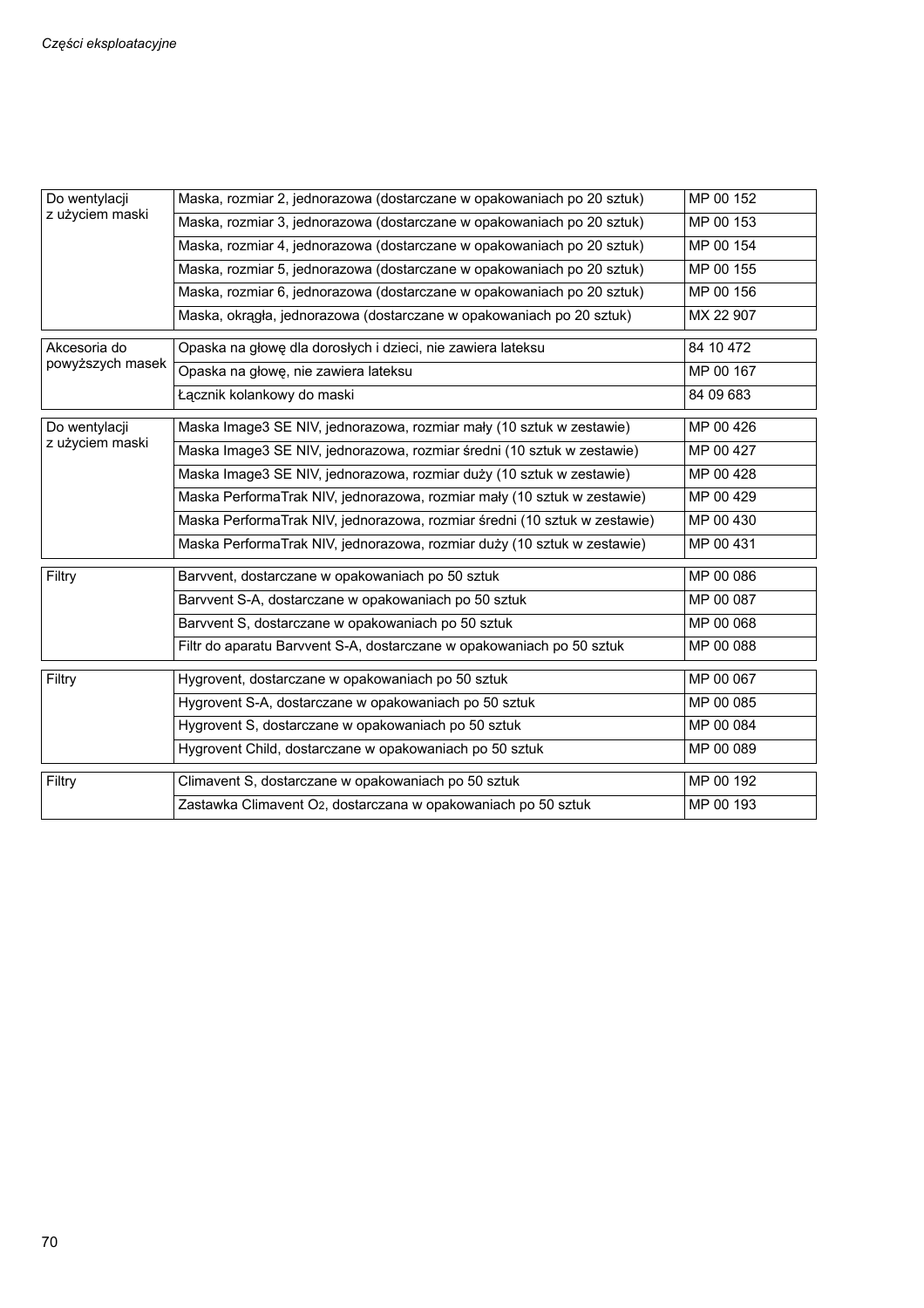*Części eksploatacyjne*